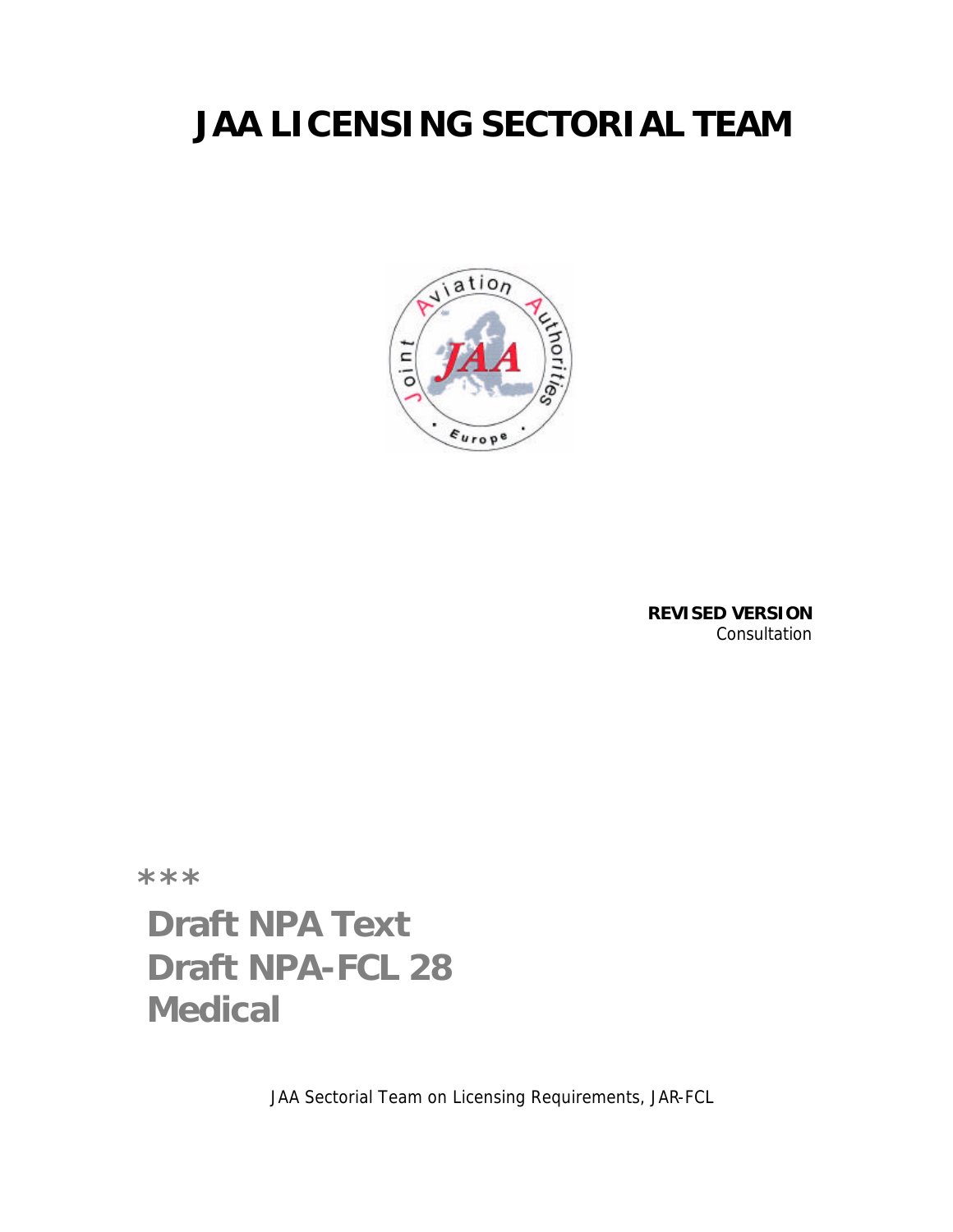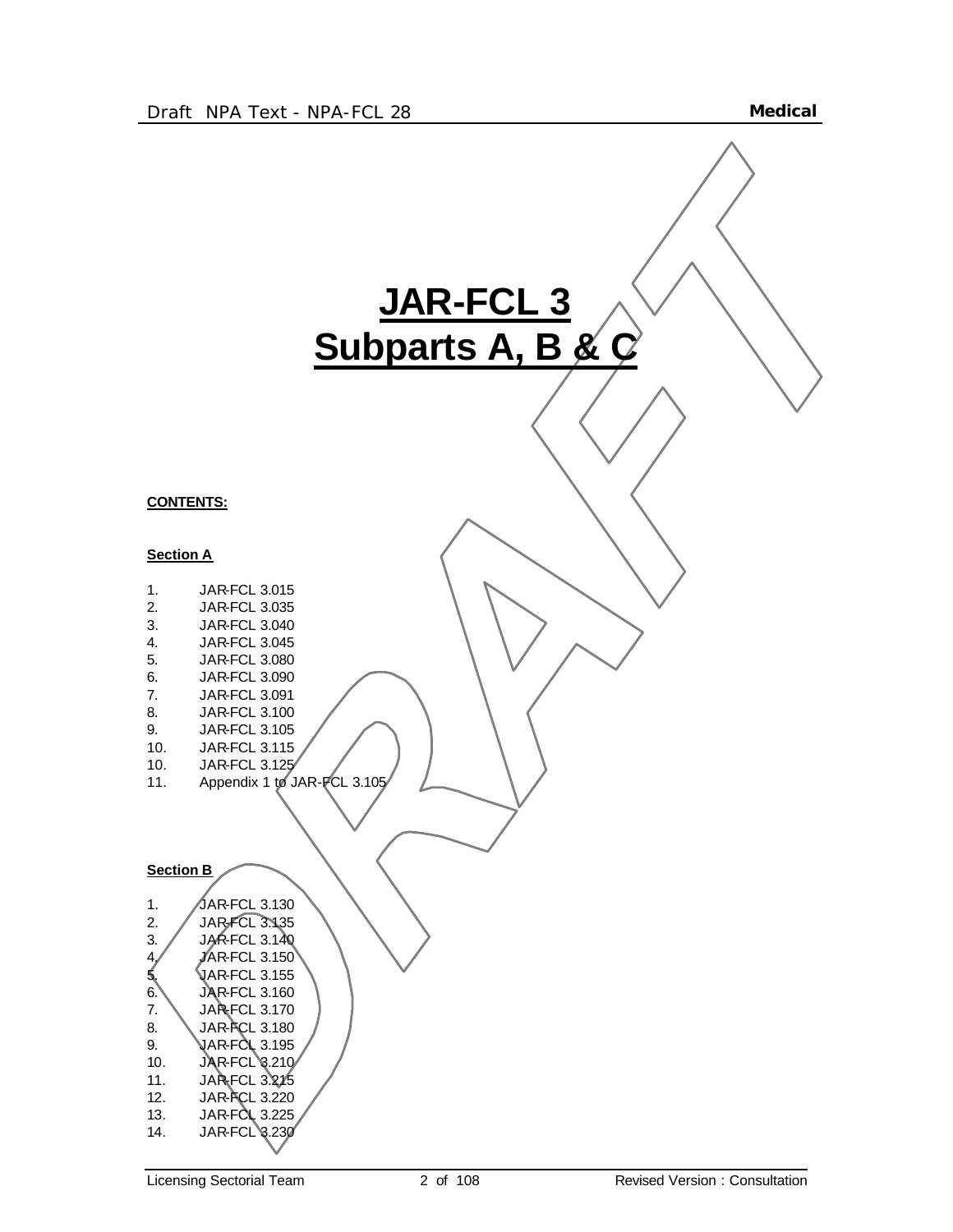| 15.                                                                                   | <b>JAR-FCL 3.235</b>                                                                                                                                                                                                                                                                               |
|---------------------------------------------------------------------------------------|----------------------------------------------------------------------------------------------------------------------------------------------------------------------------------------------------------------------------------------------------------------------------------------------------|
|                                                                                       |                                                                                                                                                                                                                                                                                                    |
|                                                                                       |                                                                                                                                                                                                                                                                                                    |
|                                                                                       |                                                                                                                                                                                                                                                                                                    |
| <b>Section C</b>                                                                      |                                                                                                                                                                                                                                                                                                    |
| 1.<br>2.<br>3.<br>4.<br>5.<br>6.<br>7.<br>8.<br>9.<br>10.<br>11.<br>12.<br>13.<br>14. | JAR-FCL 3.250<br><b>JAR-FCL 3.255</b><br><b>JAR-FCL 3.260</b><br><b>JAR-FCL 3.270</b><br><b>JAR-FCL 3.275</b><br><b>JAR-FCL 3.280</b><br><b>JAR-FCL 3.290</b><br>JAR-FCL 3.300<br><b>JAR-FCL 3.315</b><br>JAR-FCL 3.335<br>JAR-FCL 3.340<br><b>JAR-FCL 3.345</b><br>JAR-FCL 3.350<br>JAR-FCL 3.355 |
|                                                                                       |                                                                                                                                                                                                                                                                                                    |
|                                                                                       |                                                                                                                                                                                                                                                                                                    |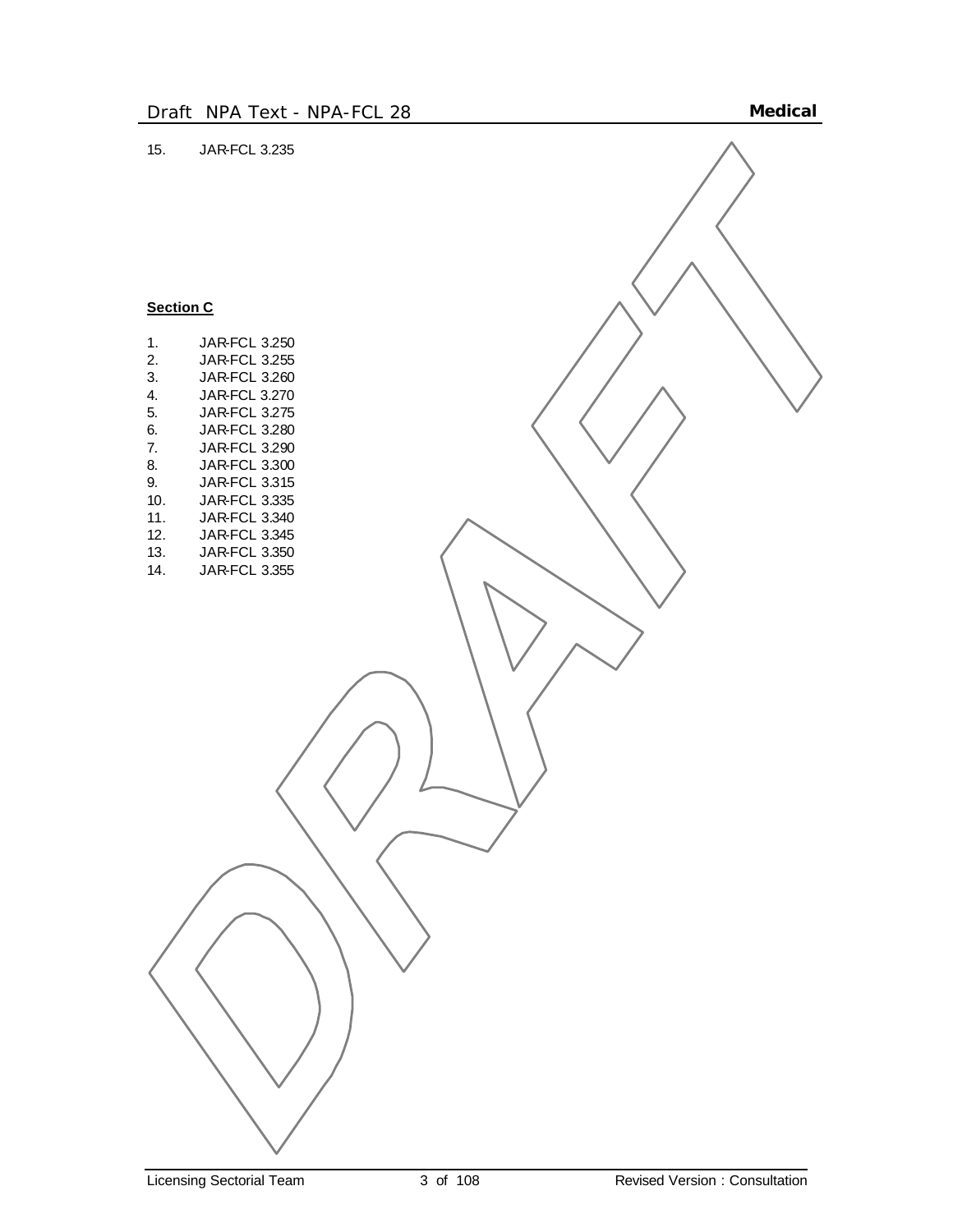#### **JAR–FCL 3.015**

**Acceptance of licences, ratings, authorisations, approvals or certificates**

*New paragraph (d) fitted in*

(a) *Licences, ratings, authorisations, approvals or certificates issued by JAA Member States*

(1) Where a person, an organisation or a service has been licensed, issued with a rating, authorisation, approval or certificated by the Authority of a JAA Member State in accordance with the requirements of JAR–FCL and associated procedures, such licences, ratings, authorisations, approvals or certificates shall be accepted without formality by other JAA Member States.

**(d) When an authority issues a licence which deviates from JAR-FCL, the endorsement 'Issued as a**  Deviation in accordance with JAR-FCL 1.015' shall be made on the licence, under item XIII and, if  **appropriate, on the medical certificate.**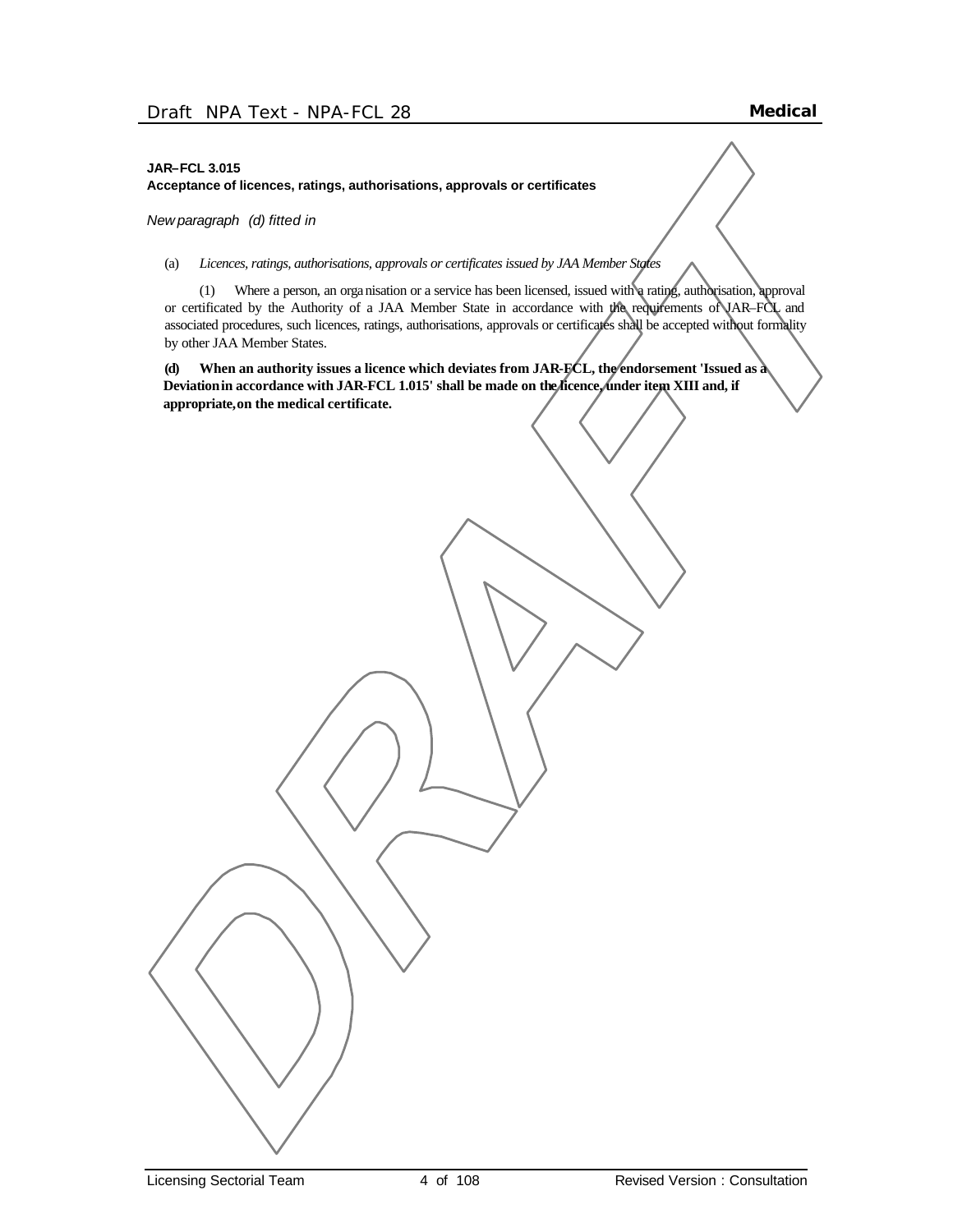#### **JAR–FCL 3.035 Medical fitness**

*Adjustment to paragraphs (c), (d), (e)*

(a) *Fitness.* The holder of a medical certificate shall be mentally and physically fit to exercise safely the privileges of the applicable licence.

(b) *Requirement for medical certificate.* In order to apply for or to exercise the privileges of a licence, the applicant or the holder shall hold a medical certificate issued in accordance with the provisions of JAR–FCL Part 3 (Medical) and appropriate to the privileges of the licence.

(c) *Aeromedical disposition.* After completion of the examination the applicant shall be advised whether fit, unfit or referred to the Authority. The Authorised Medical Examiner (AME) shall inform the applicant of any *medical* condition (s) *or limitation* (medical, operational or otherwise) that may restrict flying training and/or the privileges of any licence issued.

(d) *Operational Multicrew LimitationMulti-pilot Limitation (OML - Class 1 onlyClass 1 'OML').*

(1) The *multi-pilot* limitation "valid only as or with qualified co-pilot" is to be applied when the holder of *applicant for* a CPL or an ATPL does not fully meet the class 1 medical certificate requirements but is considered to be within the accepted risk of incapacitation (see JAR-FCL 3 (Medical), IEM FCL A, B and C). This limitation is applied by the Authority in the context of a multi-pilot environment. A "valid only as or with qualified co-pilot" *multi-pilot (Class 1 'OML')* limitation can only be issued or removed by the Authority *, except in case of pregnant Class 1 pilots with a temporary 'OML' limitation during the first 26 weeks of gestation (see JAR-FCL 3.195, 3.315 and Appendix 8 (1))*.

(2) The other pilot shall be qualified on the type, not be over the age of 60, and not be subject to an OML.

(e) *Operational Multicrew Limitation for F/E (OML for FE – Class 1 only OFL - Valid for flight engineer duties only)*

(1) The limitation of OML for F/E *OFL - Valid for flight engineer duties only* is to be applied when the holder of a F/E licence does not fully meet the Class 1 medical certificate requirements but is considered to be within the accepted risk of incapacitation (see JAR-FCL 3 (Medical), IEM FCL A, B, and C). This limitation is applied by the Authority and can only be removed by the Authority.

(2) The other flight crew member *members* shall not be subject to an OML.

(f) *Operational Safety Pilot Limitation (OSL - Class 2 only)*. A safety pilot is a pilot who is qualified to act as PIC on the class/type of aeroplane and carried on board the aeroplane, which is fitted with dual controls, for the purpose of taking over control should the PIC holding this specific medical certificate restriction become incapacitated (see IEM FCL 3.035). An OSL can only be issued or removed by the Authority.

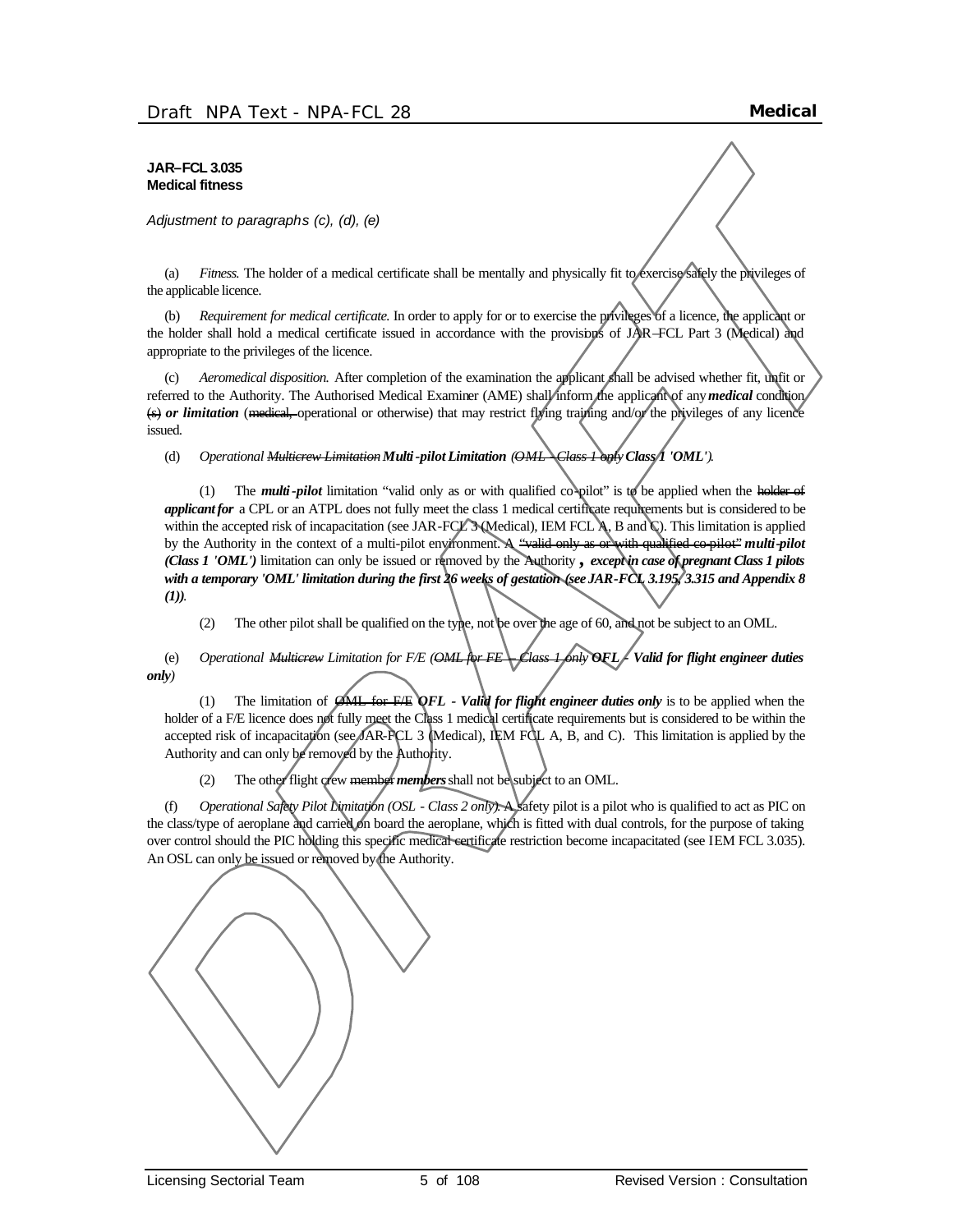# **JAR–FCL 3.040 Decrease in medical fitness**

*Adjustment to paragraphs (b), (d)*

(a) *Holders of medical certificates* shall not exercise the privileges of their licences, related ratings or authorisations at any time when they are aware of any decrease in their medical fitness which might render them unable to safely exercise those privileges.

(b) Holders of medical certificates shall not take any prescription or non-prescription medication or drug, or undergo any other treatment, unless they are completely sure that the medication, drug or treatment/will not have any adverse effect on their ability to perform safely their duties. If there is any doubt, advice shall be sought from the AMS, an AMC, or an AME. Further advice is given in IEM FCL 3.040.

(c) Holders of medical certificates shall, without undue delay, seek the advice of the AMS, an AMC or an AME when becoming aware of:

- (1) hospital or clinic admission for more than 12 hours; or
- (2) surgical operation or invasive procedure; or
- (3) the regular use of medication; or
- (4) the need for regular use of correcting lenses.
- (d) Holders of medical certificates who are aware  $\beta$ f:
	- (1) any significant personal injury involving incapacity to function as a member of a flight crew; or

(2) any illness involving incapacity to function as a member of a flight crew throughout a period of 21 days or more; or

(3) being pregnant, shall inform the Authority *AMS or the AME, who shall subsequently inform the AMS,* in writing of such injury or pregnancy, and as soon as the period of 21 days has elapsed in the case of illness. The medical certificate shall be deemed to be suspended upon the occurrence of such injury or the elapse of such period of illness or the confirmation of the pregnancy, and:

(4) in the case of injury or illness the suspension shall be lifted upon the holder *by the AME in consultation with the AMS* being medically examined *assessed by the AME* or under arrangements made by the Authority *AMS* and being pronounced fit to function as a member of the flight crew, or upon the Authority AMS exempting, subject to such conditions as it thinks fit *appropriate*, the holder from the requirement of a medical examination; and

in the case of pregnancy, the suspension may be lifted by the AME in consultation with the AMS or by the Authority for such period and subject to such conditions as it thinks  $# \text{ appropriate}$  (see JAR–FCL 3.195(c) and 3.315(c)) and shall cease upon the holder being medically examined *assessed by the AME or* under arrangements made by the Authority after the pregnancy has ended and being pronounced fit to resume her functions as a member of the flight crew. *If an AME assesses a pregnant Class 1 pilot as fit Class 1, a multi-pilot (Class 1 'OML') limitation shall be entered. At the end of the pregnancy and following fit assessment by an AME the multi-pilot (Class 1 'OML') limitation may be removed by the AME, informing the AMS.*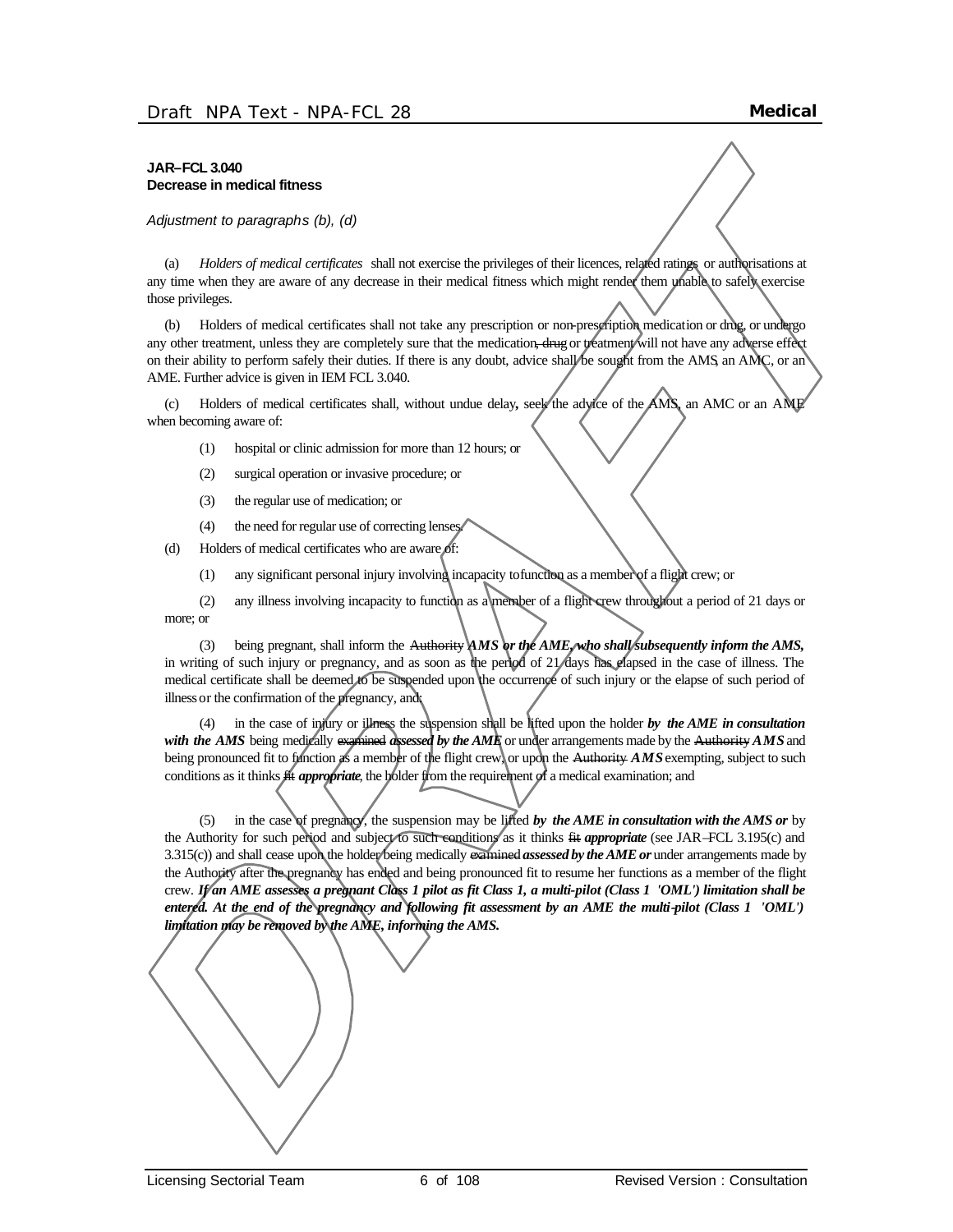#### **JAR–FCL 3.045 Special circumstances**

*Adjustment to paragraph (b), new paragraph (c)*

(a) It is recognised that the provisions of all parts of JAR–FCL will not cover every possible situation. Where the application of JAR–FCL would have anomalous consequences, or where the development of new training or testing concepts would not comply with the requirements, an applicant may ask the Authority concerned for an exemption. An exemption may be granted only if it can be shown that the exemption will ensure or lead to at least an equivalent level of safety.

(b) Exemptions are divided into short term exemptions and long term exemptions (more than 6 months). The granting of a long term exemption may only be undertaken in agreement with the JAA FCL Committee *Licensing Sectorial Team (LST)*.

For medical variation and review policy see JAR–FCL 3.125.

 $(c)$  When a new medical technology, medication or procedure is identified that may justify the certification *applicants otherwise not in compliance with the requirements, an Authority may form a Research and Development Working Group (REDWIG) to develop and evaluate a new certification protocol. The protocol will be limited to flights in aircraft registered in this Authority, and in Authorities that permit it. As part of the evaluation process Mandatory Occurrence Reporting will be required for all incidents.*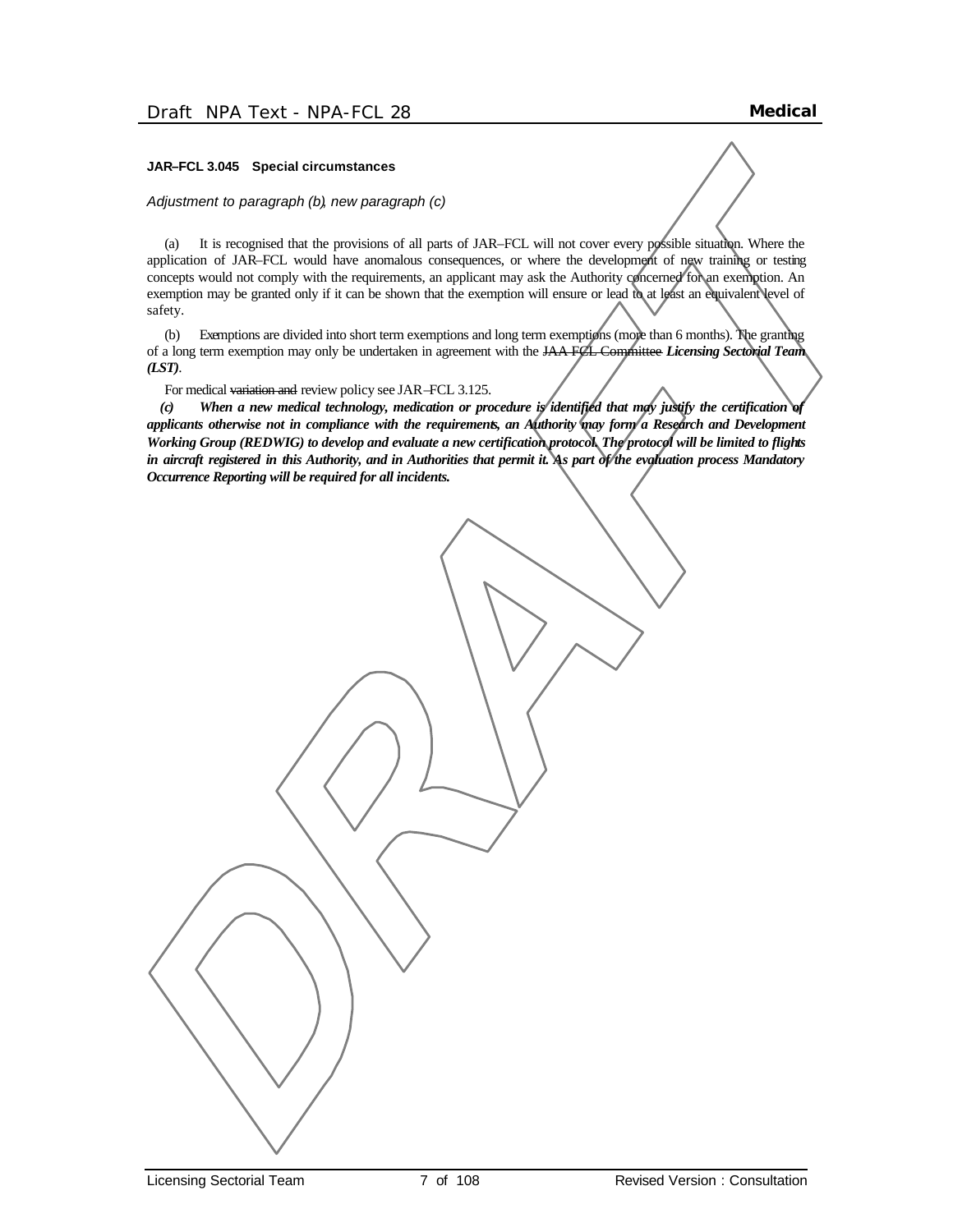# **JAR-FCL 3.080 Aeromedical Section (AMS)**

*Adjustment to paragraph (b)*

# **JAR–FCL 3.080 Aeromedical Section (AMS)**

(a) *Establishment.* Each JAA Member State will include within its Authority one or more physicians experienced in the practice of aviation medicine. Such physicians shall either form part of the Authority, or be duly empowered to act on behalf of the Authority. In either case they shall be known as the Aeromedical Section (AMS).

(b) *Medical Confidentiality.* Medical Confidentiality shall be respected at all times. The Authority will ensure that all oral or written reports and electronically stored information on medical matters of licence holders/applicants are made available *only* to an *the* AMS, *AMC or AME handling the application and* in order to be used by the Authority for *the purpose of* completion of a medical assessment. The applicant or his physician shall have access to all such documentation in accordance with national law.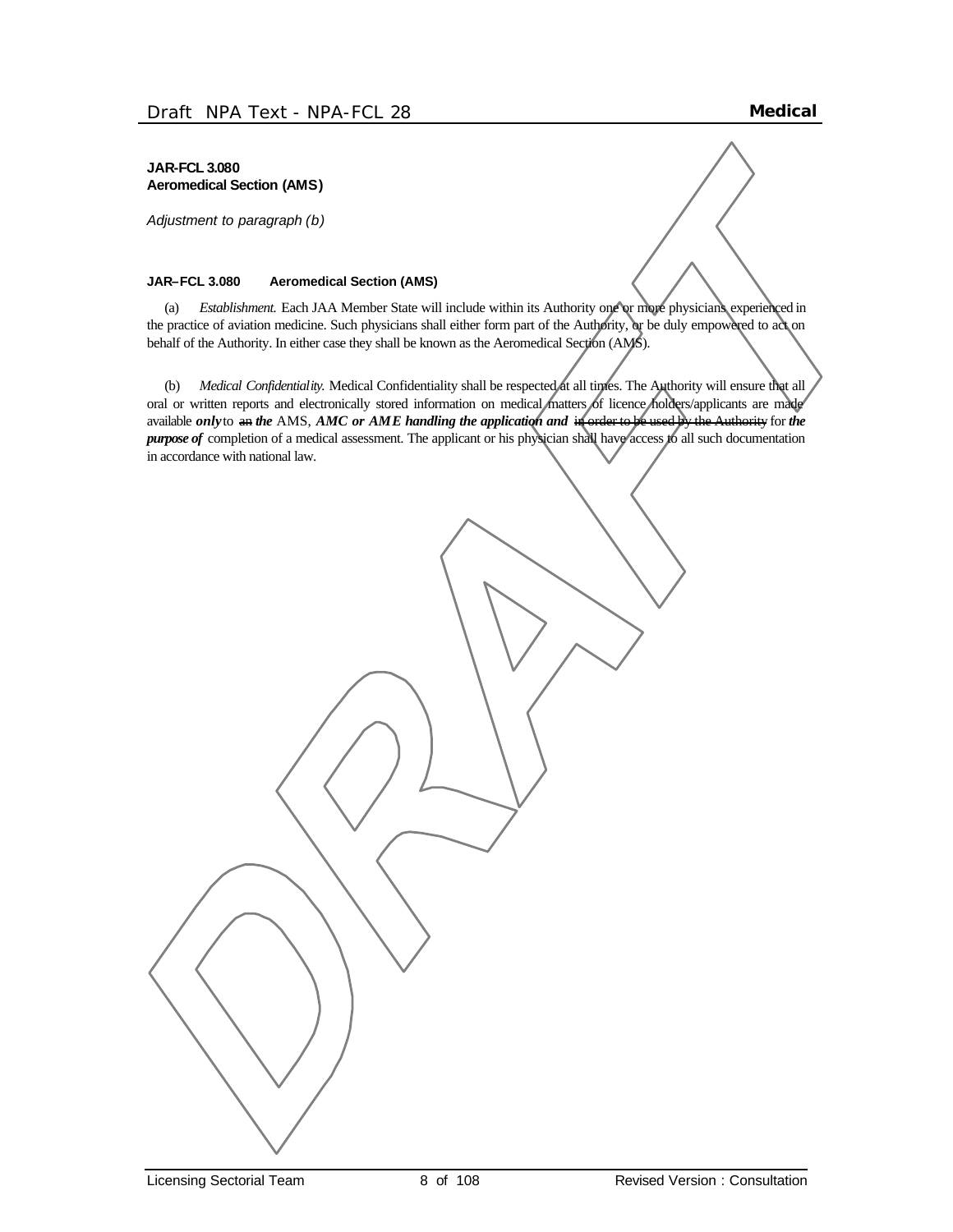# **JAR–FCL 3.090 Authorised Medical Examiners (AMEs)**

*Adjustment to paragraph (d), reintroduction of paragraph (g)*

(a) *Designation.* The Authority will designate and authorise Medical Examiners (AMEs), within its national boundaries, qualified and licensed in the practice of medicine. Physicians resident in non-JAA Member States wishing to become AMEs for the purpose of JAR–FCL may apply to the Authority of a JAA Member State. Following appointment the AME shall report to and be supervised by the Authority of that State. For Class 1 applicants such AMEs shall be restricted to carrying out standard periodic revalidation/renewal assessments.

(b) *Number and location of examiners*. The Authority will determine the number and location of examiners it requires, taking account of the number and geographic distribution of its pilot population.

(c) *Access to documentation.* An AME, responsible for coordinating assessment results and signing reports, shall be allowed access to any prior aeromedical documentation held by the AMS and related to such examinations as that AME is to carry out.

(d) *Training.* AMEs shall be qualified and licensed in the practice of medicine and shall have received training in aviation medicine *acceptable to the Authority*. They should acquire practical knowledge and experience of the conditions in which the holders of licences and ratings carry out their duties.

(1) *Basic training in Aviation Medicine* (see AMC FCL 3.090)

Basic training for physicians responsible for the medical selection and surveillance of Class 2 flying personnel shall consist of a minimum of 60-hours of lectures including practical work (examination techniques). *The basic training in Aviation Medicine shall be acceptable to the Authority.*

(ii) A final examination shall conclude the basic training course. A certificate will be awarded to the successful candidate.

(iii) Possession of a certificate of basic training in Aviation Medicine constitutes no legal right to be approved *authorised* as an AME for Class 2 examinations by an AMS.

(2) *Advanced training in Aviation Medicine*

(i) Advanced training in Aviation Medicine for physicians responsible for the medical examination and assessment and surveillance of Class<sup>/</sup>1 flying personnel should consist of a minimum of 120-hours of lectures (60 additional hours to basic training) and practical work, training attachments and visits to Aeromedical Centres, Clinics, Research, ATC, Simulator, Airport and industrial facilities. *The advanced training in Aviation Medicine shall be acceptable to the Authority.*

Training attachments and visits may be spread over three years. Basic training in Aviation Medicine shall be a compulsory entry requirement (see AMC FCL 3.090).

(ii) A final examination shall conclude this advanced training course in Aviation Medicine and a certificate shall be awarded to the successful candidate.

(iii) Possession of a certificate of Advanced Training in Aviation Medicine constitutes no legal right to be approved *authorised* as an AME for Class 1 or Class 2 examinations by an AMS.

(3) *Refresher Training in Aviation Medicine*. During the period of authorisation an AME is required to attend a minimum of 20 hours approved refresher training *acceptable to the Authority*. A minimum of 6 hours must be under the direct supervision of the AMS. Scientific meetings, congresses and flight deck experience may be approved by the AMS for this purpose, for a specified number of hours (see AMC FCL 3.090).

 (e) *Authorisation*. An AME will be authorised for a period not exceeding three years. Authorisation to perform medical examinations may be for Class 1 or Class 2 or both at the discretion of the Authority. To maintain proficiency and retain authorisation an AME should complete at least ten aeromedical examinations each year. For re-authorisation the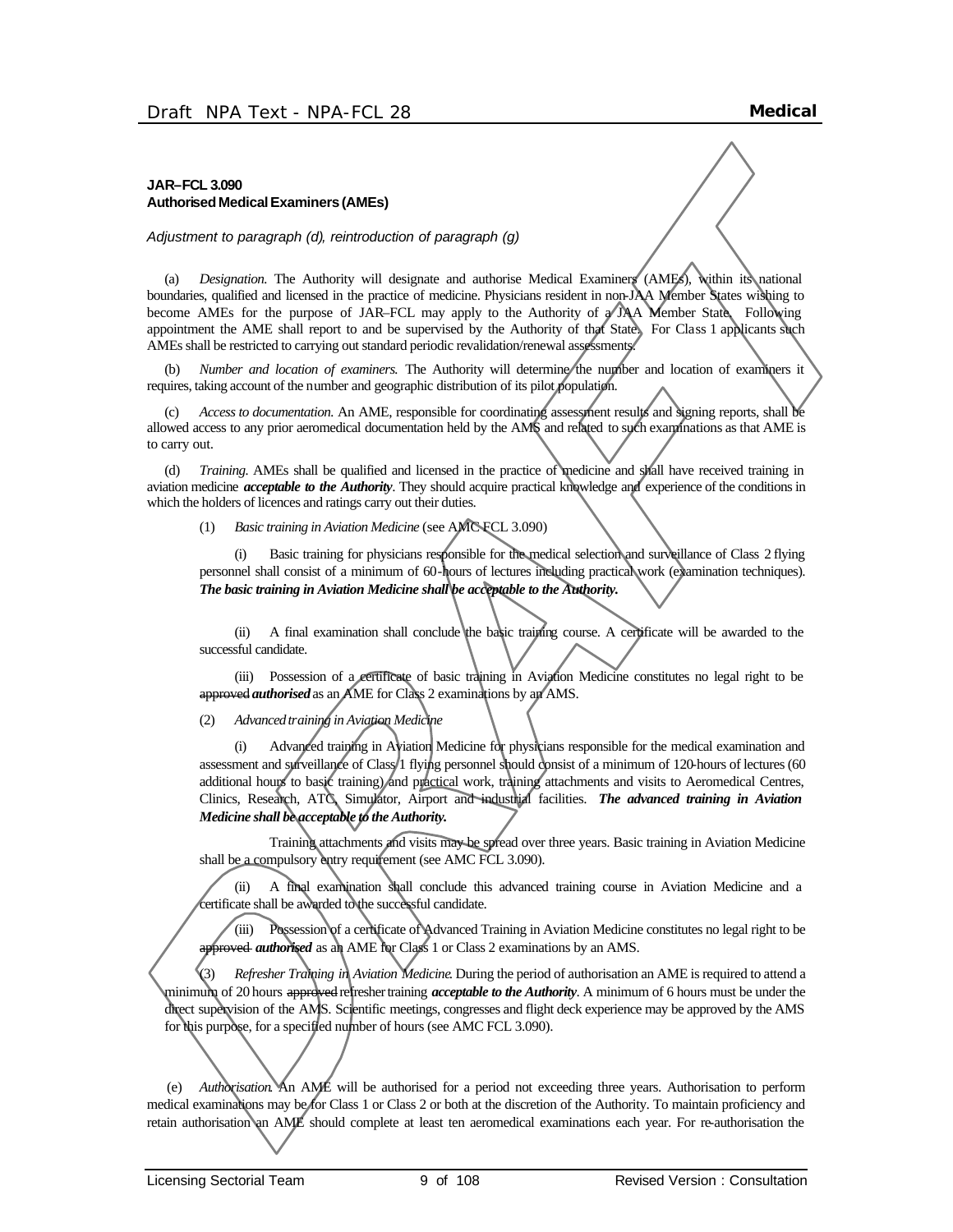AME shall have completed an adequate number of aeromedical examinations to the satisfaction of the AMS and shall also have undertaken relevant training during the period of authorisation (see AMC FCL 3.090). **[ ]**

**[**(f) Enforcement. A JAA Member State may at any time in accordance with its national procedures revoke any Authorisation it has issued in accordance with the requirements of JAR-FCL if it is established that an AME has not met, or no longer meets, the requirements of JAR-FCL or relevant national law of the State of license issue.**]**

*(g) Transitional Arrangements. Authorised Medical Examiners (AMEs) appointed prior to implementation of JAR-FCL 3 will be required to attend training in the requirements and documentation of JAR–FCL Part 3 (Medical) but may continue at the discretion of the Authority to exercise the privileges of their authorisation without completion of JAR–FCL 3.090(d)(1) & (2).*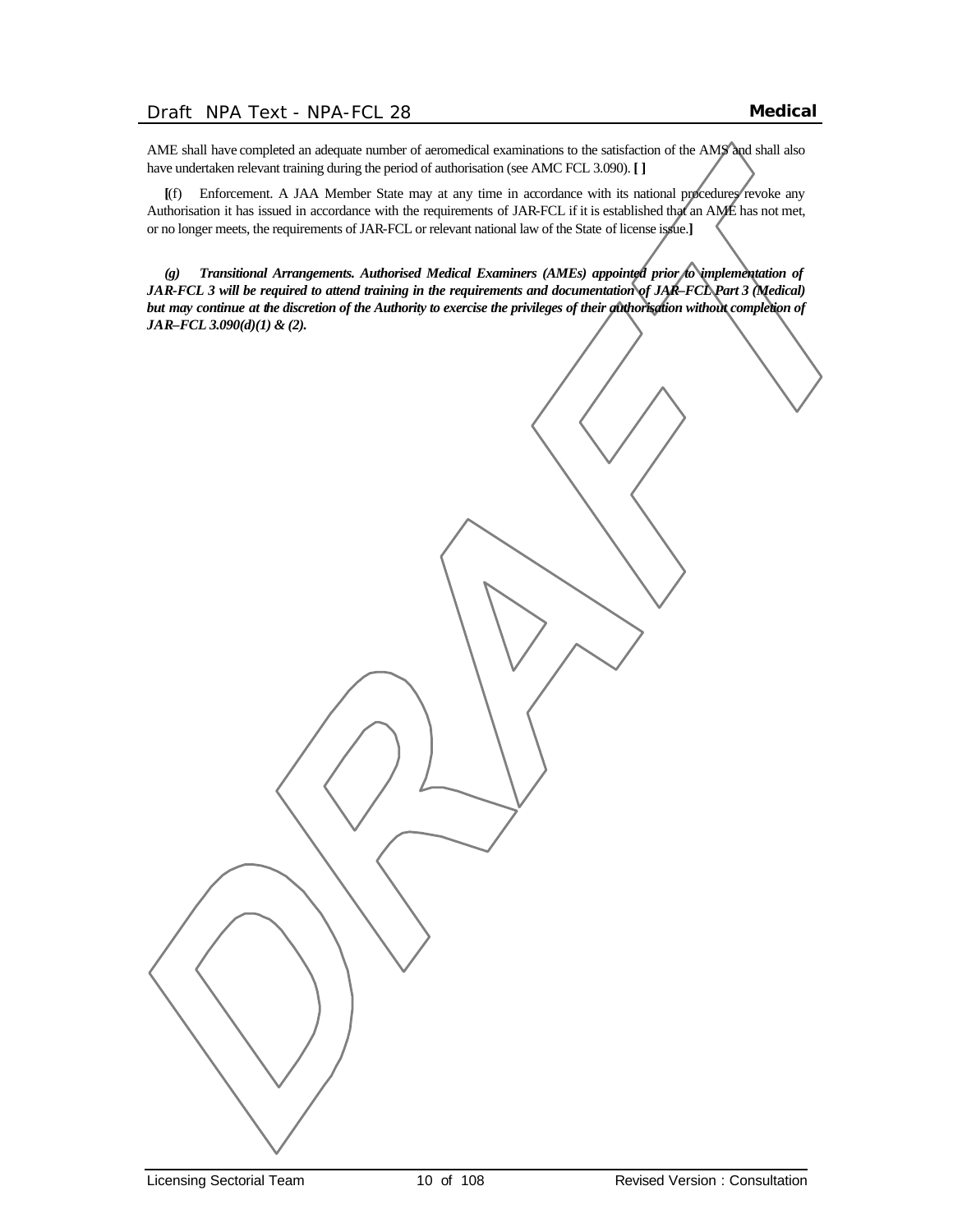**JAR–FCL 3.091 Aeromedical examination and assessment – General**

*New requirement fitted in*

 *(a) Compliance with JARs. The examinations and assessments shall be carried out in accordance with the relevant requirements of JAR-FCL 3 and associated procedures.*

*(b) Reference material. Subparts B and C contain the requirements for Class 1 and Class 2 applicants, respectively. The Appendices to Subparts B and C contain the requirements for those applicants outside the limits of Subparts B or C for Class 1 and Class 2 applicants, respectively. The JAA Manual of Civil Aviation Medicine contains descriptions of good medical and aeromedical practice and the procedures that may be applied in aeromedical examinations and assessments.*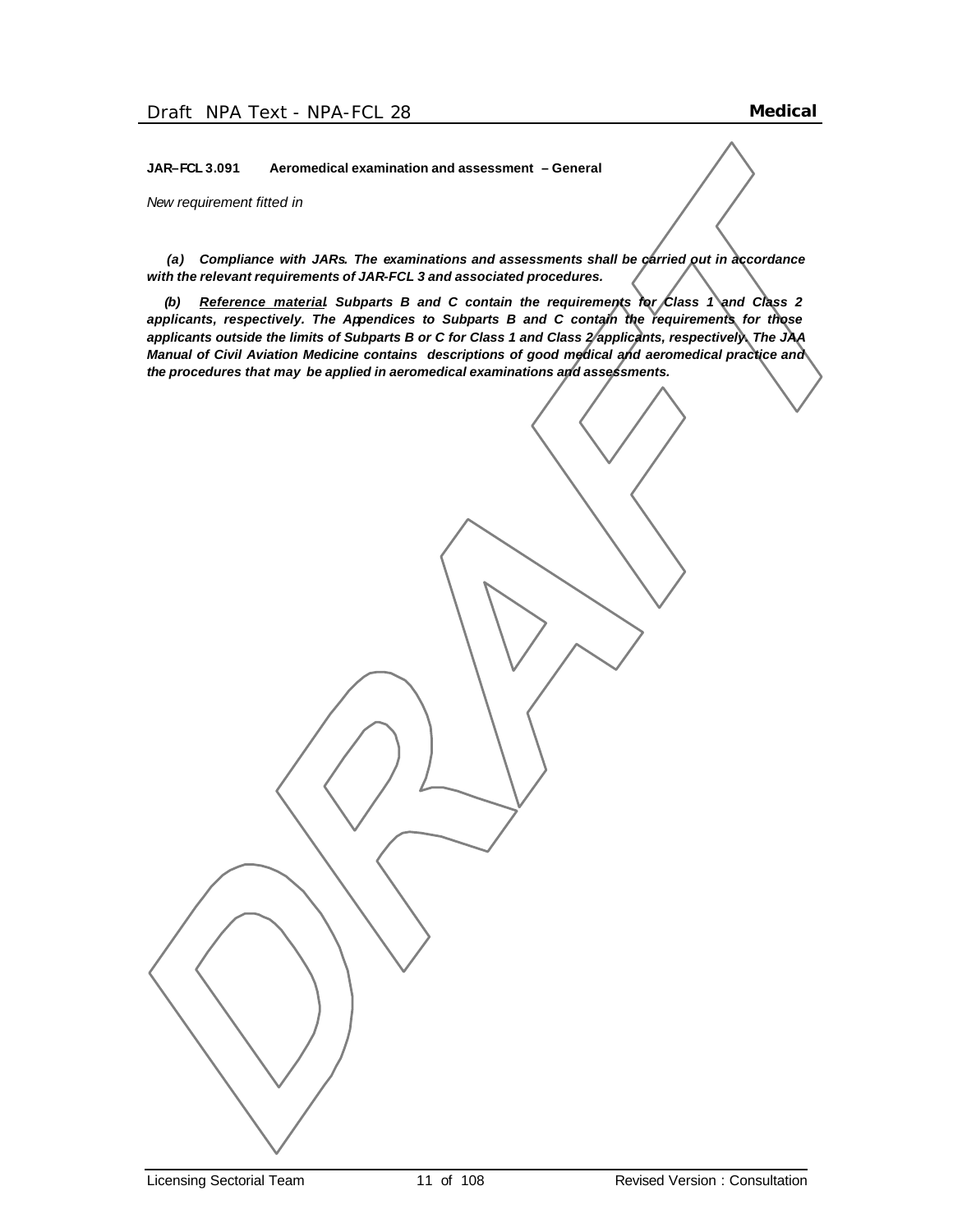#### **JAR-FCL 3.100 Medical certificates**

*Adjustment to paragraphs (a), (b), (e)*

- (a) *Content of certificate*. The medical certificate shall contain the following information:
	- (1) Reference number (as designated by the Authority)
	- (2) Class of certificate
	- (3) Full name
	- (4) Date of birth
	- (5) Nationality
	- (6) Date and place of initial medical examination *Expiry date of the medical certificate* 
		- *(a) For Class 1:*
			- *(i) expiry date (single pilot commercial air transport operations carrying* 
				- *passengers)***;**
			- *(ii) expiry date (other commercial operations) ;*
			- *(iii) expiry date of previous medical certificate;*
		- *(b) For Class 2:* 
			- *(i) expiry date of the medical certificate;*
			- *(ii) expiry date of previous medical certificate*
	- (7) Date of last extended *previous* medical examination
	- (8) Date of last electrocardiography
	- (9) Date of last audiometry
	- $(10)$  Limitations
	- $(11)$  AME / **AMC** / **AMS** name, humber and signature
	- (12) Date of general examination
	- (13) Signature of applicant.

(b) *Initial issue of medical certificates.* Initial Class 1 medical certificates shall be issued. The issue of initial Class 2 certificates shall be by the AMS or may be delegated to an AMC or AME.

(c) *Revalidation and renewal of medical certificates.* Class 1 or 2 medical certificates may be re-issued by an AMS, or may be delegated to an AMC or an AME.

(d) *Disposition of certificate*

A medical certificate shall be issued, in duplicate if necessary, to the person examined once the examination is completed and a fit assessment made.

(2) The holder of a medical certificate shall submit it to the AMS for further action if required (see IEM FCL 3.100).

(3) The holder of a medical certificate shall present it to the AME at the time of the revalidation or renewal of that certificate (see  $\text{IEM FCL} \& 100$ ).

(e) *Certificate annotation, variation, limitation or suspension*

(1) When a review has been performed and a variation granted *medical certificate has been issued* in accordance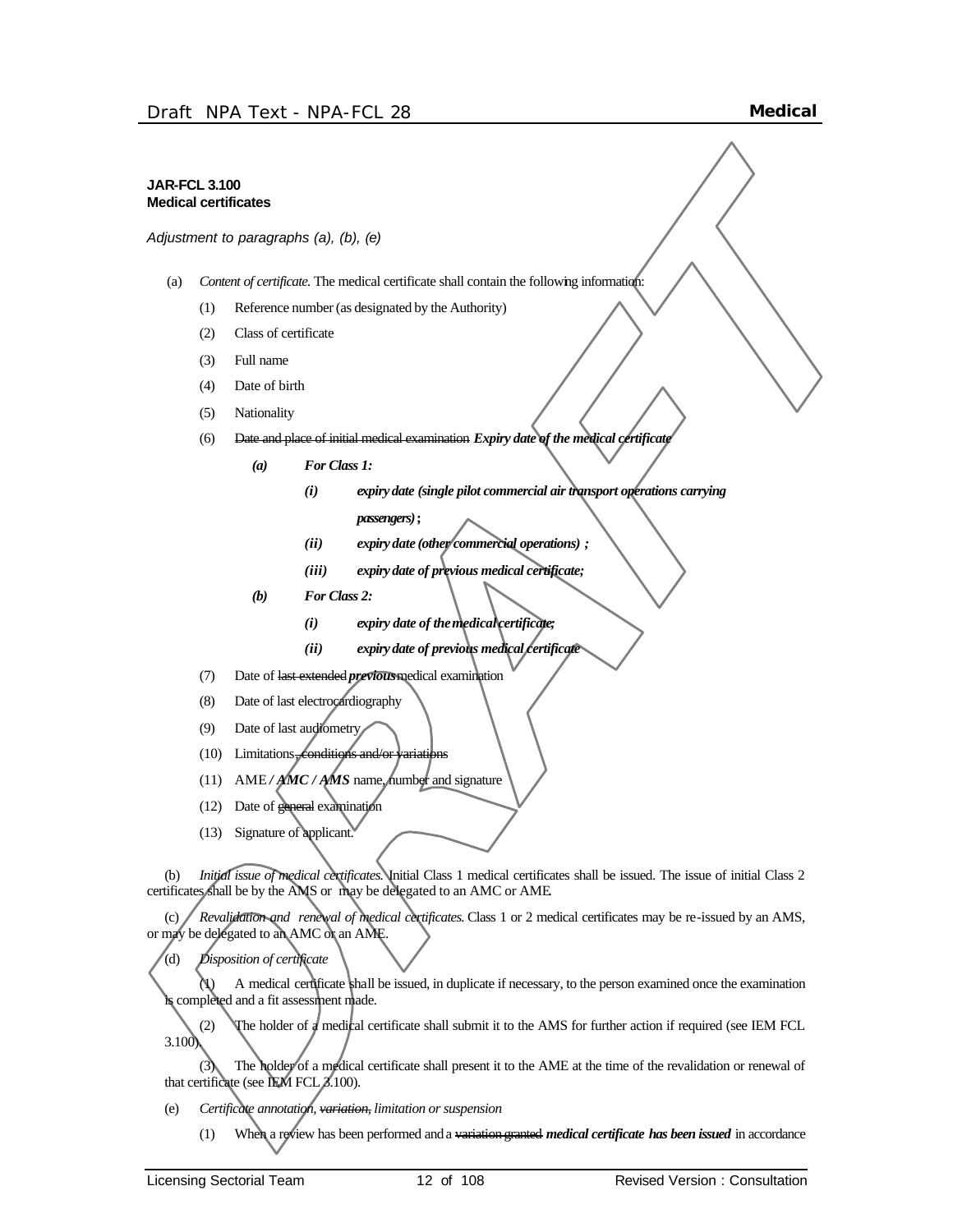with Paragraph JAR–FCL 3.125 this fact *any limitation that may be required* shall be stated on the medical certificate (see IEM FCL 3.100) in addition to any conditions that may be required, and may be entered on the licence at the discretion of the Authority.

(2) Following a medical certificate renewal examination, the AMS may, for medical reasons duly justified and notified to the applicant and the AMC or AME, limit or suspend a medical certificate issued by the AMC or by the AME.

(f) *Denial of Certificate*

(1) An applicant who has been denied a medical certificate will be informed of this in writing in accordance with IEM FCL 3.100 and of his right of review by the Authority.

(2) Information concerning such denial will be collated by the Authority within 5 working days and be made available to other Authorities. Medical information supporting this denial will not be released without prior consent of the applicant.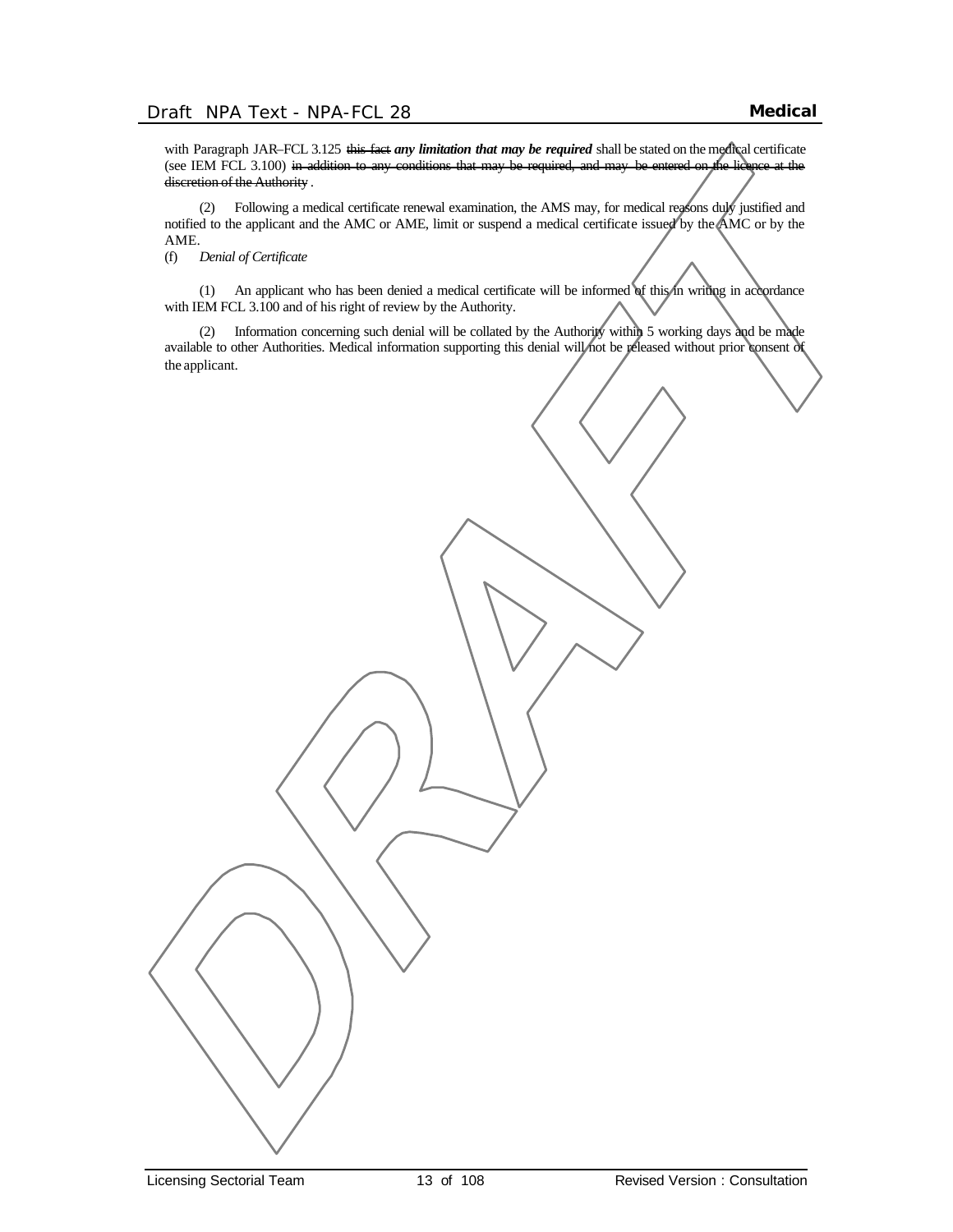# **JAR-FCL 3.105 Period of validity of medical certificates**

#### *Adjustment to paragraphs (a), (b)*

(a) *Period of validity.* A medical certificate shall be valid from the date of the initial general medical examination and for:

(1) Class 1 medical certificates, 12 months except that *,*for holders *applicants* who

*(i) are engaged in single-pilot commercial air transport operations carrying passengers* and have *passed their 40th birthday, or*

#### *(i) have passed their 60th birthday*

have passed their 40th birthday the interval is reduced to six months. *the period of validity shall be reduced to 6 months.* [This increase in frequency after the 40<sup>th</sup> birthday does not apply to flight engineers.]

(2) Class 2 medical certificates, 60months until age 30 *40*, then 24 months until age 50 and 12 months thereafter.

(3) The expiry date of the medical certificate is calculated on the basis of the information contained in (1) and (2). The validity period of a medical certificate (including any associated extended examination or special investigation) shall be determined by the age at which the medical examination of the applicant takes place.

(4) Despite (2) above, a medical certificate issued prior to the holder's 30th*40th* birthday will not be valid for Class 2 privileges after his 32nd *42nd* birthday.

*(5) The period of validity of the medical certificate may be reduced when clinically indicated.*

(b) *Revalidation.*

*(1)* If the medical revalidation is taken up to 45 days prior to the expiry date calculated in accordance with (a), the validity *expiry* of the new certificate extends from the previous medical certificate expiry date by *is calculated by adding* the period stated in (a)(1) or (2) as applicable. *, as applicable, to the expiry date of the previous medical certificate.*

*(2) A medical certificate revalidated prior to its expiry becomes invalid once a new certificate has been issued.*

(c) *Renewal.* If the medical examination is not taken within the 45 day period referred to in (b) above, the expiry date will be calculated in accordance with paragraph (a) with effect from the date of the next general medical examination.

(d) *Requirements for revalidation or renewal.* The requirements to be met for the revalidation or renewal of medical certificates are the same as those for the initial issue of the certificat e, except where specifically stated otherwise.

(e) *Reduction in the period of validity.* The period of validity of a medical certificate may be reduced by an AME in consultation with the AMS when clinically indicated.

Additional examination. Where the Authority has reasonable doubt about the continuing fitness of the holder of a medical certificate, the AMS may require the holder to submit to further examination, investigation or tests. The reports shall be forwarded to the AMS.

See further Appendix 1 to JAR–FCL 3.105.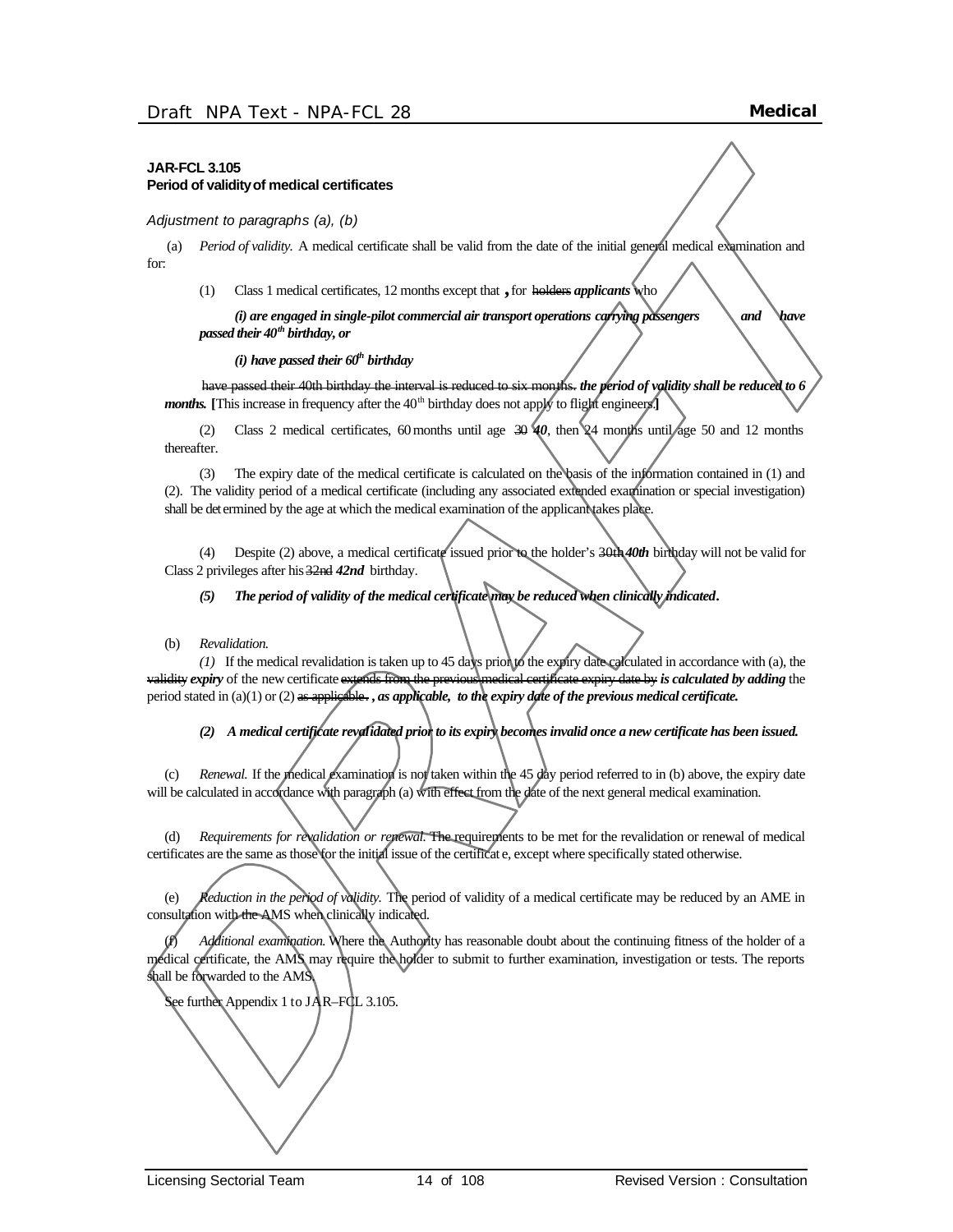# **JAR–FCL 3.115 Use of Medication, drugs or other treatments**

#### *Adjustment to title and paragraph (a)*

(a) A medical certificate holder who is taking any prescription or non-prescription medication or drug or who is receiving any medical, surgical, or other treatment shall comply with the requirements of JAR-FCL 3.040. Further advice is given in IEM FCL 3.040.

- (b) All procedures requiring the use of a general or spinal anaesthetic shall be disqualifying for at least 48 hours.
- (c) All procedures requiring local or regional anaesthetic shall be disqualifying for at least 12 hours.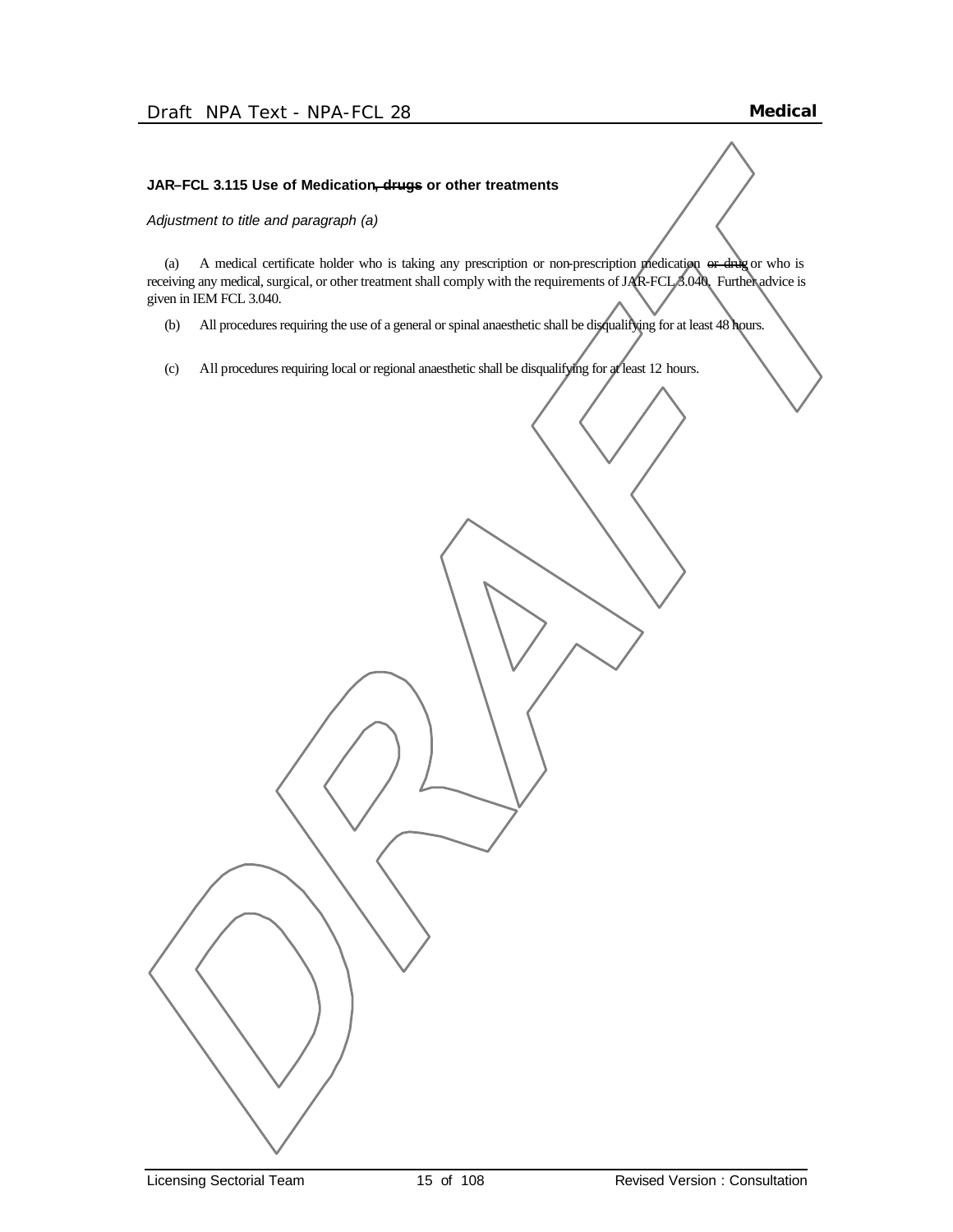#### **JAR-FCL 3.125 Variation and review policy**

Adjustment to title of paragraph, splitting paragraph (a) into two new paragraphs (a) and (b), renumbering *old paragraph (b) into (c), adjustment to new paragraphs (a), (b), (c)*

# **JAR–FCL 3.125 Variation and review policy** *Delegation of Fit Assessment, Review Policy and Secondary Review*

(a) *AMS Review.Delegation of fit assessment*

*(i)* If the medical requirements prescribed in JAR–FCL Part 3 (Medical) for a particular licence are not fully met by an applicant, the appropriate medical certificate shall not be issued, revalidated or renewed by the AMC or AME but the decision shall be referred to the Authority *AMS*. If there are provisions in JAR–FCL Part 3 (Medical) that the individual *applicant* under certain conditions (as indicated by the use of should or may *in accordance with the Appendices to Subparts B and C*) can*may* be considered *assessed as* fit *, the AMS may do so. Such fit assessments may be delegated to the AMC or AME at the discretion of the AMS.*, a variation may be granted by the Authority.

*(ii) An AMC or AME that assesses an applicant as fit under delegated authority as in (a) (i) shall inform the AMS of the details of such assessment.*

# *(b) Review Policy*

The AMS may issue, revalidate or renew a medical dertificate after due consideration has been given to the requirements, acceptable means of compliance and guidance material and to:

- (1) the medical deficiency in relation to the operating environment;
- (2) the ability, skill and experience of the applicant in the relevant operating environment;
- (3) a medical flight test, if appropriate; and

(4) the requirement for application of any limitations, conditions or variations to the medical certificate and licence *(see JAR-FCL 3.100 (e)(1) and IEM 3.100 (c)*.

Where the issue of a certificate will require more than one limitation, condition or variation, the additive and interactive effects upon flight safety must be considered by the AMS before a certificate can be issued.

(b)*(c) Secondary review*.

Each Authority will constitute a secondary review procedure, with independent medical advisers, experienced in the practice of aviation medicine, to consider and evaluate contentious cases.

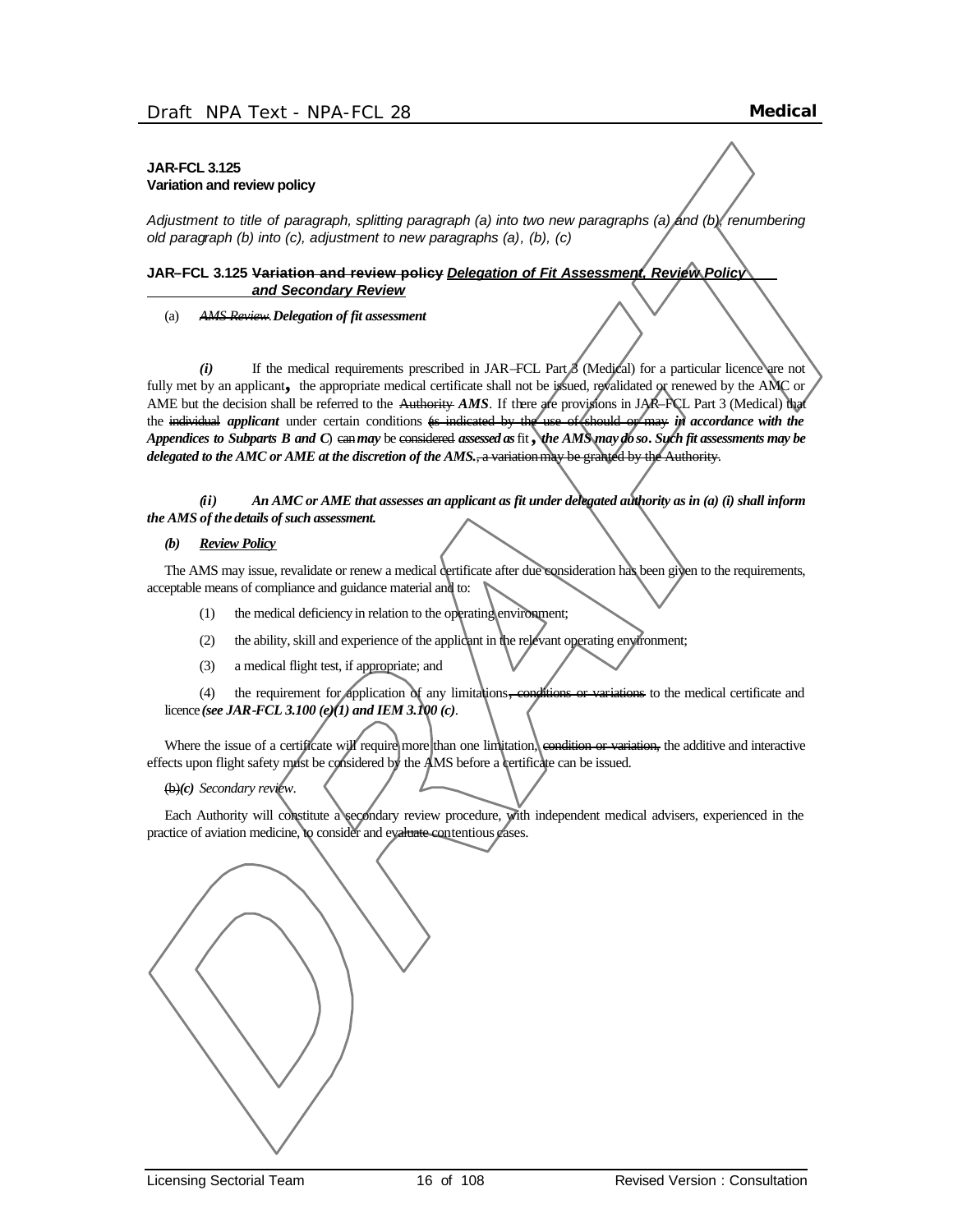# **Appendix 1 to JAR–FCL 3.105 Validity [period/transfer] of medical [records for Class 1 and Class 2 renewal]**

*Adjustment to paragraph (1) (a)*

# **1 Class 1**

(a) If a licence holder allows his Medical Certificate to expire by more than five years, renewal shall require an initial or extended, at AMS discretion, aeromedical examination, performed at an AMC which has obtained his **[**relevant**]** medical records. (**[For example, the**] EEG may be omitted unless clinically indicated.)

(b) If a licence holder allows his Medical Certificate to expire by more than two years but less than five years renewal shall require the prescribed standard or extended examination to be performed at an AMC which has obtained his **[**relevant**]** medical **[**records**]**, or by an AME at the discretion of the AMS, subject to the records of medical examinations for flight crew licences being made available to the medical examiners.

If a licence holder allows his certificate to expire by more than 90 days but less than two years, renewal shall require the prescribed standard or extended examination to be performed at an AMC, or by an AME at the discretion of the AMS.

(d) If a licence holder allows his certificate to expire by less than 90 days, renewal shall be possible by standard or extended examination as prescribed.

**2 Class 2**

(a) If an Instrument Rating is added to the licence, pure tone audiometry must have been performed within the last 60 months if the licence holder is 39 years of age or younger, and within the last 24 months if the licence holder is 40 years of age or older.

(b) If a licence holder allows his Medical Certificate to expire by more than five years, renewal shall require an initial aeromedical examination. Prior to the **[**certificate issue**]** the **[**relevant**]** medical **[**records**]** shall be obtained by the AME.

(c) If a licence holder allows his Medical Certificate to expire by more than **[**two**]** year**[**s**]** but less than five years, renewal shall require the prescribed examination to be performed. Prior to the examination the **[**relevant**]**medical **[**records**]** shall be obtained by the AME.

(d) If a licence holder allows his certificate to expire by less than **[**two**]** year**[**s**]**, renewal shall require the prescribed examination to be performed.

An extended aeromedical examination shall always be considered to contain a standard aeromedical examination and thus count both as a standard and an extended examination.

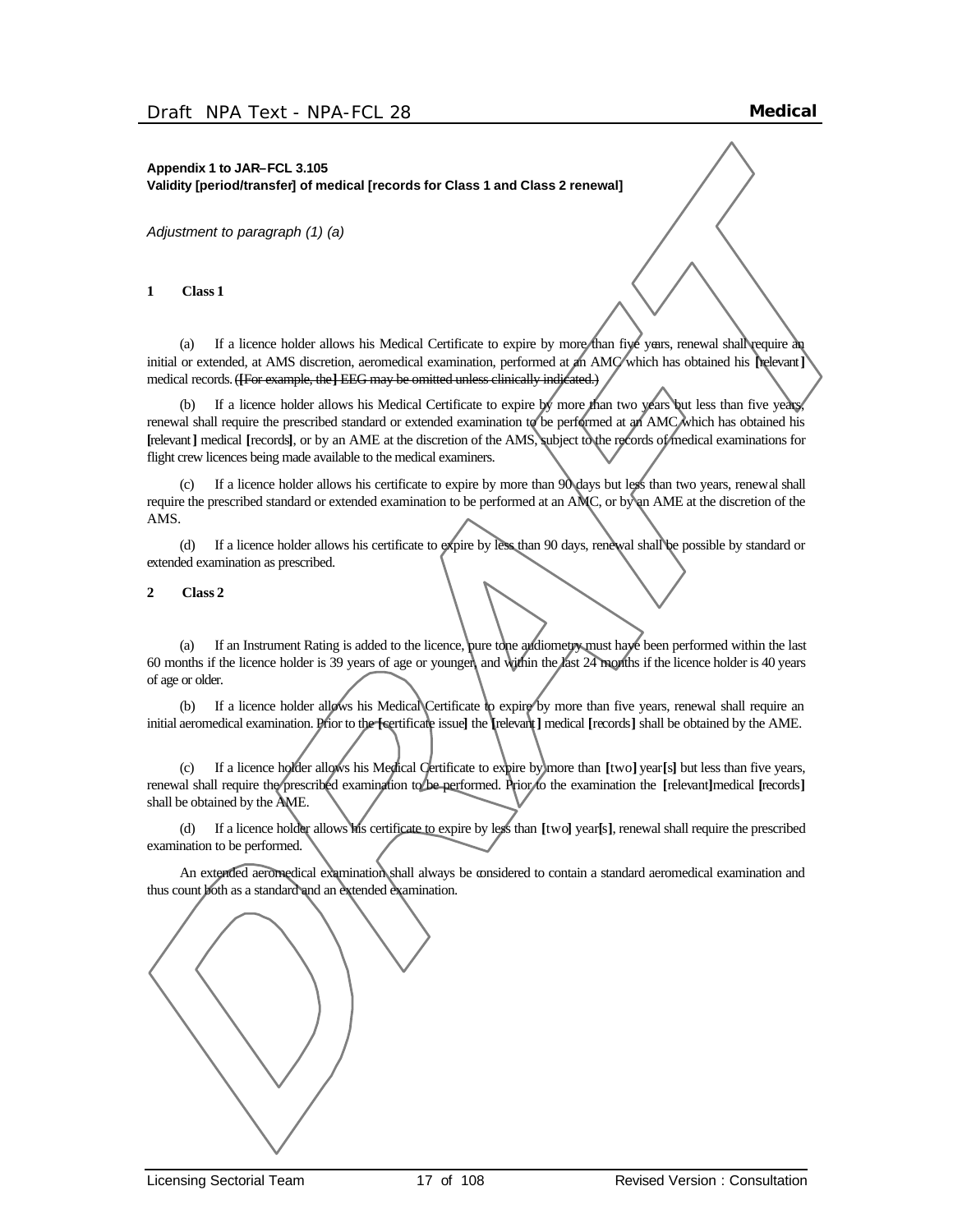#### **JAR–FCL 3.130 Cardiovascular system – Examination**

#### *Adjustment to paragraphs (b), (d)*

(a) An applicant for or holder of a Class 1 medical certificate shall not possess any abnormality of the cardiovascular system, congenital or acquired, which is likely to interfere with the safe exercise of the privileges of the applicable licence(s).

(b) A standard 12-lead resting electrocardiogram (ECG) and report are required at the examination for first issue of a medical certificate, then every 5 years until age 30, every 2 years until age 40, annually until age 50, and every 6 months *and at all revalidation or renewal examinations* thereafter and on clinical indication.

(c) Exercise electrocardiography is required only when clinically indicated in compliance with paragraph 1 Appendix 1 to Subpart B.

(d) Reporting of resting and exercise electrocardiograms shall be by *AME or other* specialists acceptable to the AMS.

(e) Estimation of serum**[ ]** lipids, including cholesterol, is required to facilitate risk assessment at the examination for first issue of a medical certificate, and at the first examination after age 40 (see paragraph 2 Appendix 1 to Subpart B).

(f) At the first renewal/revalidation examination after age 65, a Class 1 certificate holder shall be reviewed at an AMC or, at the discretion of the AMS, review may be delegated to a cardiologist acceptable to the AMS.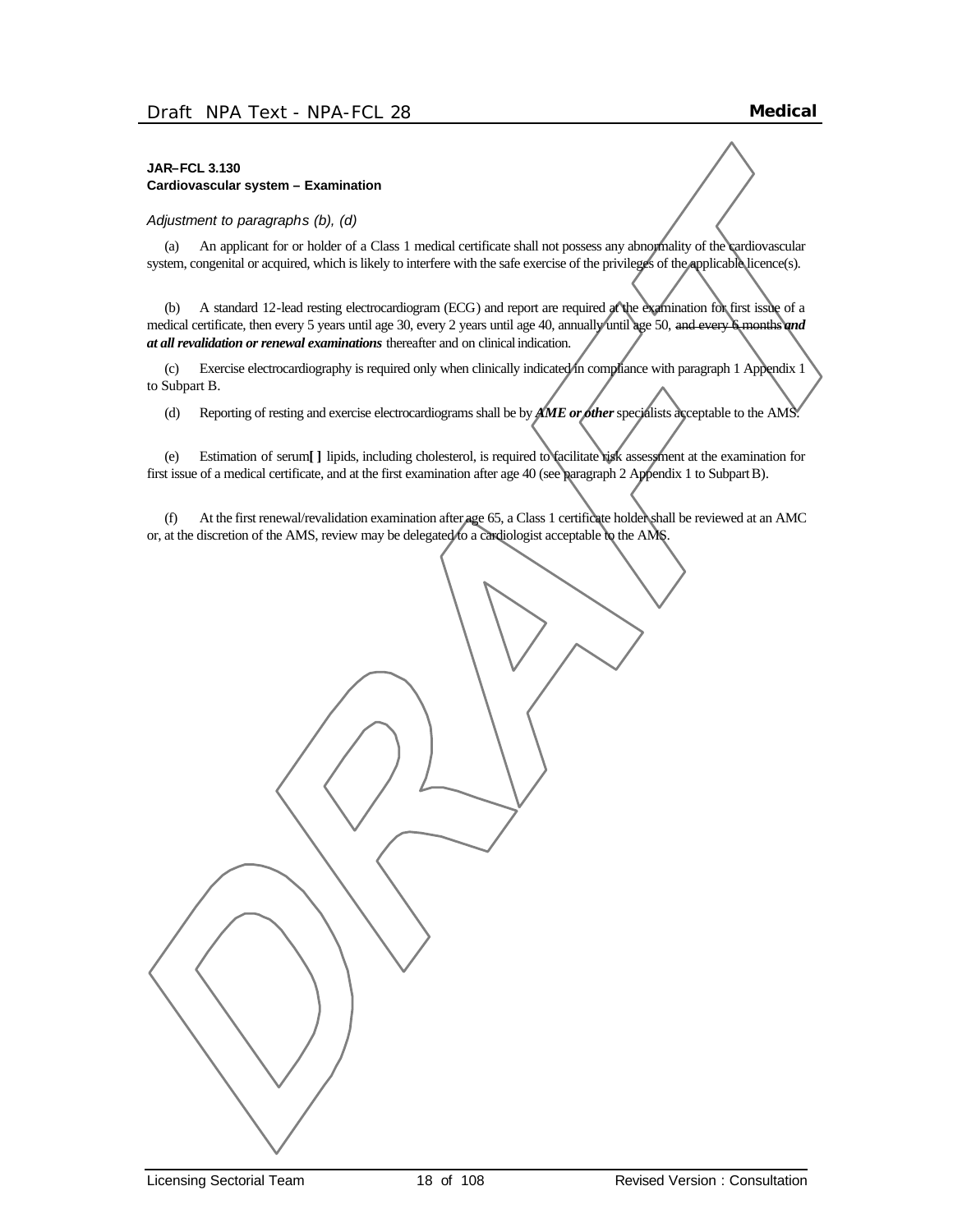#### **JAR–FCL 3.135 Cardiovascular system – Blood pressure**

*Adjustment to paragraphs (a), (c)*

(a) The blood pressure shall be recorded with the technique given in paragraph 3 Appendix 1 to Subpart B *at each examination*.

(b) When the blood pressure at examination consistently exceeds 160 mmHg systolic and/or 95 mmHg diastolic, with or without treatment, the applicant shall be assessed as unfit.

(c) Treatment for the control of blood pressure shall be compatible with the safe exercise of the privileges of the applicable licence(s) and be compliant with paragraph 4 Appendix 1 to Subpart B. The initiation of  $\frac{d}{dx}$  therapy *medication* shall require a period of temporary suspension of the medical certificate to establish the absence of significant side effects.

(d) Applicants with symptomatic hypotension shall be assessed as unfit.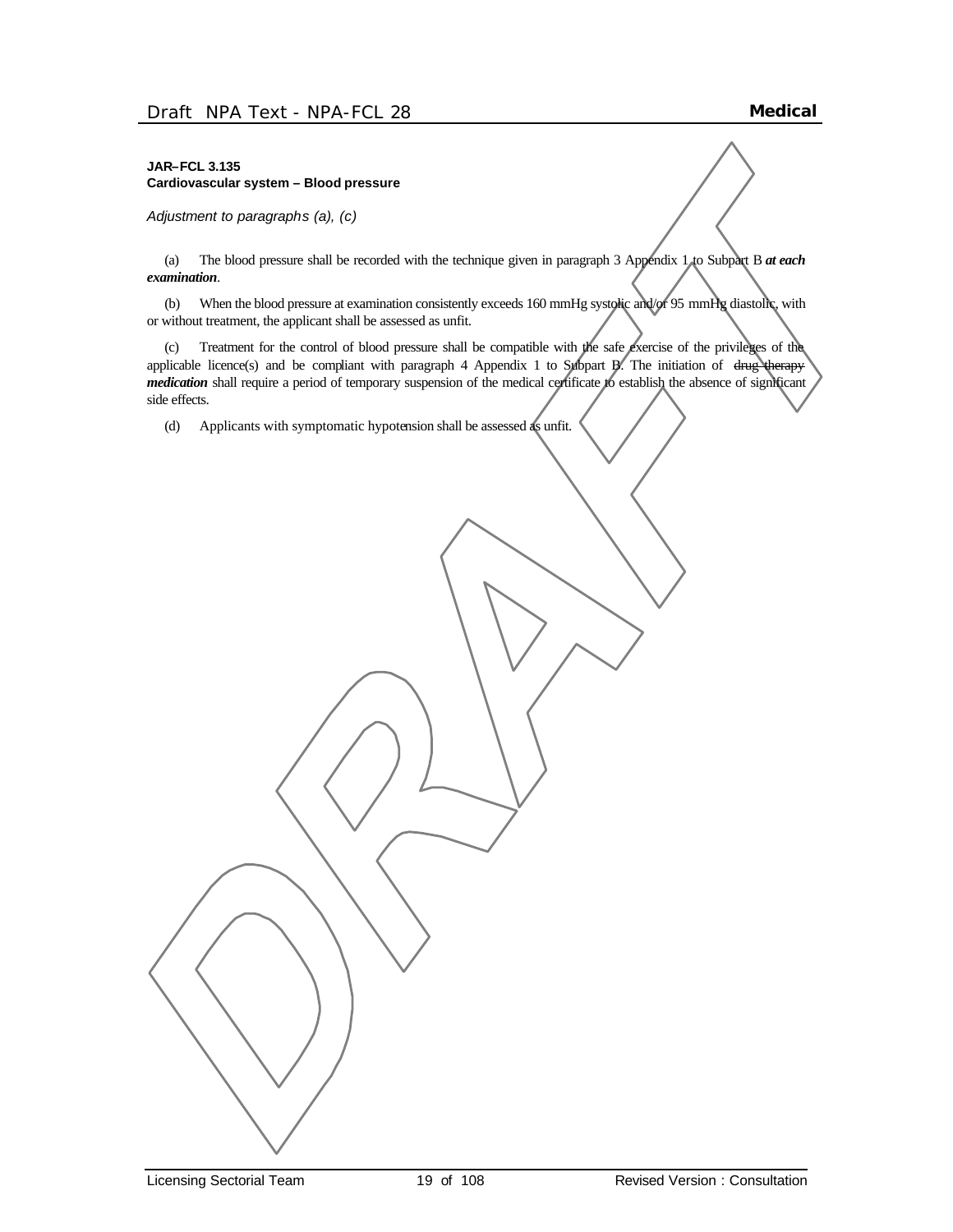#### **JAR–FCL 3.140 Cardiovascular system – Coronary artery disease**

*Adjustment to paragraphs (a), (c)*

(a) Applicants with suspected **[**cardiac ischaemia**]** shall be investigated. **[**Those**]** with asymptomatic minor coronary artery disease, requiring no treatment may **[ ]** be considered*assessed as* fit by the AMS **[**if the investigations in**]** paragraph 5 Appendix 1 to Subpart B **[**are completed satisfactorily **]**.

(b) Applicants with symptomatic coronary artery disease [, or with cardiac symptoms controlled by medication,] shall be assessed as unfit.

**[**(c) After an ischaemic cardiac event (defined as a myocardial infarction, angina, significant arrhythmia or heart failure due to ischaemia, or any type of cardiac revascularisation) *a fit assessment for* initial Class 1 certification *applicants* is not possible. Renewal or revalidation At revalidation or renewal a fit assessment play be considered by the AMS if the investigations in paragraph 6 Appendix 1 to Subpart B are completed satisfactorily.**]**

**[ ]**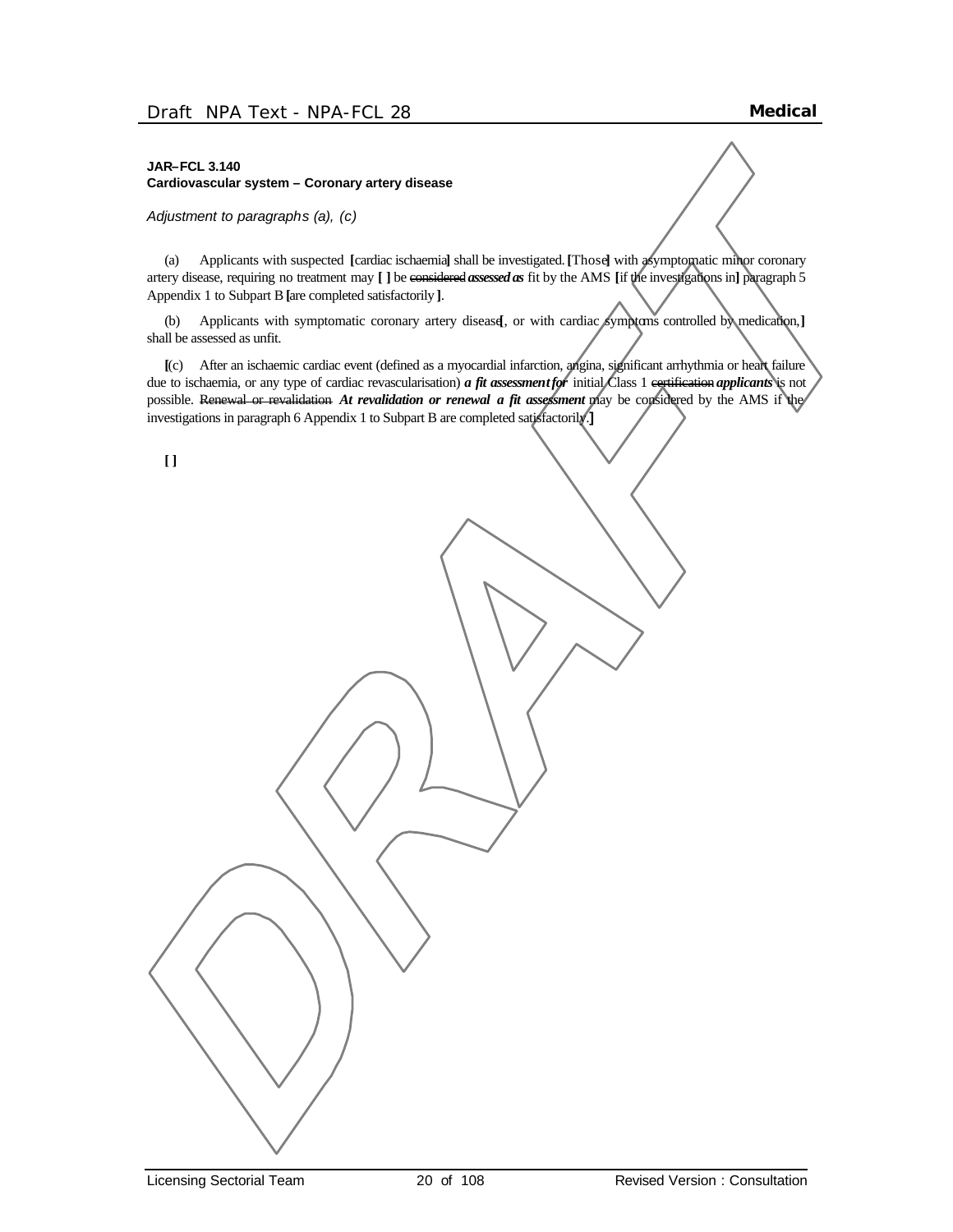#### **JAR–FCL 3.150 Cardiovascular system – General**

*Adjustment to paragraph (b)*

 (a) Applicants with peripheral arterial disease before or after surgery shall be assessed as unfit. Provided there is no significant functional impairment, a fit assessment may be considered by the AMS subject to compliance with paragraphs 5 and 6, Appendix 1 to Subpart B.

(b) Applicants with aneurysm of the thoracic or abdominal aorta, before or after surgery, shall be assessed as unfit. Applicants with aneurysm of the infra-renal abdominal aorta may be considered *assessed as fit* by the AMS at renewal or revalidation examinations, subject to compliance with paragraph 9 Appendix 1 to Subpart B.

(c) Applicants with significant abnormality of any of the heart valves shall be assessed as unfit.

(1) Applicants with minor cardiac valvular abnormalities may be assessed as fit by the AMS subject to compliance with paragraph 10 (a) and (b) Appendix 1 to Subpart B.

(2) Applicants with cardiac valve replacement/repair shall be assessed as unfit. A fit assessment may be considered by the AMS subject to compliance with paragraph  $10(c)$  of Appendix 1 to Subpart B.

(d) Systemic anticoagulant therapy is disqualifying. Applicants who have received treatment of limited duration may be considered for a fit assessment by the AMS subject to compliance with paragraph 11 Appendix 1 to Subpart B.

(e) Applicants with any abnormality of the pericardium, myocardium or endocardium not covered above shall be assessed as unfit. A fit assessment may be considered by the AMS following complete resolution and satisfactory cardiological evaluation in compliance with paragraph 12 Appendix 1 to Subpart B.

(f) Applicants with congenital abnormality of the heart, before or after corrective surgery, shall be assessed as unfit. Applicants with minor abnormalities may be assessed as fit by the AMS following cardiological investigation in compliance with paragraph 13 Appendix 1 to Subpart B.

(g) Heart or heart/lung transplantation is disqualifying.

(h) Applicants with a history of recurrent vasovagal syncope shall be assessed as unfit. A fit assessment may be considered by the AMS in applicants with a suggestive history subject to compliance with paragraph 14 Appendix 1 to Subpart B.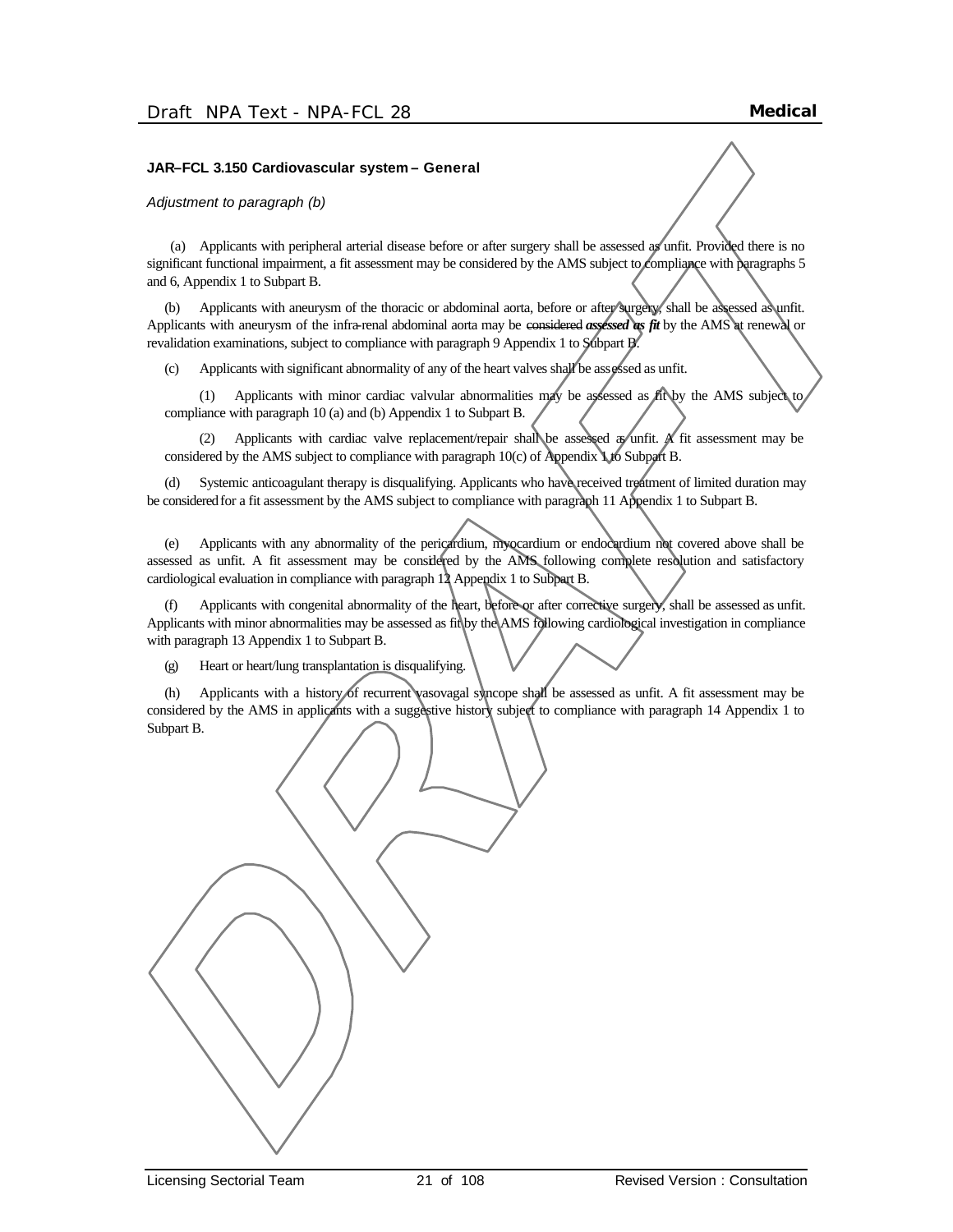## **JAR–FCL 3.155 Respiratory system – General**

*Adjustment to paragraphs (b), (c)*

(a) An applicant for or the holder of a Class 1 medical certificate shall not possess any abnormality of the respiratory system, congenital or acquired, which is likely to interfere with the safe exercise of the privileges of the applicable licence(s).

(b) Posterior/anterior chest radiography is *may be* required at the initial, *revalidation or renewal* exam *examinations* . It may be required at revalidation/renewal examinations when Indicated on clinical or epidemiological grounds.

(c) Pulmonary function tests (see paragraph 1 Appendix 2 to Subpart B) are required at the initial examination *and on clinical indication*. A peak flow test shall be performed at first revalidation or renewal examination after age 30 years until age 40, and every 4 years thereafter and on clinical indication. Applicants with significant impairment of pulmonary function (see paragraph 1 Appendix 2 to Subpart B) shall be assessed as unfit.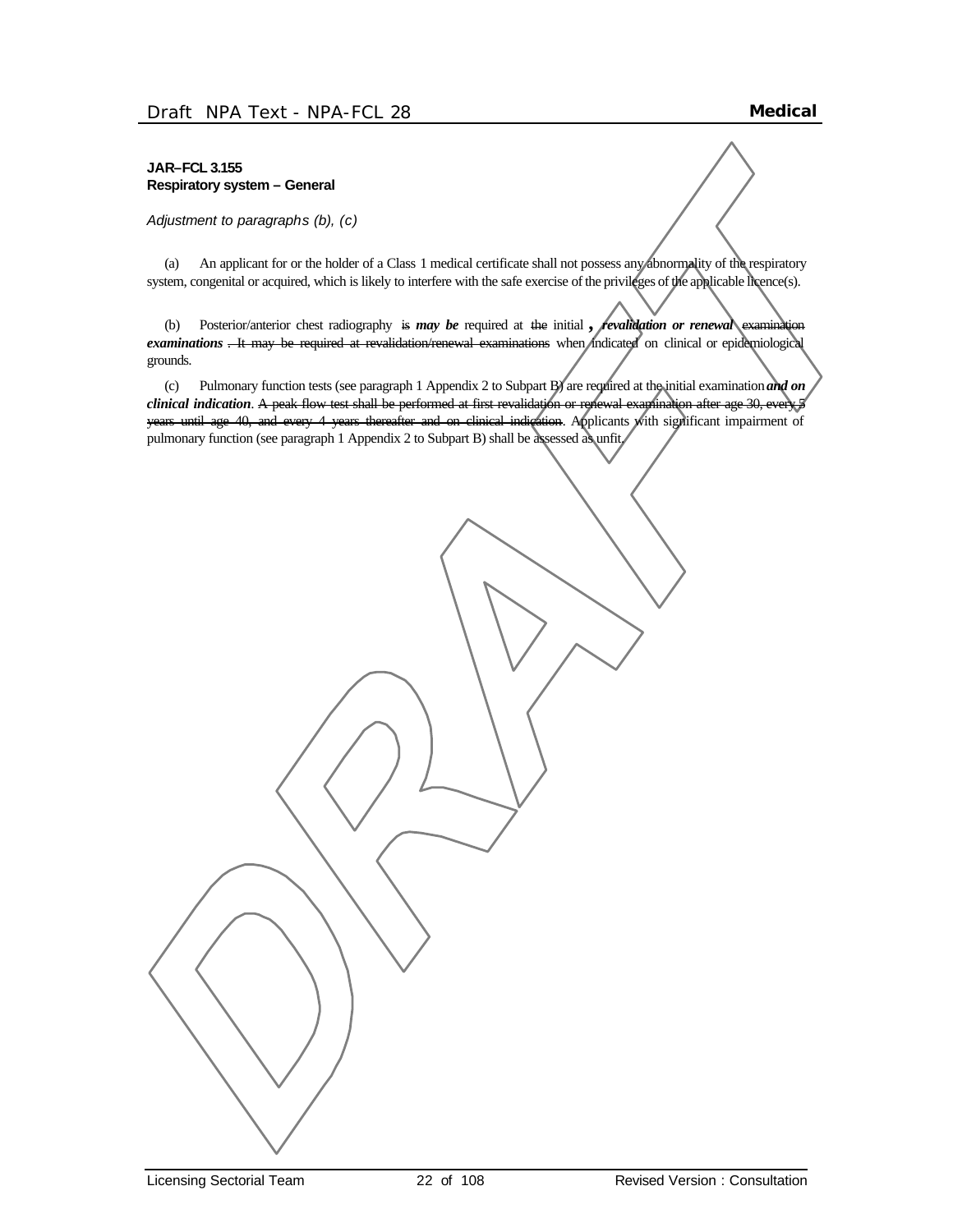# **JAR–FCL 3.160 Respiratory system – Disorders**

*Adjustment to paragraphs (a), (b)*

(a) Applicants with chronic obstructive airway disease shall be assessed as unfit. *Applicants with only minor impairment of their pulmonary function may be assessed as fit.*

(b) Applicants with reactive airway disease (bronchial asthma) *asthma* requiring medication shall be assessed in compliance with paragraph 2 Appendix 2 to Subpart B.

- (c) Applicants with active inflammatory disease of the respiratory system shall be assessed as temporarily unfit.
- (d) Applicants with active sarcoidosis shall be assessed as unfit (see paragraph 3 Appendix 2 to Subpart B).

(e) Applicants with spontaneous pneumothorax shall be assessed as unfit pending full evaluation in compliance with paragraph 4 Appendix 2 to Subpart B.

(f) Applicants requiring major chest surgery shall be assessed as unfit for a minimum of three months following operation and until such time as the effects of the operation are no longer likely to interfere with the safe exercise of the privileges of the applicable licence(s) (see paragraph 5 Appendix 2 to Subpart B).

(g) Applicants with unsatisfactorily treated sleep apnoea syndrome shall be assessed as unfit.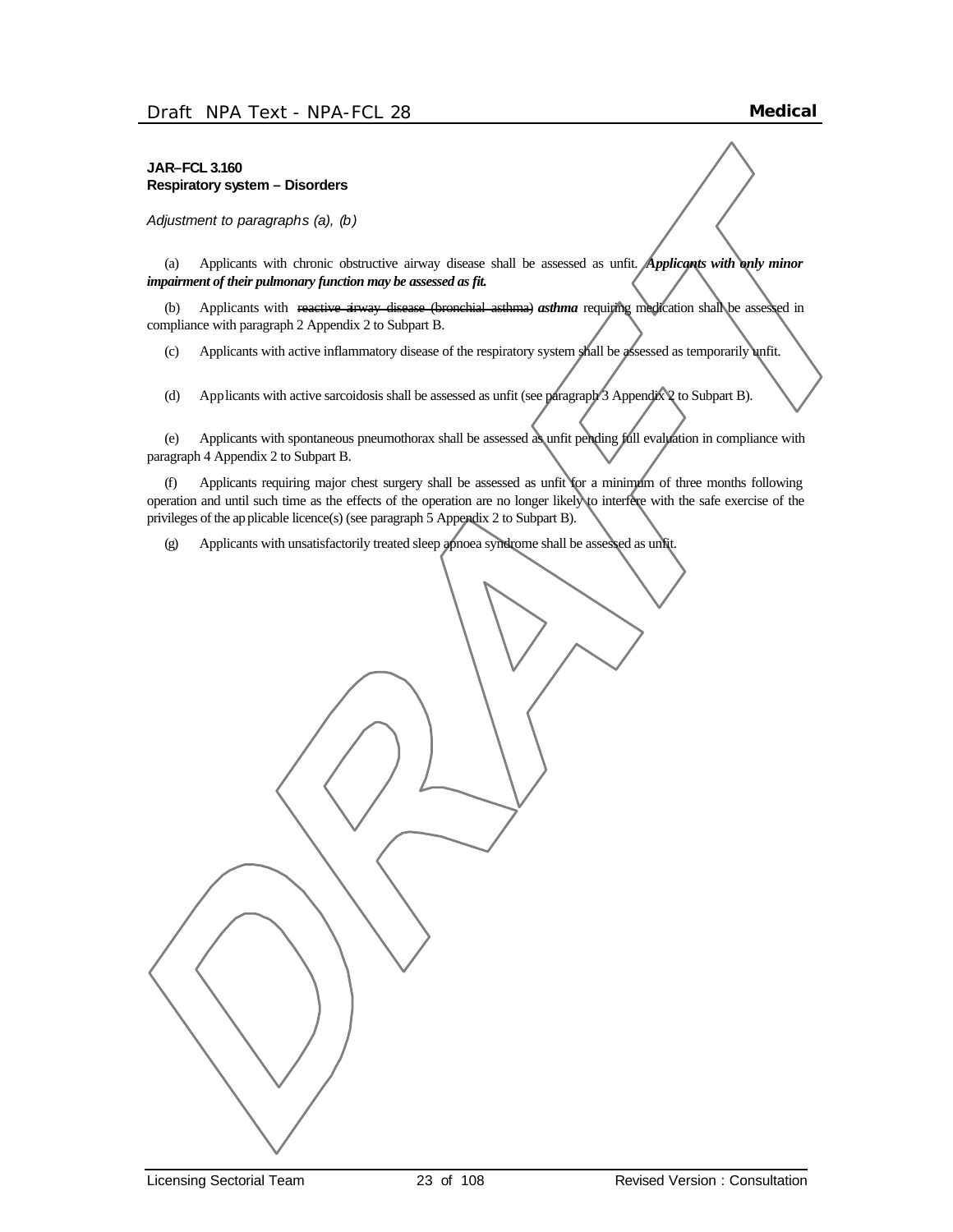# **JAR–FCL 3.170 Digestive system – Disorders**

*Adjustment to paragraphs (d), (e)*

(a) Applicants with recurrent dyspeptic disorders requiring medication or with pancreatitis shall be assessed as unfit pending assessment in compliance with paragraph 1 Appendix 3 to Subpart B.

(b) Applicants with asymptomatic gallstones discovered incidentally shall be assessed in compliance with paragraph 2 Appendix 3 to Subpart B.

(c) Applicants with an established diagnosis or history of chronic inflammatory bowel disease shall **[ ]** be assessed as unfit (see paragraph 3 Appendix 3 to Subpart B).

(d) Applicants shall be required to be completely free from those hernias that might give rise to incapacitating symptoms.

(e) Applicants with any sequela *sequelae* of disease or surgical intervention in any part of the digestive tract or its adnexa likely to cause incapacitation in flight, in particular any obstruction due to stricture or compression, shall be assessed as unfit.

(f) Applicants who have undergone a surgical operation on the digestive tract or its adnexa, involving a total or partial excision or a diversion of any of these organs, shall be assessed as unfit for a minimum period of three months or until such time as the effects of the operation are no longer likely to interfere with the safe exercise of the privileges of the applicable licence(s) (see paragraph 4 Appendix 3 to Subpart B).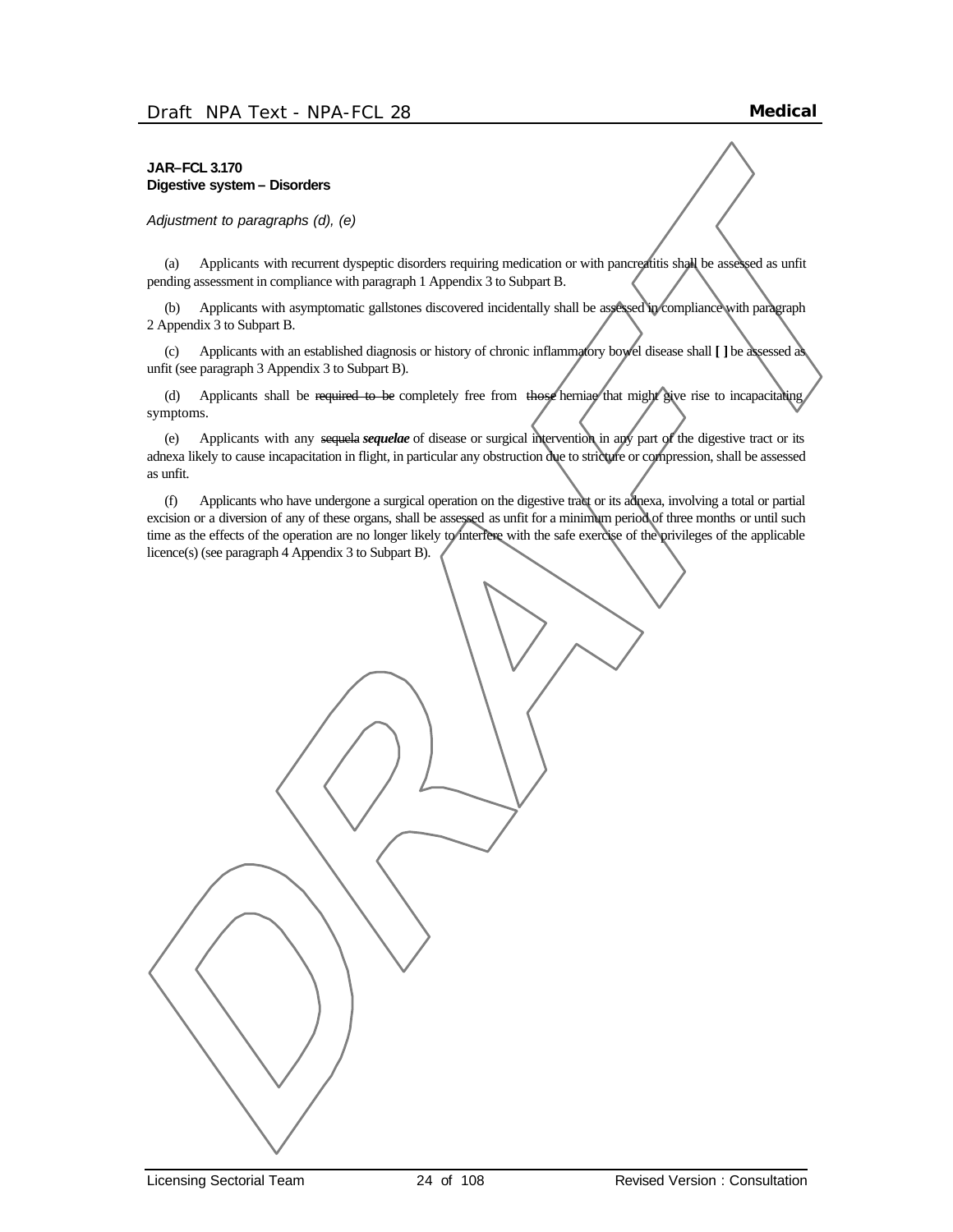#### **JAR–FCL 3.180 Haematology**

*Adjustment to paragraphs (b), (e)*

(a) An applicant for or the holder of a Class 1 medical certificate shall not possess any haematological disease which is likely to interfere with the safe exercise of the privileges of the applicable licence(s).

(b) Haemoglobin shall be tested at every medical examination and cases of significant anaemia *. Applicants with abnormal haemoglobin shall be investigated. Applicants* with a haematocrit below 32% shall be assessed as unfit (see paragraph 1 Appendix 5 to Subpart B).

(c) Applicants with sickle cell disease shall be assessed as unfit (see paragraph 1 Appendix 5 to Subpart B).

(d) Applicants with significant localised and generalised enlargement of the lymphatic glands and diseases of the blood shall be assessed as unfit (see paragraph 2 Appendix 5 to Subpart B).

(e) Applicants with acute leukaemia shall be assessed as unfit. After established remission, certification *applicants* may be considered *assessed as fit* by the AMS. Initial applicants *Applicants* with chronic leukaemias shall be assessed as unfit. For certification see *After a period of demonstrated stability a fit assessment may be considered by the AMS. See*  paragraph 3 Appendix 5 to Subpart B.

(f) Applicants with significant enlargement of the spleen shall be assessed as unfit (see paragraph 4 Appendix 5 to Subpart B).

- (g) Applicants with significant polycythaemia shall be assessed as unfit (see paragraph 5 Appendix 5 to Subpart B).
- (h) Applicants with a coagulation defect shall be assessed as unfit (see paragraph 6 Appendix 5 to Subpart B).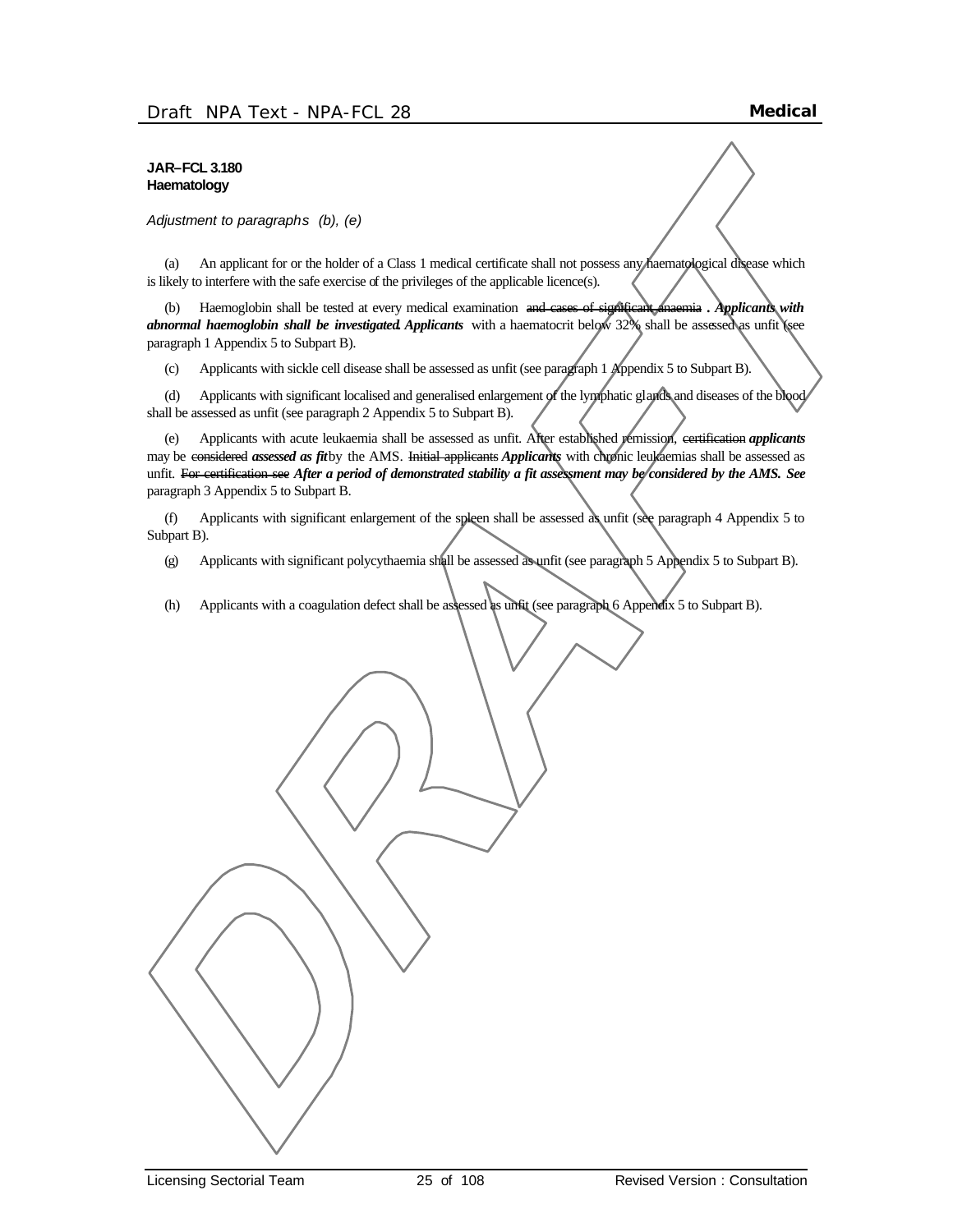#### **JAR–FCL 3.195 Gynaecology and obstetrics**

#### *Adjustment to paragraphs (c), (d)*

(a) An applicant for or the holder of a Class 1 medical certificate shall not possess any functional or structural obstetric or gynaecological condition which is likely to interfere with the safe exercise of the privileges of the applicable licence(s).

(b) An applicant with a history of severe menstrual disturbances unamenable to treatment shall be assessed as unfit.

(c) Pregnancy entails unfitness. If obstetric evaluation indicates a completely normal pregnancy, the applicant may be assessed as fit until the end of the 26th week of gestation, in accordance with paragraph 1 Appendix 8 to Subpart B *by AMS, AMC or AME*. Licence privileges may be resumed upon satisfactory confirmation of full recovery following confinement or termination of pregnancy.

(d) An applicant who has undergone a major gynaecological operation shall be assessed as unfit for a minimum period of three months and *or* until such time as the effects of the operation are not likely to interfere with the safe exercise of the privileges of the licence(s) (see paragraph 2 Appendix 8 to Subpart B).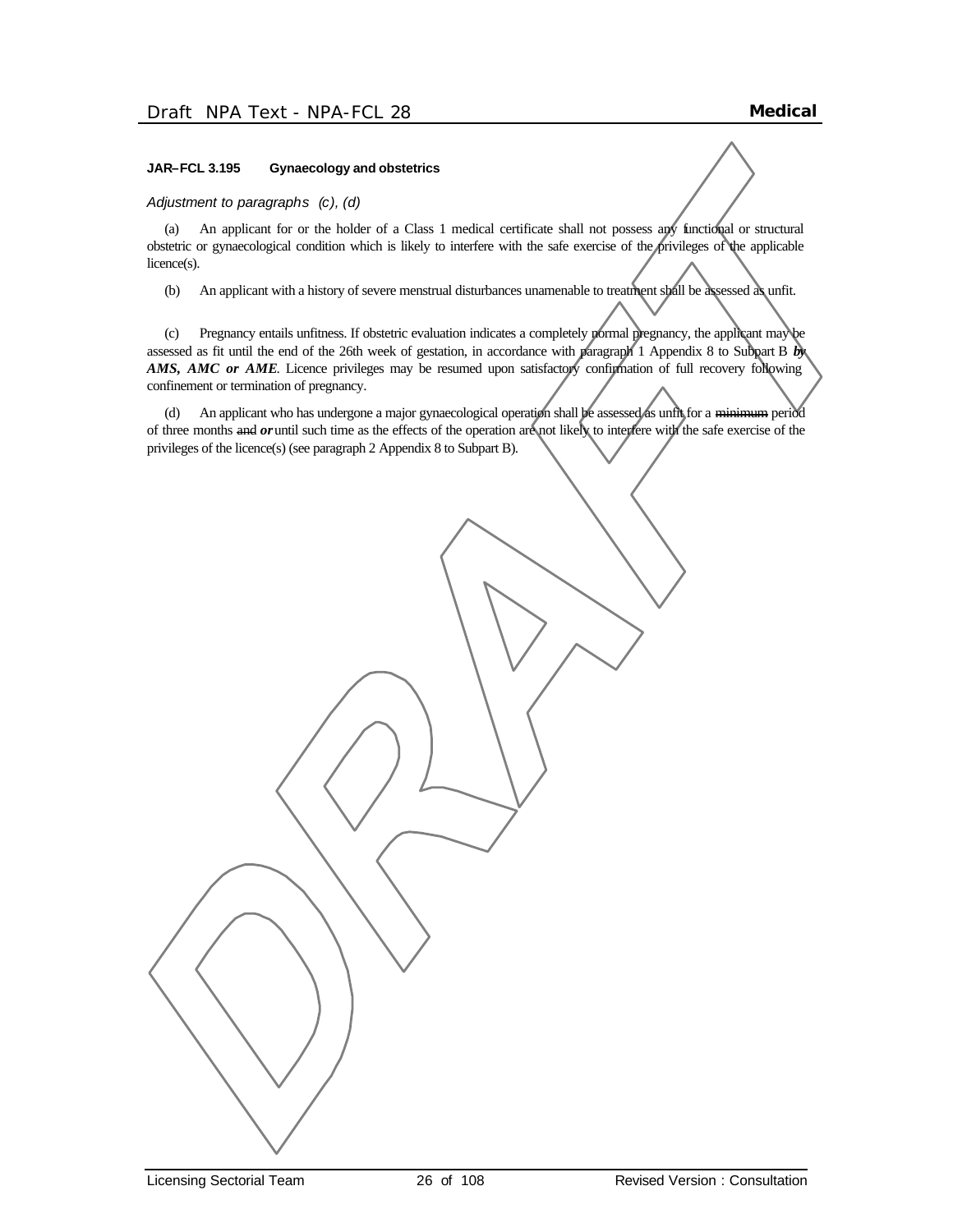# **JAR–FCL 3.210 Neurological requirements**

*Adjustment to paragraph (c)*

(a) An applicant for or holder of a Class 1 medical certificate shall have no established medical history or clinical diagnosis of any neurological condition which is likely to interfere with the safe exercise of the privileges of the applicable licence(s).

(b) Particular attention shall be paid to the following (see Appendix 11 to Subpart B):

- (1) progressive disease of the nervous system,
- (2) epilepsy and other causes of disturbance of consciousness,
- (3) conditions with a high propensity for cerebral dysfunction,
- (4) head injury,
- (5) spinal or peripheral nerve injury.

(c) Electroencephalography is required at the initial examination (see Appendix 11 to Subpart B) and when indicated by the applicant's history or on clinical grounds *(see Appendix 11 to Subpart B)*.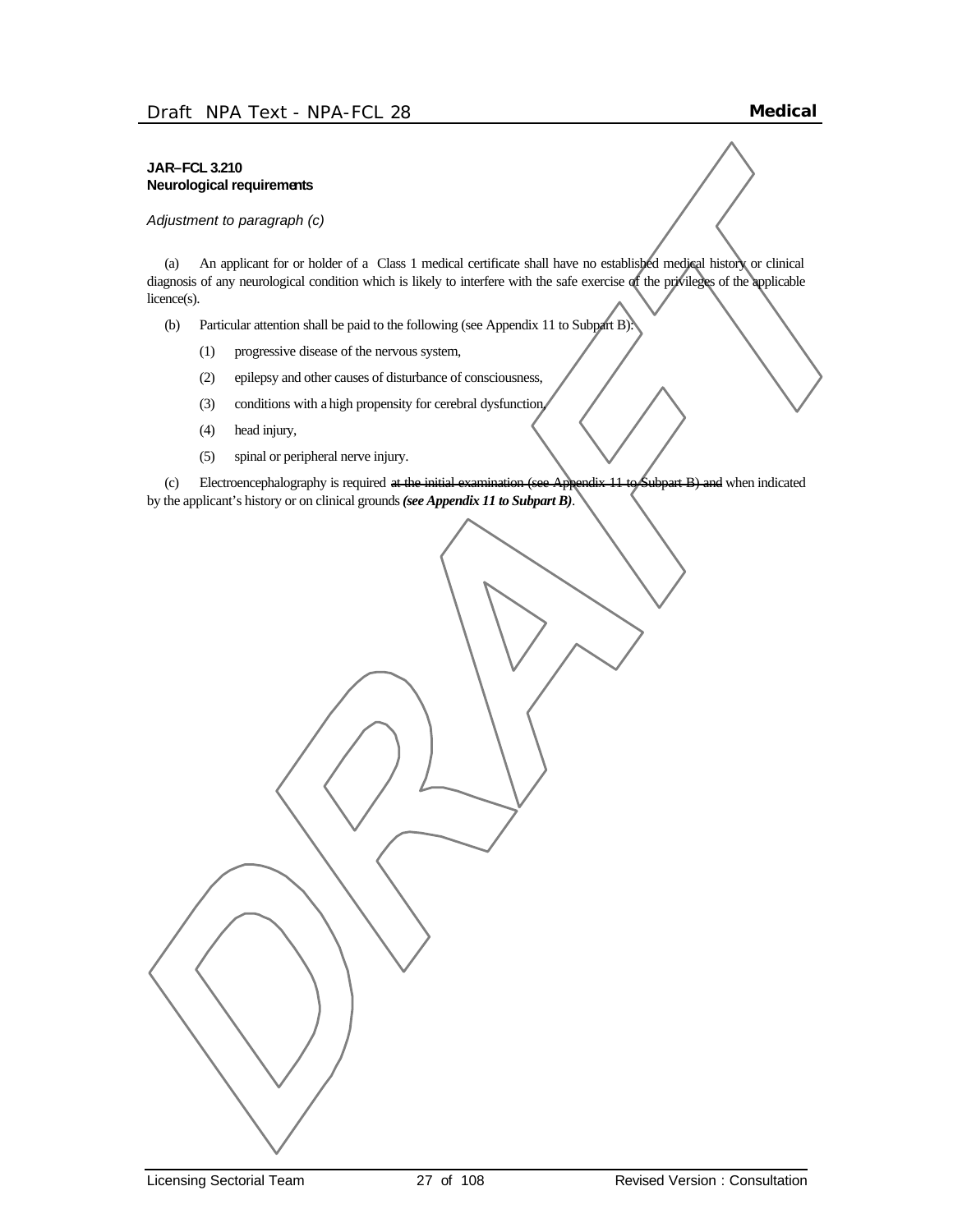#### **JAR–FCL 3.215 Ophthalmological requirements**

*Adjustment to paragraphs (b), (c), (d), new paragraph (e) inserted, old paragraph (e) renamed (f), adjustment to new paragraph (f)*

(a) An applicant for or holder of a Class 1 medical certificate shall not possess any abnormality of the function of the eyes or their adnexa or any active pathological condition, congenital or acquired, acute or chronic, or any sequela of eye surgery or trauma, which is likely to interfere with the safe exercise of the privileges of the applicable licence(s).

(b) An ophthalmological examination *by an ophthalmologist or a vision care specialist acceptable to the AMS (All abnormal and doubtful cases shall be referred to an ophthalmologist acceptable to the AMS.)* is required at the initial examination (see paragraph 1 (a) Appendix 12 to Subpart B) and shall include:

- (1) History;
- (2) Visual acuity, near, intermediate and distant vision: uncorrected; with best optical correction if needed;
- (3) Objective refraction. Hyperopic applicants under age 25 in cycloplegia;
- (4) Ocular motility and binocular vision;
- (5) Colour vision;
- (6) Visual fields;
- (7) Tonometry on clinical indication and over age 40;
- (8) Examination of the external eye, anatomy, media  $(slit \n<sub>amp</sub>)$  and fundoscopy.

(c) A routine eye examination *may be performed by an AME. It* shall form part of all revalidation and renewal examinations (see paragraph 2 Appendix 12 to Subpart B) and shall include:

- (1) History;
- (2) Visual acuity, near, intermediate and distant vision: uncorrected and with best optical correction if needed;
- (3) Morphology by ophthalmoscopy;
- (4) Further examination on clinical indication.

(d) Where, in certificate holders the functional performance standards (6/9 *(0,7)*, 6/9 *(0,7)*, 6/6 *(1,0)*, N14, N5) can only be reached with corrective lenses, *and the refractive error exceeds*  $\pm$  3 *diopters*, the applicant shall supply to the AME an examination report from an ophthalmologist or vision care specialist acceptable to the AMS (see paragraph 3 Appendix 12 to Subpart B). The report must refer to an examination which was carried out at the time of the general medical examination and **or** in any case not more than 24 **60** months before the general medical examination.

*If the refractive error is within the range not exceeding +5 to -6 dioptres, then this examination must have been carried out within 60 months prior to the general medical examination. If the refractive error is outside this range, then this examination must have been carried out within 24 months prior to the examination.* The examination shall include:

 $(1)$  History;

(3) Refraction;

(5) Colour vision;

(2) Visual acuity, near, intermediate and distant vision: uncorrected; with best optical correction if needed;

(4) Ocular motility and binocular vision;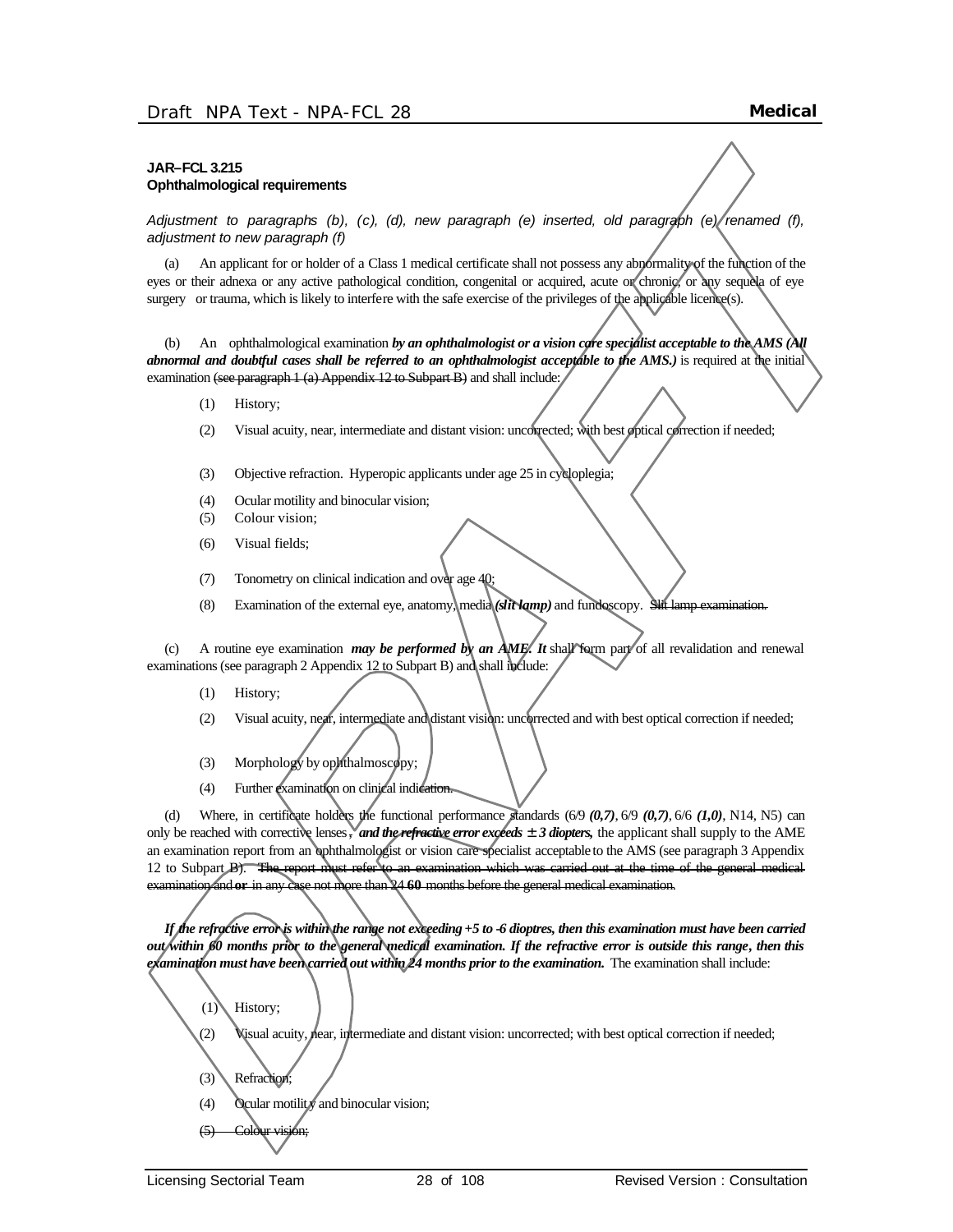(6)*(5)*Visual fields;

(7)*(6)*Tonometry over age 40;

(8)<sup>(7)</sup>Examination of the external eye, anatomy, media *(slit lamp)* and fundoscopy. Slit lan

The report shall be forwarded to the AMS. If any abnormality is detected, such that the applicant's ocular health is in doubt, further ophthalmological examination will be required (see paragraph 4 Appendix 12 to Subpart B).

 **(e)** *Class 1 certificate holders over age 40 should undergo tonometry 2-yearly or submit a report of a tonometry which must have been carried out within 24 months prior to the examination.*

(e)*(f)* Where specialists *specialist* ophthalmological examinations are required for any *significant* reason, the medical certificate is to be marked with the limitation "Requires specialist ophthalmological examinations – RXO". Such a limitation may be applied by an AME but may only be removed by the AMS.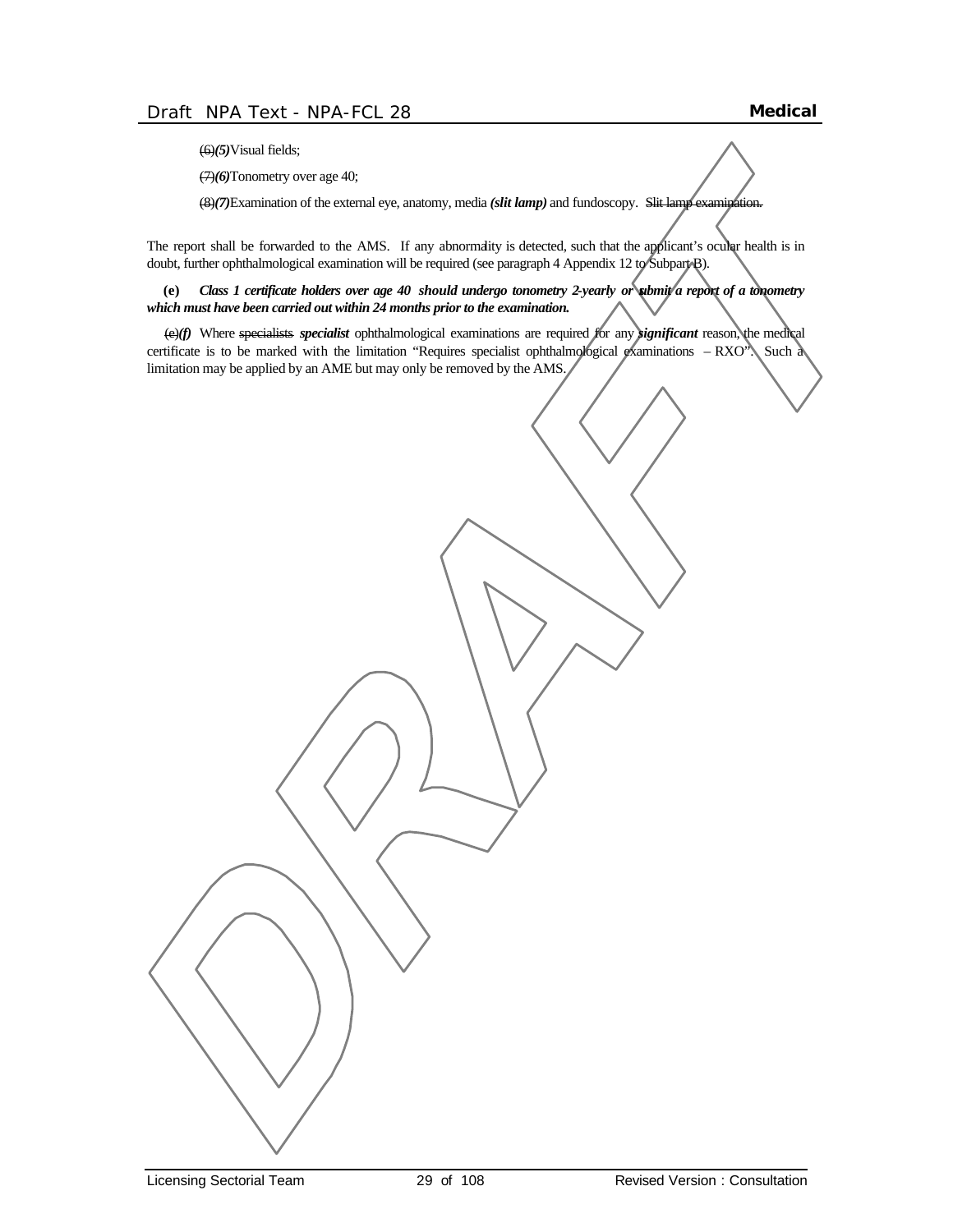#### **JAR–FCL 3.220 Visual requirements**

*Adjustment to paragraphs (b)(1), (2), (3), (4) and (6), (c), (e), (f), (g)(1), (3), (h)(1) and (2), insertion of new subparagraph (g)(3)and renumbering of former (g)(3) to (4)*

Distant visual acuity. Distant visual acuity, with or without correction, shall be  $6/9$  (0,7) or better in each eye separately and visual acuity with both eyes shall be  $6/6$  (1,0) or better (see JAR–FCL/3.220(g) below). No limits apply to uncorrected visual acuity.

(b) *Refractive errors.* Refractive error is defined as the deviation from emmetropia measured in dioptres in the most ametropic meridian. Refraction shall be measured by standard methods (see paragraph 1 Appendix 13 to Subpart B). Applicants shall be considered *assessed as* fit with respect to refractive errors if they meet the following requirements:

(1) Refractive error

(i) At the initial examination the refractive error shall not exceed  $\triangle$  *be within the range of + 5 to -6* dioptres (see paragraph 2 (a) Appendix 13 to Subpart B).

(ii) At revalidation or renewal examinations, an applicant experienced to the satisfaction of the Authority with *a* refractive errors *error not* exceeding  $\frac{1}{2} + \frac{1}{2} + \frac{1}{2}$  +5 dioptres  $\frac{1}{2}$  with a *luigh myopic refractive error exceeding -6 dioptres*may be considered *assessed as* fit by the AMS (see paragraph 2 (b) Appendix 13 to Subpart B).

*(iii) Applicants with a large refractive error shall use contact lenses or high-index spectacle lenses.* 

# (2) Astigmatism

(i) In an initial applicant with a refractive error with an astigmatic component, the astigmatism shall not exceed 2·0 *2,0* dioptres.

At recertification or renewal examinations, an applicant experienced to the satisfaction of the Authority with a refractive error with an astigmatic component not exceeding  $3-0.3$ , 0 dioptres may be considered *assessed as* fit by the AMS.

Keratoconus is disqualifying. The AMS may consider revertification *a fit assessment for revalidation or renewal* if the applicant meets the visual requirements *for visual acuity* (see paragraph 3 Appendix 13 to Subpart B).

(4) Anisometropia

(i) In initial applicants the difference in refractive error between the two eyes (anisometropia) shall not exceed 2-0 2,0 dioptres

At recertification or renewal examinations, an applicant experienced to the satisfaction of the Authority with a difference in refractive error between the two eyes of up to 3·0 *3,0* dioptres may be considered *assessed as* fit by the AMS.

(5) The development of presbyopia shall be followed at all aeromedical renewal examinations.

(6) An applicant shall be able to read N5 chart (or equivalent) at 30–50 cms *centimetres* and N14 chart (or equivalent) at 100 cms *centimetres*, with correction if prescribed (see JAR–FCL 3.220(g) below).

(c) An applicant with significant defects of binocular vision shall be assessed as unfit. There is no stereoscopic test requirement (see paragraph 4 Appendix 13 to Subpart B).

(d) An applicant with diplopia shall be assessed as unfit.

(e) An applicant with imbalance of the ocular muscles (heterophorias) exceeding (when measured with usual correction, if prescribed):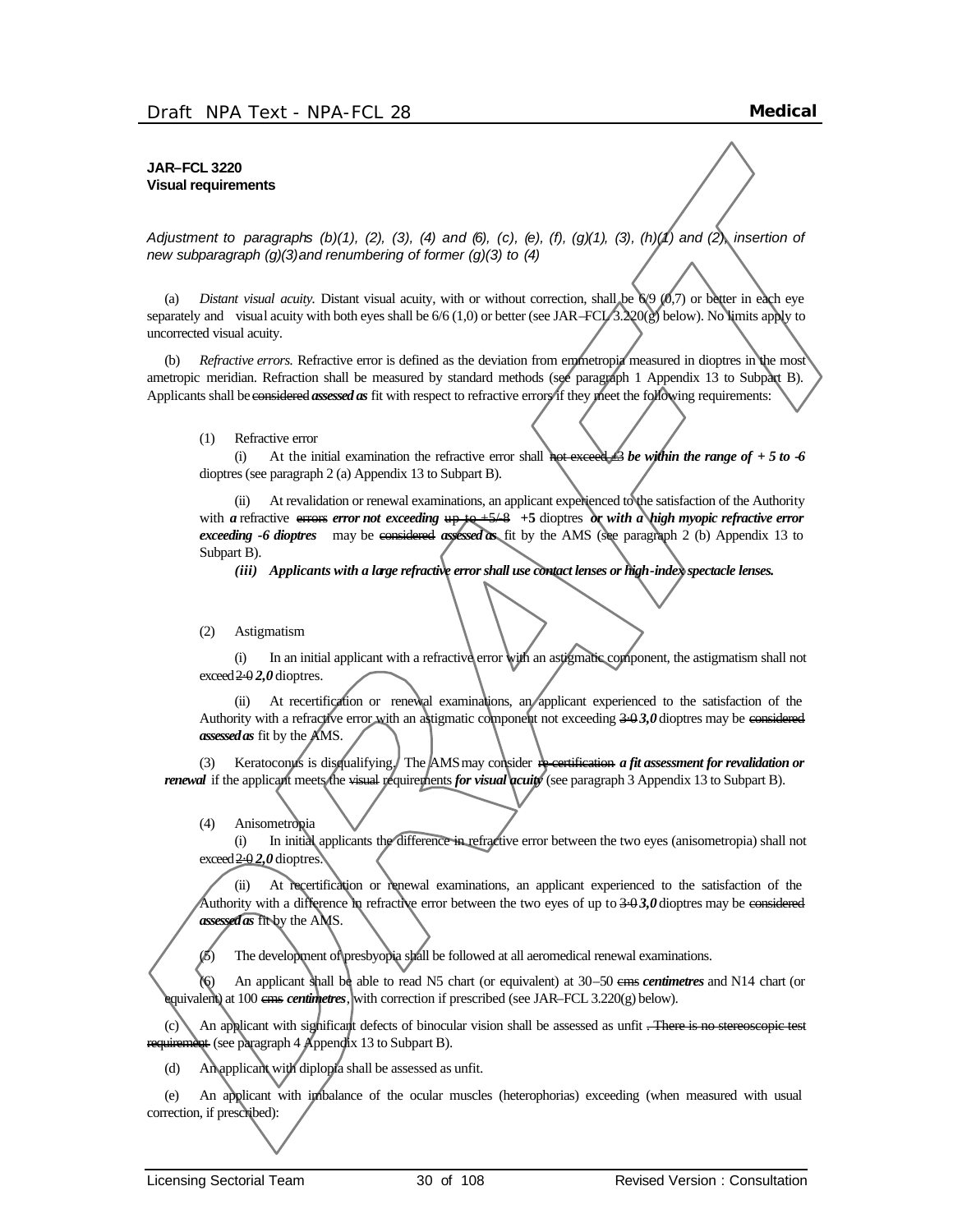202,0 prism dioptres in hyperphoria at 6 metres, 10·0 *10,0* prism dioptres in esophoria at 6 metres, 8·0 *8,0* prism dioptres in exophoria at 6 metres;

and

1·0 *1,0* prism dioptre in hyperphoria at 33 cms, 6·0 *8,0* prism dioptres in esophoria at 33 cms, 12·0 *12,0* prism dioptres in exophoria at 33 cms

shall be assessed as unfit. If the fusional reserves are sufficient to prevent asthenopia and diplopia the AMS may consider a fit assessment (see paragraph 5 Appendix 13 to Subpart B).

(f) An applicant with *abnormal* visual fields which are not normal shall be assessed as unfit (see paragraph 4 Appendix 13 to Subpart B).

(g) (1) If a visual requirement is met only with the use of correction, the spectacles or contact lenses must provide optimal visual function and be *well-tolerated and* suitable for aviation purposes. *If contact lenses are worn they shall be uni-focal and for distant vision. Orthokeratologic lenses shall not be used.*

(2) Correcting lenses, when worn for aviation purposes, shall permit the licence holder to meet the visual requirements at all distances. No more than one pair of spectacles shall be used to meet the requirements.

(3) *Contact lenses, when worn for aviation purposes, shall be monofocal and non-tinted.*

(3)*(4)* A spare set of similarly correcting spectacles shall be readily available when exercising the privileges of the licence.

(h) Eye Surgery.

(1) Refractive surgery entails unfitness. Certification *A fit assessment* may be considered by the AMS (see paragraph 6 Appendix 13 to Subpart B).

(2) Cataract surgery, retinal surge ry and glaucoma surgery entail unfitness. Re-certification *At revalidation / renewal a fit assessment* may be considered by the AMS (see paragraph 7 Appendix 13 to Subpart B).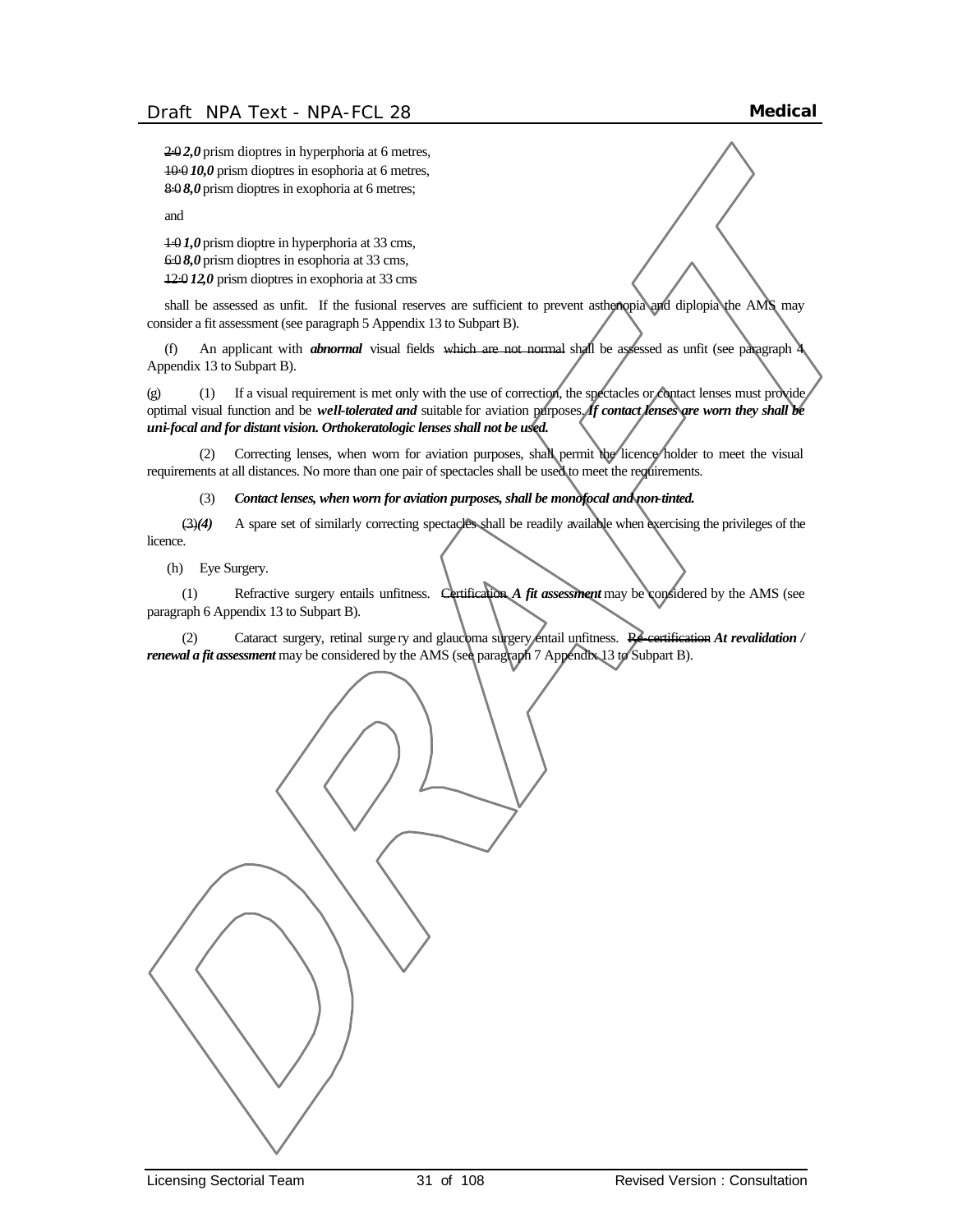#### **JAR–FCL 3.225 Colour perception**

*Adjustment to paragraph (b)*

(a) Normal colour perception is defined as the ability to pass the Ishihara test or to pass Nagel's anomaloscope as a normal trichromate (see paragraph 1 Appendix 14 to Subpart B).

(b) An applicant shall have normal perception of colours or be colour safe. *At the initial examination applicants have to pass the Ishihara test.* Applicants who fail Ishihara's test shall be assessed as colour safe if they pass extensive testing with methods acceptable to the AMS (anomaloscopy or colour lanterns – see paragraph 2 Appendix 14 to Subpart B). At revalidation or renewal colour vision needs only to be tested on clinical grounds.

(c) An applicant who fails the acceptable colour perception tests is  $\ell$  be considered colour unsafe and shall be assessed as unfit.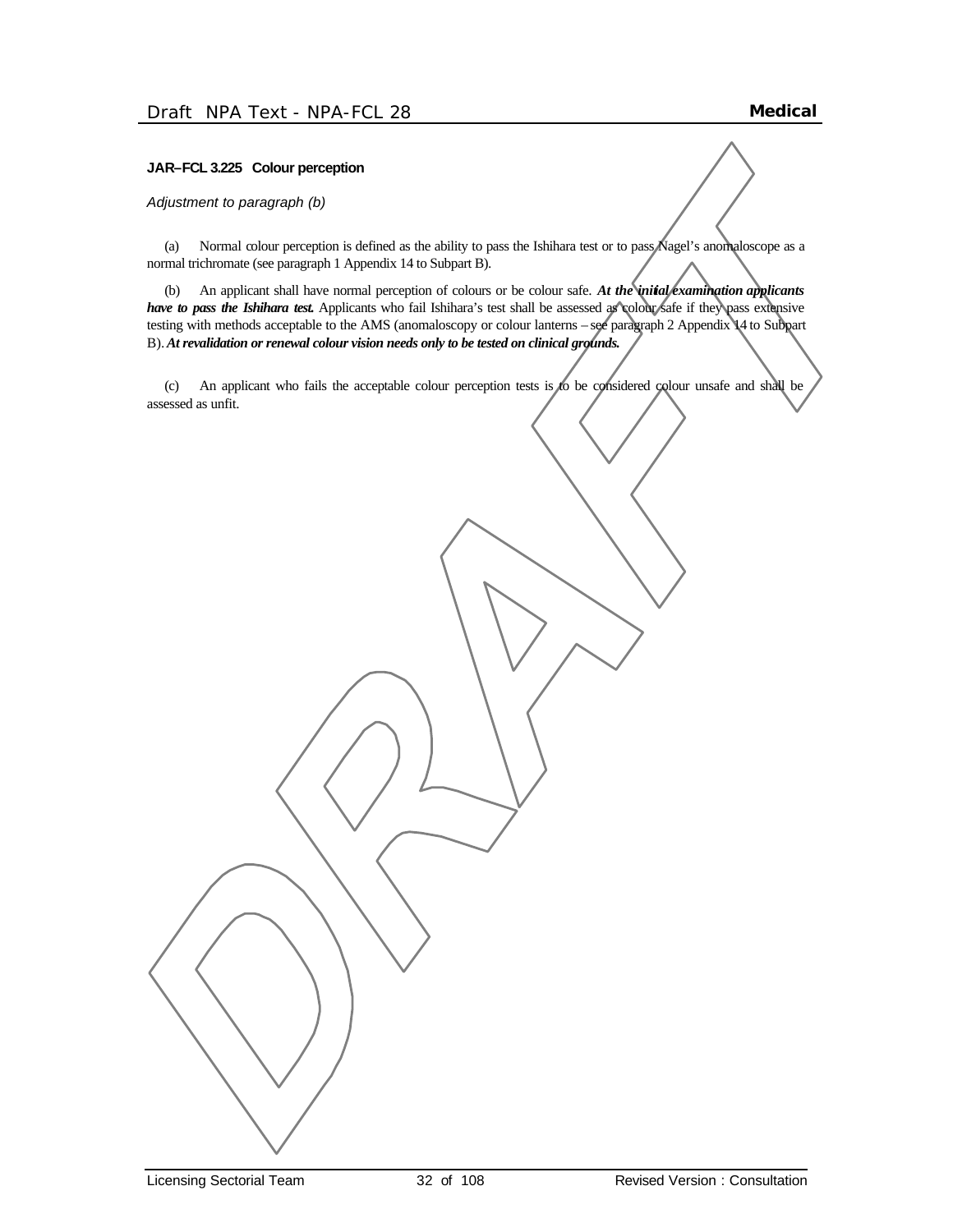# **JAR–FCL 3.230 Otorhinolaryngological requirements**

*Adjustment to paragraph (b)*

(a) An applicant for or holder of a Class 1 medical certificate shall not possess any abnormality of the function of the ears, nose, sinuses or throat (including oral cavity, teeth and larynx), or any active pathological condition, congenital or acquired, acute or chronic, or any sequela of surgery and trauma which is likely to interfere with the safe exercise of the privileges of the applicable licence(s).

(b) A comprehensive otorhinolaryngological examination is required at the initial examination and subsequently *on clinical indication* once every five years up to the 40th birthday and every two years thereafter (extended*comprehensive* examination – see paragraph 1 and 2 Appendix 15 to Subpart B) *and shall include:*

# **(1) history**

**(2) clinical examination including otoscopy, rhinoscopy, and examination of the**

# **mouth and throat.**

**(3) tympanometry or equivalent**

**(4) clinical assessment of the vestibular system.**

*All abnormal and doubtful cases within the ENT region shall be referred to a specialist in aviation otorhinolaryngology acceptable to the AMS.*

(c) A routine Ear-Nose-Throat examination shall form part of all revalidation and renewal examinations (see Appendix 15 to Subpart B).

(d) Presence of any of the following disorders in an applicant shall result in an unfit assessment.

- (1) Active pathological process, acute or chronic, of the internal or middle ear.
- (2) Unhealed perforation or dysfunction of the tympanic membranes (see paragraph 3 Appendix 15 to Subpart

B).

- (3) Disturbances of vestibular function (see paragraph 4 Appendix 15 to Subpart B).
- (4) Significant restriction of the nasal air passage on either side, or any dysfunction of the sinuses.
- (5) Significant malformation or significant, acute or chronic infection of the oral cavity or upper respiratory

tract.

| (6) | Significant disorder of speech or voice. |  |  |
|-----|------------------------------------------|--|--|
|     |                                          |  |  |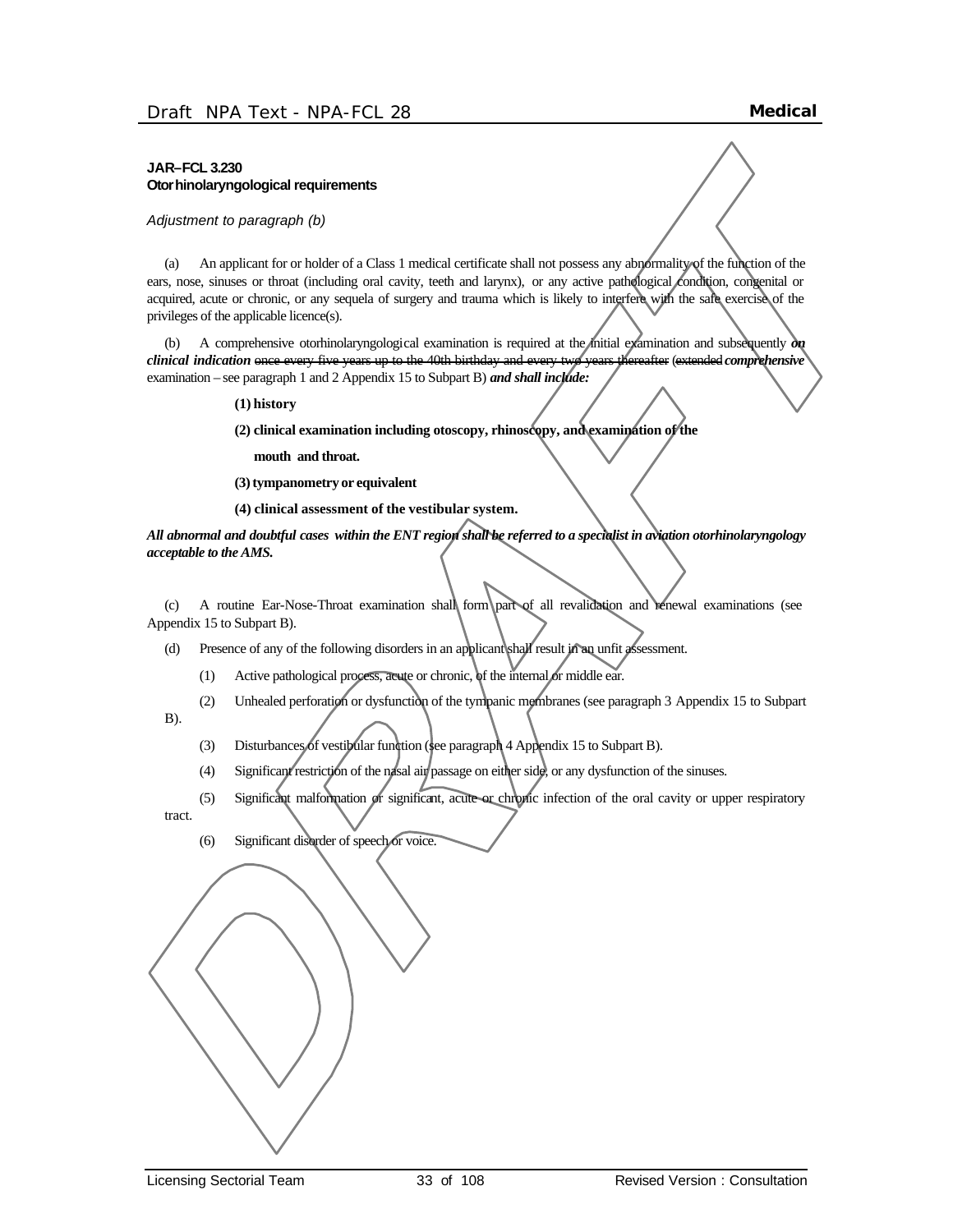# **JAR–FCL 3.235 Hearing requirements**

*Adjustment to paragraph (c), deletion of paragraph (d), renumbering of paragraph (e) to (d)*

(a) Hearing shall be tested at all examinations. The applicant shall understand correctly conversational speech when tested with each ear at a distance of 2 metres from and with his back turned towards the AME.

(b) Hearing shall be tested with pure tone audiometry at the initial examination and at subsequent revalidation or renewal examinations every five years up to the 40th birthday and every two years the feather (see paragraph 1 Appendix 16 to Subpart B).

(c) At the initial examination for a Class 1 medical certificate there *There* shall be no hearing loss in either ear, when tested separately, of more than 20 dB(HL) at any of the frequencies 500, 1000 and 2000 Hz. dB(HL) at 3 000Hz. **[ ]**

(d) At recertification or renewal examinations there shall be no hearing loss in either ear, when tested separately of more than 35 db (HL) at any of the frequencies 500, 1 000, and 2 000 Hz, or more than 50 db (HL) at 3 000 Hz. An applicant whose hearing loss is within 5 db (HL) of these limits in two or more of the frequencies tested shall undergo pure tone audiometry **[**annually**]**.

 (e) *(d)*At revalidation or renewal, applicants with hypoacusis may be assessed as fit by the AMS if a speech discrimination test demonstrates a satisfactory hearing ability (see paragraph 2 Appendix 16 to Subpart B).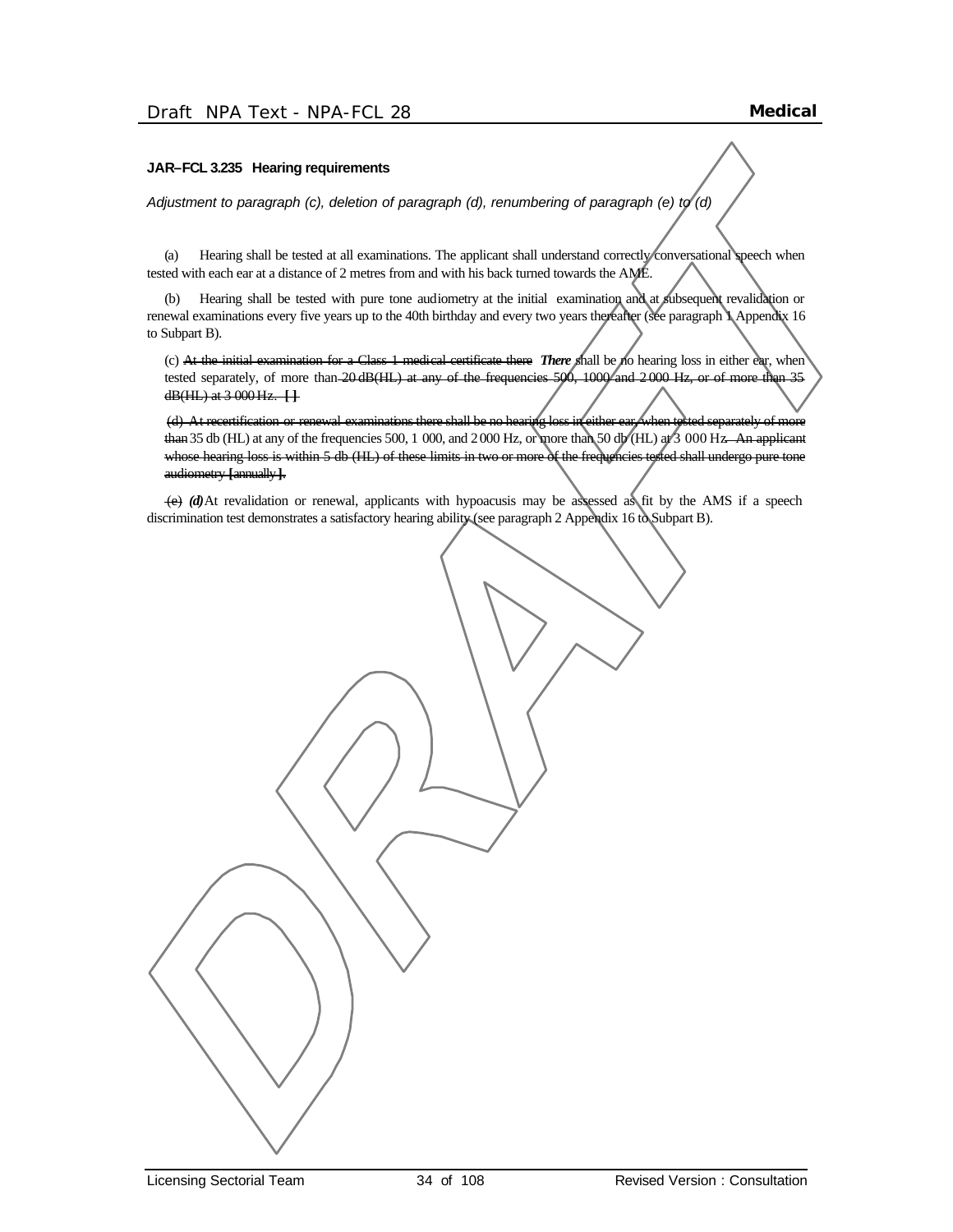#### **JAR–FCL 3.250 Cardiovascular system – Examination**

#### *Adjustment to paragraph (d), (e)*

(a) An applicant for or holder of a Class 2 medical certificate shall not possess any abnormality of the cardiovascular system, congenital or acquired, which is likely to interfere with the safe exercise of the privileges of the applicable licence(s).

(b) A standard 12-lead resting electrocardiogram (ECG) and report are required at the examination for first issue of a medical certificate, at the first examination after the 40th birthday and at each aeromedical examination thereafter.

(c) Exercise electrocardiography is required only when clinically indicated in compliance with paragraph 1 Appendix 1 to Subpart C.

(d) Reporting of resting and exercise electrocardiograms shall be by *AME or other* specialists acceptable to the AMS.

(e) If two or more major risk factors (smoking, hypertension, diabetes mellitus, obesity, etc) are present in an applicant, estimation of **[**serum**]** lipids and serum cholesterol is required at the examination for first issue of a medical certificate and at the first examination after age 40 *and on clinical indication*.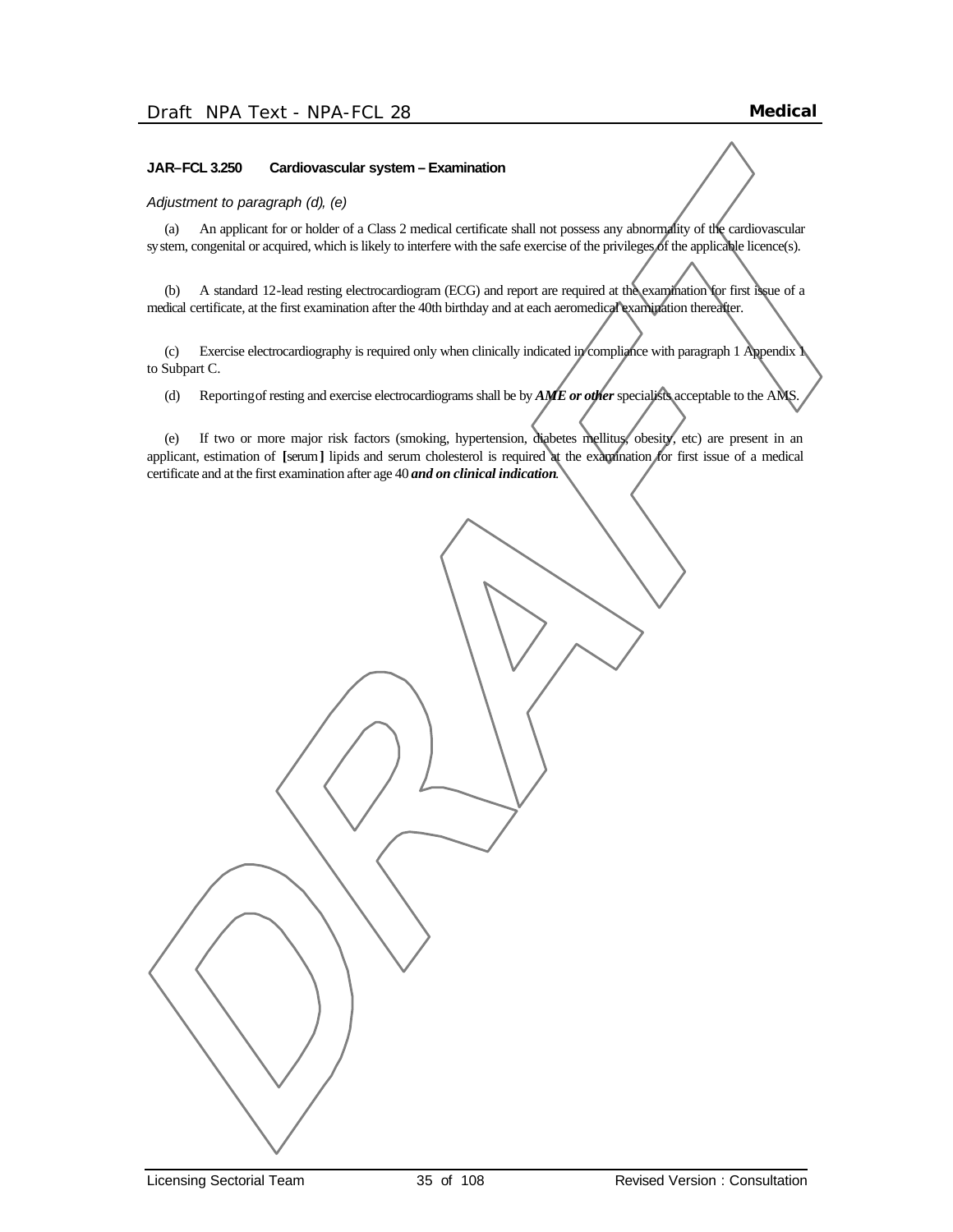#### **JAR–FCL 3.255 Cardiovascular system – Blood pressure**

*Adjustment to paragraph (a), (c)*

(a) The blood pressure shall be recorded with the technique given in paragraph 3 Appendix 1 to Subpart C *at each examination*.

(b) When the blood pressure at examination consistently exceeds 160 mmHg systolic and/or 95mmHg diastolic with or without treatment the applicant shall be assessed as unfit.

(c) Treatment for the control of blood pressure shall be compatible with the safe exercise of the privileges of the applicable licence(s) and be in compliance *compliant* with paragraph 4 Appendix 1 to Subpart C. The initiation of drug therapy *medication* shall require a period of temporary suspension of the medical certificate to establish the absence of significant side effects.

(d) Applicants with symptomatic hypotension shall be assessed as unfit.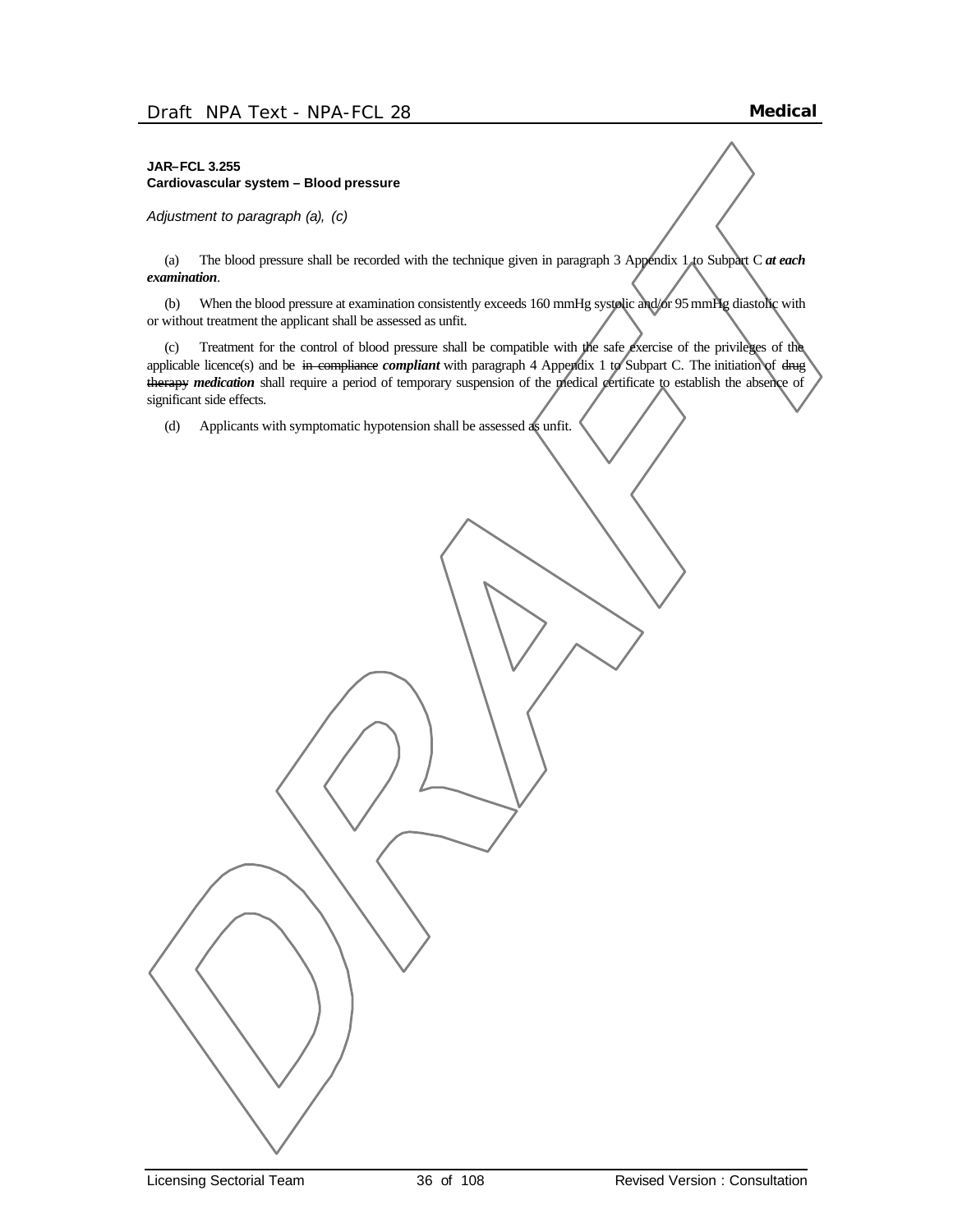## **JAR–FCL 3.260 Cardiovascular system – Coronary artery disease**

*Adjustment to paragraphs (a), (c)*

(a) Applicants with **[**suspected cardiac ischaemia shall be investigated. Those with**]** asymptomatic, minor, coronary artery disease**[**, requiring no treatment,**]** may be considered *assessed as* fit by the AMS **[**if the investigations in**]** paragraph 5 Appendix 1 to Subpart C **[**are completed satisfactorily **]**.

(b) Applicants with symptomatic coronary artery disease<sup>[, or with cardiac symptoms controlled by medication,]</sup> shall be assessed as unfit.

(c) **[**After an ischaemic cardiac event (defined as a myocardial infarction, angina, significant arrhythmia or heart failure due to ischaemia, or any type of cardiac revascularisation) *a fit assessment for* Class 2 certification *applicants* may be considered by the AMS if the investigations in paragraph 6 Appendix 1 to Subpart C are completed satisfactorily.]

**[ ]**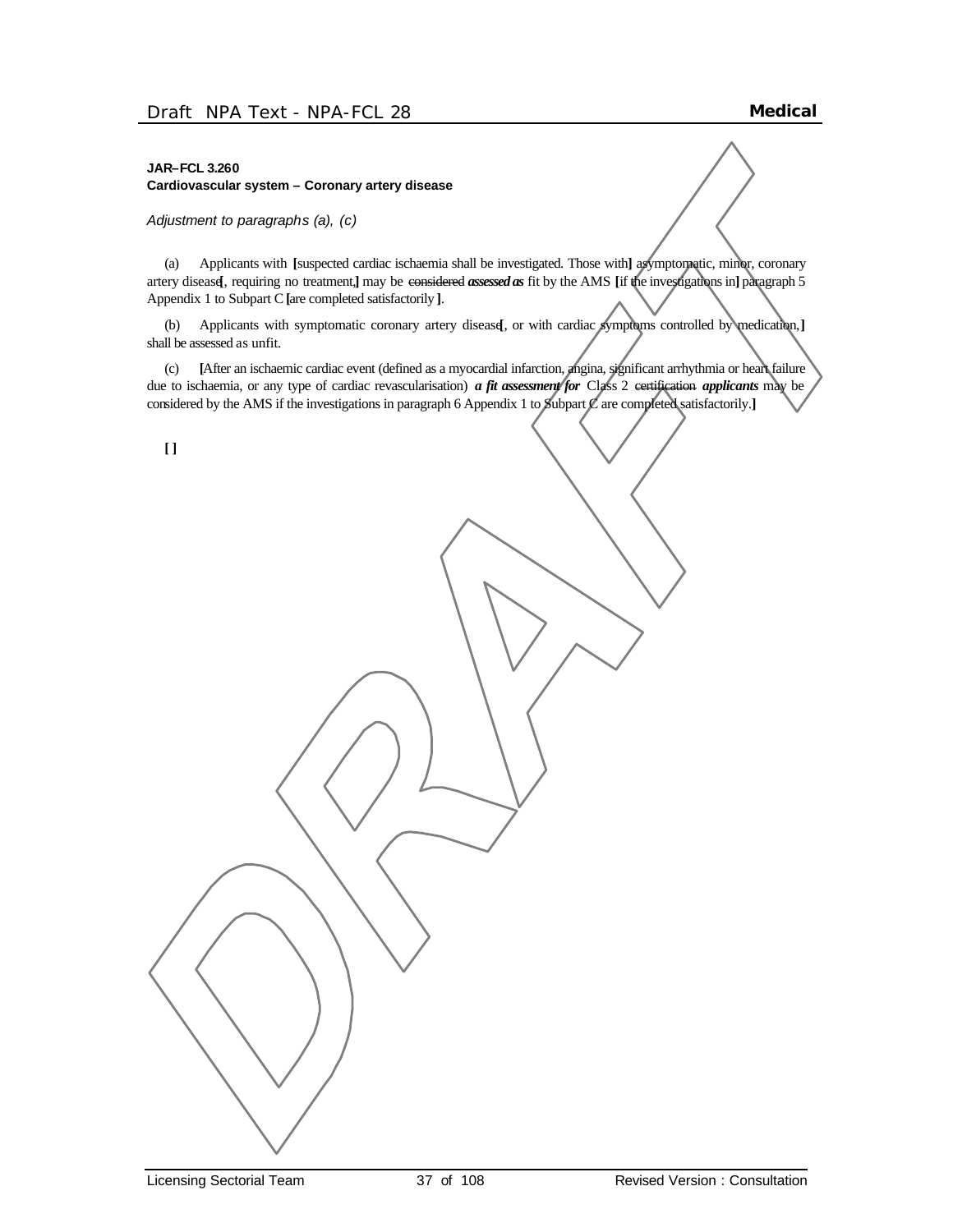## **JAR–FCL 3.270 Cardiovascular system – General**

*Adjustment to paragraph (b)* 

(a) Applicants with peripheral arterial disease before or after surgery shall be assessed as unfit. Provided there is no significant functional impairment a fit assessment may be considered by the AMS subject to compliance with paragraphs 5 and 6, Appendix 1 to Subpart C.

(b) Applicants with aneurysm of the thoracic or abdominal aorta, before or after surgery, shall be assessed as unfit. Applicants with infra-renal abdominal aortic aneurysm may be considered *assessed as* fit by the AMS subject to compliance with paragraph 9 Appendix 1 to Subpart C.

(c) Applicants with significant abnormality of any of the heart valves shall be assessed as unfit.

(1) Applicants with minor cardiac valvular abnormalities may be assessed as fit by the AMS subject to compliance with paragraph 10(a) and (b) Appendix 1 to Subpart C.

(2) Applicants with cardiac valve replacement/repair shall be assessed as unfit. A fit assessment may be considered by the AMS subject to compliance with paragraph 10(c) Appendix 1 to Subpart C.

(d) Systemic anticoagulant therapy is disqualifying. Applicants who have received treatment of limited duration, may be considered for a fit assessment by the AMS subject to compliance with paragraph 11 Appendix 1 to Subpart C.

(e) Applicants with any abnormality of the pericardium, myocardium or endocardium not covered above shall be assessed as unfit. A fit assessment may be considered by the AMS following complete resolution and satisfactory cardiological evaluation in compliance with paragraph 12 Appendix 1 to Subpart C.

(f) Applicants with congenital abnormality of the heart, before or after corrective surgery, shall be assessed as unfit. A fit assessment may be considered by the AMS in compliance with paragraph 13 Appendix 1 to Subpart C.

(g) Heart or heart/lung transplantation is disqualifying.

(h) Applicants with a history of recurrent vasovagal syncope shall be assessed as unfit. A fit assessment may be considered by the AMS in an applicant with a suggestive history subject to compliance with paragraph 14 Appendix 1 to Subpart C.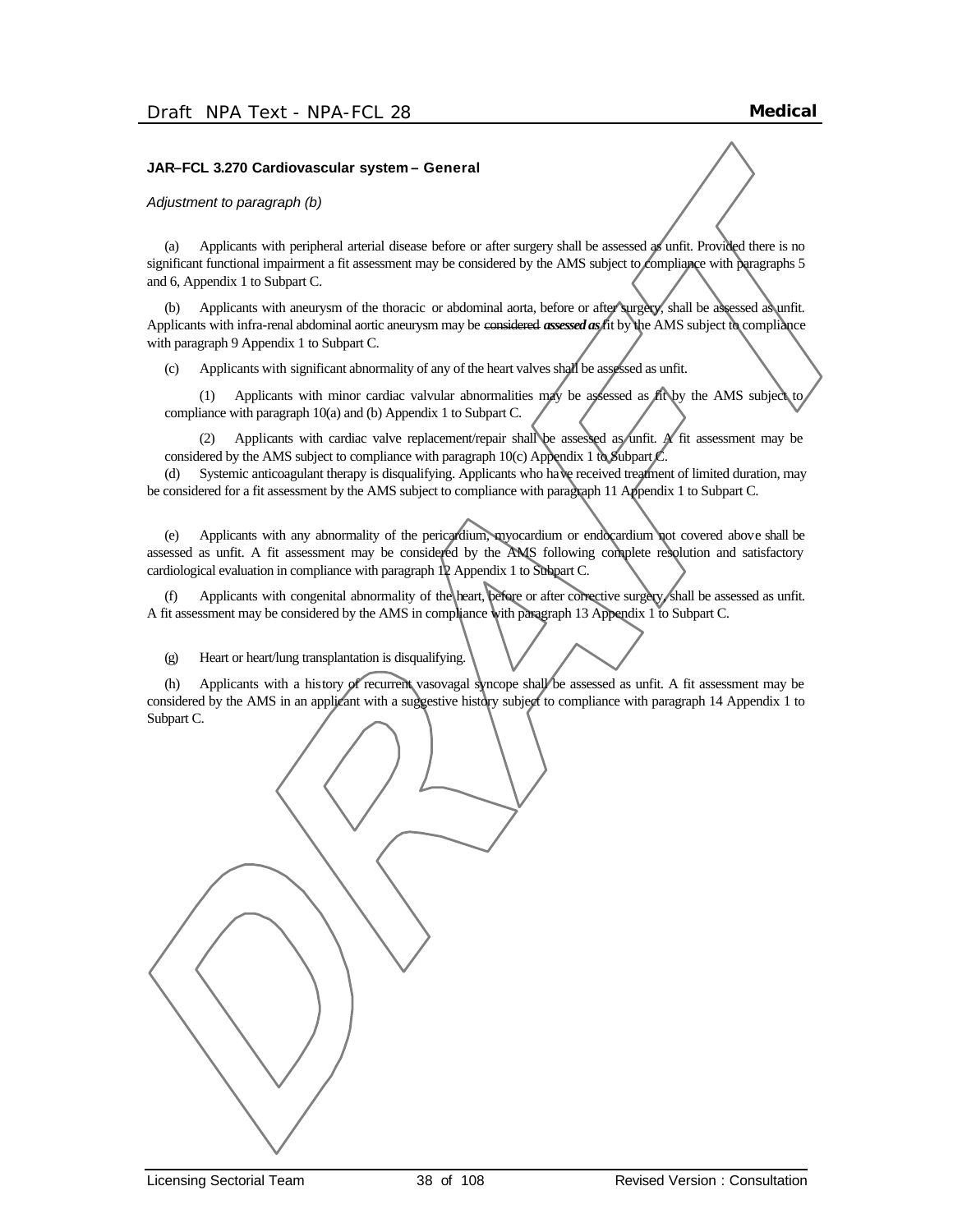## **JAR–FCL 3.275 Respiratory system – General**

*Adjustment to paragraph (c)*

(a) An applicant for or the holder of a Class 2 medical certificate shall not possess any abnormality of the respiratory system, congenital or acquired, which is likely to interfere with the safe exercise of the privileges of the applicable licence(s).

(b) Posterior/anterior chest radiography is required only when indicated on clinical or epidemiological grounds.

(c) A pulmonary peak flow test in accordance with paragraph 1 Appendix 2 to Subpart C, is required at the initial examination, at the first examination after the 40th birthday, every four years the peafter and when clinically indicated *Pulmonary function tests (see paragraph 1 Appendix 2 to Subpart C) are required on clinical indication only.* Applicants with significant impairment of pulmonary function shall be assessed as unfit (see paragraph 1 Appendix 2 to subpart *Subpart* C).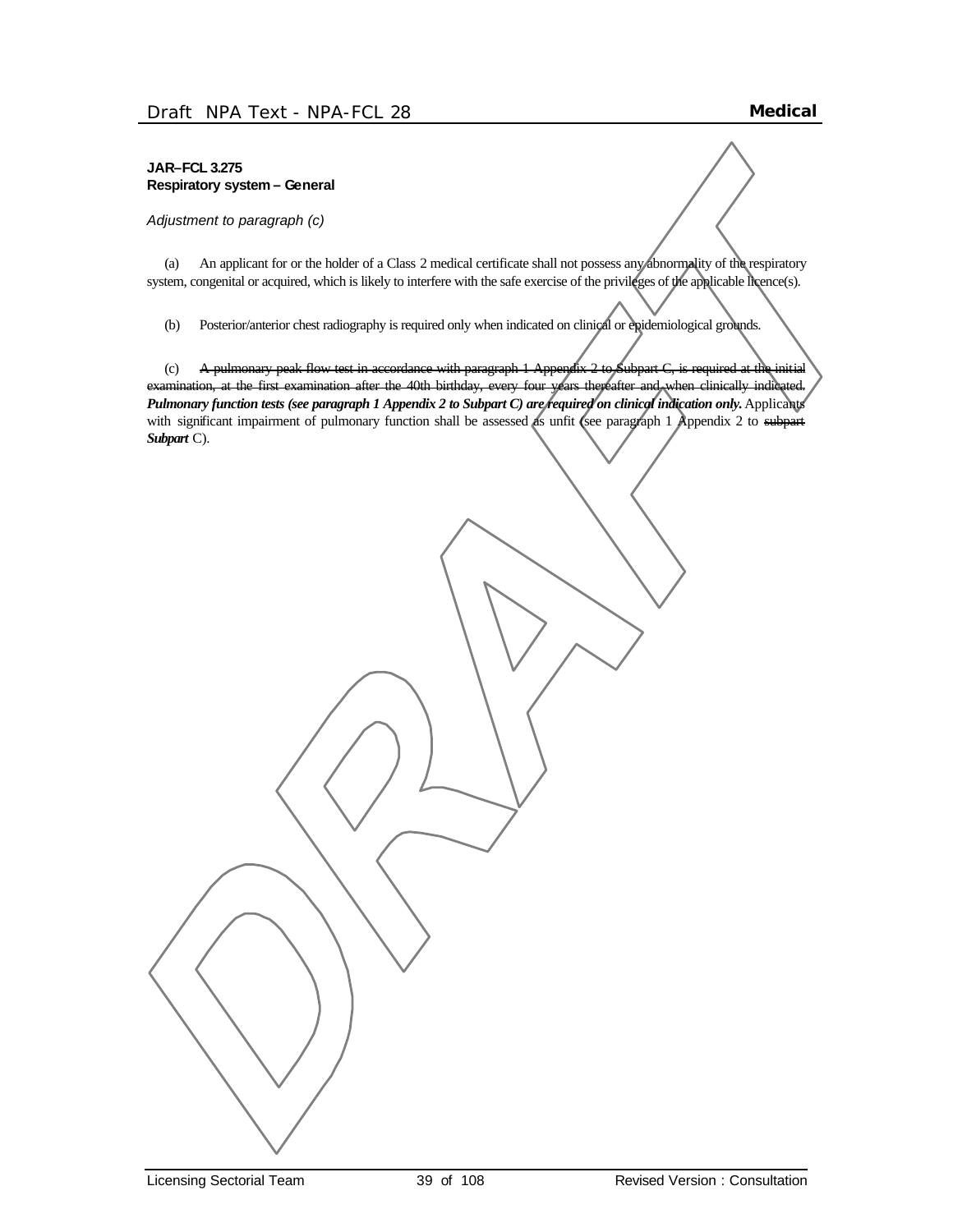## **JAR–FCL 3.280 Respiratory system – Disorders**

*Adjustment to paragraphs (a), (b)*

(a) Applicants with chronic obstructive airway disease shall be assessed as unfit. *Applicants with only minor impairment of their pulmonary function may be assessed as fit.*

(b) Applicants with reactive airway disease (bronchial asthma) *asthma* requiring medication shall be assessed in compliance with paragraph 2 Appendix 2 to Subpart C.

- (c) Applicants with active inflammatory disease of the respiratory system shall be assessed as temporarily unfit.
- (d) Applicants with active sarcoidosis shall be assessed as unfit (see paragraph  $\beta$  Appendix  $\mathcal{Q}$  to Subpart C).

(e) Applicants with spontaneous pneumothorax shall be assessed as unfit pending full evaluation in compliance with paragraph 4 Appendix 2 to Subpart C.

(f) Applicants requiring major chest surgery shall be assessed as unfit for a minimum of three months following operation and until such time as the effects of the operation are no longer likely to interfere with the safe exercise of the privileges of the applicable licence(s) (see paragraph 5 Appendix 2 to Subpart C).

(g) Applicants with unsatisfactorily treated sleep apnoea syndrome shall be assessed as unfit.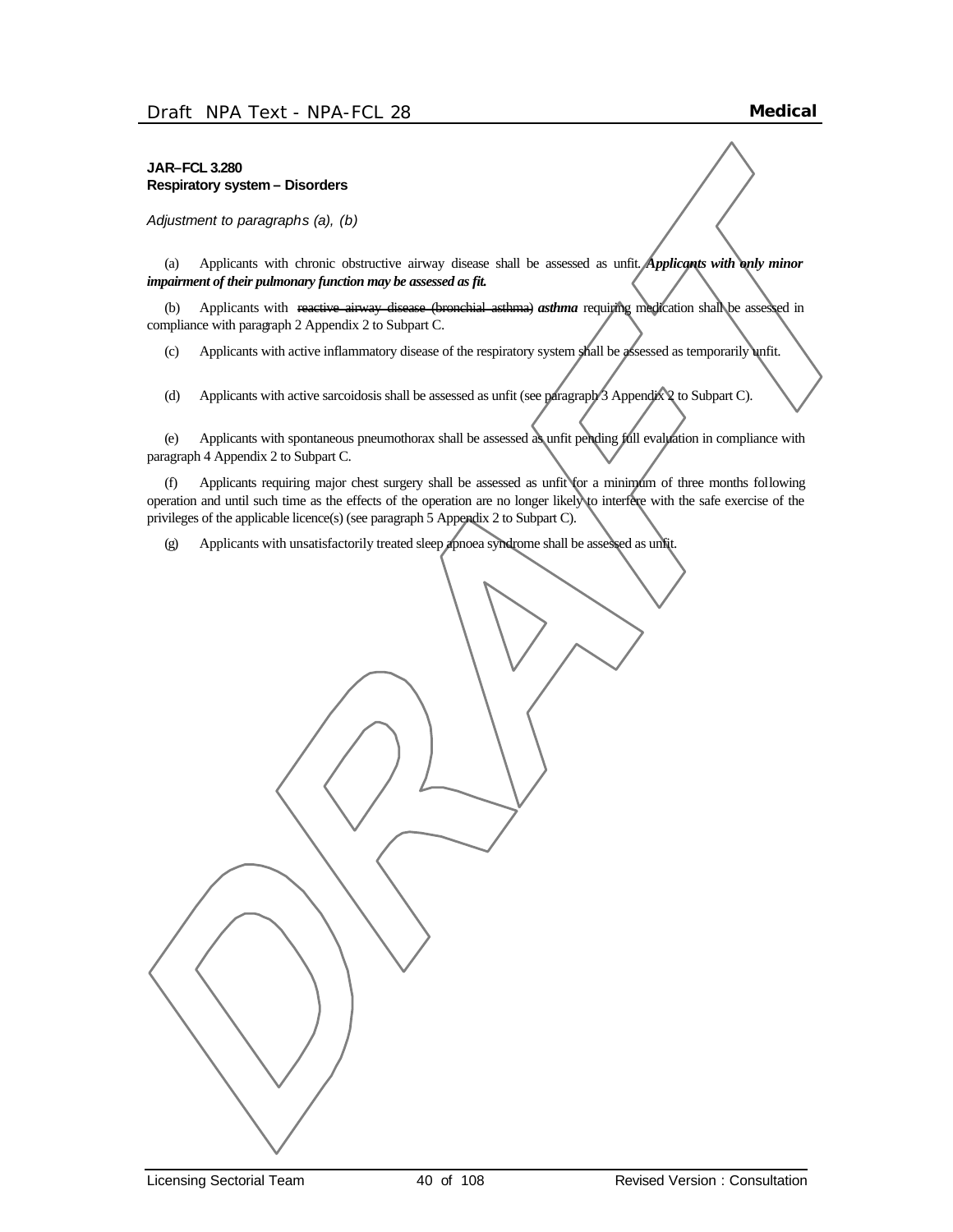## **JAR–FCL 3.290 Digestive system – Disorders**

*Adjustment to paragraphs (a), (d), (e)*

(a) Applicants with *recurrent*dyspeptic disorders requiring medication or with pancreatitis shall be assessed as unfit pending examination in compliance with paragraph 1 Appendix 3 to Subpart C.

(b) Applicants with asymptomatic gallstones discovered incidentally shall be assessed in compliance with paragraph 2 Appendix 3 to subpart B and C.

(c) Applicants with an established diagnosis or history of chronic inflammatory bowel disease shall **[ ]** be assessed as unfit (see paragraph 3 Appendix 3 to Subpart C).

(d) Applicants shall be required to be completely free from those hernias *herniae* that might give rise to incapacitating symptoms.

(e) Applicants with any sequela *sequelae* of disease or surgical intervention on any part of the digestive tract or its adnexae likely to cause incapacitation in flight, in particular any obstruction due to stricture or compression, shall be assessed as unfit.

(f) Applicants who have undergone a surgical operation on the digestive tract or its adnexa, involving a total or partial excision or a diversion of any of these organs, shall be assessed as unfit for a minimum period of three months or until such time as the effects of the operation are no longer likely to interfere with the safe exercise of the privileges of the applicable licence(s) (see paragraph 4 Appendix 3 to Subpart C).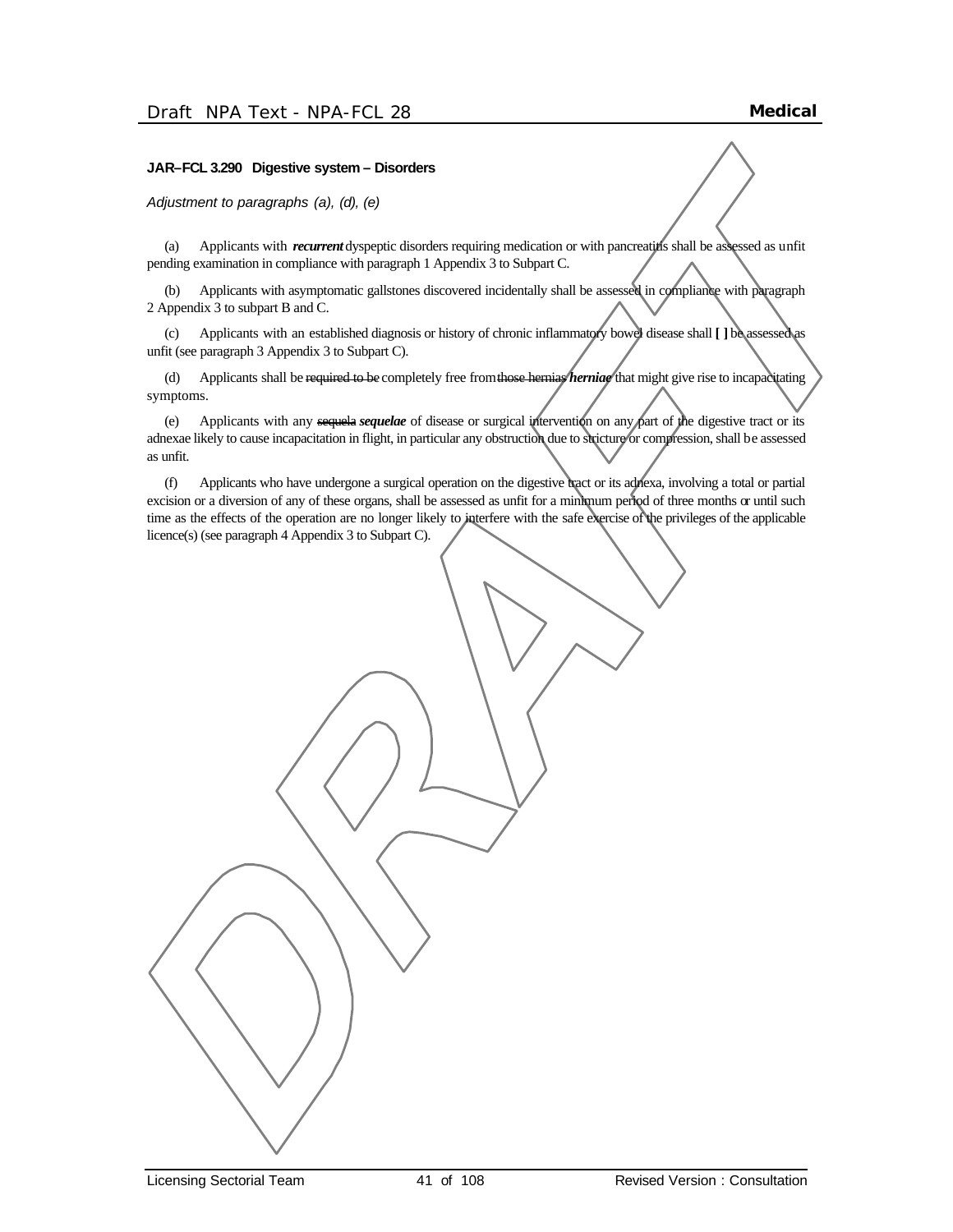*Adjustment to paragraphs (b) and (e)*

(a) An applicant for or the holder of a Class 2 medical certificate shall not possess any haematologic disease which is likely to interfere with the safe exercise of the privileges of the applicable licence(s).

(b) Haemoglobin shall be tested at the initial examination for a medical certificate and when indicated on clinical grounds. Cases of significant anaemia *Applicants with abnormal haemoglobin shall be investigated. Applicants* with a haematocrit below 32% shall be assessed as unfit (see paragr aph 1 Appendix 5 Subpart C).

(c) Applicants with sickle cell disease shall be assessed as unfit (see paragraph 1 Appendix 5 to Subpart C).

(d) Applicants with significant localised and generalised enlargement of the lymphatic glands and diseases of the blood shall be assessed as unfit (see paragraph 2 Appendix 5 to Subpart C).

(e) Applicants with acute leukaemia shall be assessed as unfit. After established remission, certification *applicants* may be considered *assessed as fit* by the AMS. Initial applicants *Applicants* with chronic leukaemias shall be assessed as unfit. For certification see *After a period of demonstrated stability a fit assessment may be considered by the AMS. See*  paragraph 3 Appendix 5 to Subpart C.

(f) Applicants with significant enlargement of the spleen shall be assessed as unfit (see paragraph 4 Appendix 5 to Subpart C).

- (g) Applicants with significant polycythaemia shall be assessed as unfit see paragraph 5 Appendix 5 to Subpart C.
- (h) Applicants with a coagulation defect shall be assessed as unfit (see paragraph 6 Appendix 5 to Subpart C).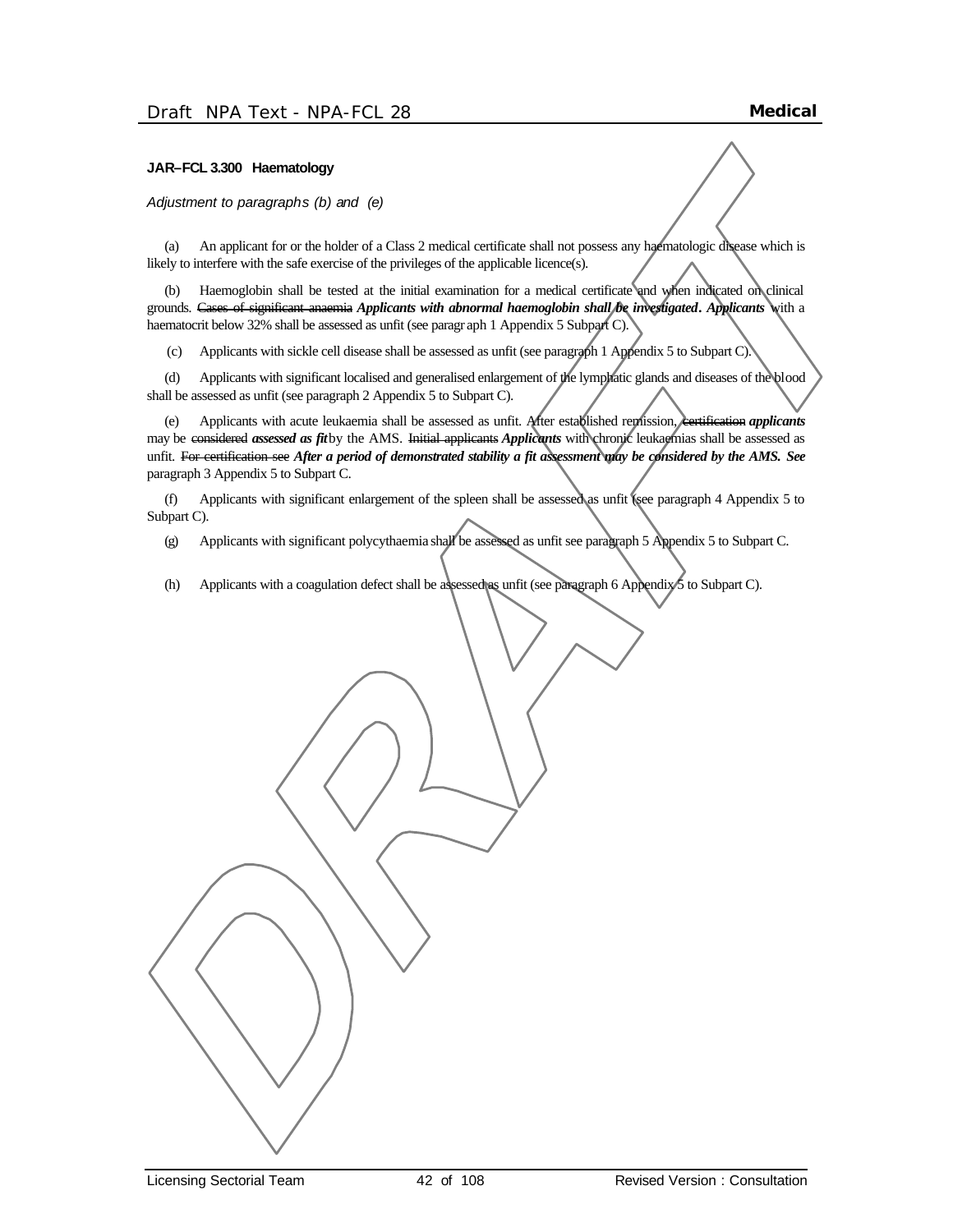## **JAR–FCL 3.315 Gynaecology and obstetrics**

*Adjustment to paragraphs (c) and (d)*

(a) An applicant for or the holder of a Class 2 medical certificate shall not possess any functional or structural obstetric or gynaecological condition which is likely to interfere with the safe exercise of the privileges of the applicable licence(s).

(b) An applicant with a history of severe menstrual disturbances unamenable to treatment shall be assessed as unfit.

(c) Pregnancy entails unfitness. If obstetric evaluation indicates a completely normal pregnancy, the applicant may be assessed as fit until the end of the 26th week of gestation, in accordance with paragraph 1 Appendix 8 to Subpart C *by*  AMS, AMC or AME. Licence privileges may be resumed upon satisfactory confirmation of full recovery following confinement or termination of pregnancy.

(d) An applicant who has undergone a major gynaecological operation shall be assessed as unfit for a minimum period of three months and *or* until such time as the effects of the operation are not likely to interfere with the safe exercise of the privileges of the licence(s) (see paragraph 2 Appendix 8 to Subpart C).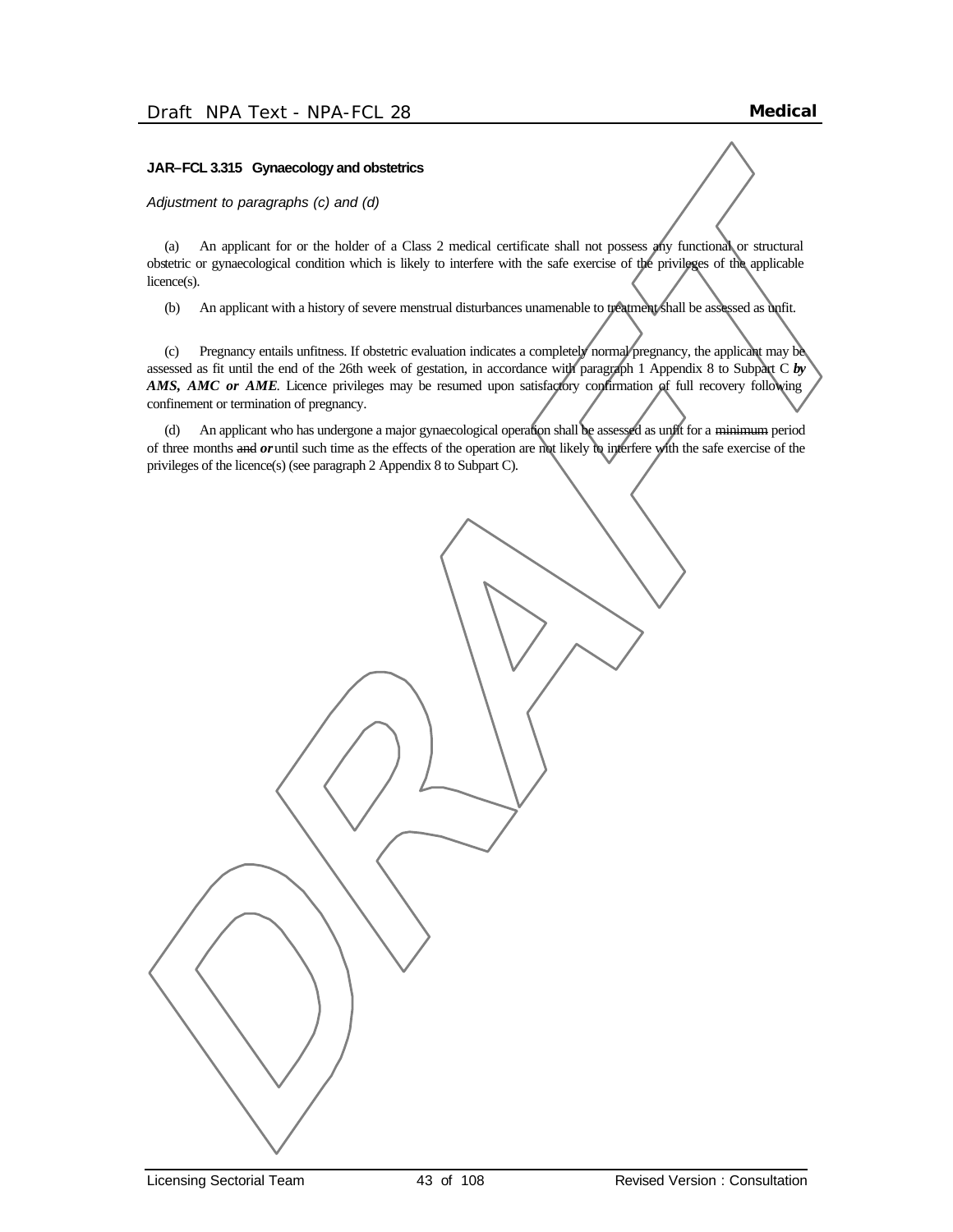## **JAR–FCL 3.335 Ophthalmological requirements**

*Adjustment to paragraphs (b), (c)*

 (a) An applicant for or holder of a Class 2 medical certificate shall not possess any abnormality of the function of the eyes or their adnexa or any active pathological condition, congenital or acquired, acute or chronic, or any sequela of eye surgery or trauma, which is likely to interfere with the safe exercise of the privileges of the applicable licence(s).

(b) An ophthalmological examination *by an ophthalmologist or a vision care specialist acceptable to the AMS or, at the discretion of the AMS, by an AME (All abnormal and doubtful cases shall be referred to an ophthalmologist acceptable to the AMS.*) is required at the initial examination (see paragraph 1b Appendix 12 to Subpart C) and shall include:

- (1) History;
- (2) Visual acuity, near and distant vision; uncorrected; with best optical correction if needed;
- (3) Ocular motility and binocular vision;
- (4) Colour vision;
- (5) Visual fields;
- (6) Examination of the external eye, anatomy, media and fundoscopy.

(c) A routine eye examination *may be performed by an AME. It* shall form part of all revalidation and renewal examinations (see paragraph 2 Appendix 12 to Subpart C) and shall include:

- (1) History;
- (2) Visual acuity, near and distant vision: uncorrected; *and* with best optical correction if needed;
- (3) Examination of the external eye, anatomy, media and fundoscopy
- (4) Further examination on clinical indication (see paragraph  $4$  Appendix 12 to Subpart C).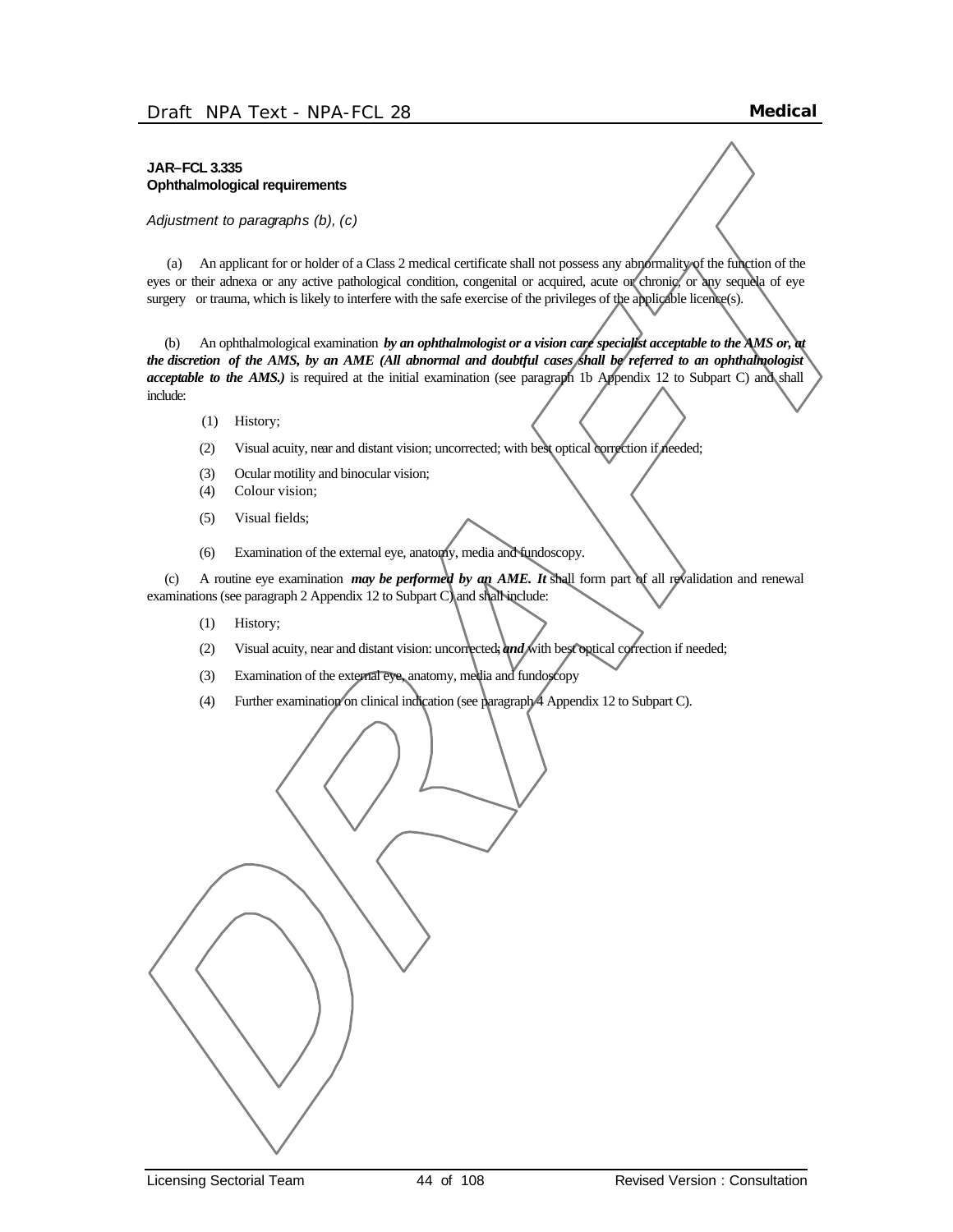#### **JAR–FCL 3.340 Visual requirements**

*Adjustments to paragraphs (b)(1), (2), (3), (4)and (5), (c), (f)(1), (3) and (4), (g)(1) and (2)*

(a) *Distant visual acuity.* Distant visual acuity, with or without correction, shall be 6/12 (0,5) or better in each eye separately and visual acuity with both eyes shall be  $6/6$  (1,0) or better (see JAR–FCL 3.340(f) below). No limits apply to uncorrected visual acuity.

(b) *Refractive errors.* Refractive error is defined as the deviation from emmetropia measured in dioptres in the most ametropic meridian. Refraction shall be measured by standard methods (see paragraph 1 Appendix 13 to Subpart C). Applicants shall be considered *assessed as* fit with respect to refractive errors if they meet the following requirements.

(1) Refractive error

(i) At the initial examination the refractive error shall not exceed  $\neq \frac{1}{2}$   $\neq$  5 to - *8* dioptres (see paragraph 2 (c) Appendix 13 to Subpart C).

(ii) At recertification *revalidation* or renewal examinations, an applicant/experienced to the satisfaction of the Authority with *a* refractive errors *error not exceeding* up to + 5/-8 dioptres **+5** dioptres *or a high myopic refractive error exceeding -8 dioptres* may be considered*assessed as* fit by the AMS (see paragraph 2 (c) Appendix 13 to Subpart C).

*(iii) Applicants with a large refractive error shall use contact lenses or high-index spectacle lenses.* 

(2) Astigmatism

(i) In an initial applicant with a refractive error with an astigmatic component, the astigmatism shall not exceed 3·0 *3,0* dioptres.

(ii) At recertification *revalidation* or renewal examinations, an applicant experienced to the satisfaction of the Authority with a refractive error with an astigmatic component of more than 303,0 dioptres may be considered*assessed as* fit by the AMS.

(3) Keratoconus is disqualifying. The AMS may consider re-certification *a fit assessment* if the applicant meets the visual requirements *for visual acuity* (see paragraph 3 Appendix 13 to Subpart C).

In an applicant with amblyopia, the visual acuity of the amblyopic eye shall be 6/18 (0/32) (0,3) or better. The applicant may be accepted *assessed* as fit provided the visual acuity in the other eye is 6/6 (1,0) or better, with or without correction, and no *significant* pathology - (including refractive error) can be demonstrated.

(5) Anisometropia

(i) In an initial applicant the difference in refractive error between the two eyes (anisometropia) shall not exceed 3·0 *3,0* dioptres.

(ii) At recertification *revalidation* or renewal examinations, an applicant experienced to the satisfaction of the Authority with a difference in refractive error between the two eyes (anisometropia) of more than 3·0 *3,0* dioptres may be considered *assessed* as fit by the AMS. Contact lenses shall be worn if the anisometropia exceeds **4.43.0** dioptres.

(6) The development of presbyopia shall be followed at all aeromedical renewal examinations.

An applicant shall be able to read N5 chart (or equivalent) at 30–50 cms and N14 chart (or equivalent) at 100 cms, with correction if prescribed (see JAR–FCL 3.340(f) below).

(c) An applicant with significant defects of binocular vision shall be assessed as unfit. There is no stereoscopic requirement (see paragraph 4 Appendix 13 to Subpart C).

(d) An applicant with diplopia shall be assessed as unfit.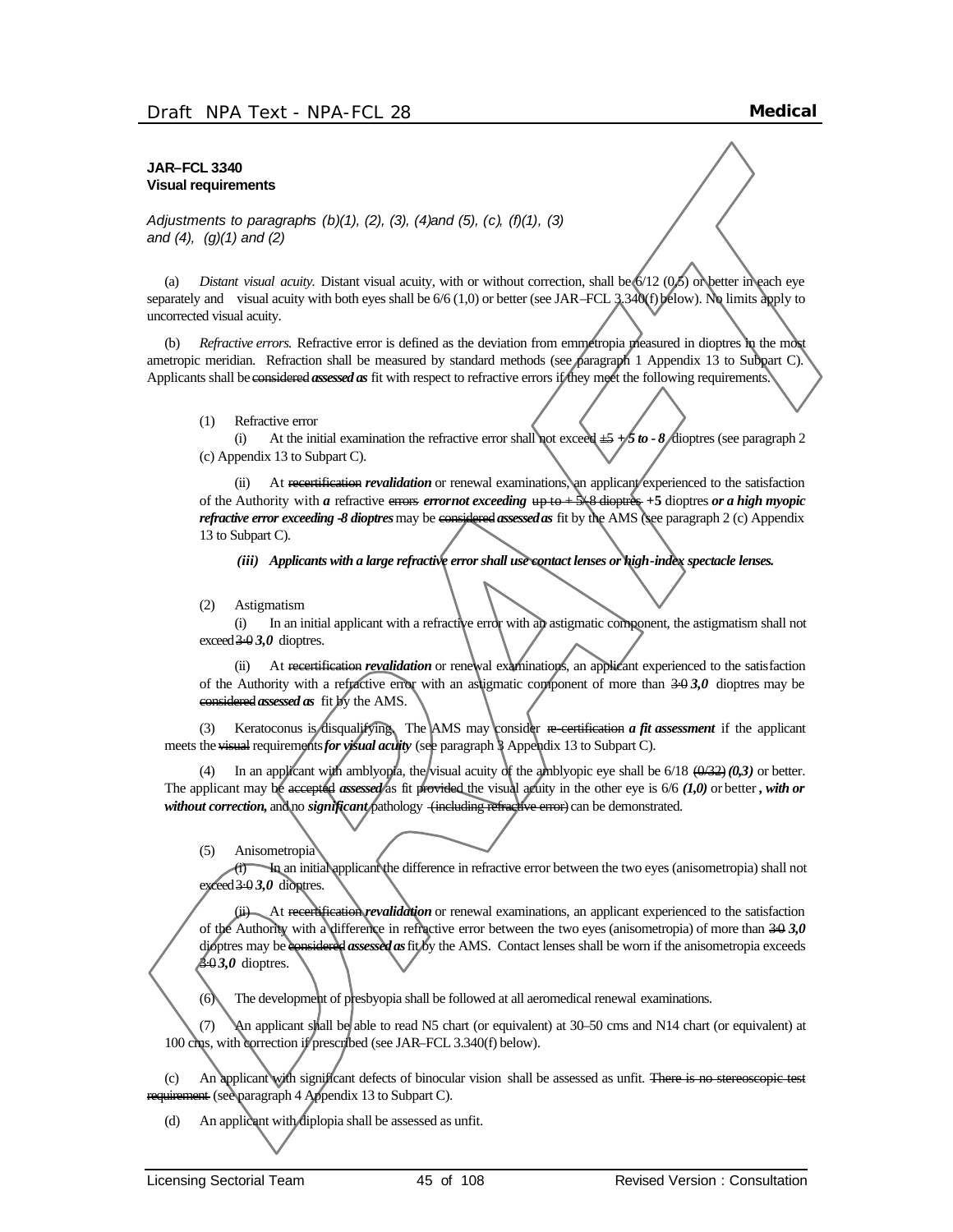(e) An applicant with *abnormal* visual fields which are not normal shall be assessed as unfit (see paragraph 4 Appendix 13 to Subpart C).

(f)  $(1)$  If a visual requirement is met only with the use of correction, the spectacles or contact lenses must provide optimal visual function and be *well-tolerated and* suitable for aviation purposes. *If contact lenses are worn they shall be uni-focal and for distant vision. Orthokeratologic lenses shall not be used.*

(2) Correcting lenses, when worn for aviation purposes, shall permit the licence holder to meet the visual requirements at all distances. No more than one pair of spectacles shall be used to meet the requirements.

## (3) *Contact lenses, when worn for aviation purposes, shall be monofocal and non-tinted.*

(3)*(4)* A spare set of similarly correcting spectacles shall be readily available when exercising the privileges of the licence.

(g) Eye Surgery.

(1) Refractive surgery entails unfitness. Certification *A fit assessment* may be considered by the AMS (see paragraph 6 Appendix 13 to Subpart C).

(2) Cataract surgery, retinal surgery and glaucoma surge ry entail unfitness. Re-certification *A fit assessment*  may be considered by the AMS *at revalidation or renewal* (see paragraph  $\nabla$  Appendix 13/6 Subpart C).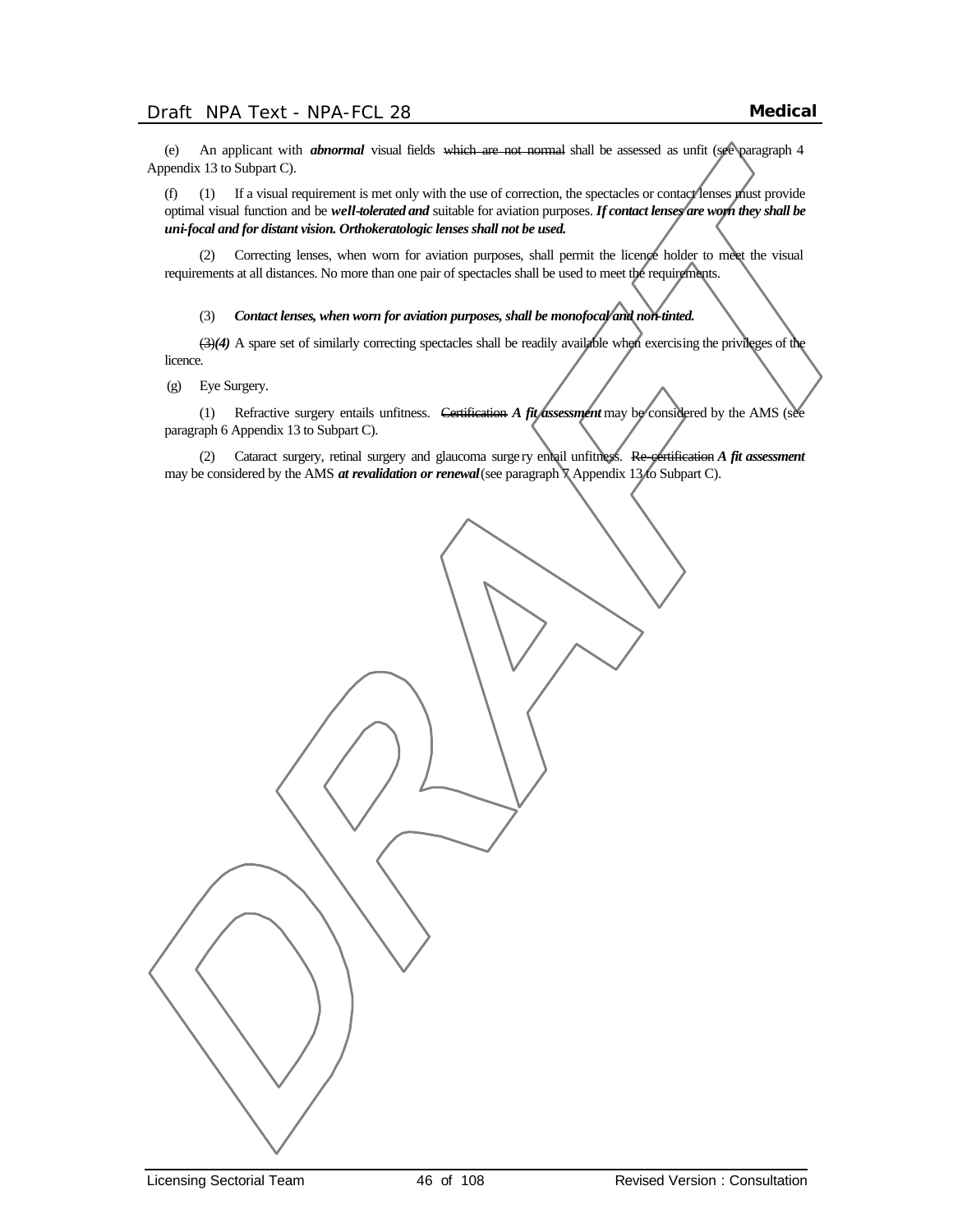## **JAR–FCL 3.345 Colour perception**

*Adjustment to paragrapsh (b), (d)*

(a) Normal colour perception is defined as the ability to pass Ishihara's test or to pass Nagel's anomaloscope as a normal trichromate (see paragraph 1 Appendix 14 to Subpart C).

(b) An applicant shall have normal perception of colours or be colour safe. *At the initial examination applicants have to pass the Ishihara test.* Applicants who fail Ishihara's test may *shall* be assessed as colour safe if they pass extensive testing with methods acceptable to the AMS (anomaloscopy or colour lanterns) (see paragraph 2 Appendix 14 to Subpart C).*At revalidation or renewal colour vision needs only to be tested on clinical grounds.* 

(c) An applicant who fails the acceptable colour perception tests is to be considered colour unsafe and shall be assessed as unfit.

(d) A colour unsafe applicant may be assessed by the AMS as fit to  $f(y)$  by day only.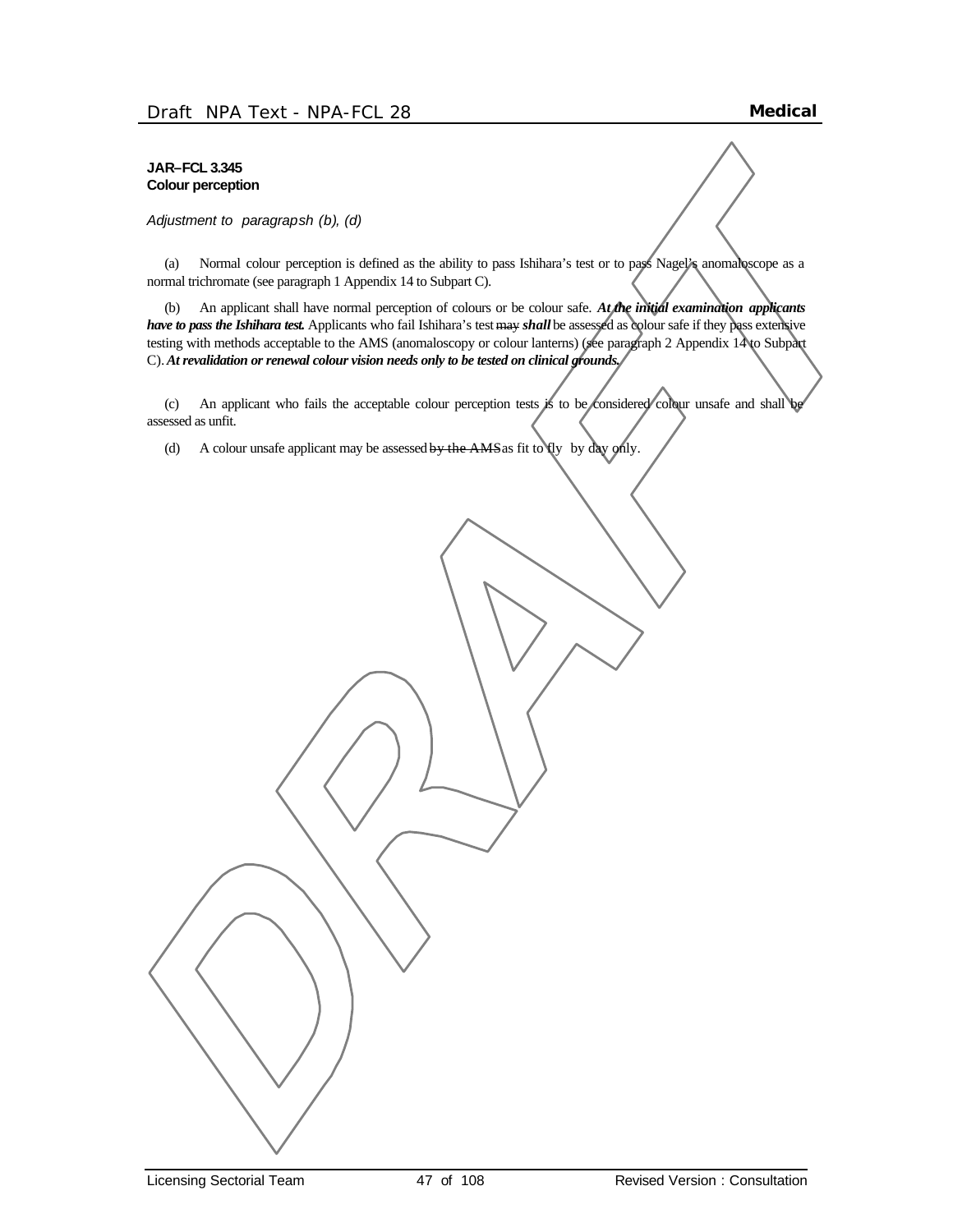## **JAR–FCL 3.350 Otorhinolaryngological requirements**

*Deletion of paragraph (b), renumbering of paragraph (c) to (b) and (d) to (c), adjustment to new paragraph (b)*

(a) An applicant for or holder of a Class 2 medical certificate shall not possess any abnormality of the function of the ears, nose, sinuses, or throat (including oral cavity, teeth and larynx), or any active pathological condition, congenital or acquired, acute or chronic, or any sequela of surgery and trauma which is likely to interfere with the safe exercise of the privileges of the applicable licence(s).

(b) A comprehensive otorhinolaryngological examination by an AME is required at the initial examination.

(c) **(b)** A routine Ear-Nose-Throat examination shall form part of all *initial,* revalidation and renewal examinations (see paragraph 2 Appendix 15 to Subpart C).

- $\left(\frac{d}{dx}\right)(c)$  Presence of any of the following disorders in an applicant shall result in an unfit assessment.
	- (1) Active pathological process, acute or chronic, of the internal or middle ear.
	- (2) Unhealed perforation or dysfunction of the tympanic membranes (see paragraph 3 Appendix 15 to Subpart

C).

- (3) Disturbances of vestibular function (see paragraph 4 Appendix 15 to Subpart C).
- (4) Significant restriction of the nasal air passage on either side, or any dysfunction of the sinuses.
- (5) Significant malformation or significant, acute or chronic infection of the oral cavity or upper respiratory

tract.

(6) Significant disorder of speech or voice.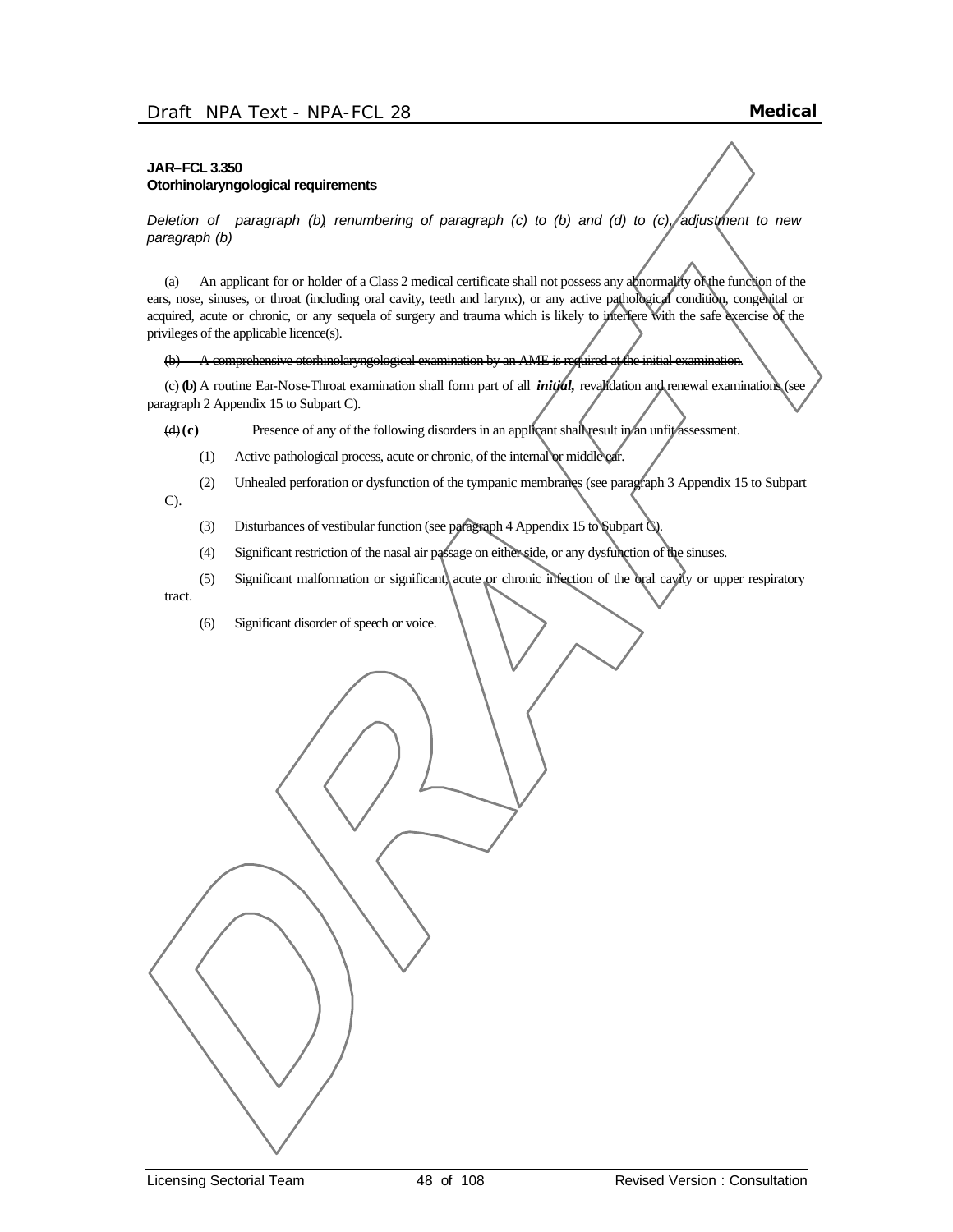## **JAR–FCL 3.355 Hearing requirements**

*Deletion of paragraph (b)(1), renumbering of (b)(2) to (b)(1) and (b)(3) to (b)(2), adjustment to paragraphs (b)(1) and (2)*

(a) Hearing shall be tested at all examinations. The applicant shall be able to understand correctly ordinary conversational speech when at a distance of 2 metres from and with his back turned towards the AME.

(b) If an instrument rating is to be added to the applicable licence(s), a hearing test with pure tone audiometry (see paragraph 1 Appendix 16 to Subpart C) is required at the first examination for the rating and shall be repeated every 5 years up to the 40th birthday and every 2 years thereafter.

 $(1)$  At the initial examination for a Class 2 medical certificate with instrument ratings there shall be no hearing loss in either ear, when tested separately, of more than 20 dB(HL) at any of the frequencies 500, 1 000 and 2 000 Hz of more than 35 dB(HL) at 3 000Hz. **[ ]**

(2)*(1)* At recertification or renewal examinations there *There* shall be no hearing loss in either ear, when tested separately of more than 35 db (HL) at any of the frequencies 500, 1 000, and  $2000$  Hz, or more than 50 db (HL) at 3 000 Hz. An applicant whose hearing loss is within 5 db (HL) of these limits in two of more of the frequencies tested shall undergo pure tone audiometry **[**annually**]**.

(3)*(2)* At recertification *revalidation* or renewal examinations applicants with hypoacusis may be assessed as fit by the AMS if a speech discrimination test demonstrates a satisfactory hearing ability (see paragraph 2 Appendix 16 to Subpart C)**.**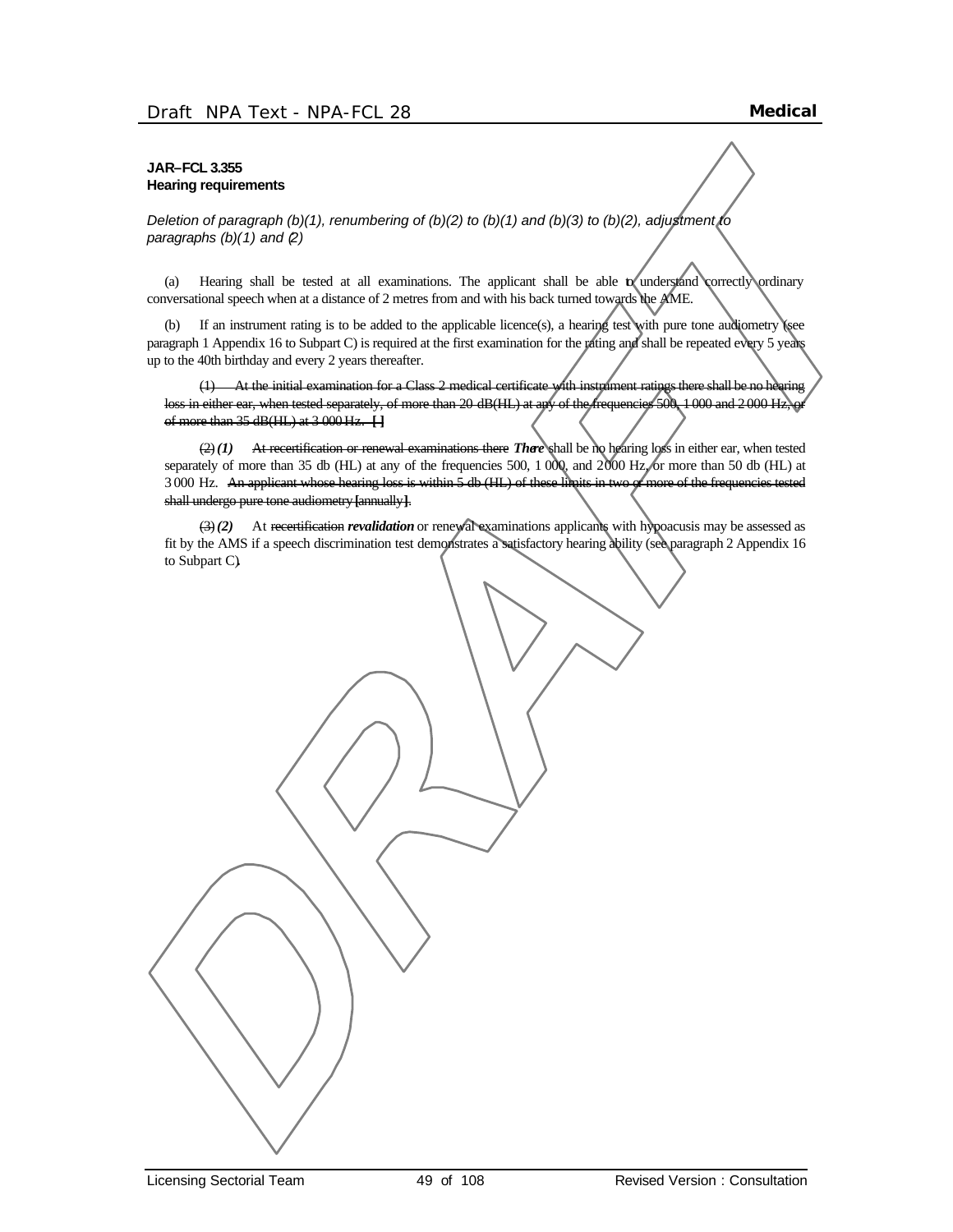# **JAR-FCL 3**

## **Appendices to Subparts B & C**

## **CONTENTS:**

- 1. Appendix 1 to Subparts B & C Cardiovascular System
- 2. Appendix 2 to Subparts B & C Respiratory System
- 3. Appendix 3 to Subparts B & C Digestive System
- 4. Appendix 4 to Subparts B & C Metabolic, nutritional and endocrine disorders
- 5. Appendix 5 to Subparts B & C Haematology
- 6. Appendix 6 to Subparts B&C Urinary System
- 7. Appendix 7 to Subparts B & C Sexually transmitted diseases and other infections
- 8. Appendix 8 to Subparts B & C Gynaecology and obstetrics
- 9. Appendix 9 to Subparts B & C Musculosceletal requirements
- 10. Appendix 10 to Subparts B & C Psychiatric requirements
- 11. Appendix 11 to Subparts B & C Neurological requirements
- 12. Appendix 12. to Subparts B &  $\mathcal{L}$  Ophthalmological requirements
- 13. Appendix 13 to Subparts B & C Visual requirements
- 14. Appendix 15 to Subparts B & C Otorhinolaryngological requirements
- 15. Appendix 16 to Subparts B & C Hearing Requirements
- 16. Appendix 18 to Subparts B & C Dermatological Requirements
- 17. Appendix 19 to Subparts B & C Oncology Requirements

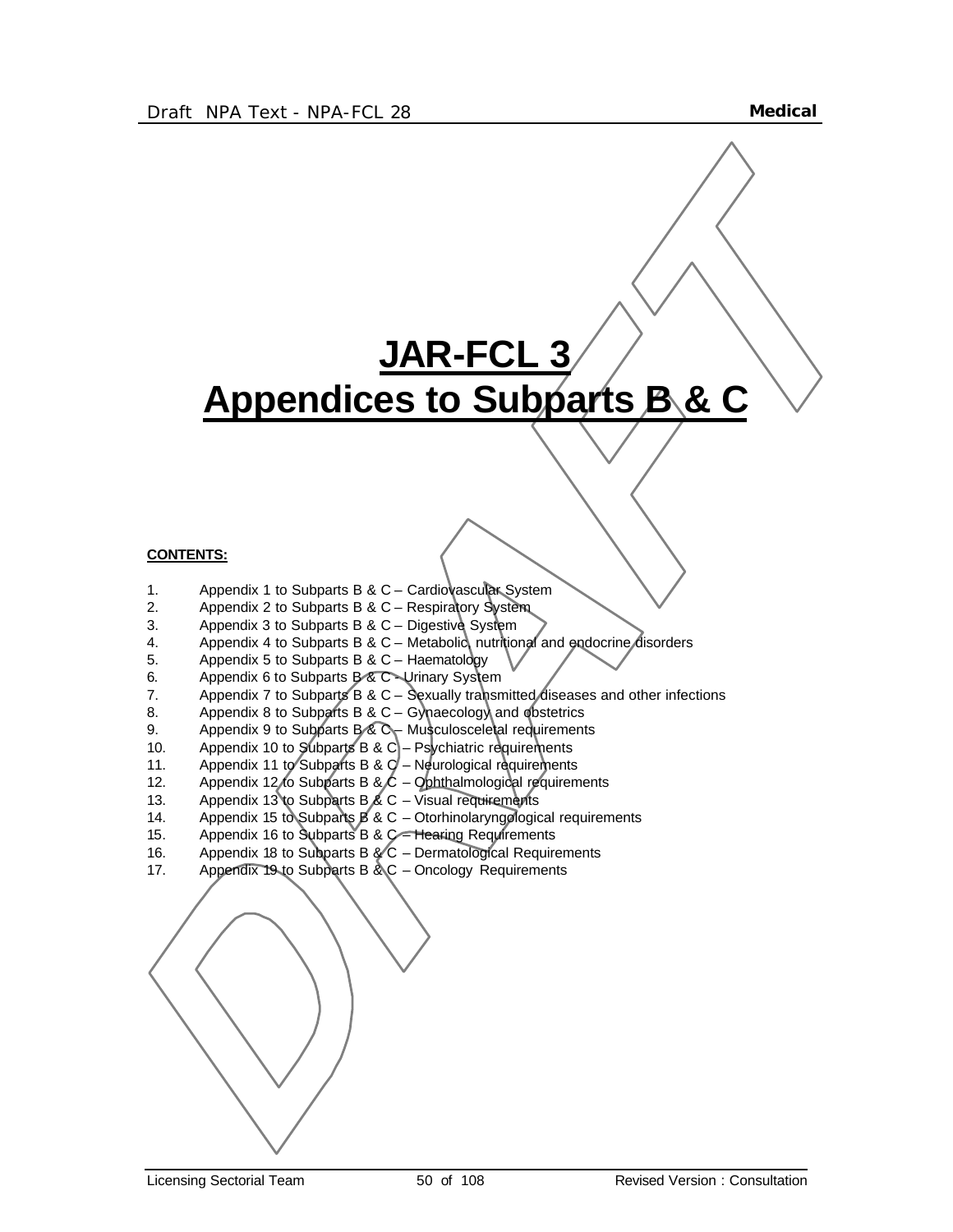## **Appendix 1 to Subparts B & C**

**Cardiovascular system** (See JAR–FCL 3.130 through 3.150 and 3.250 through 3.270)

*Adjustment to the Appendix, paragraphs 1, 2, 4, 6, 7(c)(1) to (6) and (d), 8, 9 (b) and (c), 11, 12, 13, 14*

- 1 Exercise electrocardiography shall be required:
	- (a) when indicated by signs or symptoms suggestive of cardiovascular disease;
	- (b) for clarification of a resting electrocardiogram;
	- (c) at the discretion of an aeromedical specialist acceptable to the AMS;
	- (d) at age 65 and then every 4 years for Class 1 recertification *revalidation or renewal*;

2 (a) Serum lipid estimation is case finding and significant abnormalities shall require review, investigation and supervision by the *AMC or AME in conjunction with the* AMS.

An accumulation of risk factors (smoking, family history, lipid abnormalities, hypertension, etc.) shall require cardiovascular evaluation by the AMS and, where appropriate, AMC or AME in conjunction with the AMC or AME *AMS*.

3 The diagnosis of hypertension shall require review of other potential vascular risk factors. The systolic pressure shall be recorded at the appearance of the Korotkoff sounds (phase I) and the diastolic pressure at their disappearance (phase V). The blood pressure should be measured twice. If the blood pressure is raised and/or the resting heart rate is increased, further observations should be made during the assessment.

- 4 Anti-hypertensive treatment shall be agreed by the AMS. Drugs acceptable to the AMS may include:
	- (a) non-loop diuretic agents;
	- (b) certain (generally hydrophilic) beta-blocking agents;
	- (c) ACE Inhibitors;
	- (d) angiotensin II AT1 blocking agents (the sartans);
	- (e) slow channel calcium blocking agents.

For Class 1, hypertension treated with pharmacological agents *medication* may require restriction to *a* multi-pilot operations *(Class 1 'OML'*). For *or, for* Class 2, a safety pilot *(Class 2* OSL') restriction may be required *limitation*.

5 In suspected asymptomatic coronary artery disease, exercise electrocardiography shall be required **[**followed**]**, if necessary, **[**by further tests (myocardial perfusion scanning, stress echocardiography, coronary angiography or equivalent investigations acceptable to the AMS) which shall show no evidence of myocardial ischaemia or significant coronary artery stenosis.**]**

6 **[**After an ischaemic cardiac event, including revascularisation, applicants without symptoms shall have reduced any vascular risk factors to an appropriate level. Drugs *Medication*, when used only to control cardiac symptoms, are not acceptable. All applicants should be on acceptable secondary prevention treatment.

A coronary angiogram obtained around the time of, or during, the ischaemic cardiac event shall be available. A complete and detailed clinical report of the ischaemic event, the angiogram and any operative procedures shall be available to the AMS.

There shall be no stenosis more than 50% in any major untreated vessel, in any vein or artery graft or at the site of an angioplasty/stent, except in a vessel leading to an infarct. More than two stenoses between 30% and 50% within the vascular tree should not be acceptable.

The whole coronary vascular tree shall be assessed as satisfactory by a cardiologist acceptable to the AMS, and particular attention should be paid to multiple stenoses and/or multiple revascularisations.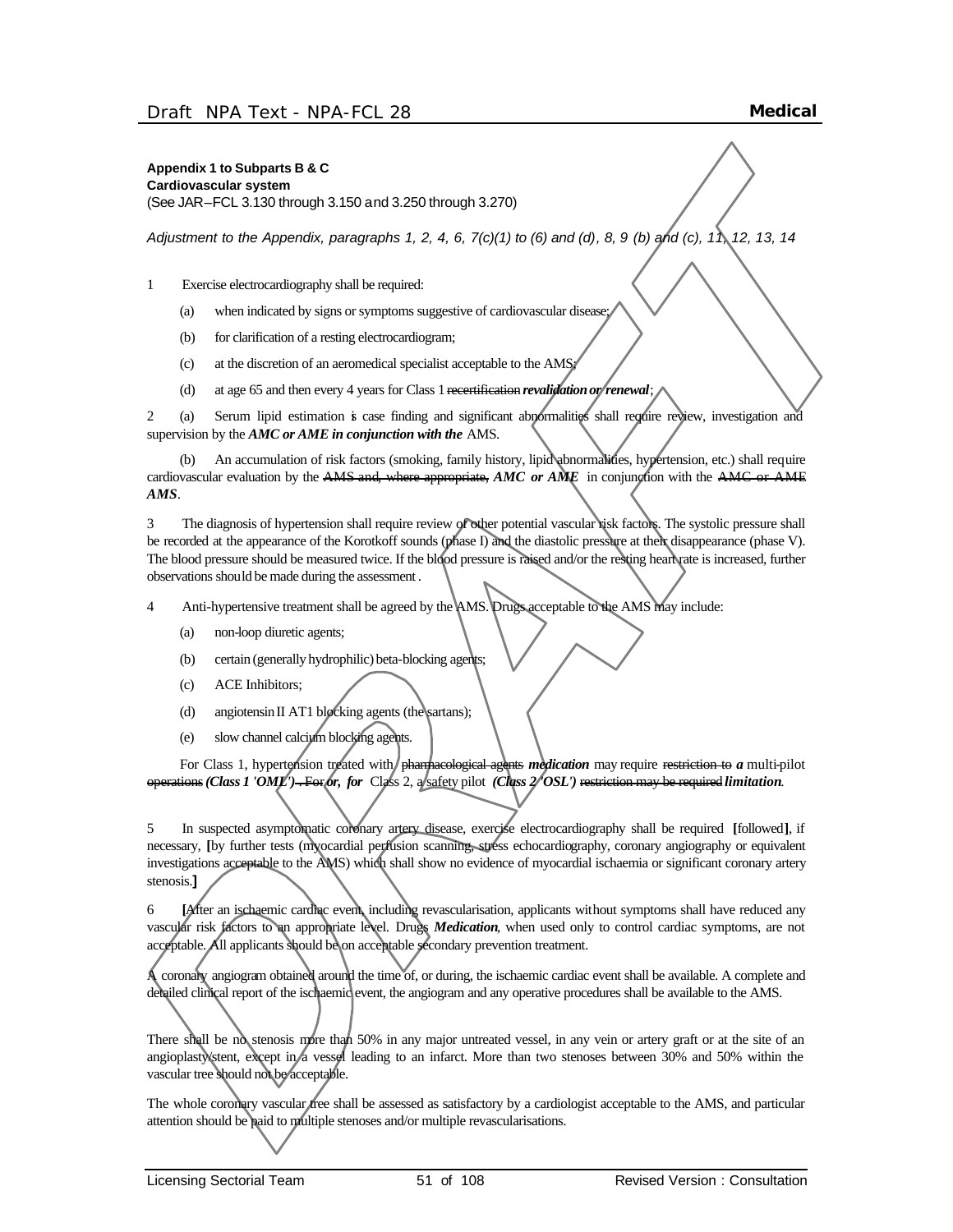An untreated stenosis greater than 30% in the left main or proximal left anterior descending coronary artery should not be acceptable.

At least 6 months from the ischaemic cardiac event, including revascularisation, the following investigations shall be completed: **]**

(a) a**[**n**]** exercise ECG **[**(symptom limited**]** to Bruce Stage IV, or equivalent**[**)**]**, **[ ]** showing no evidence of myocardial ischaemia **[**nor rhythm disturbance;**]**

[an echocardiogram (or equivalent test acceptable to the AMS) showing satisfactory left ventricular function with no important abnormality of wall motion (such as dyskinesia or akinesia) and a left ventricular ejection fraction of 50% or more;**]**

(c) **[**in cases of angioplasty/stenting, a myocardial perfusion scan or stress echocardiography (or equivalent test acceptable to the AMS) which shall show no evidence of reversible myocardial ischaemia. If there is any doubt about myocardial perfusion in other cases (infarction or bypass grafting) a perfusion scan will also be required;**]**

(d) **[**Further investigations, such as a 24 hour ECG, may be necessary to assess the risk of any significant rhythm disturbance.**]**

**[** ]

Follow-up shall be yearly (or more frequently if necessary) to ensure that there is no deterioration of cardiovascular status. It shall include a review by a specialist acceptable to the AMS, exercise ECG and cardiovascular risk assessment. Additional investigations may be required by the AMS.

After coronary artery vein bypass grafting, a myocardial perfusion scan (or equivalent test acceptable to the AMS) shall be performed if there is any indication, and in all cases within five years from the procedure.

In all cases coronary angiography, or an equivalent test acceptable to the AMS, shall be considered at any time if symptoms, signs or non-invasive tests indicate cardiac ischaemia.

*AMS assessment*

Successful completion of the six month review will allow *for a fit assessment with multi-pilot (Class 1 'OML') limitation for* Class 1 applicants to fly multi-pilot (OML).

Class 2 applicants having fulfilled the criteria mentioned in paragraph (6) may fly unrestricted *without a safety pilot (Class 2 'OSL') limitation*, but the AMS may require a period of flying with a safety pilot before solo flying is authorised. Class 2 applicants (for renewal/ for revalidation or renewal  $\rightarrow$  can fly, at the discretion of the AMS, with a safety pilot limitation (OSL *Class 2 'OSL'*) *limitation*  $\phi$  *having completed only an exercise ECG* to the standards in 6 (a) above.

**[ ]**

**[**7**] [ ]** Any significant **[ ]** rhythm or conduction **[**disturbance**]** requires evaluation by a cardiologist acceptable to the AMS [and appropriate follow-up in the case of a fit assessment].

**[**(a)**]** Such evaluation shall include:

(1) **[**Exercise ECG to the Bruce protocol or equivalent. The test should be to maximum effort or symptom limited. Bruce stage 4 shall be achieved and no significant abnormality of rhythm or conduction, nor evidence of myocardial ischaemia shall be demonstrated. Withdrawal of cardioactive medication prior to the test should be considered.**]**

(2) **[ ]** 24-hour ambulatory ECG **[**which shall demonstrate no**]** significant **[**rhythym or**]** conduction disturbance,  $[$ 

(3) **[ ]** 2D Doppler echocardiogram **[**which shall**]** show**[ ]** no significant selective chamber enlargement, **[ ]** or **[**significant**]** structural, **[**or**]** functional abnormality**[**, and a left ventricular ejection fraction of at least 50%.**]**

**[ ]**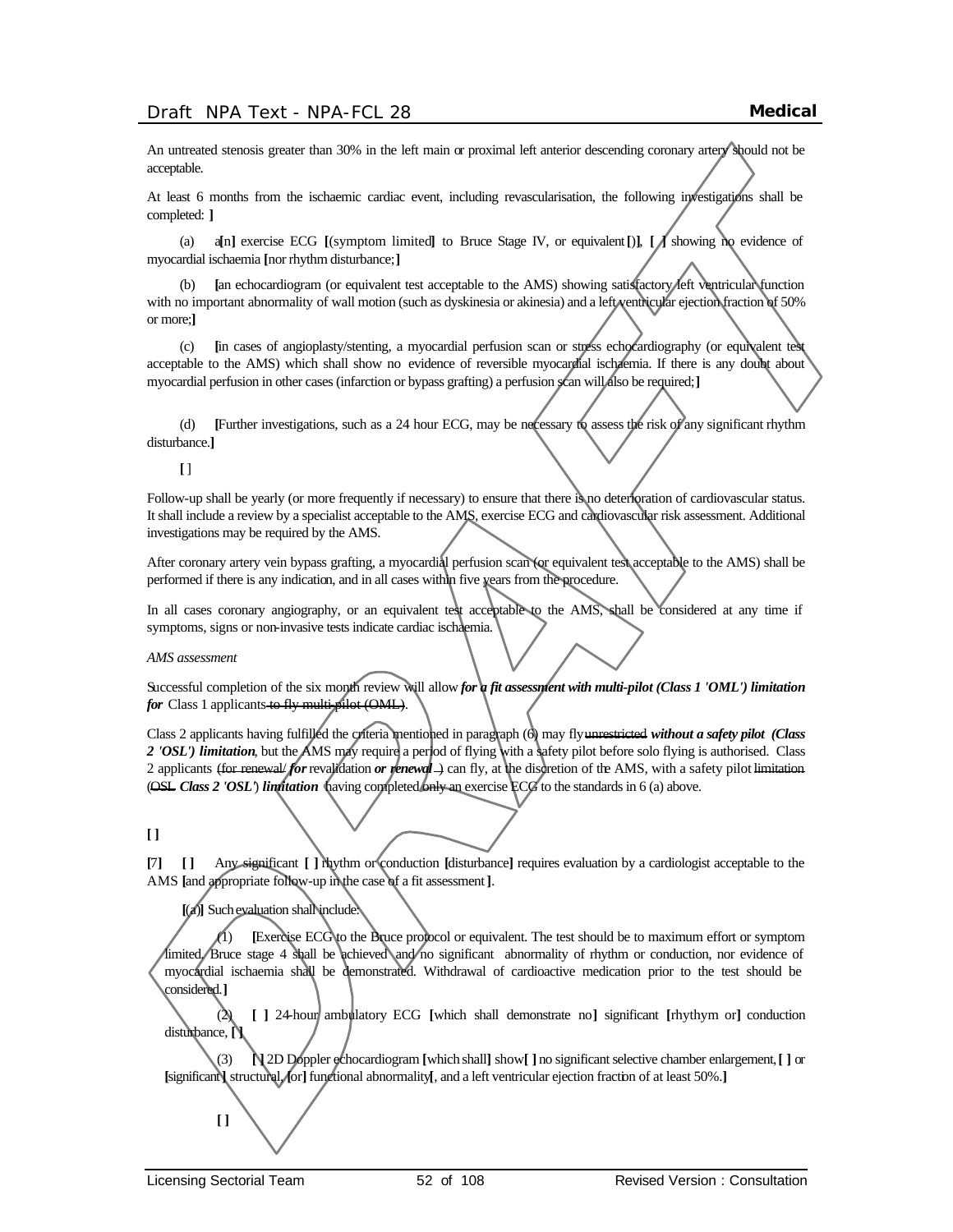**[**(b) Further evaluation may include:

- (1) Repeat *Repeated* 24-hour ECG recording;**]**
- **[**(2)**]** electrophysiological **[**study**]**;
- **[**(3) myocardial perfusion scanning, or equivalent test;
- (4) cardiac MRI or equivalent test;
- (5) coronary angiogram or equivalent test (see Appendix 1 paragraph 6).**]**

**[ ]**

**[**(c) AMS Assessment Class 1

(1) Atrial fibrillation/flutter

(i) Initial *For initial* Class 1 certification shall be limited to applicants *a fit assessment shall be limited to those* with a single episode of arrhythmia which is considered by the **AMS** to be unlikely to recur.

(ii) Revalidation/renewal Class 1 shall be determined by the AMS.

(2) Complete right bundle branch block

Initial *For initial* Class 1 certification *applicants a* fit assessment may be considered by the AMS if the applicant is under age 40 years. If over age 40 years, initial Class 1 applicants should demonstrate a period of stability, normally 12 months.

(ii) Unrestricted *For* Class 1 revalidation/renewal *a fit assessment without a multi-pilot* (Class 1 *'OML') limitation* may be considered if the applicant is under age 40 years. An OML*A multi-pilot (Class 1 'OML') limitation* should be applied for 12 months for those over 40 years of age.

(3) Complete left bundle branch block

Investigation of the coronary arteries is necessary in applicants over age 40.

(i) Initial Class 1 applicants should demonstrate a 3 year period of stability.

(ii) Unrestricted *For* Class 1 revalidation/renewal*, after a 3 year period with a multi-pilot (Class 1 'OML') limitation applied, a fit assessment without multi-pilot (Class 1 'OML') limitation* may be considered after a 3 year period with an OML applied

(4) Ventricular pre-excitation

(i) Asymptomatic Class 1 applicants with pre-excitation may be considered *assessed as fit* by the AMS for at revalidation/renewal with OML a multi-pilot (Class<sup>Y</sup> 'OML') limitation.

(ii) Asymptomatic initial Class 1 applicants with pre-exitation may be considered *assessed as fit*  by the AMS if an electrophysiological study , including adequate drug-induced autonomic stimulation reveals no inducible re-entry tachycardia and the existence of multiple pathways is excluded.

(5) Pacemaker**]**

Following permanent implantation of a subendocardial pacemaker a fit assessment **[**which shall be no sooner than**]** three months after insertion **[**shall require**]**:

 $(1)$   $(i)$  **[** ] no other disqualifying [condition];

(*ii*) a bipolar lead system [];

(3) *(iii)* **[** that**]** the applicant is not pacemaker dependent;

 $\left[\frac{1}{4}\right]$   $\forall iv$  regular follow-up including a pacemaker check; and

**[**(5)**]** *(v)* **[**Revalidation/renewal**]** *At Class 1 revalidation/renewal* is restricted to multi-crew operation *a fit assessment requires a multi-pilot* (Class 1 'OML') *limitation*. **[ ]**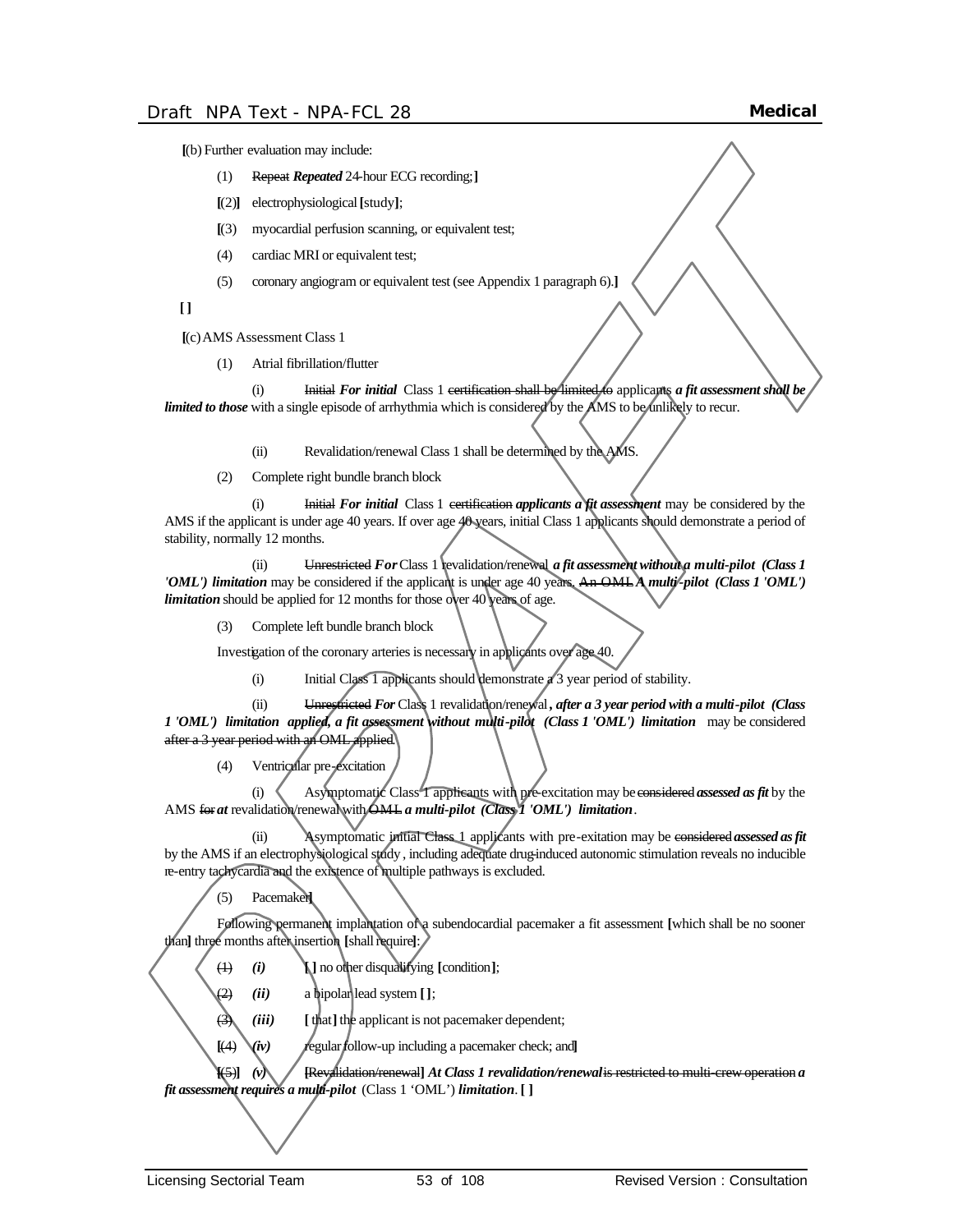## **[**(6) Ablation

*A fit assessment for* Class 1 applicants having undergone successful catheter ablation shall-be OML operations *require a multi-pilot (Class 1 'OML') limitation* for at least one year, unless an electrophysiological study, undertaken at a minimum of two months after the ablation, demonstrates satisfactory results. For those in whom the long term outcome cannot be assured by invasive or non-invasive testing, an additional period of restriction *with a multi-pilot (Class 1 'OML') limitation* and / or observation may be necesssary.

#### (d) AMS assessment Class 2

The AMS assessment Class 2 should follow the Class 1 assessment procedures. An OSL *A safety pilot (Class 2 'OSL')* or OPL *('valid only without passengers)* restriction *limitation* may be considered.**]**

**[**8**]** Unoperated *Applicants with unoperated* infra-renal abdominal aortic aneurysms may be considered *assessed as fit*  for restricted Class 1 *with a multi-pilot (Class 1 'OML')* or *for* Class 2 certification *with asafety pilot (Class 2 'OSL') limitation* by the AMS if followed by six monthly ultra-sound scans. *Follow-up by ultra-sound fcans, as necessary, will be determined by the AMS.* After surgery for infra-renal abdominal aortic aneurysm without complications, and after cardiovascular assessment, restricted Class 1 or Class 2 certification *applicants* may be considered *assessed as fit* by the AMS , with *a multi-pilot (Class 1 'OML') limitation and* follow-up as approved by the AMS*, a Class 2 fit assessment may require a safety pilot (Class 2 'OSL') limitation*.

**[**9**]** (a) Unidentified cardiac murmurs shall require evaluation by a cardiologist acceptable to the AMS and assessment by the AMS. If considered significant, further investigation shall include at least 2D Doppler echocardiography.

#### (b) *Valvular Abnormalities*

(1) Bicuspid aortic valve is acceptable without restriction *a multi-pilot (Class 1 'OML') or a safety pilot (Class 2 'OSL') limitation* if no other cardiac or aortic abnormality is demonstrated, but requires biannual review with echocardiography. *Follow-up with echocardiography, as necessary, will be determined by the AMS.*

(2) Aortic stenosis *requires AMS review* (Doppler flow rate <2·0m/sec)*Left ventricular function must be intact. A history of systemic embolism or significant dilatation of the thoracic aorta are disqualifying. Those with a mean pressure gradient of up to 20 mm Hg* may be acceptable *assessed as fit* for multi-pilot operations. *Those with mean pressure gradient above 20 mm Hg but no greater than 40 mm Hg may be assessed as fit for Class 2 or for Class 1 with a multi-pilot (Class 1 'OML') limitation. A mean pressure gradient up to 50 mm Hg may be acceptable, at the*  discretion of the AMS Annual review shall be required, with 2D Doppler echocardiography, by a cardiologist acceptable to the AMS. *Follow-up with 2D Doppler echocardiography, as necessary, will be determined by the AMS.*

(3) Aortic regurgitation may be acceptable for unrestricted certification *without a multi-pilot (Class 1 'OML') or a safety pilot (Class 2 'OSL') limitation* only if trivial. There shall be no demonstrable abnormality of the ascending aorta on 2D Doppler echocardiography. Annual review shall be carried out by a cardiologist acceptable to the AMS . *Follow-up, as necessary, will be determined by the AMS.*

(4) Rheumatic mitral valve disease is normally disqualifying.

Mitral leaflet prolapse/mitral/regurgitation. Asymptomatic applicants with isolated mid-systolic click may need no restriction *multi-pilot (Class 1 'OML') or safety pilot (Class 2 'OSL') limitation*. Applicants *Class 1 applicants* with uncomplicated minor regurgitation **[**may need to**]** be restricted to*may require a* multi-pilot operations *(Class 1 'OML') limitation* **[**as determined by the AMS**]**. Applicants with evidence of volume overloading of the left ventricle demonstrated by increased left ventricular end-diastolic diameter shall be assessed as unfit. **[**Periodic**]** review **[ ]**  and assessment **[**as determined**]** by the AMS is required.

(c) *Valvular surgery*

(1) Applicants with implanted mechanical valves shall be assessed as unfit.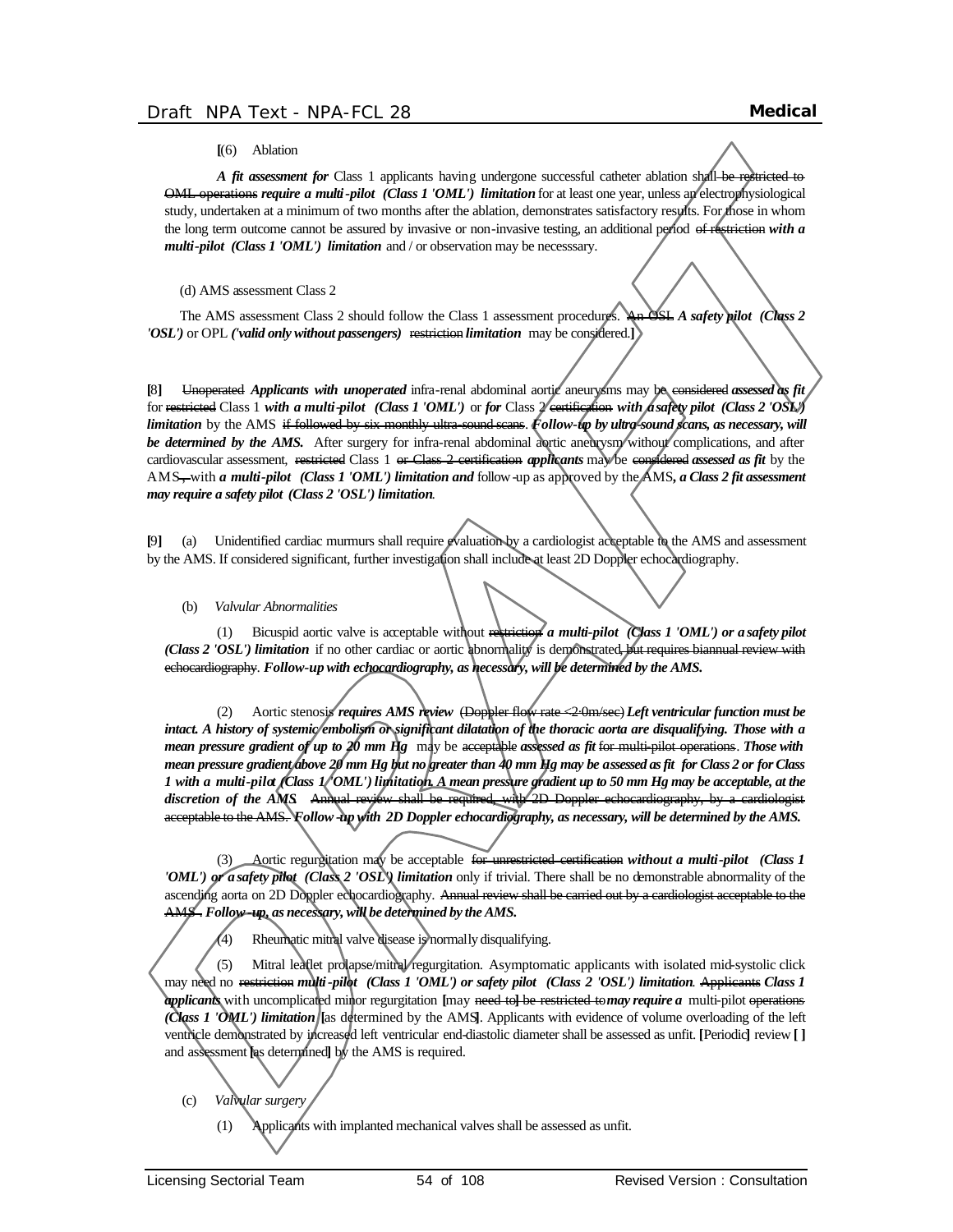(2) Asymptomatic applicants with a tissue valve who at least 6 months following surgery shall have satisfactorily completed investigations which demonstrate normal valvular and ventricular configuration and function may be considered for a fit assessment by the AMS as judged by:

(i) a satisfactory symptom limited exercise ECG to Bruce Stage IV or equivalent which a cardiologist acceptable to the AMS interprets as showing no significant abnormality. Myocardial scintigraphy/stress echocardiography shall be required if the resting ECG is abnormal and any coronary artery disease has been demonstrated. See also paragraphs 5, 6 and 7 of Appendix 1 to Subparts B & C;

a 2D Doppler echocardiogram showing no significant selective chamber enlargement, a tissue valve with minimal structural alterations and with a normal Doppler blood flow, and no structural, nor functional abnormality of the other heart valves. Left ventricular fractional or shortening shall be normal;

(iii) the demonstrated absence of coronary artery disease unless satisfactory re-vascularisation has been achieved – see paragraph 7 above;

(iv) the absence of requirement for cardioactive medication;

 $(v)$  a follow up with annual cardiological review by a cardiologist acceptable to the AMS with exercise ECG and 2D Doppler echocardiography. *Follow-up with exercise ECG and 2D echocardiography, as necessary, will be determined by the AMS.*

A *Class 1* fit assessment shall be limited to *require a* multi-pilot operation (Class 1 OML*'OML'*) *limitation*. Full Class 2 certification*A fit assessment for Class 2 applicants* may be applicable*without a safety pilot (Class 2 'OSL') limitation* .

**[**10**]** Applicants following anticoagulant therapy require review by the AMS. Venous thrombosis or pulmonary embolism is disqualifying until anticoagulation has been discontinued. Pulmonary embolus requires full evaluation. Anticoagulation for possible arterial thromboembolism is disqualifying.

**[**11**]** Applicants with abnormalities of the epicardium/myocardium and/or endocardium, primary or secondary, shall be assessed as unfit until clinical resolution has taken place. Cardiovascular assessment by the AMS may include 2D Doppler echocardiography, exercise ECG and/or myocardial scintigraphy/stress echocardiography and 24-hour ambulatory ECG. Coronary angiography may be indicated. Frequent review and restriction to multi-pilot operation (Class 1 'OML') or safety pilot limitation (Class 2 'OSL') *limitation* may be required following certification *after fit assessment*.

**[**12**]** Applicants with congenital heart conditions including those surgically corrected, shall normally be assessed as unfit unless functionally unimportant and no medication is required. Cardiological assessment by the AMS shall be required. Investigations may include 2D Doppler echocardiography, exercise ECG and 24-hour ambulatory ECG. Regular cardiological review shall be required. Restriction to multi-crew *Multi-pilot* (Class 1 'OML') and safety pilot (Class 2 'OSL') operation *limitation* may be required.

**[**13**]** Applicants who have suffered recurrent episodes of syncope shall undergo the following:

(a) a symptom limited 12 lead exercise ECG to Bruce Stage IV, or equivalent, which a cardiologist acceptable to AMS interprets as showing no abnormality. If the resting ECG is abnormal, myocardial scintigraphy/stress echocardiography shall be required.

a 2D Doppler echocardiogram showing no significant selective chamber enlargement nor structural nor functional abnormality of the heart, valves hor myocardium.

a 24-hour ambulatory ECG recording showing no conduction disturbance, nor complex, nor sustained rhythm disturbance nor evidence of myocardial ischaemia.

(d) and may include a tilt test carried out to a standard protocol which in the opinion of a cardiologist acceptable to the AMS shows no evidence of vasomotor instability.

Applicants fulfilling the above may be assessed *as* fit, restricted to *requiring* multi-crew operation *pilot* (Class 1 OML) *'OML*) or safety pilot operation (Class 2 OSL*'OSL'*) *limitation* not less than 6 months following an index event provided there has been no recurrence. Neurological review will normally be indicated. Unrestricted certification requires 5 years freedom from attacks *shall be required before a fit assessment without a multi-pilot (Class 1 'OML') or a safety pilot (Class 2 'OSL') limitation*. Shorter or longer periods of consideration may be accepted by the AMS according to the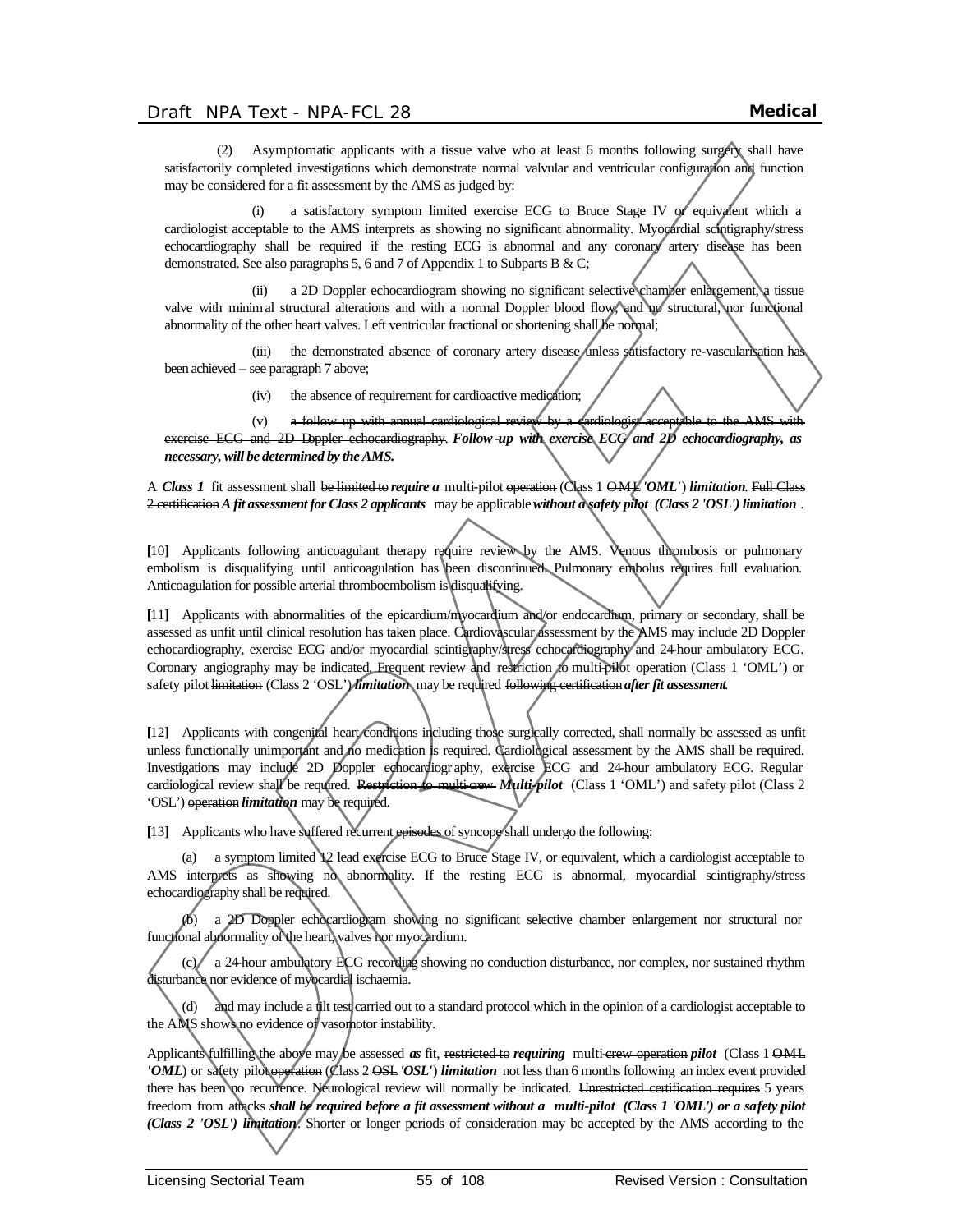individual circumstances of the case. Applicants who suffered loss of consciousness without significant warning shall be assessed as unfit.

**[**14**]** The assessment of malignant conditions in this system is also explained in the Oncology Chapter of the Manual which provides information regarding certification *assessment* and should be consulted together with the Chapter specific to this system.

(See Section 2, Aviation Cardiology Chapter)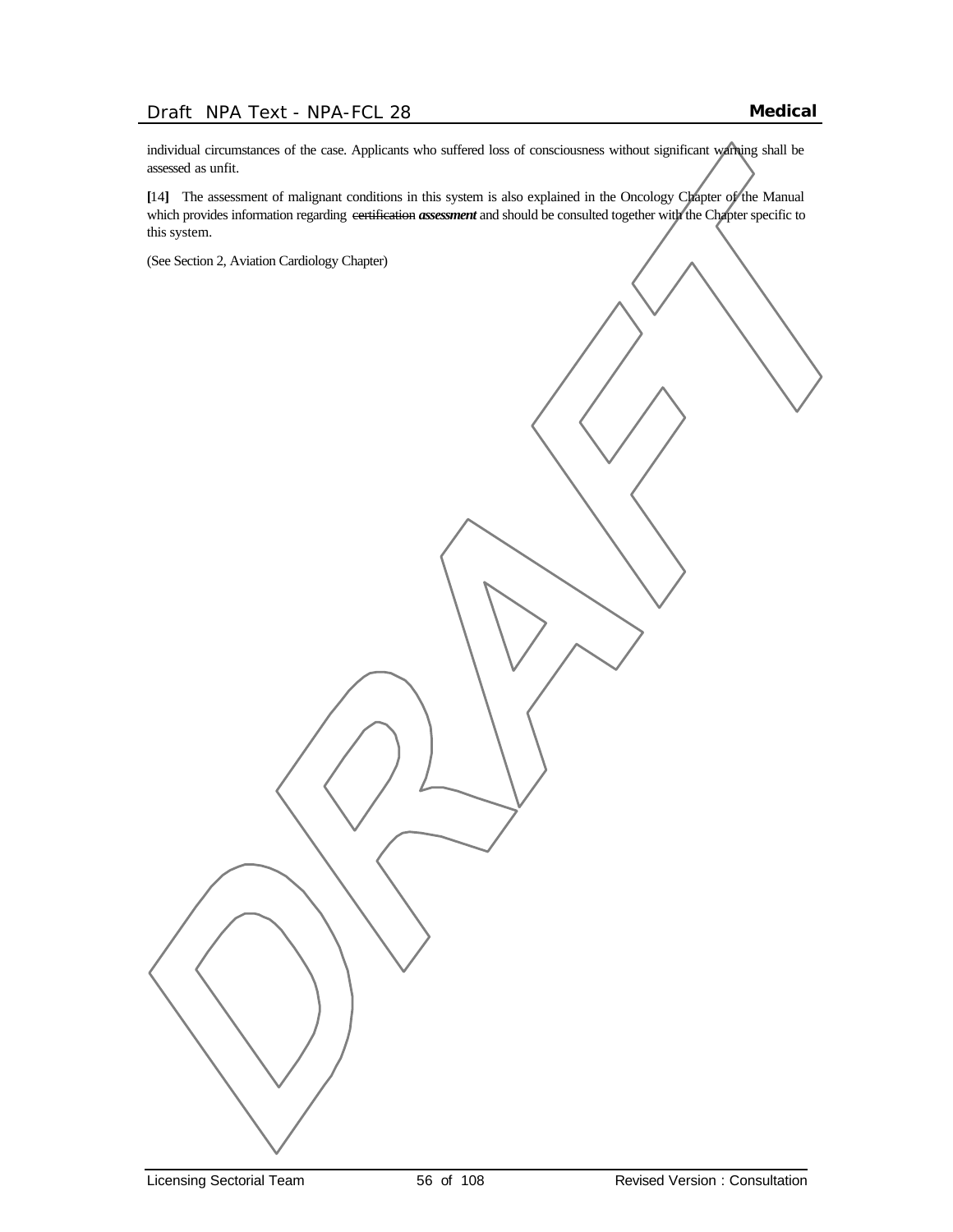## **Appendix 2 to Subparts B & C Respiratory System** (See JAR–FCL 3.155, 3.160, 3.275 and 3.280)

*Adjustment to the Appendix, paragraphs 1, 2, 3, 4, 5, 6*

1 Spirometric examination is required for initial Class 1 examination. An FEV1/FVC ratio less than 70% shall require evaluation by a specialist in respiratory disease. For Class 2 on clinical indication and on revalidation *examinations for Class 1 and Class 2 a pulmonary peak flow test is required. A pulmonary peak flow test may be replaced by a spirometric examination.* , a *A* pulmonary peak flow test of less than 80% of predicted normal value sex and height shall require *a spirometric examination. An FEV1/FVC ratio of less than 70 % shall require* evaluation by a specialist in respiratory diseases.

Applicants experiencing recurrent attacks of asthma shall be assessed as unfit.

(a) *A fit assessment for* Class 1 certification may be considered by the AMS if considered stable with acceptable pulmonary function tests and medication compatible with flight safety (no systemic steroids).

(b) *A fit assessment for* Class 2 certification may be considered by the AME in consultation with the AMS if considered stable with acceptable pulmonary function tests, medication compatible with flight safety (no systemic steroids), and a full report is submitted to the AMS.

3 Applicants with active sarcoidosis are unfit. Certification *A fit assessment* may be considered by the AMS if the disease is:

- (a) investigated with respect to the possibility of systemic involvement; and
- (b) limited to hilar lymphadenopathy shown to be inactive and the applicant requires no medication.

4 Spontaneous pneumothorax.

(a) Certification *A fit assessment* following a fully recovered single spontaneous pneumothorax may be acceptable after one year from the event with full respiratory evaluation.

(b) Recertification *At revalidation or renewal a fit assessment may be considered by the AMS* in *with* multi-pilot (Class 1 'OML') operations or under safety pilot (Class 2 'OSL') conditions may be considered by the AMS*limitation* if the applicant fully recovers from a single spontaneous pneumothorax after six weeks. Unrestricted recertification *A fit assessment without multi-pilot (Class 1 'OML') or safety pilot (Class 2 'OSL') limitation* may be considered by the AMS after one year from the event with full respiratory investigation.

(c) A recurrent spontaneous pneumothorax is disqualifying. Certification *A fit assessment* may be considered by the AMS following surgical intervention with a satisfactory recovery.

5 Pneumonectomy is disqualifying. Certification *A fit assessment* following lesser chest surgery may be considered by the AMS after satisfactory recovery and full respiratory evaluation. Multi-pilot (Class 1 'OML') or safety pilot (Class 2 'OSL') restrictions *limitation* may be appropriate.

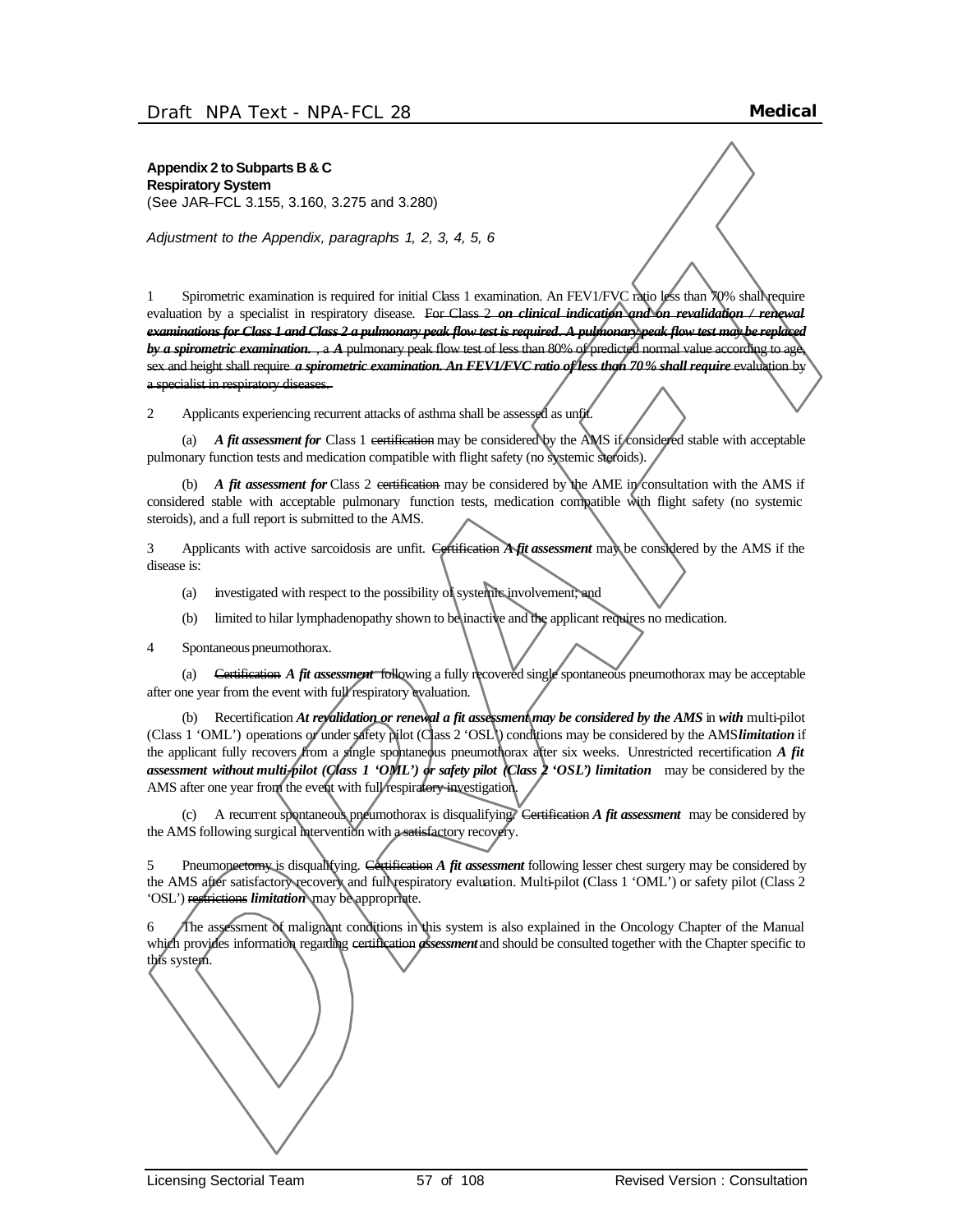**Appendix 3 to Subparts B & C Digestive system** (See JAR–FCL 3.165, 3.170, 3.285 and 3.290)

*Adjustment to the Appendix, paragraphs 1, 2, 3, 4, 5*

1 (a) Recurrent *Applicants with recurrent* dyspepsia *dyspeptic disorder*requiring medication shall be investigated by internal examination (radiologic or endoscopic). Laboratory testing should include haemoglobin examination. Any demonstrated ulceration or significant inflammation requires evidence of recovery before the AMS.

(b) Pancreatitis is disqualifying. Certification *A fit assessment* may be considered by the AMS if the cause of obstruction (e.g. drug *medication*, gallstone) is removed.

(c) Alcohol may be a cause of dyspepsia and pancreatitis. If considered appropriate a full evaluation of its use/abuse is required.

2 A single asymptomatic large gallstone may be compatible with certification *a fit assessment* after consideration by the AMS. An individual with asymptomatic multiple gallstones may be considered for *assessed* as fit for Class 2 or with multicrew *multi-pilot* (Class 1 'OML') *limitation at Class 1 revalidation / renewal* or safety pilot (Class 2 'OSL') recertification by the AMS.

3 **[**Established c**]**hronic inflammatory bowel disease (**[**Crohn's Disease**]**, ulcerative colitis**[ ]**) is disqualifying. **[**In cases of ulcerative colitis **]** certification *a fit assessment* (Class 1 and 2) **[ ]** may be considered by the AMS if there is full remission **[**(minimum of one year)**]** and**[**, for Class 1, minimum**]** medication **[**only**]** is **[**required**]**. **[**Systemic steroids are not acceptable. In cases of Crohn's disease, certification *a fit assessment* (Class 1 and Class 2) may be considered by the AMS if there is full remission (minimum of one completely excised surgically, and medication is not required. **[**A**]** Class 1 'OML' **[ ]** or **[ ]** Class 2 'OSL'**[ ]** restriction *multi-pilot (Class 1 'OML') or safety pilot (Class 2 'OSL') limitation* may be appropriate. *Inflammatory bowel disease is acceptable provided that it is in established remission and stabilised and that systemic steroids are not required for its control.*

4 Abdominal surgery is disqualifying for a minimum of three months. The AMS may consider *an* earlier recertification *fit assessment ar revalidation or renwal* if recovery is complete, the applicant is asymptomatic and there is *only* a minimal risk of secondary complication or recurrence.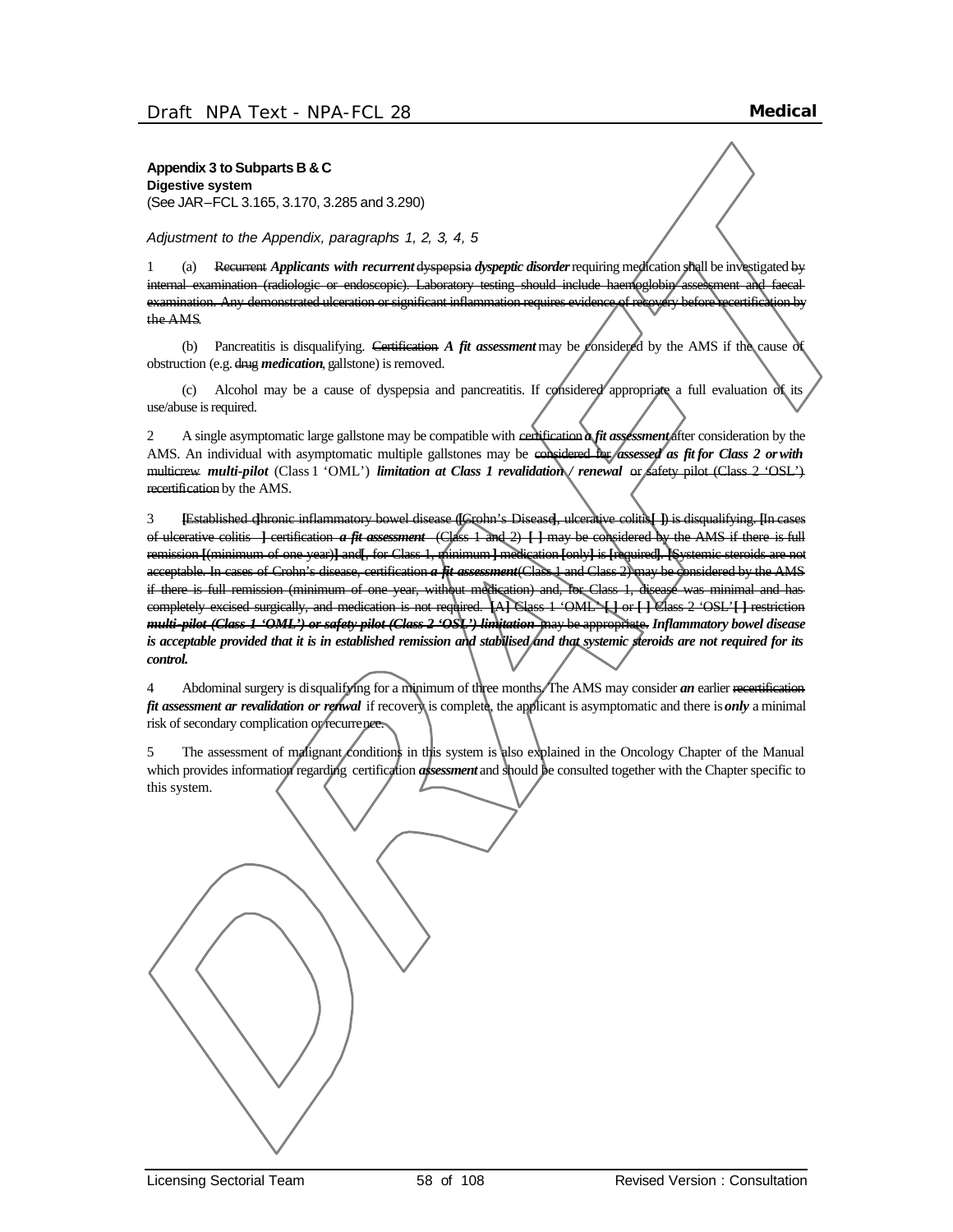**Appendix 4 to Subparts B and C Metabolic, nutritional and endocrine disorders** (See JAR–FCL 3.175 and 3.295)

*Adjustment to the Appendix, paragraphs 1, 2, 3, 4, 5*

1 Metabolic, nutritional or endocrinological dysfunction is disqualifying. Certification *A fit assessment* may be considered by the AMS if the condition is asymptomatic, clinically compensated and stable with or without replacement therapy, and regularly reviewed by an appropriate specialist.

2 Glycosuria and abnormal blood glucose levels require investigation. Certification *A fit assessment*may be considered by the AMS if normal glucose tolerance is demonstrated (low renal threshold) or Impaired glucose tolerance without diabetic pathology is fully controlled by diet and regularly reviewed.

3 The use of antidiabetic drugs is disqualifying. In selected cases, however, the use of biguanides or alpha-glucosidase inhibitors may be acceptable for *a Class 1 fit assessment with* multi-pilot operations (Class 1 'OML') *limitation* or unrestricted (Class 2) certification *a Class 2 fit assessment without a safety pilot (Class 2 'OSL') limitation*. The use of sulphonylureas may be acceptable for restricted *a* Class 2 re-certification *fit assessment with a safety pilot (Class 2 'OSL') limitation at revalidation or renewal*.

4 Addison's disease is disqualifying. Re-certification (Class 1) or certification (Class 2) *A fit assessment* may be considered by the AMS*for Class 2or at revalidation or renewal for Class 1* , provided that cortisone is carried and available for use, whilst exercising the privileges of the licence. An "OML" or "OSL" *A multi-pilot (Class 1 'OML') or safety pilot (Class 2 'OSL')*limitation may be required.

Licensing Sectorial Team 59 of 108 Revised Version : Consultation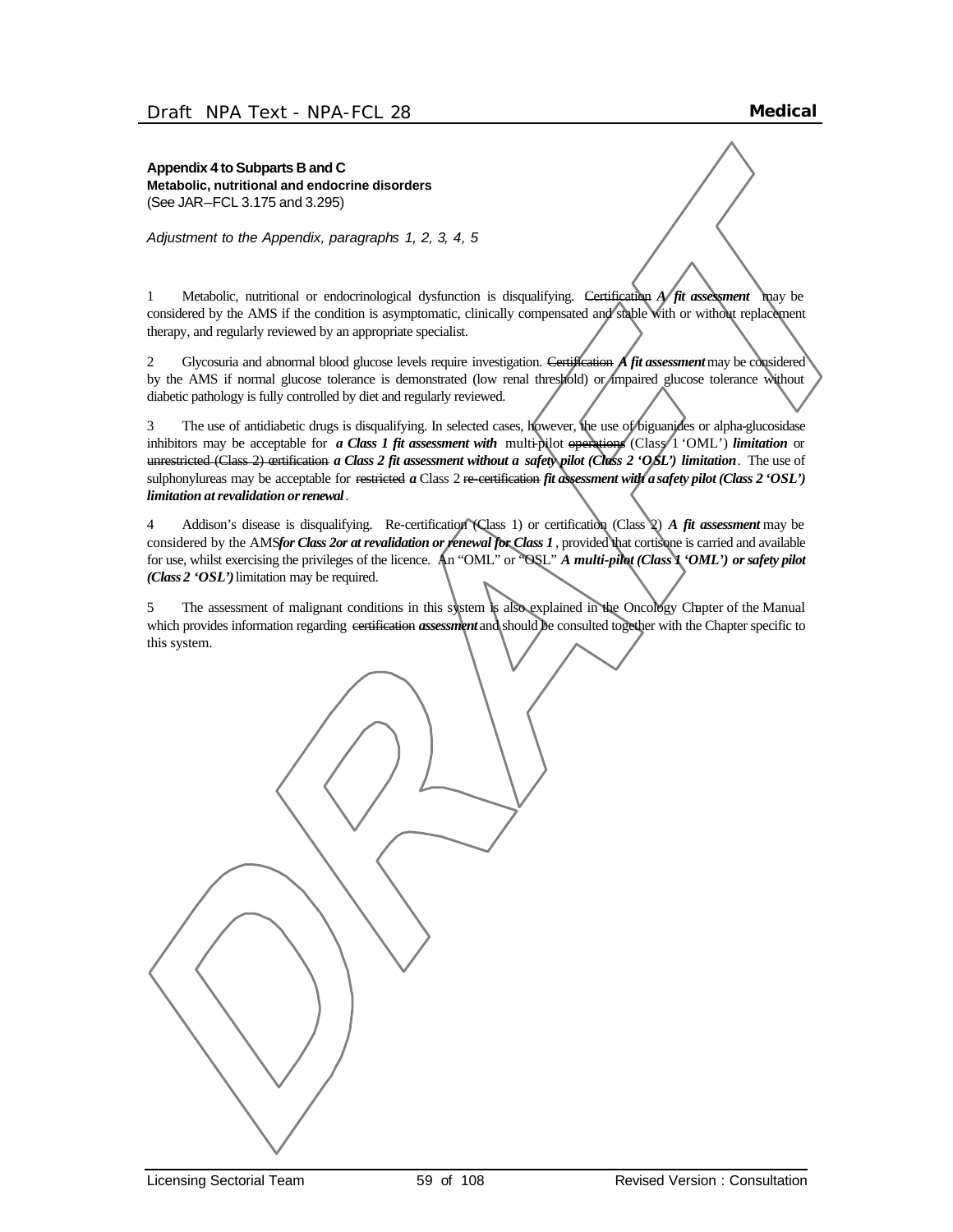**Appendix 5 to Subparts B and C Haematology** (See JAR–FCL 3.180 and 3.300)

*Adjustment to the Appendix, paragraphs 1, 2, 3, 4, 5, 6, 7*

1 Anaemias demonstrated by reduced haemoglobin level require investigation. Anaemia which is unamenable to treatment is disqualifying. Certification *A fit assessment* may be considered by the AMS in cases where the primary cause has been satisfactorily treated (e.g. iron deficiency or B12 deficiency) and haematocrit has stabilised at greater than 32%, or where minor thalassaemia or haemoglobinopathies are diagnosed without a history of crises and where full functional capability is demonstrated.

2 Lymphatic enlargement requires investigation. Certification*A fit assessment* may be considered by the AMS in cases of acute infectious process which is fully recovered or Hodgkin's lymphoma and Non Hodgkin's lymphoma of high grade which has been treated and is in full remission. If chemotherapy has included anthracycline freatment, cardiological review shall be required (see Manual Aviation Cardiology, chapter 1, paragraph  $\mathbb{Q}$ ).

3 In cases of chronic leukaemia recertification *a fit assessment* may be considered by the AMS if diagnosed as lymphatic at stages O, I (and possibly II) without anaemia and minimal treatment, or 'hairy cell' leukaemia and are stable with normal haemoglobin and platelets.*There shall be no history of central nervous system involvement and no continuing*  side-effects from treatment of flight safety importance. Haemoglobin and platelet levels shall be satisfactory. Regular follow-up is required. If chemotherapy has included anthracycline treatment, cardiological review shall be required (see Manual Aviation Cardiology, chapter 1, paragraph 10).

4 Splenomegaly requires investigation. The AMS may consider certification *a fit assessment* where the enlargement is minimal, stable and no associated pathology is demonstrable (e.g. treated chronic malaria), or if the enlargement is minimal and associated with another acceptable condition (e.g. Hodgkin's lymphoma in remission).

5 Polycythaemia requires investigation. The AMS may consider restricted certification *a fit assessment with a multipilot (Class 1 'OML') or safety pilot (Class 2 'OSL') limitation* if the condition is stable and no associated pathology has been demonstrated.

6 Significant coagulation defects require investigation. The AMS may consider restricted certification *a fit assessment with a multi-pilot (Class*  $\hat{I}'$  *OML)* or safety pilot (Class 2 'OSL') limitation if there is no history of significant bleeding or clotting episodes.

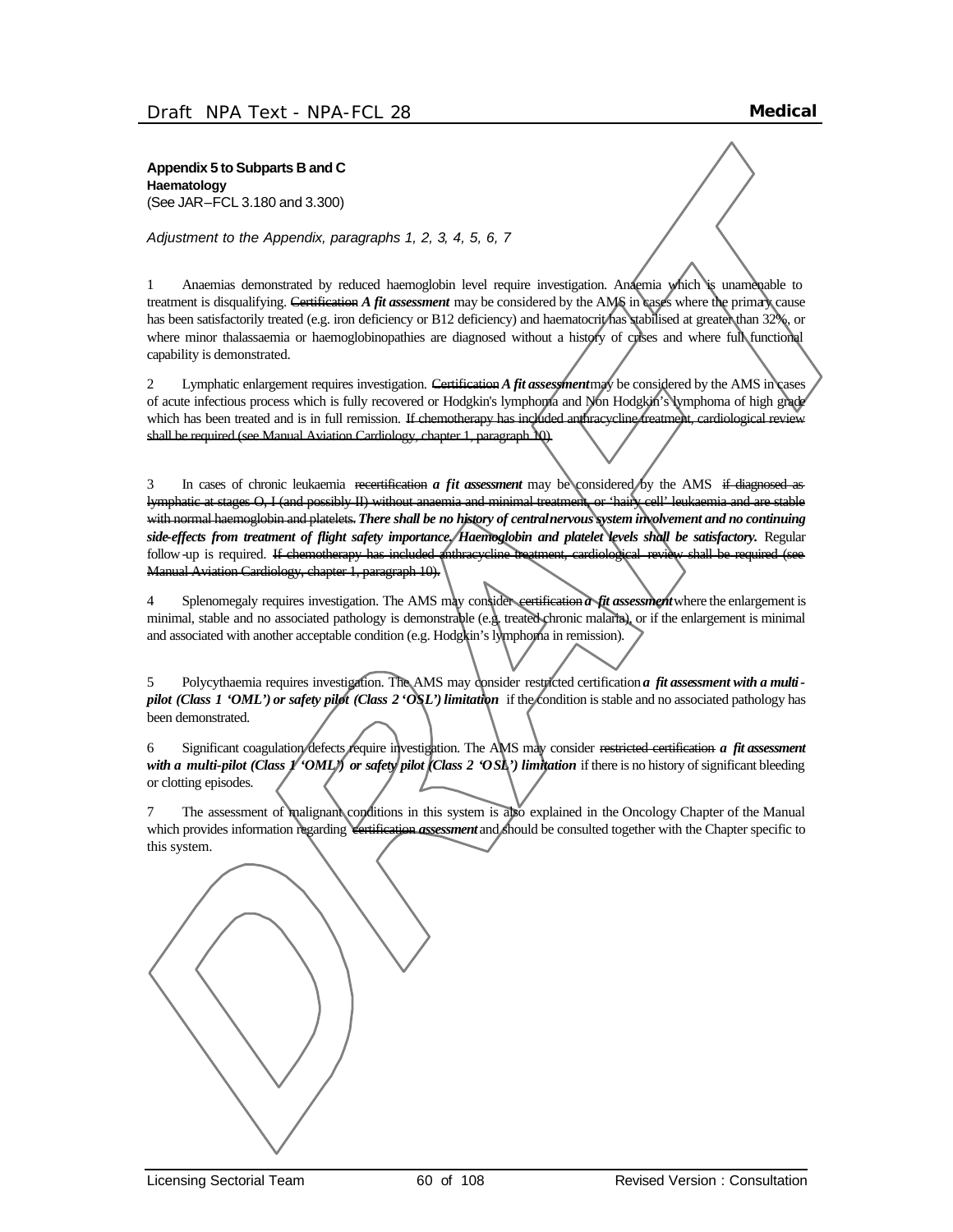**Appendix 6 to Subparts B and C Urinary system** (See JAR–FCL 3.185 and 3.305)

*Adjustment to the Appendix, paragraphs 2, 3, 4, 5*

1 Any abnormal finding upon urinalysis requires investigation.

2 An asymptomatic calculus or a history of renal colic requires investigation. While awaiting assessment or treatment, the AMS may consider recertification *a fit assessment at revalidation or renewall* with a multi-pilot limitation (Class 'OML') or safety pilot limitation (Class 2 'OSL') *limitation*. After successful treatment unrestricted certification *a fit assessment without multi-pilot (Class 1 'OML') or safety pilot (Class 2 'OSL') limitation* may be considered by the AMS. For residual calculi, the AMS may consider recertification *a fit assessment at revalidation or renewal* with a multipilot limitation (Class 1 'OML') , *or* safety pilot limitation (Class 2 'OSL') *limitation* , or unrestricted *, for* Class 2 recertification *, without safety pilot (Class 2 'OSL') limitation* .

3 Major urological surgery is disqualifying for a minimum of three months. The AMS may consider certification *a fit assessment* if the applicant is completely asymptomatic and there is a minimal risk of secondary complication or recurrence.

4 Renal transplantation or total cystectomy is not acceptable for initial Class 1 certification *at initial examination*. Recertification *At revalidation or renewal a fit assessment* may be considered by the AMS in the case of:

(a) renal transplant which is fully compensated and tolerated with *only* minimal immuno-suppressive therapy after at least 12 months; and

(b) total cystectomy which is functioning satisfactorily with no indication of recurrence, infection or primary pathology.

In both cases 'multi-pilot' *a multi-pilot* (Class 1 'OML') or 'safety pilot' *safety pilot* (Class 2 'OSL') restriction *limitation* may be considered necessary *appropriate*.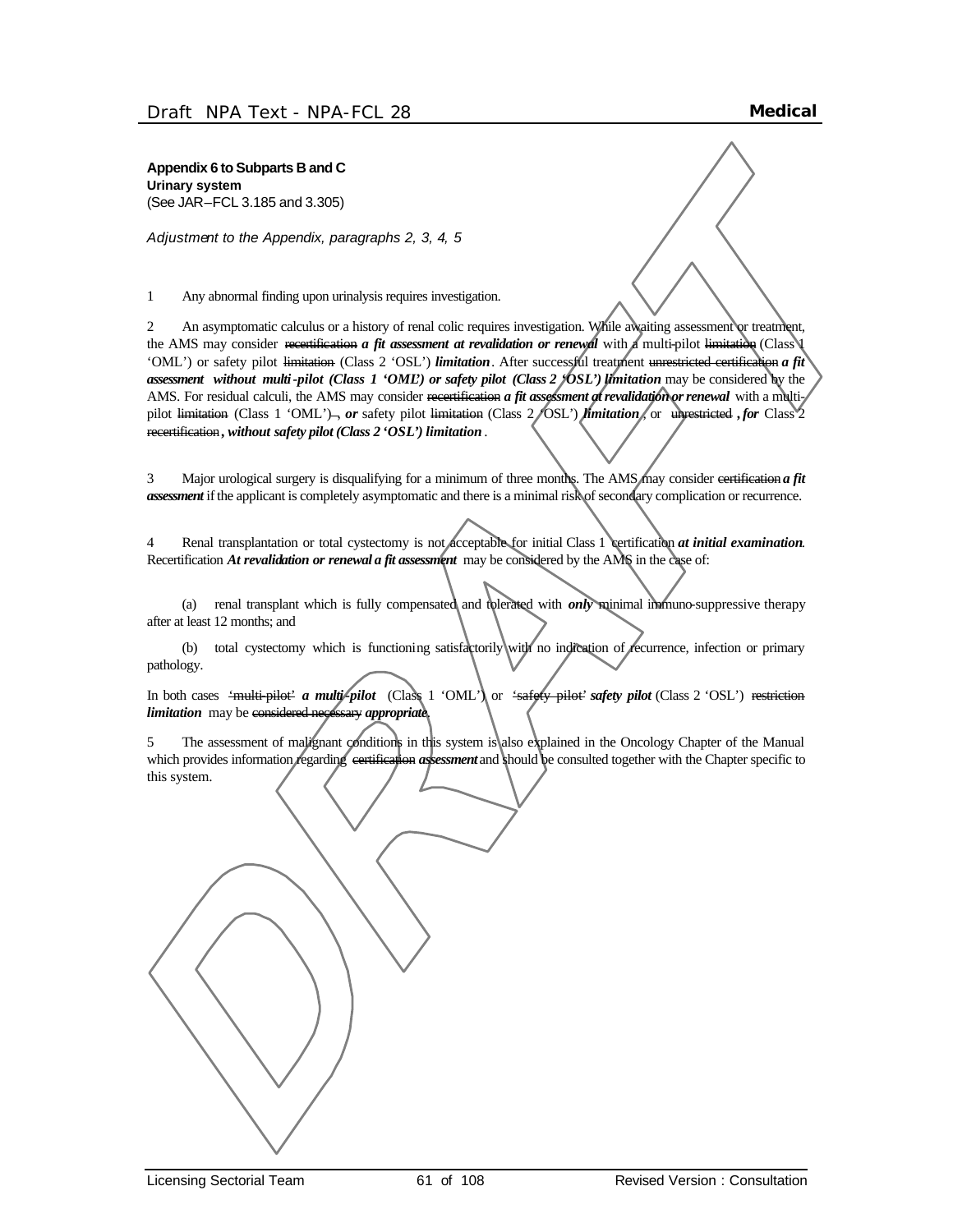**Appendix 7 to Subparts B and C Sexually transmitted diseases and other infections** (See JAR–FCL 3.190 and 3.310)

*Adjustment to the Appendix, paragraphs 2, 3, 4*

1 HIV positivity is disqualifying.

2 Recertification *At revalidation or renewal a fit assessment* of HIV positive individuals to *with* multi-pilot (Class 1 'OML') or safety pilot (Class 2 'OSL') operations *limitation* may be considered by the AMS subject to frequent review. The occurrence of AIDS or AIDS related complex is disqualifying.

3 Acute syphilis is disqualifying. Certification *A fit assessment* may be considered by the AMS in the case of those fully treated and recovered from the primary and secondary stages.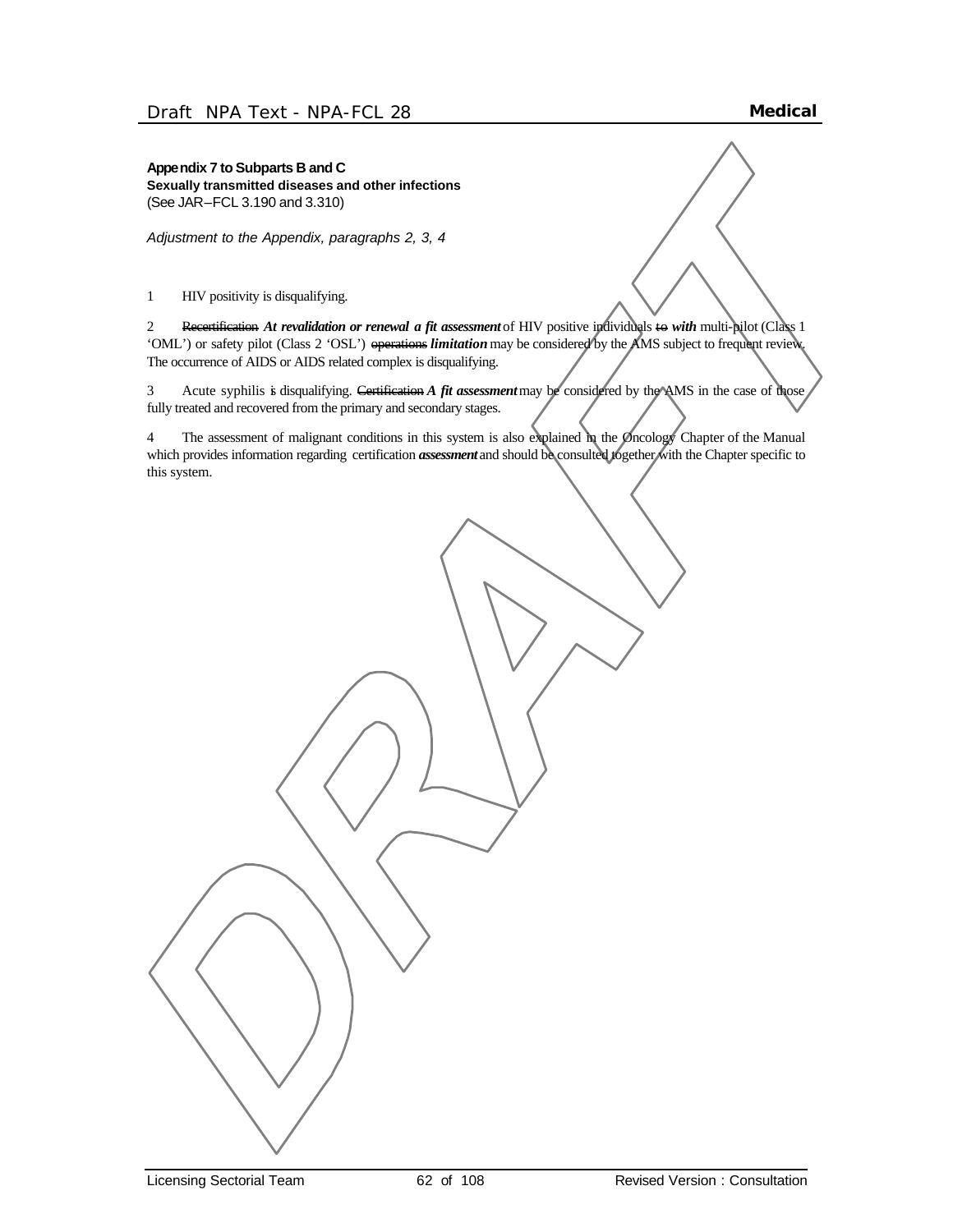## **Appendix 8 to Subparts B and C Gynaecology and obstetrics** (See JAR–FCL 3.195 and 3.315)

*Adjustment to the Appendix, paragraphs 1, 2, 3*

1 The AMS *or the AME or AMC in coordination with the AMS* may approve certification of *assess* pregnant aircrew *as fit* during the first 26 weeks of gestation following review of the obstetric evaluation. The AMS*, AMC or AME* shall provide written advice to the applicant and the supervising physician regarding potentially significant complications of pregnancy (see Manual). Class 1 certificate holders shall be restricted to *require a temporary* multi-pilot operations (Class 1 'OML') *limitation*. *In case of pregnant Class 1 certificate holders this temporary multi-pilot (Class 1 'OML') limitation may be imposed and, following confinement or termination of the pregnancy*, *removed by the AME or AMC informing the AMS.*

2 Major gynaecological surgery is disqualifying for a minimum of three months. The AMS may consider *an* earlier recertification *fit assessment at revalidation or renewal* if the holder is completely asymptomatic and there is only a minimal risk of secondary complication or recurrence.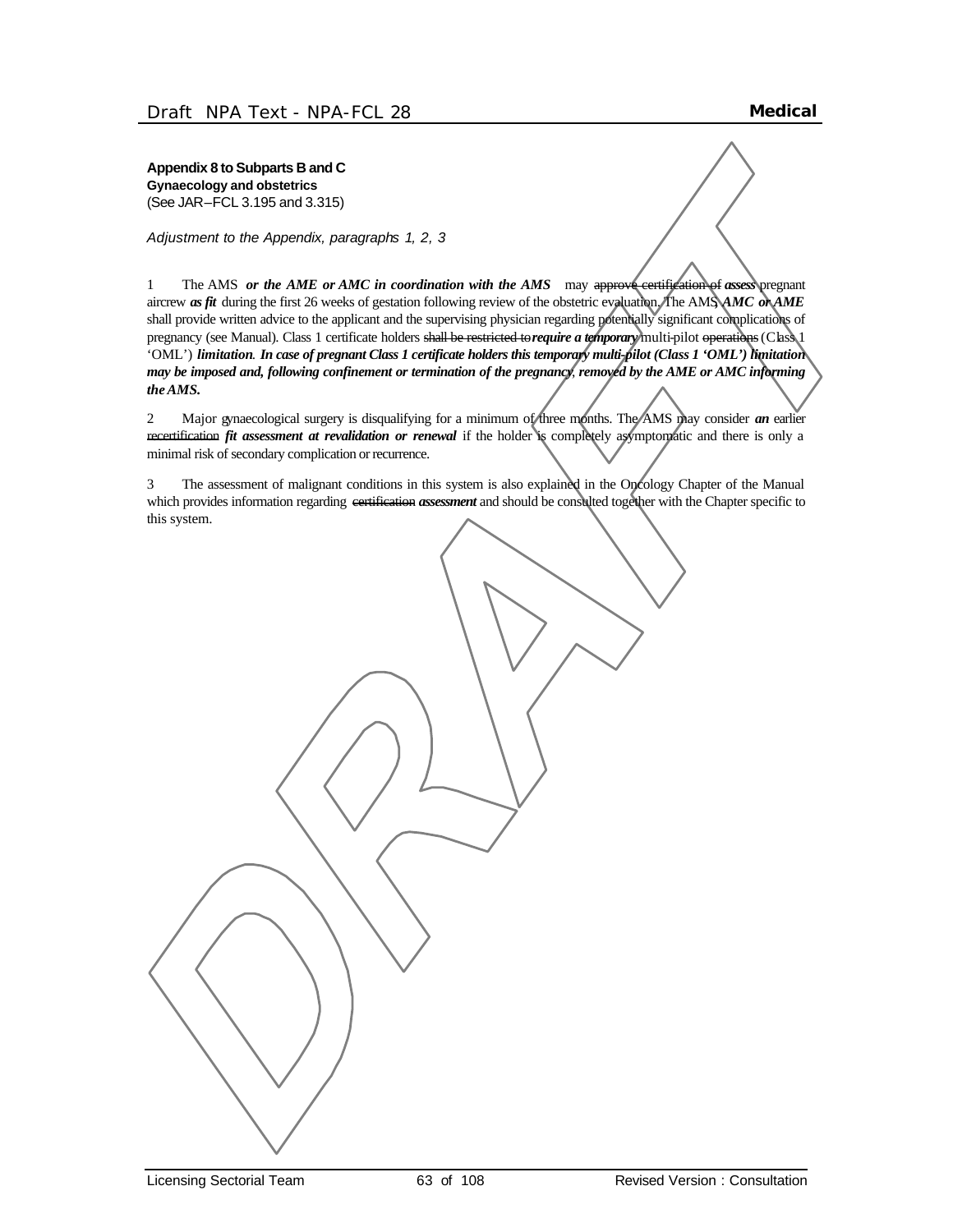## **Appendix 9 to Subparts B and C Musculoskeletal requirements** (See JAR–FCL 3.200 and 3.320)

## *Adjustment to the Appendix, paragraphs 1, 2, 3, 4*

1 Abnormal physique, including obesity, or muscular weakness may require medical flight or flight simulator testing approved by the AMS. Particular attention shall be paid to emergency procedures and evacuation. Restriction to specified type(s) or multi*Multi*-pilot (Class 1 'OML') or safety pilot (Class 2 'OSL') operations*limitation or limitation restricted to demonstrated aircraft type(s) ('OAL') or to specified type(s)* may be required.

2 In cases of limb deficiency, recertification (Class 1) and certification (Class 2) *a fit assessment*may be considered by the AMS *for Class 2, or at revalidation or renewal for Class 1* according to JAR-FCL 3.125 and following a satisfactory medical flight test or simulator testing.

3 An applicant with inflammatory, infiltrative, traumatic or degenerative disease of the musculoskeletal system may be considered for certification *assessed as fit* by the AMS. Provided the condition is in remission and the applicant is taking no disqualifying medication and has satisfactorily completed a medical flight or simulator flight test when necessary, restriction to specified type(s) or multi-pilot (Class 1'OML') or safety pilot (Class 2 'OSL') operation *limitation or limitation*  restricted to demonstrated aircraft type(s) ('OAL') or to specified type(s) may be required.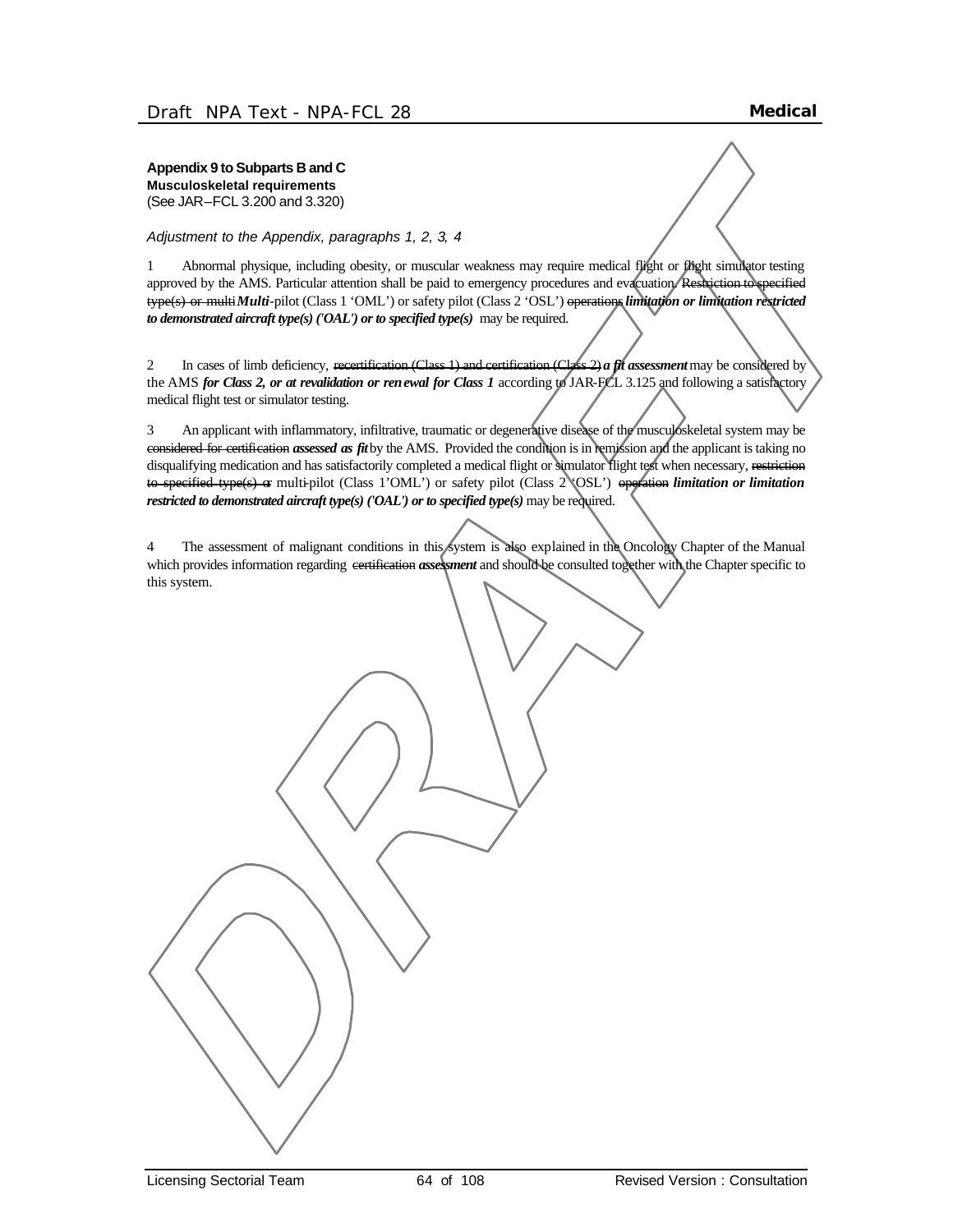## **Appendix 10 to Subparts B and C Psychiatric requirements** (See JAR–FCL 3.205 and 3.325)

*Adjustment to the Appendix, paragraphs 1, 2, 3, 4*

1 An established schizophrenia, schizotypal or delusional disorder is disqualifying. Certification *A fit assessment*may only be considered if the AMS concludes that the original diagnosis was inappropriate or inaccurate, or in the case of a single episode of delirium provided that the applicant has suffered no permanent impairment.

2 An established mood disorder is disqualifying. The AMS may consider certification *a fit assessment* after full consideration of an individual case, depending on the mood disorder characteristics and gravity and after all psychotropic medication has been stopped for an appropriate period.

3 A single self destructive action or repeated acts of deliberate self-harm are disqualifying. Certification *A fit assessment* may be considered by the AMS after full consideration of an individual case and may require psychological or psychiatric review. Neuropsychological assessment may be required.

4 Mental or behavioural disorders due to alcohol or other substance use, with or without dependency, are disqualifying. Certification *A fit assessment* may be considered by the AMS after a period of two years documented sobriety or freedom from drug *substance* use. Recertification *At revalidation or renewal a fit assessment* may be considered earlier – *and a* multi-crew *pilot* limitation (Class 1 OML*'OML'*) or safety pilot limitation (Class 2 OSL *'OSL'*) may be appropriate. Depending on the individual case and at the discretion of the AMS treatment and review may include:

- (a) in-patient treatment of some weeks followed  $\mathbf{b}$   $\mathbf{v}$  ]
- (b) review by a psychiatric specialist acceptable to the AMS; and
- (c) ongoing review including blood testing and peer reports, which may be required indefinitely.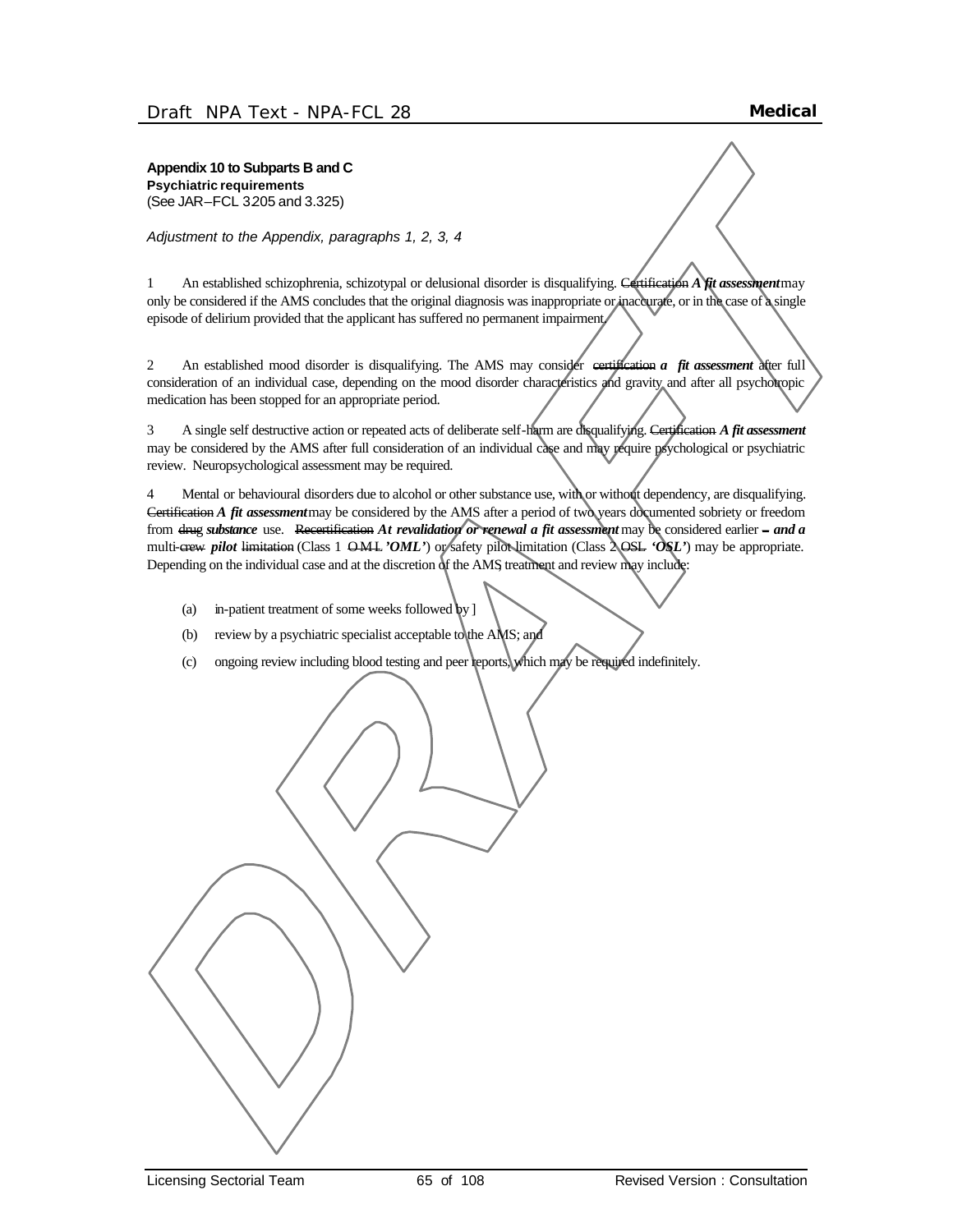**Appendix 11 to Subparts B and C Neurological requirements** (See JAR–FCL 3.210 and 3.330)

*Adjustment to the Appendix, paragraphs 1, 2, 4, 5, 6, 7, 8*

1 Any stationary or progressive disease of the nervous system which has caused or is likely to cause a significant disability is disqualifying. However, *in case of minor functional losses, associated with stationary disease* the AMS may consider *a fit assessment* minor functional losses, associated with stationary disease, acceptable after full evaluation.

2 A diagnosis of epilepsy is disqualifying, unless there is unequivocal evidence of a syndrome of benign childhood epilepsy associated with a very low risk of recurrence, and the applicant has been free of recurrence and off treatment for more than 10 years. One or more convulsive episodes after the age of 5 is disqualifying. However, an acute symptom seizure which is considered by a consultant neurologist acceptable to the AMS to have a very low risk of recurrence may be accepted by the AMS. *A history of one or more episodes of disturbance of consciousness of uncertain cause is disqualifying. In case of a single episode of such disturbance of consciousness, which can be satisfactorily explained, a fit assessment may be considered by the AMS, but a recurrence is normally disqualifying.*

3 Epileptiform paroxysmal EEG abnormalities and focal slow waves normally are disqualifying. Further evaluation shall be carried out by the AMS.

4 A history of one or more episodes of disturbance of consciousness of uncertain cause is disqualifying. A single episode of such disturbance of consciousness may be accepted by the AMS when satisfactorily explained but a recurrence is normally disqualifying. *A diagnosis of epilepsy is disqualifying, unless there is unequivocal evidence of a syndrome of benign childhood epilepsy associated with a very low risk of recurrence, and unless the applicant has been free of recurrence and off treatment for more than 10 years. One or more convulsive episodes after the age of 5 are disqualifying. However, in case of an acute symptomatic seizure which is considered to have a very low fisk of recurrence by a consultant neurologist acceptable to the AMS a fit assessment may be considered by the AMS.*

5 An applicant having had a single afebrile epileptiform seizure which has not recurred after at least 10 years while off treatment, and where there is no evidence of continuing predisposition to epilepsy, may be granted a licence *assessed as fit* if the risk of a further seizure is considered in  $\omega$  be within the limits acceptable to the AMS. For  $a$  Class 1 certification  $fit$ *assessment* an "OML" *a multi-pilot (Class 1*<sup>'</sup>OML') limitation shall be applied.

6 Any head injury which has been severe enough to cause loss of consciousness or is associated with penetrating brain injury must be assessed by the AMS and be seen by a consultant neurologist acceptable to the AMS. There must be a full recovery and a low risk (in *within* the limits acceptable to the AMS) of epilepsy before re-certification *a fit assessment* is possible.

ideration *Assessment* of applicants with a history of spinal or peripheral nerve injury shall be undertaken in conjunction with the musculo-skeletal requirements, Appendices and Manual Chapter.

The *d*issessment of malignant conditions in this system is also explained in the Oncology Chapter of the Manual which provides information regarding certification *assessment* and should be consulted together with the Chapter specific to this system. All intracerebral malignant tumours are disqualifying.

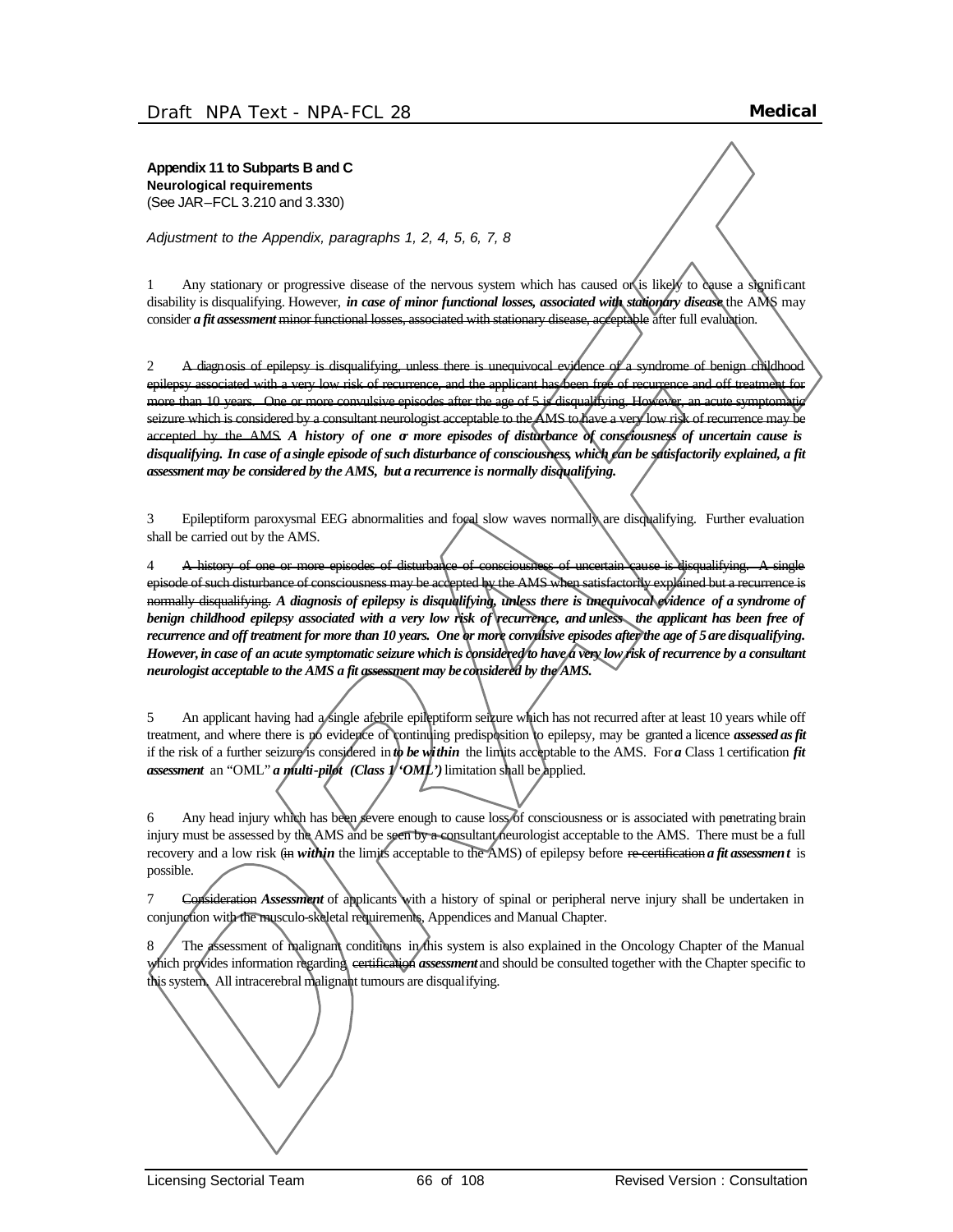## **Appendix 12 to Subparts B and C Ophthalmological requirements** (See JAR–FCL 3.215 and 3.335)

*Adjustment to the Appendix, paragraphs 1, 2, 5*

1 (a) At the initial examination for a Class 1 *medical* certificate the ophthalmological examination shall be carried out by an ophthalmologist acceptable to the AMS or by a vision care specialist acceptable to the AMS. All abnormal and doubtful cases shall be referred to an ophthalmologist acceptable to the AMS.

(b) At the initial examination for a Class 2 *medical* certificate the examination shall be carried out by an ophthalmologist acceptable to the AMS or by a vision care specialist acceptable to the AMS or, at the discretion of the AMS, by an AME. All abnormal and doubtful cases shall be referred to an ophthalmologist acceptable to the AMS. Applicants requiring visual correction to meet the standards shall submit a  $\ell$ opy of the recent spectacle prescription.

2 At each aeromedical recertification *revalidation* or renewal examination an assessment of the visual fitness of the licence holder shall be performed and the eyes shall be examined with regard to possible pathology. All abnormal and doubtful cases shall be referred to an ophthalmologist acceptable to the AMS.

3 Owing to the differences in provision of optometrist services across the JAA Member States, for the purposes of these requirements, each nation's AMS shall determine whether the training and experience of its vision care specialists is acceptable for these examinations.

4 Conditions which indicate specialist ophthalmological examination include, but are not limited to, a substantial decrease in the uncorrected visual acuity, any decrease in best corrected visual acuity and/or the occurrence of eye disease, eye injury, or eye surgery.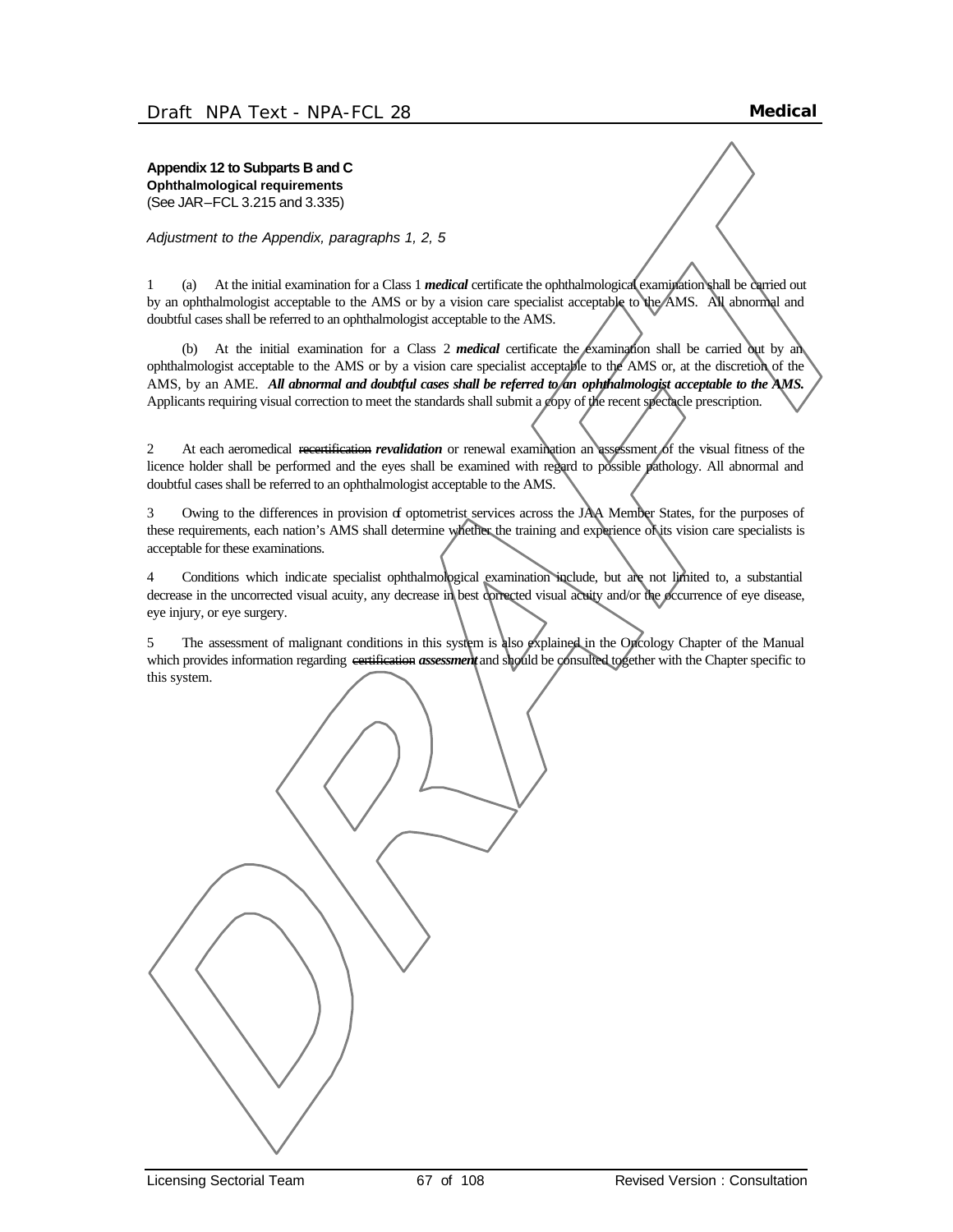#### **Appendix 13 to Subparts B & C Visual requirements**

(See JAR–FCL 3.215, 3.220, 3.335 and 3.340)

*Adjustment to the Appendix, paragraphs 2, 3, 4, 5, 6, 7*

1 Refraction of the eye and functional performance shall be the index for assessment.

2 (a) *Class 1*. If the refractive error is within the range ±5 *not exceeding***+5 to -6** dioptres *For those, who reach the functional performance standards (6/9 (0,7), 6/9 (0,7), 6/6 (1,0), N14, N5) only with corrective lenses* the AMS may consider *a* Class 1 certification *fit assessment if the refractive error is not exceeding +5 to -6 dioptres and* if :

- (1) no significant pathology can be demonstrated;
- (2) optimal correction has been considered . *;*
- (3) *5 yearly review is undertaken by an ophthalmologist or vision care specialist acceptable to the AMS, if the refractive error is outside the range ±3 diopters.*

(b) *Class 1.* If the refractive error is within the range –5/-8 dioptres anthe renewal or recertification examinations the AMS may consider re-certification provided that:

*Class 1.**The AMS may consider a fit assessment at revalidation or renewal if the myopic refraction is greater than -6 dioptres if :*

- (1) no significant pathology can be demonstrated;
- (2) optimal correction has been considered;
- the ametropy is not caused by ocular pathology
- 2 yearly review is undertaken by an ophthalmologist or vision oare specialist acceptable to the AMS.
- (3) *a 2 yearly review is undertaken by an ophthalmologist or vision care specialist acceptable to the AMS for those with a myopic refraction greater than -6 dioptres.*

(c) *Class 2*. If the refractive error is within the range  $\frac{-5}{8}$  dioptres *at initial examination or exceeding -8* dioptres at revalidation / renewal, the AMS may consider a fit assessment for Class 2 certification provided that:

- (1) no significant pathology can be demonstrated;
- (2) optimal correction has been considered ;
- (3) the ametropy is not caused by ocular pathology;

5 yearly review is undertaken by an ophthalmologist or vision care specialist acceptable to the AMS.

- 3 The AMS may consider re-certification *fit assessment for Class 2 and fit assessment for Class 1 at revalidation or renewal* after diagnosis of a keratoconus provided that:
	- (a) $\langle$  the visual requirements are met with the use of corrective lenses;
	- (b) 6-monthly review is undertaken by an ophthalmolo gist acceptable to the AMS, *the frequency to be determined by the AMS*.

4 (a) Monocularity entails unfitness for a Class 1 certificate. The AMS may consider recertification for a Class 2 acceptable according to ophthalmic specialist assessment and subject satisfactory flight test

- *(1) Monocularity entails unfitness for a Class 1 certificate.*
- *(2) In the case of an initial Class 2 applicant who is functionally monocular, the AMS may consider a*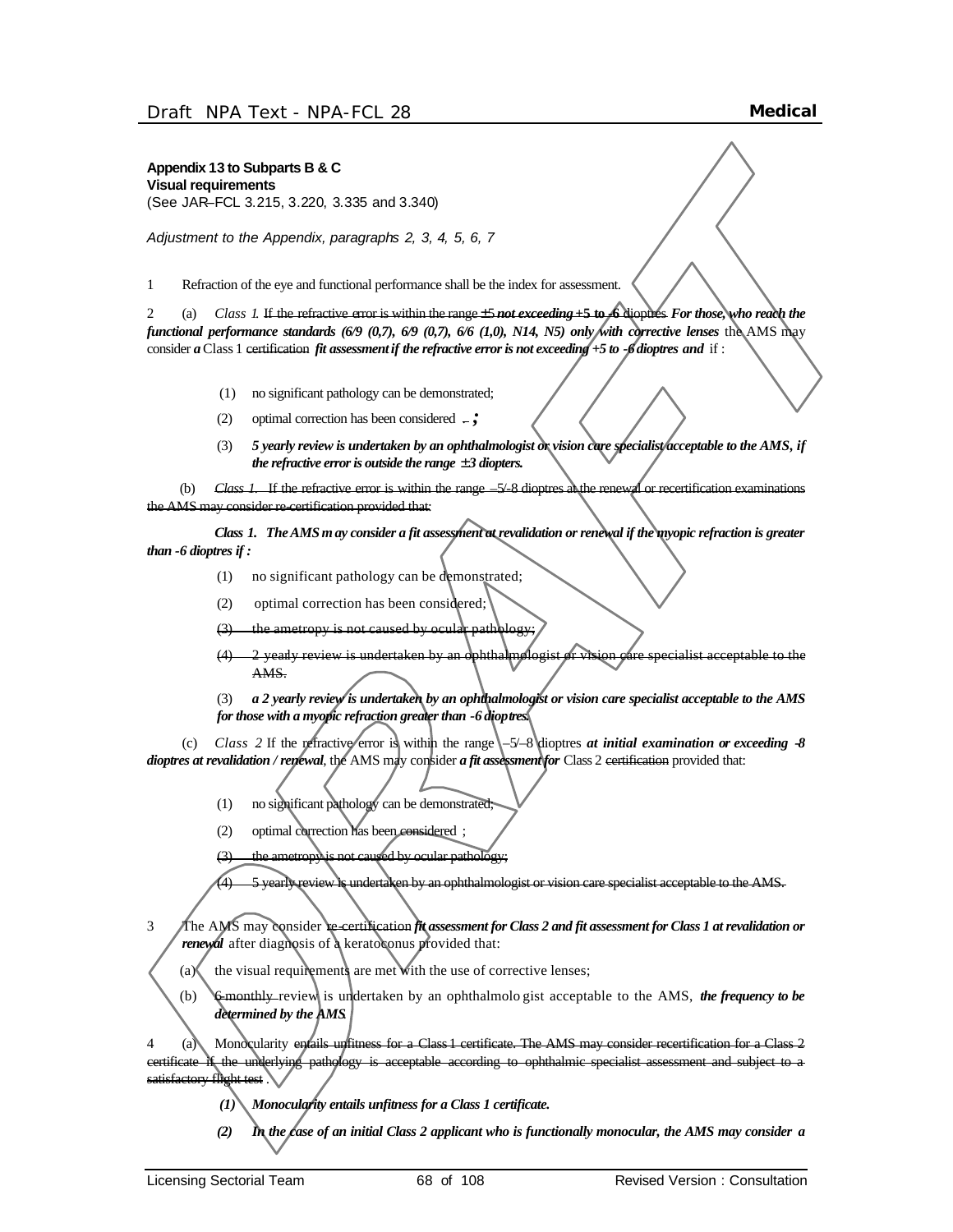*fit assessment if,*

*(a) the monocularity occured after the age of 5*

*(b) at the time of initial examination, the better eye achieves the following:*

- *(i) distant visual acuity (uncorrected) of at least 6/6*
- *(ii) no refractive error*
- *(iii) no history of refractive surgery*
- *(iv) no significant pathology,*

*(c) a flight test with a suitably qualified pilot acceptable to the Authority, who is familiar with vith the potential difficulties associated with monocularity must be satisfactory.*

*(d) Operational limitations, as specified by the aviation authority, may apply.*

*(3) The AMS may consider a fit assessment at revalidation or renewal for Class 2 applicants if the underlying pathology is acceptable according to ophthalmological specialist assessment and subject to a satisfactory flight test with a suitably qualified pilot acceptable to the Authority, who is familiar with the potential difficulties associated with monocularity.*

*Operational limitations as specified by the Authority, may apply.*

(b) Central *Applicants with central* vision in one eye below the limits stated in JAR–FCL 3.220 may be considered *assessed as fit* for Class 1 recertification *at revalidation or renewal for Class*  $\Lambda$  if the binocular visual field is normal and the underlying pathology is acceptable according to ophthalmic *ophthalmological* specialist assessment. A satisfactory flight test is required and operations limited to *and* multi-pilot (Class 1 'OML') only *limitation are required*.

(c) In case of reduction of vision in one eye to below the limits stated in JAR–FCL 3.340 *a fit assessmentat revalidation or renewal for Class 2 recertification* may be considered if *the underlying pathology and the visual ability of* the remaining eye are acceptable following ophthalmic *ophthalmological* evaluation acceptable to the AMS and subject to a satisfactory medical flight test, if indicated.

*(d) An applicant with a visual field defect may be considered as fit if the binocular visual field is normal and the underlying pathology is acceptable to the AMS.* 

5 Heterophorias. The applicant/certificate holder shall be reviewed by an ophthalmologist acceptable to the AMS. The fusional reserves *reserve* shall be tested using a method acceptable to the AMS (e.g. Goldman Red/Green binocular fusion test).

After refractive surgery, **certification** *a fit assessment* for Class 1 and for Class 2 may be considered by the AMS provided that:

(a) pre-operative refraction (as defined in JAR-FCL 3.220(b) and 3.340(b)) was less than 5 dioptres *no greater than +5 or - 6 dioptres* for Class 1 and less than  $+\frac{5}{2}$ -8 dioptres *no greater than +5 or -8 dioptres* for Class 2;

- (b) satisfactory stability of refraction has been achieved (less than  $0.75$  0,75 dioptres variation diurnally);
- $(c)$  examination of the eye shows no postoperative complications;
- (d) glare sensitivity is within normal standards; and
- (e) mesopic contrast sensitiviety *sensitivity* is not impaired .*;*
- *(f) review is undertaken by an ophthalmologist acceptable to the AMS at the discretion of the AMS.*

7 (a) Cataract surgery. Certification *A fit assessment* for Class 1 and for Class 2 may be considered by the AMS after 3 months, provided that the visual requirements are met either with contact lenses or with intraocular lenses *(monofocal, non-tinted)*.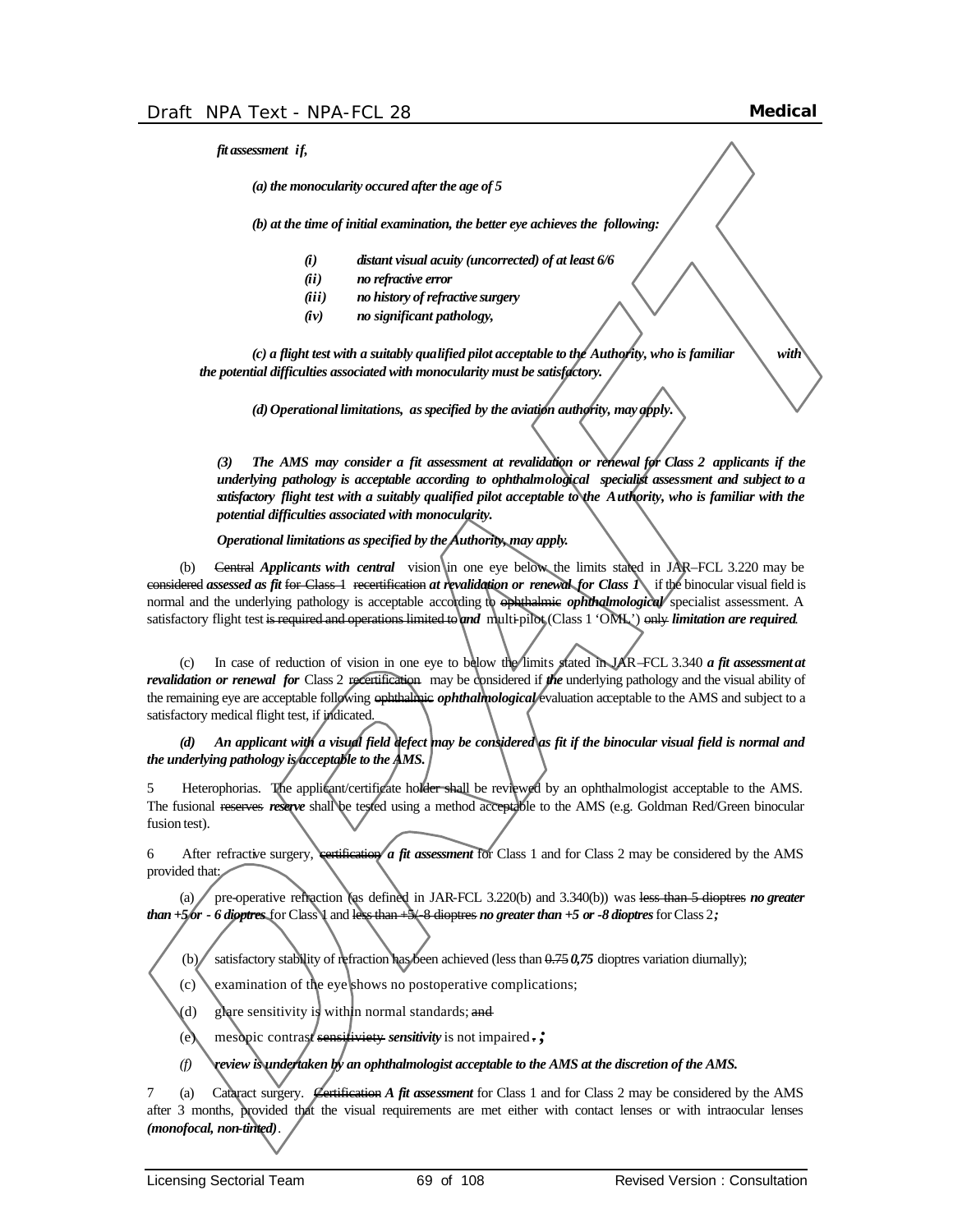(b) Retinal surgery. Re-certification *A fit assessment* for Class 1 **2** and certification *a fit assessment* for Class 2 *1 at revalidation or renewal* may be considered by the AMS normally 6 months after successful surgery. *A fit assessment for Class 1 and 2 may be acceptable to the AMS after retinal Laser therapy.* The applicant should be re-examined by an ophthalmologist annually.*Follow-up, as necessary, will be determined by the AMS*

(c) Glaucoma surgery. Re-certification for Class 1 and certification for Class 2 *A fit assessment*may be considered by the AMS 6 months after successful surgery normally for Class 2 or at revalidation or venewal for Class V 6 months after successful surgery. The applicant should be re-examined by an ophthalmologist semi-annually. *Follow-up*, as *necessary, will be determined by the AMS.*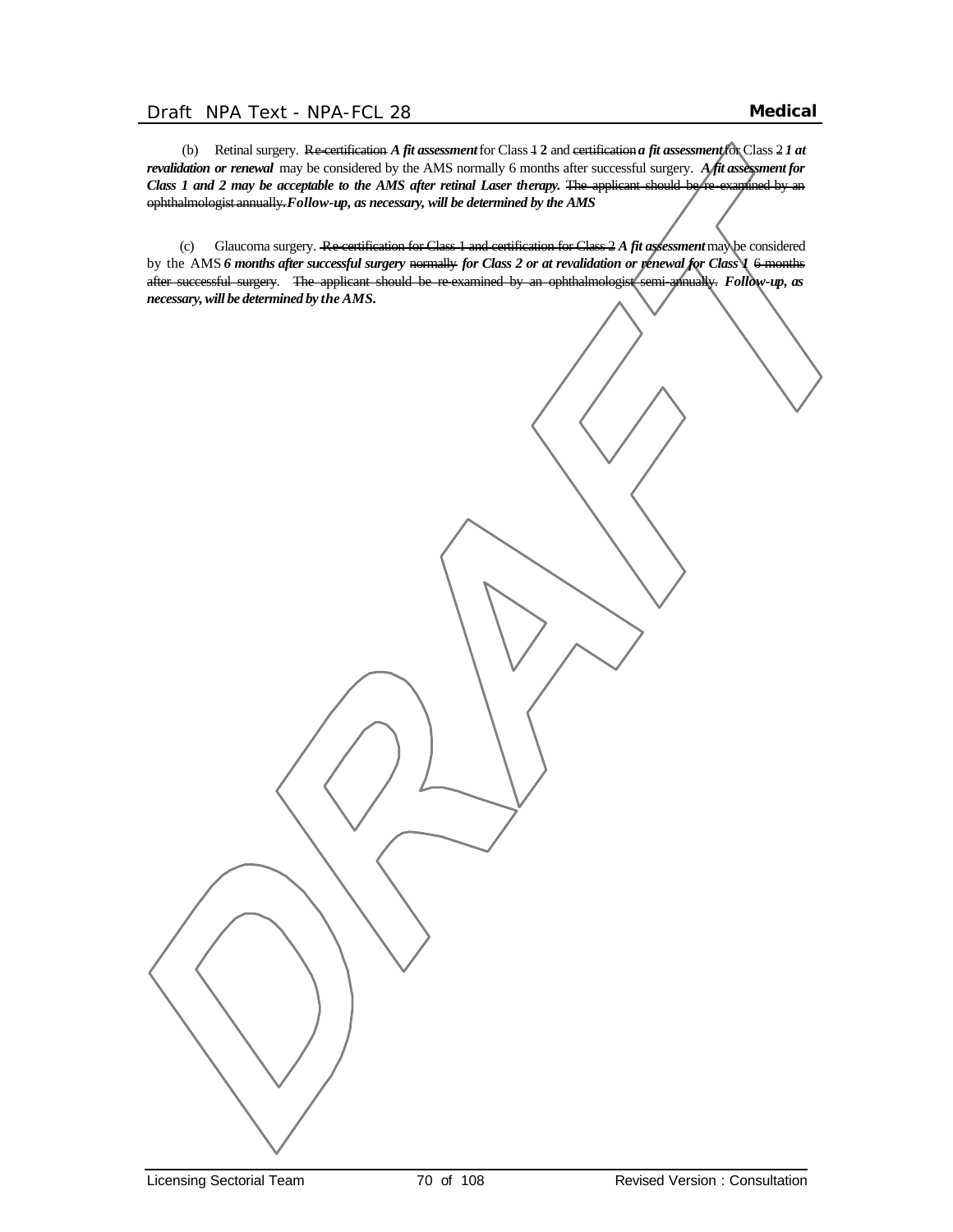## **Appendix 15 to Subparts B and C Otorhinolaryngological requirements** (See JAR–FCL 3.230 and 3.350)

*Adjustment to the Appendix, paragraphs 1, 2, 5*

1 At the initial examination a comprehensive ORL examination *(for further guidance see JAA Manual of Civil Aviation Medicine*) shall be carried out by *an AMC* or under the guidance and supervision of a specialist in aviation otorhinolaryngology acceptable to the AMS.

2 (a) At revalidation or renewal examinations all abnormal and doubtful cases within the ENT region shall be referred to a specialist in aviation otorhinolaryngology acceptable to the AMS.

 $(b)$  At intervals stated in JAR–FCL 3.230(b) the revalidation ORL examination carried out by or under the guidance and supervision of a specialist in a viation otorhinolary acceptable to the AMS.

3 A single dry perforation of non-infectious origin and which does not interfere with the normal function of the ear may be considered acceptable for certification.

4 The presence of spontaneous or positional nystagmus shall entail complete vestibular evaluation by a specialist acceptable to the AMS. In such cases no significant abnormal caloric or rotational vestibular responses can be accepted. At revalidation or renewal examinations abnormal vestibular responses shall be assessed in their clinical context by the AMS.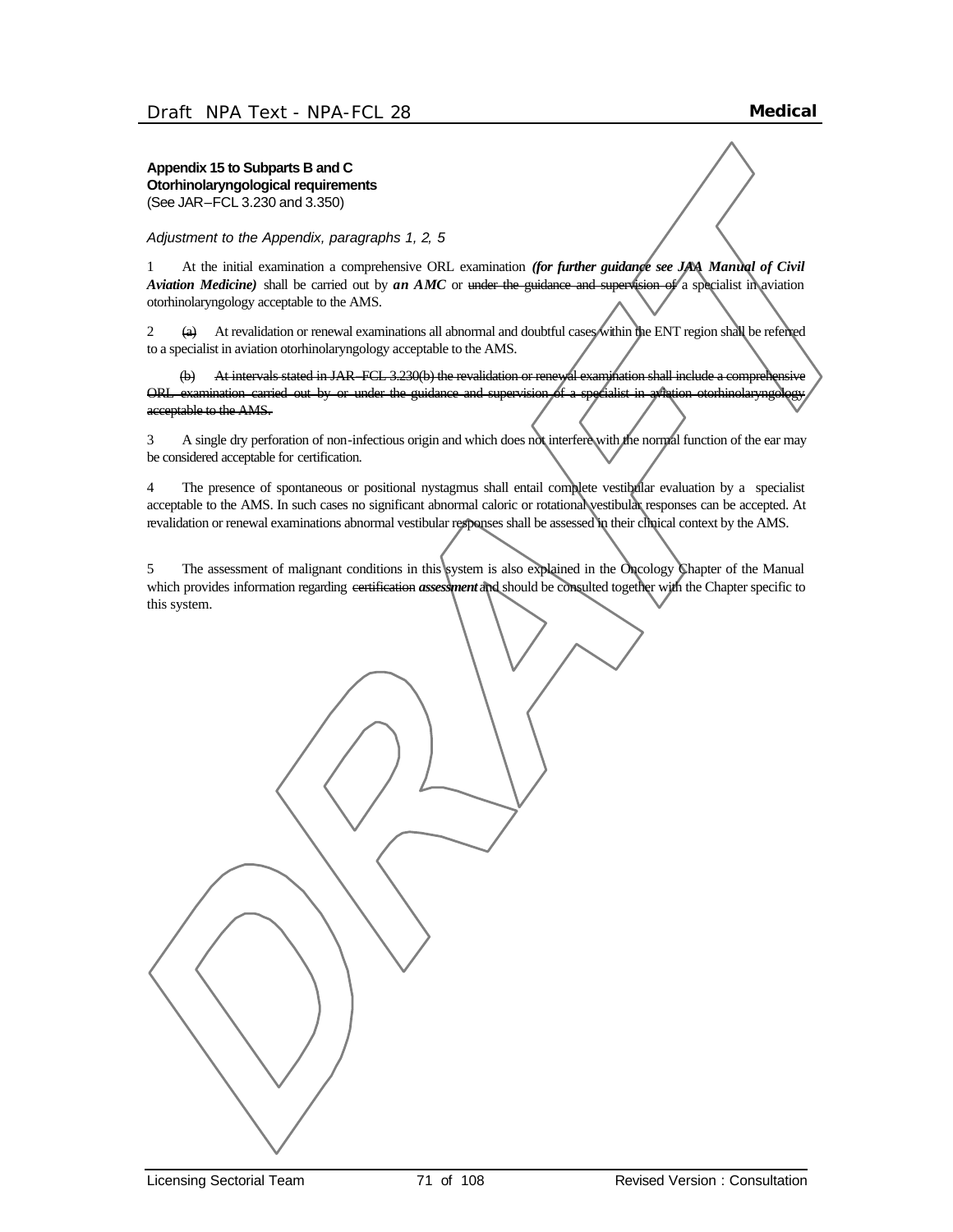**Appendix 16 to Subparts B and C Hearing requirements** (See JAR–FCL 3.235 and 3.355)

*Adjustment to the Appendix, paragraph 2*

1 The pure tone audiogram shall cover **[ ]** the frequencies from **[**500 – 3000**]** Hz. Frequency thresholds shall be determined as follows:

> **[ ]** 500 Hz 1 000 Hz 2 000 Hz 3 000 Hz **[ ]**

2 (a) Cases of hypoacusis shall be referred to the AMS for further evaluation and assessment.

(b) If satisfactory hearing in a noise field corresponding to normal flight deck working conditions during all phases of flight can be demonstrated, recertification *a fit assessment* may be considered by the AMS*at revalidation or renewal*.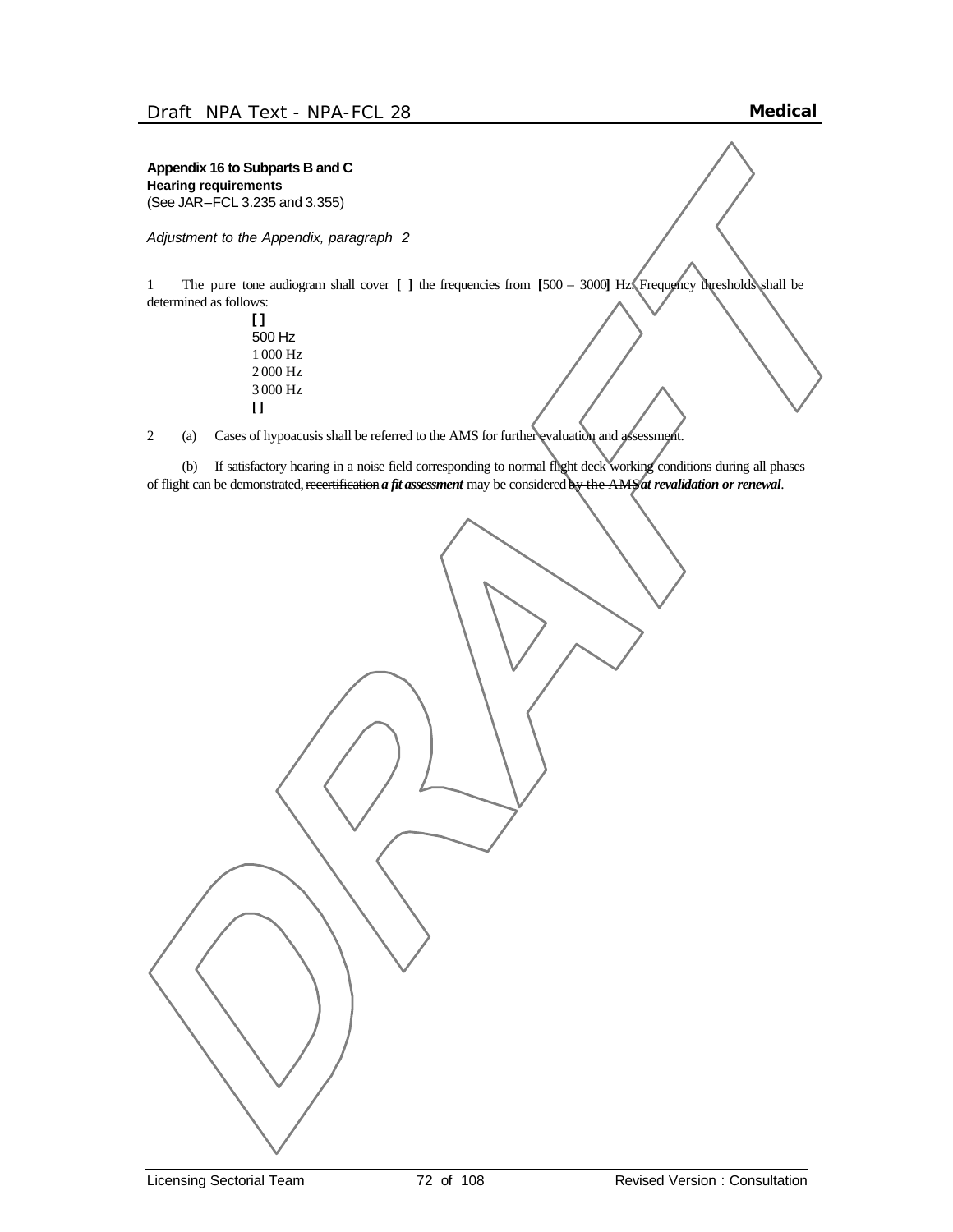## **Appendix 18 to Subparts B and C Dermatological requirements**

(See JAR–FCL 3.245 and 3.365)

## *Adjustment to the Appendix, paragraphs 2, 3, 4, 5*

1 Any skin condition causing pain, discomfort, irritation or itching can distract flight crew from their tasks and thus affect flight safety.

2 Any skin treatment, radiant or pharmacological, may have systemic effects which must be considered before assessing fit/unfit or restricted tofit assessment. A multi-pilot (Class 1 'OML') / or safety pilot (Class 2 'OSL) operati *limitation may be required*.

3 *Malignant or Pre-malignant Conditions of the Skin*

(a) Malignant melanoma, squamous cell epithelioma, Bowens *Bowen's* disease and Pagets *Paget's* disease are disqualifying. Certification *A fit assessment* may be considered by the AMS if, when necessary, lesions are totally excised and there is adequate follow-up.

(b) Basal *In case of basal* cell epithelioma *,* or rodent ulcer, keratoacanthoma and *or* actinic keratoses will require *<sup>a</sup> fit assessment may be considered after treatment and/or excision in order to maintain considered after treatment* 

- 4 Other *In case of other* skin conditions:
	- (a) Acute or widespread chronic eczema,
	- (b) Skin reticulosis,
	- (c) Dermatological aspects of a generalised condition ,

and similar conditions require consideration *assessment* of treatment and any underlying condition before *fit* assessment by the AMS.

5 The assessment of malignant conditions in this system is also explained in the Oncology Chapter of the Manual which provides information regarding certification *assessment* and should be consulted together with the Chapter specific to this system.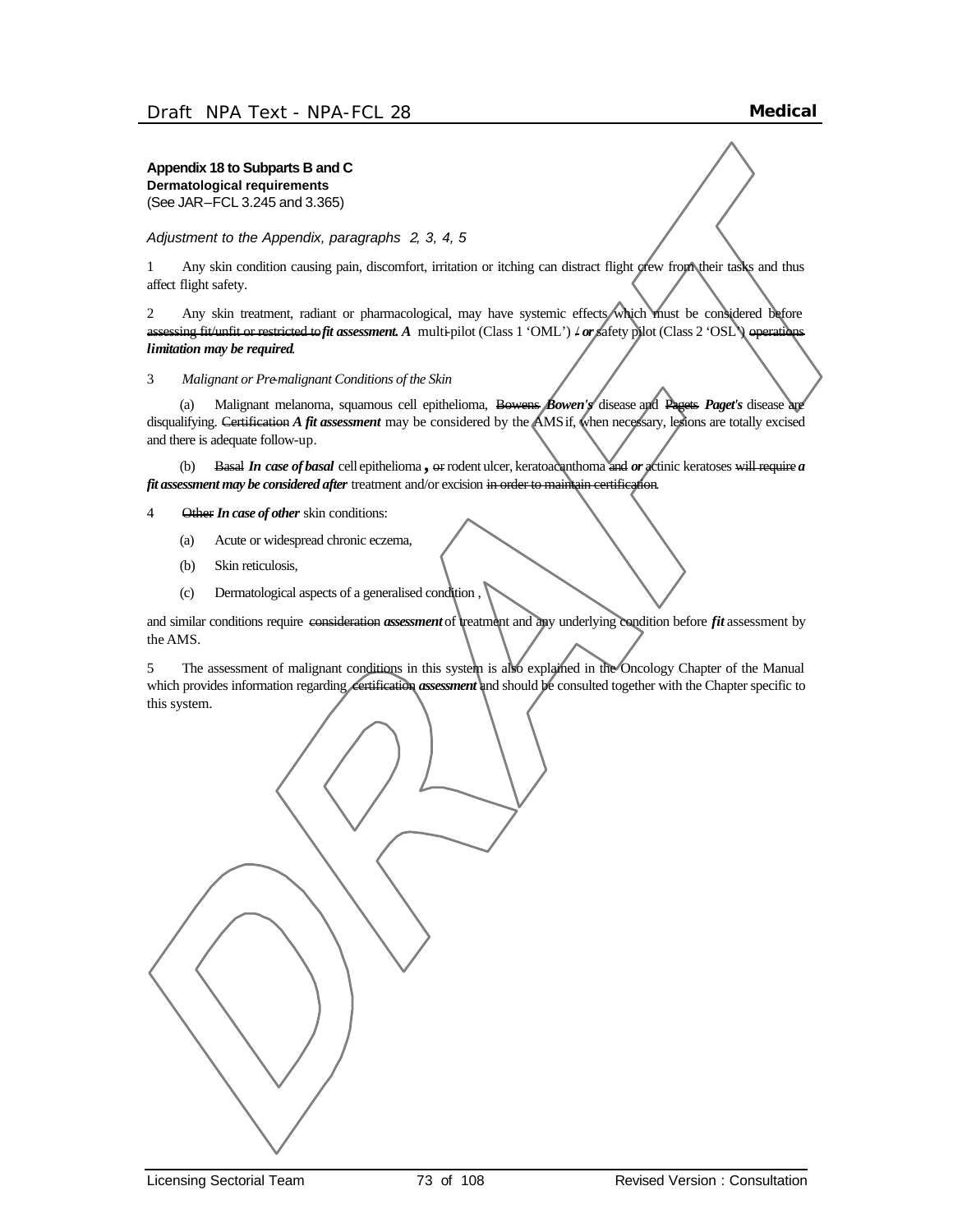## **Appendix 19 to Subparts B and C Oncology Requirements** (See JAR-FCL 3.246 and 3.370)

*Adjustment to the Appendix, paragraphs 1, 2*

1 Class 1 certification *A fit assessment* may be considered by the AMS *for Class 1* and Class 2 certification may be considered by the AME in consultation with the AMS *for Class 2* if:

- (a) There is no evidence of residual malignant disease after treatment;
- (b) Time appropriate to the type of tumour has elapsed since the end of treatment;
- (c) The risk of inflight incapacitation from a recurrence or metastasis is within limits acceptable to the AMS;

(d) There is no evidence of short or long-term sequelae from treatment. Applicants Special attention shall be *paid to applicants* who have received anthracycline chemotherapy shall require cardiological

(e) Arrangements for follow-up are acceptable to the AMS.

2 Multi *A multi*-pilot (Class 1 OML 'OML') for recertification *Class 1* revalidation or renewal or a safety pilot (Class 2 OSL*'OSL'*) restriction *limitation for Class 2* may be appropriate.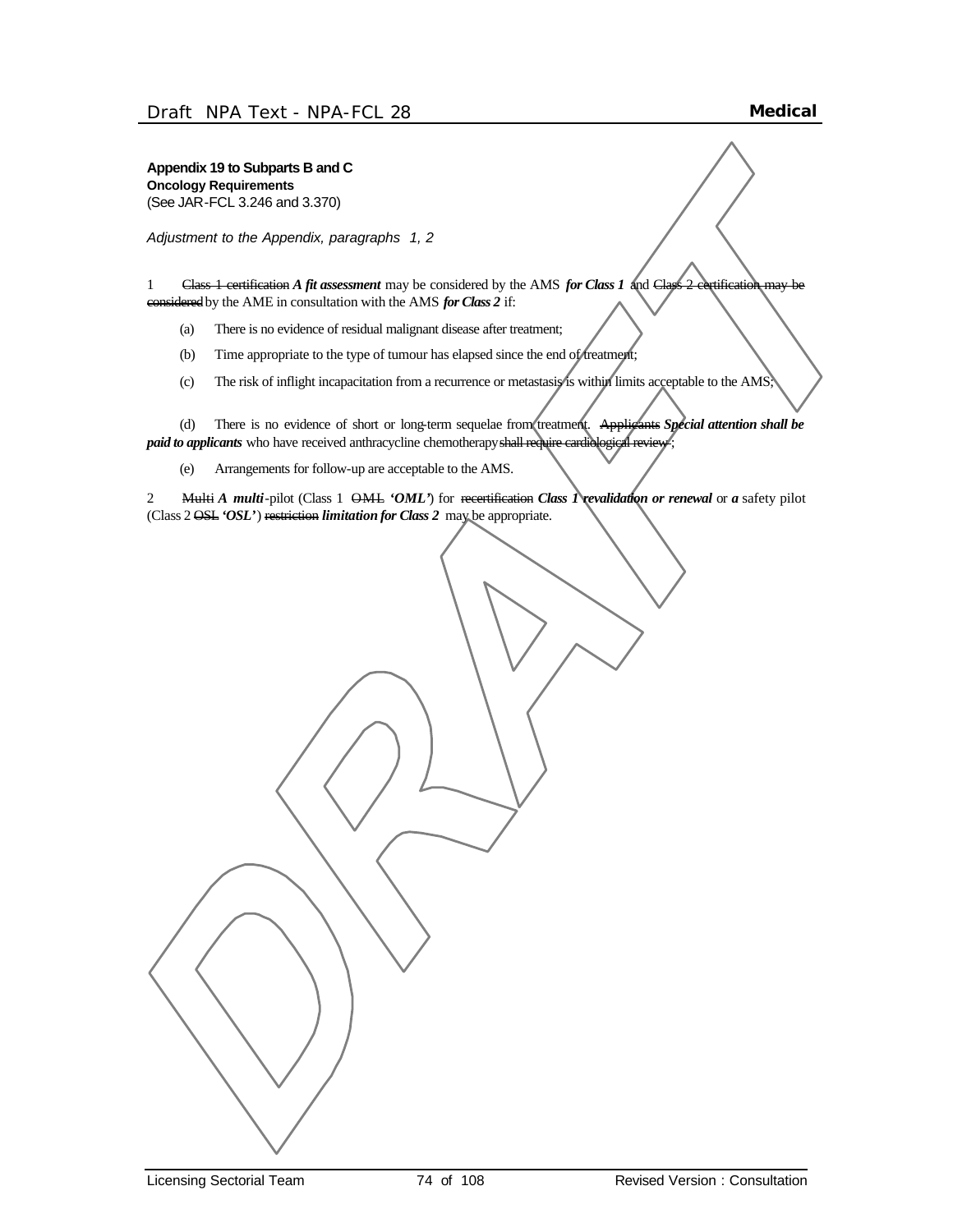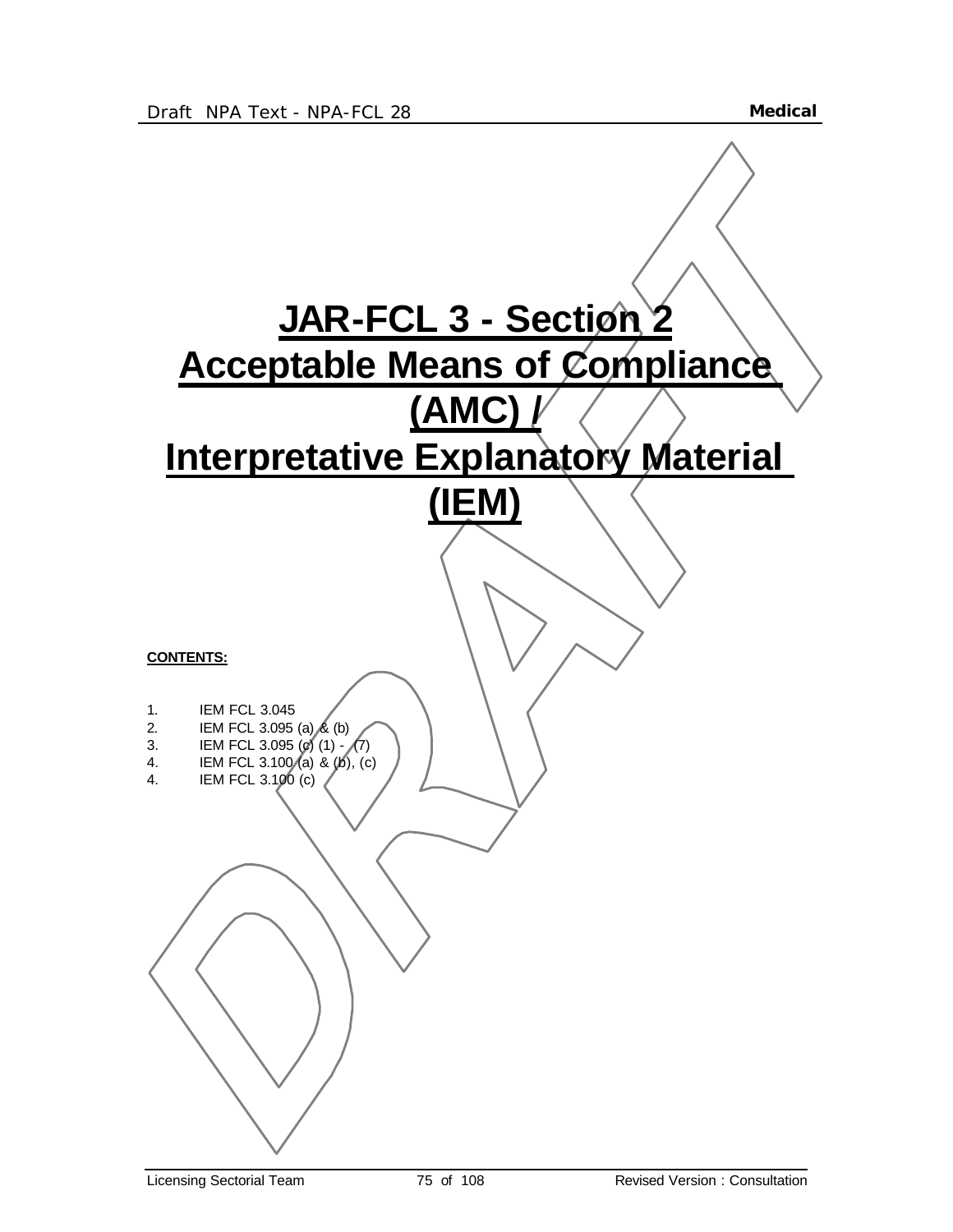#### **IEM FCL 3.045**

*Adjustment to title and replacement of diagram with an amended version*

## **IEM FCL 3.045**

**Procedures for medical certification exemptions/ variations** *review procedures* **See JAR–FCL 3.045,** *3.125*

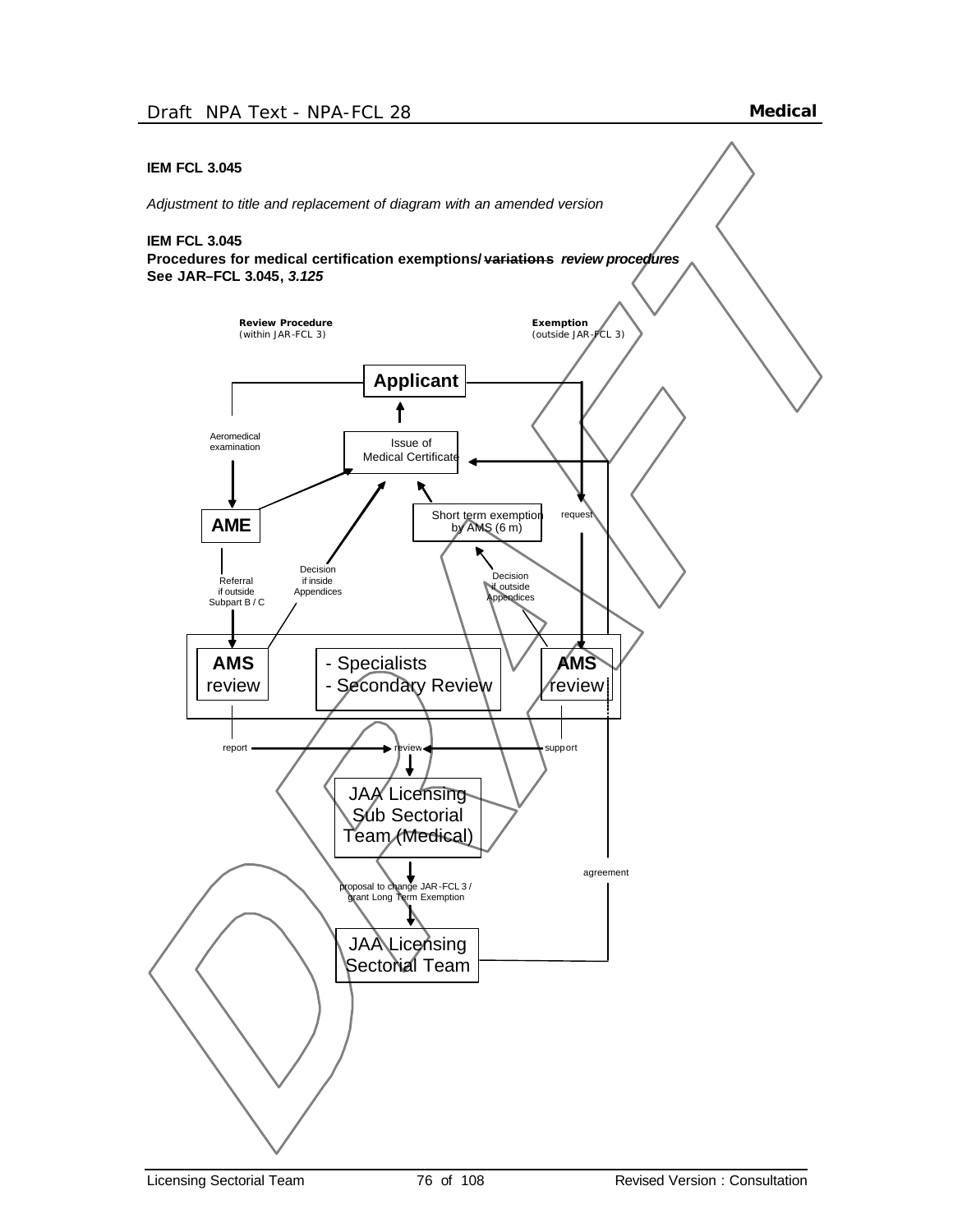## **IEM FCL 3.095(a) & (b)** Adjustments to table **Summary of minimum [ ] requirements**

*For full text see JAR-FCL 3.105, Subpart B and C, Appendices 1 to 19*

|                                                                                                                 | <b>CLASS 1</b>                                                                                                                                | <b>CLASS 2</b>                                                           |                                                                                        |
|-----------------------------------------------------------------------------------------------------------------|-----------------------------------------------------------------------------------------------------------------------------------------------|--------------------------------------------------------------------------|----------------------------------------------------------------------------------------|
| <b>LICENCE</b>                                                                                                  | <b>COMMERCIAL PILOT</b><br><b>AIRLINE TRANSPORT PILOT</b>                                                                                     | <b>STUDENT PILOT</b><br><b>PRIVATE PILOT</b>                             |                                                                                        |
| <b>INITIAL EXAMINATION</b><br>(Reference JAR-FCL 3.100)                                                         | AMC                                                                                                                                           | AMC OR AME *                                                             |                                                                                        |
| <b>ISSUE OF MEDICAL CERTIFICATE</b><br>(JAR-FCL 3.100)                                                          | AMS<br>Initial:<br>Renewal: AMC or AME                                                                                                        | AMC or AME                                                               |                                                                                        |
| <b>VALIDITY OF MEDICAL CERTIFICATE</b><br><b>ROUTINE MEDICAL</b><br><b>EXAMINATION</b><br>(3.105)               | $-H2$ monhts<br>Under 40<br>$-$ 6 months<br>40 and over<br>Flight engineers: 12 months<br>under 40<br>-12 months<br>40-59, single-pilot-comm. | Under $3040$<br>$[30, 40 - 49]$<br>50 and over                           | [60 monhts]<br>[24 months]<br>[12 months]                                              |
|                                                                                                                 | airtransp. carrying pax 6 months<br>40 - 59, other comm.<br>$-12$ months<br>airtransp.<br>- 6 months<br>60 and over                           |                                                                          |                                                                                        |
| <b>CHEST X-RAY</b><br>$(3.155$ and $3.275)$                                                                     | At initial                                                                                                                                    | If indicated                                                             |                                                                                        |
| $\mathbf{I}$                                                                                                    | ${\rm T}\Gamma$                                                                                                                               | $\mathbf{I}$                                                             |                                                                                        |
| <b>HAEMOGLOBIN</b><br>$(3.180$ and $3.300)$                                                                     | At initial then<br>every examination                                                                                                          | At initial                                                               |                                                                                        |
| <b>ELECTROCARDIOGRAM</b><br>$(3.130$ and $3.250)$                                                               | At initial then<br>5 yearly<br>under 30<br>2 yearly<br>$30 - 39$<br>$40 - 49$<br>annually<br>50 and over<br>6 monthly                         | At initial then<br>[ $\mu$ 0 – 49<br>$50$ and over $-$                   | 2 yearly<br>annually                                                                   |
|                                                                                                                 | all reval /<br>renewal                                                                                                                        |                                                                          |                                                                                        |
| <b>AUDIOGRAM</b><br>$(3.235$ and $3.355)$                                                                       | At initial then<br>under 40<br>5 yearly<br>40 and over<br>2 yearly                                                                            | At initial issue of instrument<br>rating then<br>under 40<br>40 and over | 5 yearly<br>2 yearly                                                                   |
| <b>[EXTENDED] COMPREHENSIVE</b><br><b>OTORHINOLARYNGOLOGICAL</b><br><b>EXAMINATION</b><br>$(3.230$ and $3.350)$ | At initial by AMC or specialist then<br>under 40<br>5 yearly<br>40 and over<br>2 yearly<br>if indicated                                       | At initial by AME                                                        |                                                                                        |
| <b>[EXTENDED]</b><br><b>OPHTHALMOLOGICAL</b><br><b>EXAMINATION</b>                                              | At initial then every 2 years if refractive<br>correction is required for medical-<br>certification and if refractive error                   |                                                                          | At initial by AME or specialist then-<br>every 5 years if refractive error is over +/- |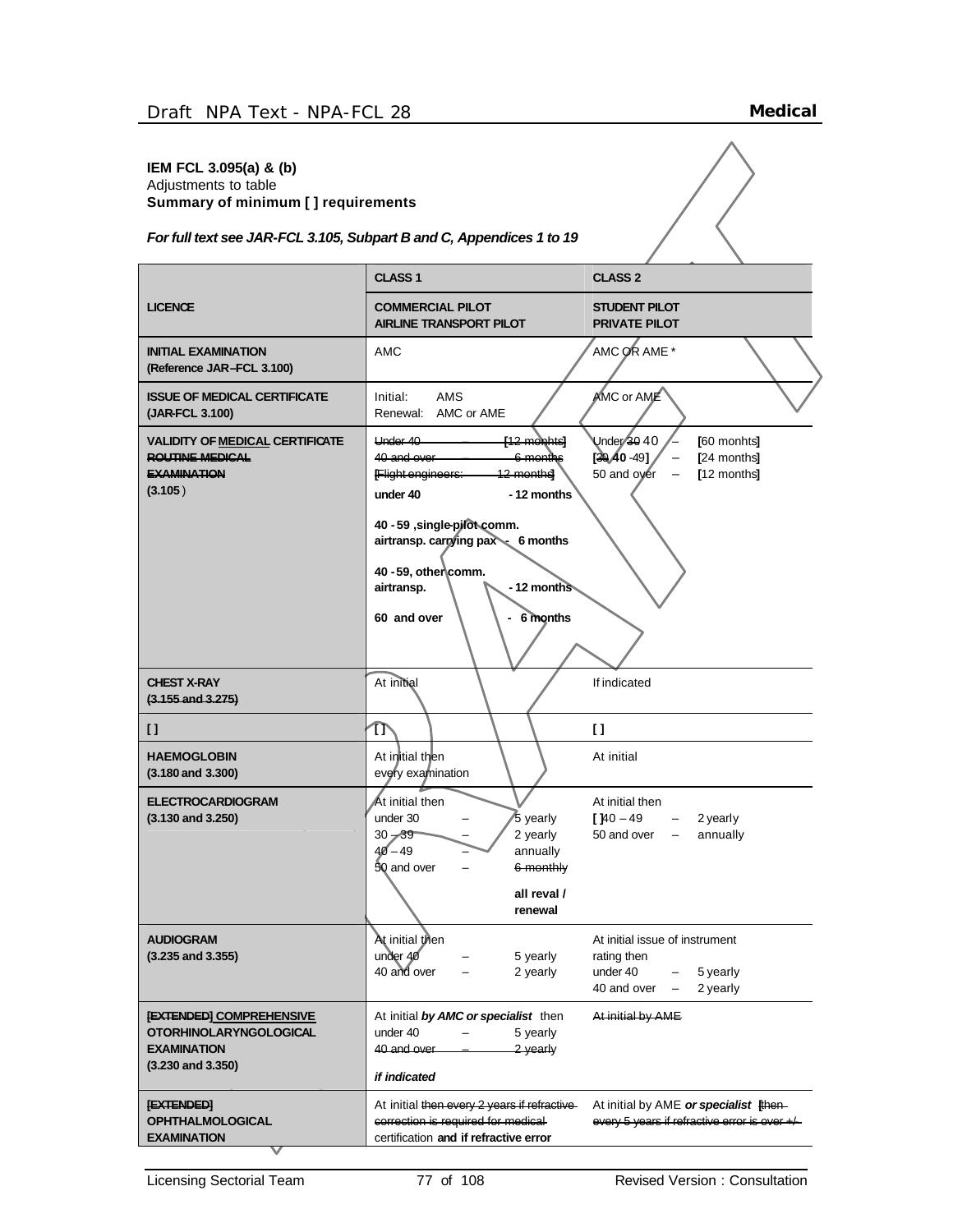| (3.215 and 3.335, [Appendix 1])                                                                                                                                                   | exceeds +/- 3 dptr<br>5-dioptres]                                                                                                                                 |
|-----------------------------------------------------------------------------------------------------------------------------------------------------------------------------------|-------------------------------------------------------------------------------------------------------------------------------------------------------------------|
|                                                                                                                                                                                   | Specialist reports every 5 years if<br>refractive error exceeds +3 up to and<br>including +5dptr or exceeds - 3 up to<br>and including -6 dptr                    |
|                                                                                                                                                                                   | Specialist reports every 2 years if<br>refractive error exceeds -6 dptr                                                                                           |
| <b>TONOMETRY</b>                                                                                                                                                                  | over 40 years -<br>2 yearly                                                                                                                                       |
| (3.215)                                                                                                                                                                           |                                                                                                                                                                   |
| <b>LIPID PROFILE</b><br>$(3.130$ and $3.250)$                                                                                                                                     | At initial then<br>If two or more coronary risk<br>factors are identified<br>age 40<br>at initial then age 40                                                     |
| <b>PULMONARY FUNCTION</b><br><b>TESTS</b><br>$(3.155$ and $3.275)$                                                                                                                | At initial then if indicated<br>Peak flow at initial then<br><del>at age,∕</del> 40<br>peak flow<br>Then 4-yearly If indicated<br>at age 30, 35, 40 then 4 yearly |
| <b>URINALYSIS</b><br>$(3.185$ and $3.305)$                                                                                                                                        | At initial then<br>At initial then<br>every examination<br>every examination                                                                                      |
|                                                                                                                                                                                   | This Table summarises the principal requirements. Full requirements are detailed in Part JAR-FCL3 Subparts B and C and Appendices 1 to 18.                        |
| Note: Any tests may be required at any time if clinically indicated (JAR -FCL 3.105(f)).<br>*AMC = Aeromedical Centre of a JAA Member State<br>*AME = Authorised Medical Examiner |                                                                                                                                                                   |
|                                                                                                                                                                                   |                                                                                                                                                                   |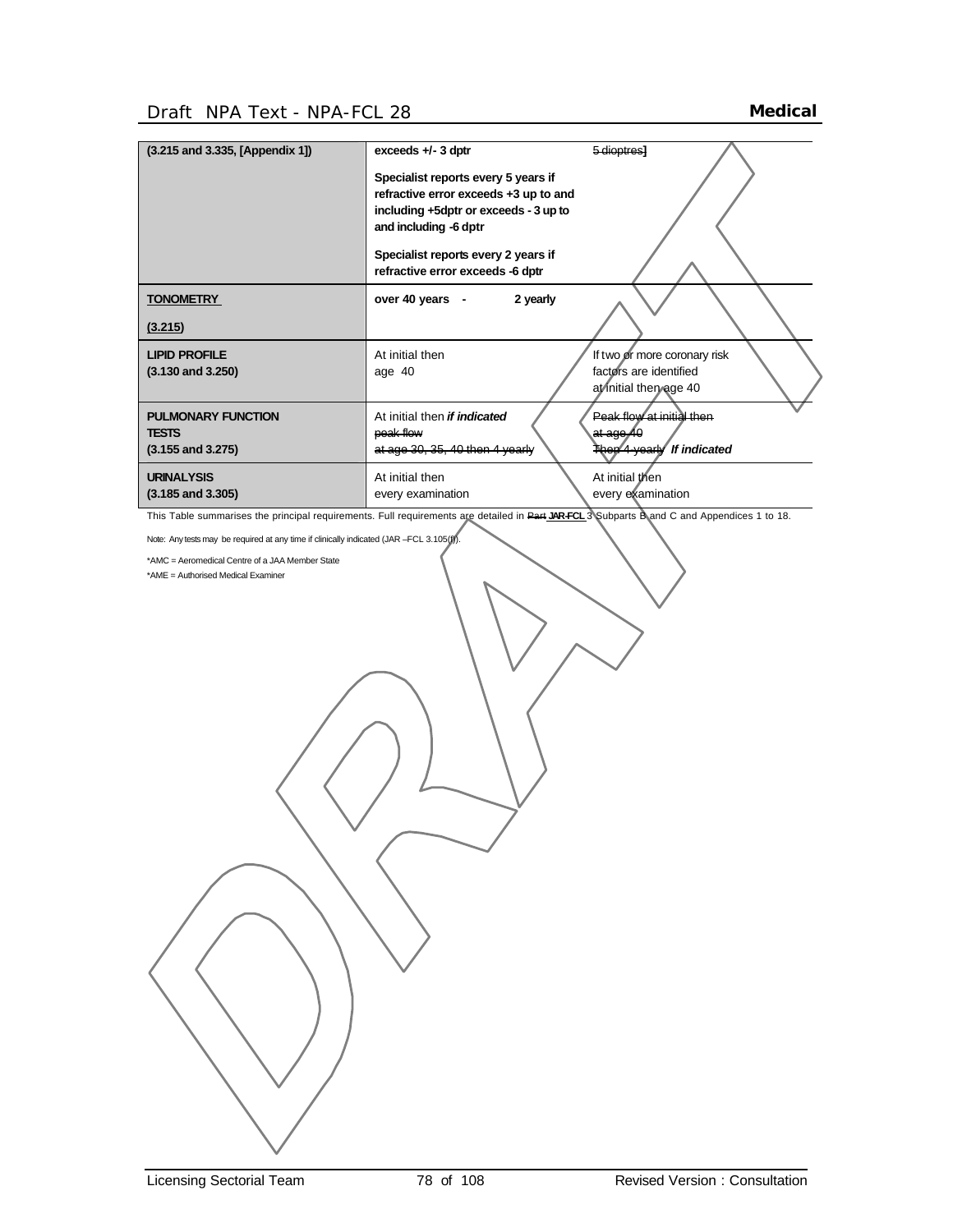| IEM FCL 3.095(c) (1)                                                                                                                                                                                                                                                                                                                                                                                                                                                                                 |                          |                                                                                                                                                                                                                                                                                 |               |                                                                  |     |    |
|------------------------------------------------------------------------------------------------------------------------------------------------------------------------------------------------------------------------------------------------------------------------------------------------------------------------------------------------------------------------------------------------------------------------------------------------------------------------------------------------------|--------------------------|---------------------------------------------------------------------------------------------------------------------------------------------------------------------------------------------------------------------------------------------------------------------------------|---------------|------------------------------------------------------------------|-----|----|
| Adjustment to title and several text boxes                                                                                                                                                                                                                                                                                                                                                                                                                                                           | <b>LOGO</b>              |                                                                                                                                                                                                                                                                                 |               |                                                                  |     |    |
| CIVIL AVIATION ADMINISTRATION COUNTRY<br>APPLICATION FORM FOR AN AVIATION MEDICAL CERTIFICATE                                                                                                                                                                                                                                                                                                                                                                                                        |                          |                                                                                                                                                                                                                                                                                 |               |                                                                  |     |    |
| Complete this page fully and in block capitals - Refer to instructions pages for details.                                                                                                                                                                                                                                                                                                                                                                                                            |                          |                                                                                                                                                                                                                                                                                 |               | MEDICAL IN CONFIDENCE                                            |     |    |
| (1) JAA State of licence issue:                                                                                                                                                                                                                                                                                                                                                                                                                                                                      |                          | (2) Class of medical certificate applied for<br><sup>1</sup> st                                                                                                                                                                                                                 | 2nd           | <b>Others</b><br>$\overline{\phantom{a}}$                        |     |    |
| (3) Surname:                                                                                                                                                                                                                                                                                                                                                                                                                                                                                         | (4) Previous surname(s): |                                                                                                                                                                                                                                                                                 |               | (12) Application<br>Initial<br><b>Revalidation/Renewal</b>       |     |    |
| (5) Forenames:                                                                                                                                                                                                                                                                                                                                                                                                                                                                                       | (6) Date of birth:       | $(7)$ Sex<br>$\overline{\phantom{a}}$<br>Male<br>Female                                                                                                                                                                                                                         |               | (13) Reference number:                                           |     |    |
| (8) Place and country of birth:                                                                                                                                                                                                                                                                                                                                                                                                                                                                      | (9) Nationality:         |                                                                                                                                                                                                                                                                                 |               | (14) Type of heence applied for:                                 |     |    |
| (10) Permanent address:                                                                                                                                                                                                                                                                                                                                                                                                                                                                              |                          | (11) Postal address (f different)                                                                                                                                                                                                                                               |               | (15) Occupation (principal)                                      |     |    |
| Country:                                                                                                                                                                                                                                                                                                                                                                                                                                                                                             |                          |                                                                                                                                                                                                                                                                                 | (16) Employer |                                                                  |     |    |
| Telephone No.:<br>Mobile No:                                                                                                                                                                                                                                                                                                                                                                                                                                                                         | Country:                 |                                                                                                                                                                                                                                                                                 | Date:         | (17) Last medical examination                                    |     |    |
| $\omega$<br>e-mail:<br>(18) Aviation licence(s) held (type): Licence number: State of issue:                                                                                                                                                                                                                                                                                                                                                                                                         | Telephone No.:           | (19) Any Limitations on Licence/ Med. Cert.                                                                                                                                                                                                                                     | Place:        | N <sub>o</sub><br>Yes                                            |     |    |
|                                                                                                                                                                                                                                                                                                                                                                                                                                                                                                      |                          | Details:                                                                                                                                                                                                                                                                        |               |                                                                  |     |    |
| (20) Have you ever had an aviation medical certificate denied, suspended or revoked by<br>any licensing authority?<br>$_{\rm No}\Box$ $_{\rm Yes}\Box$<br>Date:<br>Country:<br>Details:<br>(24) Any aircraft accident or reported incident since last medical?<br>$\sum_{\text{No}}$<br>$_{\text{Yes}}$ $\Box$ Date:<br>Place:<br>Details:<br>И<br>Yes, amount<br>(27) Do you drink alcohol?<br>ப<br>$\Box$ No, date stopped:<br>(29) Po you smoke tobacco? Mo, never<br>Yes, state type and amount: |                          | (21) Flight time hours total:<br>(23) Aircraft presently flown:<br>(25) Type of flying intended:<br>(26) Present flying activity<br>Single pilot<br>ப<br>(28) Do you currently use any medication?<br>$\overline{\text{No}}$ $\Box$ Yes State drug, dose, date started and why: |               | (22) Flight time hours since last medical:<br>Multi pilot $\Box$ |     |    |
| General and medical history: Do you have, on have you ever had, any of the following? (Please tick).                                                                                                                                                                                                                                                                                                                                                                                                 |                          |                                                                                                                                                                                                                                                                                 |               |                                                                  |     |    |
| Note: if revalidating at the same venue as last examination, tick only boxes relating to any medical/surgical/ophthalmic or other events or changes since last examined. If 'no change' state this in                                                                                                                                                                                                                                                                                                |                          |                                                                                                                                                                                                                                                                                 |               |                                                                  |     |    |
| 'Remarks'.<br>Yes                                                                                                                                                                                                                                                                                                                                                                                                                                                                                    |                          |                                                                                                                                                                                                                                                                                 |               |                                                                  |     |    |
| No<br>101 Eye trouble/eye operation<br>112 Nose, throat or speech disorder                                                                                                                                                                                                                                                                                                                                                                                                                           | Yes<br>No                | 123 Malaria or other tropical disease                                                                                                                                                                                                                                           | Yes No        | <b>Family history of:</b><br>170 Heart disease                   | Yes | No |
| 102 Spectacles and/or contact<br>13 Head injury or concussion                                                                                                                                                                                                                                                                                                                                                                                                                                        |                          | 124 A positive HIV test                                                                                                                                                                                                                                                         |               | 171 High blood pressure                                          |     |    |
| 114 Frequent or severe headaches<br>lenses ever worn                                                                                                                                                                                                                                                                                                                                                                                                                                                 |                          | 125 Sexually transmitted disease                                                                                                                                                                                                                                                |               | 172 High cholesterol level                                       |     |    |
| 103 Spectacle/contact lens prescrip-<br>115 Dizziness or fainting spells                                                                                                                                                                                                                                                                                                                                                                                                                             |                          | 126 Admission to hospital                                                                                                                                                                                                                                                       |               | 173 Epilepsy                                                     |     |    |
| 116 Unconsciousness for any reason<br>tions change since last medical exam.                                                                                                                                                                                                                                                                                                                                                                                                                          |                          | 127 Any other illness or injury                                                                                                                                                                                                                                                 |               | 174 Mental illness                                               |     |    |
| 104 Hay fever, other allergy<br>117 Neurological disorders; stroke,                                                                                                                                                                                                                                                                                                                                                                                                                                  |                          | 128 Visit to medical practitioner                                                                                                                                                                                                                                               |               | 175 Diabetes                                                     |     |    |
| 105 Asthma, lung disease<br>epilepsy, seizure, paralysis, etc                                                                                                                                                                                                                                                                                                                                                                                                                                        |                          | since last medical examination                                                                                                                                                                                                                                                  |               | 176 Tuberculosis                                                 |     |    |
| 106 Heart or vascular trouble<br>118 Psychological/psychiatric<br>trouble                                                                                                                                                                                                                                                                                                                                                                                                                            |                          | 129 Refusal of life insurance                                                                                                                                                                                                                                                   |               | 177 Allergy/asthma/eczema                                        |     |    |
| 107 High or low blood pressure<br>of any sort                                                                                                                                                                                                                                                                                                                                                                                                                                                        |                          | 130 Refusal of flying licence                                                                                                                                                                                                                                                   |               | 178 Inherited disorders                                          |     |    |
| 108 Kidney stone or blood in urin<br>119 Alcohol/drug/substance abuse                                                                                                                                                                                                                                                                                                                                                                                                                                |                          |                                                                                                                                                                                                                                                                                 |               | 179 Glaucoma                                                     |     |    |
| 109 Diabetes, hormone disorder<br>120 Attempted suicide                                                                                                                                                                                                                                                                                                                                                                                                                                              |                          |                                                                                                                                                                                                                                                                                 |               |                                                                  |     |    |
| 110 Stomach, liver or intestinal<br>121 Motion sickness requiring<br>trouble<br>medication                                                                                                                                                                                                                                                                                                                                                                                                           |                          | 132 Medical rejection from or for<br>military service                                                                                                                                                                                                                           |               | <b>Females only:</b><br>150 Gynaecological,                      |     |    |
| 111 Deafness, ear disorder<br>122 Anaemia / Sickle cell trait/other                                                                                                                                                                                                                                                                                                                                                                                                                                  |                          | 133 Award of pension or                                                                                                                                                                                                                                                         |               | menstrual problems                                               |     |    |
| blood disorders                                                                                                                                                                                                                                                                                                                                                                                                                                                                                      |                          | compensation for injury or illness                                                                                                                                                                                                                                              |               | 151 Are you pregnant?                                            |     |    |
|                                                                                                                                                                                                                                                                                                                                                                                                                                                                                                      |                          |                                                                                                                                                                                                                                                                                 |               |                                                                  |     |    |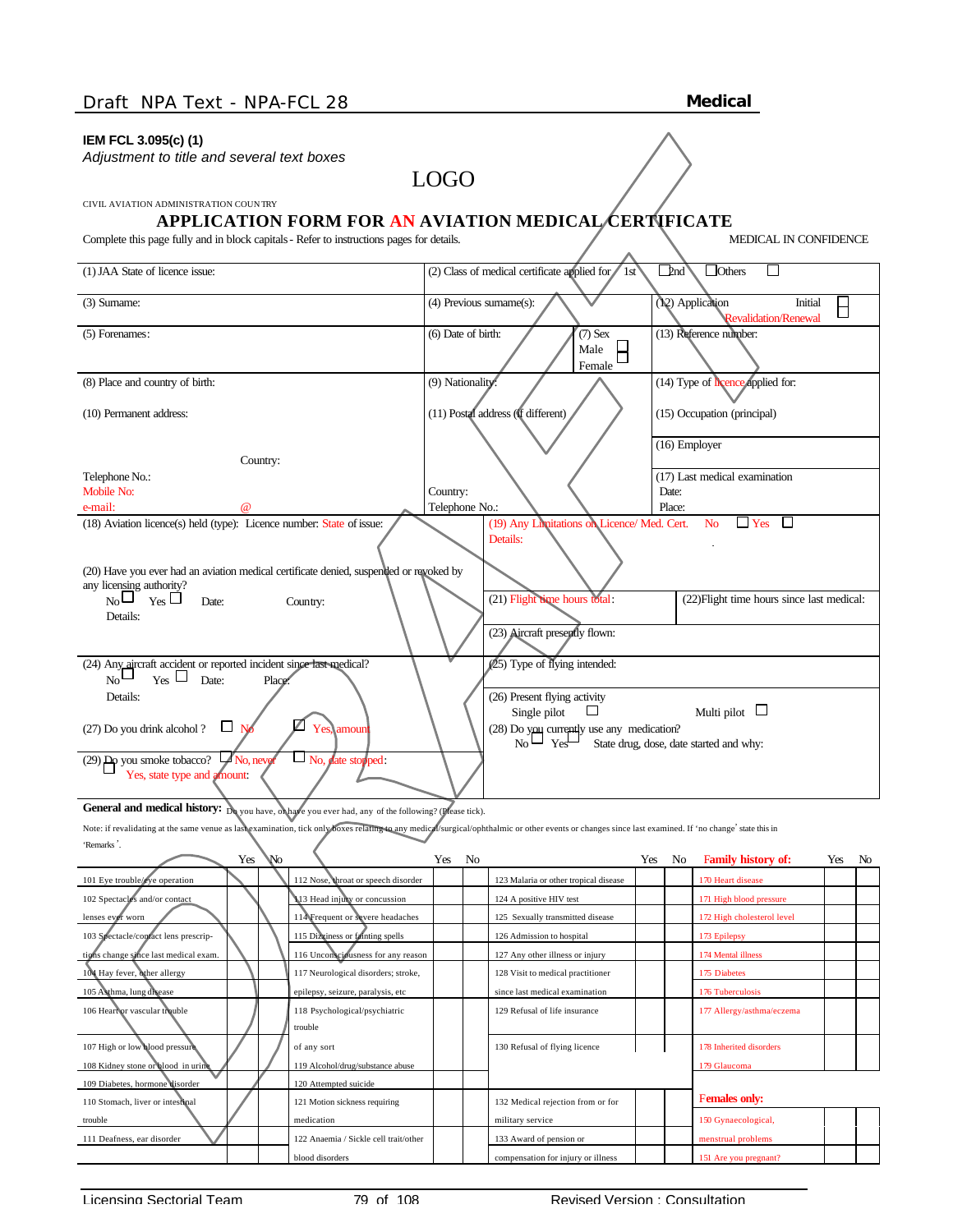# Draft NPA Text - NPA-FCL 28 **Medical**

(30) **Remarks:** If previously reported and no change since, so state.

(31) Declaration: I hereby declare that I have carefully considered the statements made above and to the best of my belief they are complete and correct and that I have of the last of have for withheld of y relevant inform understand that if I have made any false or misleading statements in connection with this application, or fail to release the supporting medical information, the Authorsty may refuse for grant me a medical certificate or m certificate granted, without prejudice to any other action applicable under national law. CONSENT TO RELEASE OF MEDICAL INFORMATION: I hereby auit of release of all information contained in this report and any or all attac to the Aeromedical Section and where necessary the Aeromedical Section of another JAA Member State, recognising that these documents or electronically stored data are to be used the completion of a medical assessment and w remain the property of the Authority, providing that I or my physician may have access to them according to national law. Medical Confidentiality will be respected at all times --------------------------------------- ------------------------------------------------ -------------------------------------------- Date Signature of applicant Signature of AME (Witness)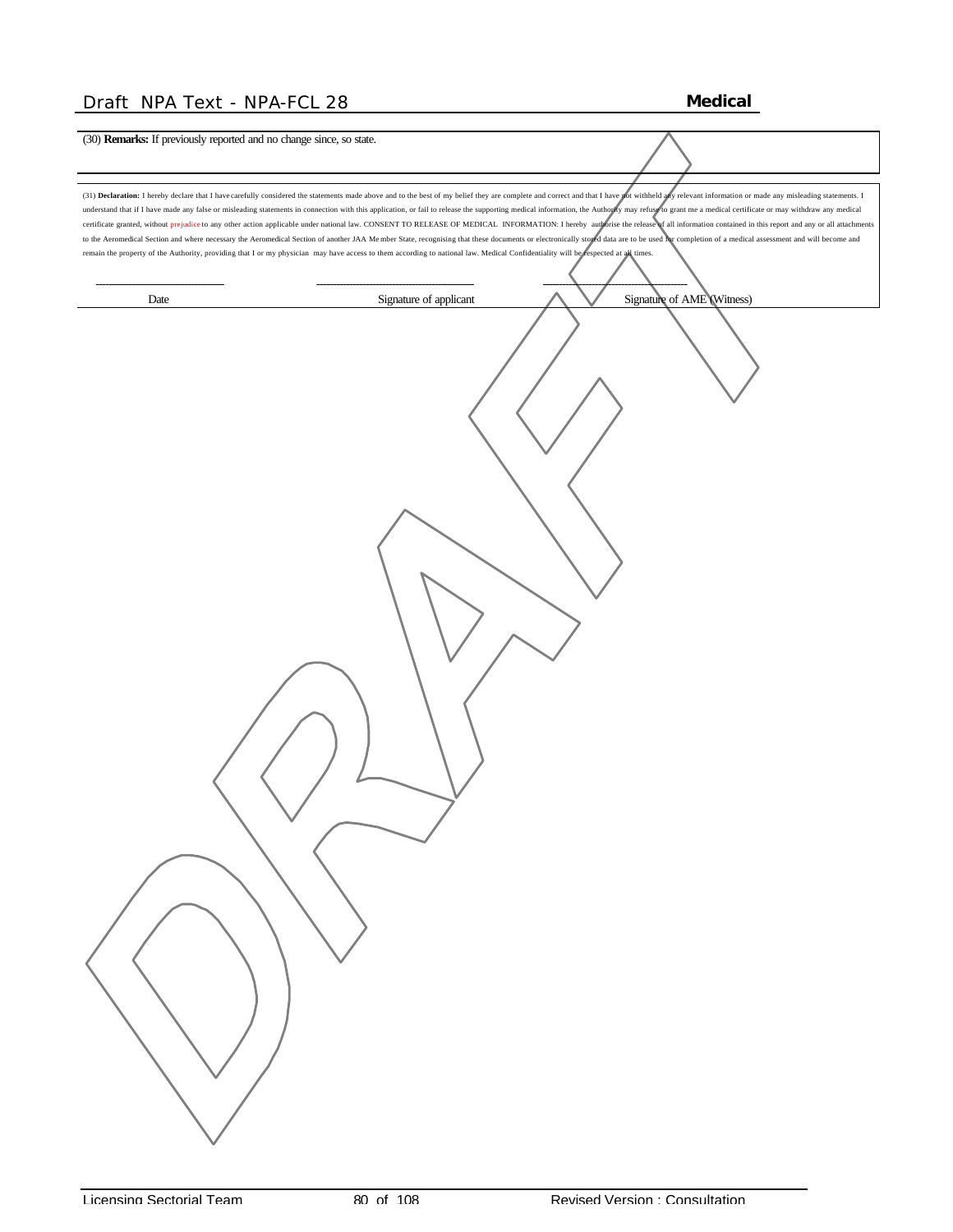#### **(IEM FCL 3.095 (c) (2)** *Adjustment to title text and several text boxes* **INSTRUCTIONS PAGE FOR COMPLETION OF THE APPLICATION FORM FOR AN AVIATION MEDICAL CERTIFICATE**

This Application Form, all attached Report Forms and Reports are required in accordance with ICAO Instructions and will be transmitted to the Authority (Aeromedical Section) **Aeromedical Section**. Medical Confidentiality shall be respected at all times.

The Applicant must personally complete in full all questions (boxes) on the Application Form. Writing must be in Block Capitals using a ball-point pen and be legible. Exert sufficient pressure to make legible copies. If mo pen and be legible. Exert sufficient pressure to make legible copies. If more space is required to answer paper bearing the information, your signature and the date signed. The following numbered instructions apply to the numbered headings on the application form.

NOTICE: Failure to complete the application form in full or to write legibly will result in non-acceptance of the application form. The making of False or Misleading statements or the Withholding of relevant information in respect of this application may result in criminal prosecution, denial of this application and/or withdrawal of any medical certificate(s) granted.

| 1. JAA STATE APPLIED TO:<br>State name of Country this application is to be forwarded to.                                                                                                                                                                                                                                                                                                                            | 17. LAST MEDICAL APPLICATION:<br>State date (day, month, year) and place (town, country), initial                                                                                                                                                                                                                                                                                                                                                                                                                                                                                                                                                                                                                                                                                                                                                    |
|----------------------------------------------------------------------------------------------------------------------------------------------------------------------------------------------------------------------------------------------------------------------------------------------------------------------------------------------------------------------------------------------------------------------|------------------------------------------------------------------------------------------------------------------------------------------------------------------------------------------------------------------------------------------------------------------------------------------------------------------------------------------------------------------------------------------------------------------------------------------------------------------------------------------------------------------------------------------------------------------------------------------------------------------------------------------------------------------------------------------------------------------------------------------------------------------------------------------------------------------------------------------------------|
|                                                                                                                                                                                                                                                                                                                                                                                                                      | Initial applicants state 'NONE'.                                                                                                                                                                                                                                                                                                                                                                                                                                                                                                                                                                                                                                                                                                                                                                                                                     |
| 2. CLASS OF MEDICAL CERTIFICATE:<br>Tick appropriate box.<br>Class 1: Professional Pilot                                                                                                                                                                                                                                                                                                                             | <b>18. AVIATION LICENCE HELD:</b><br>State type of licences held as answered in Question 14. Enterlicence<br>number and Country State of issue for each licence. If no licences are held, state<br>'NONE'.                                                                                                                                                                                                                                                                                                                                                                                                                                                                                                                                                                                                                                           |
| Class 2: Private Pilot<br>Others: All other uses, e.g. ATC, Cabin Crew                                                                                                                                                                                                                                                                                                                                               |                                                                                                                                                                                                                                                                                                                                                                                                                                                                                                                                                                                                                                                                                                                                                                                                                                                      |
| 3. SURNAME:<br>State Surname/ Family name.                                                                                                                                                                                                                                                                                                                                                                           | 19. ANY CONDITIONS/LIMITATIONS/VARIATIONS ON THE<br>LICENCE/ MEDICAL CERTIFICATE:<br>Tick appropriate box and give details of any condition<br>limitations /variations on your<br>licences / medical certificates, e.g. vision, colour vision, safety pilot, etc.                                                                                                                                                                                                                                                                                                                                                                                                                                                                                                                                                                                    |
| 4. PREVIOUS SURNAME(S):<br>If your sumame or family name has changed for any reason, state<br>previous name(s).                                                                                                                                                                                                                                                                                                      | 20. MEDICAL CERTIFICATE DENIAL OR REVOCATION:<br>Tick "YES' box if you have ever had a medical certificate denied or<br>revoked even if only temporary. If YES', state date (DD/MM/YYYY) and<br>Country where occurred.                                                                                                                                                                                                                                                                                                                                                                                                                                                                                                                                                                                                                              |
| 5. FORENAMES:<br>State first and middle names (maximum three).                                                                                                                                                                                                                                                                                                                                                       | 21. PILOT FLIGHT TIME TOTAL:<br>State total number of hours flown.                                                                                                                                                                                                                                                                                                                                                                                                                                                                                                                                                                                                                                                                                                                                                                                   |
| <b>6. DATE OF BIRTH:</b><br>Specify in order Day(DD), Month(MM), Year(YYYY) in numerals,<br>e.g. 22-08-1950.                                                                                                                                                                                                                                                                                                         | 22. PILOT FLIGHT TIME SINCE LAST MEDICAL:<br>State number of hours flown since your last medical examination.                                                                                                                                                                                                                                                                                                                                                                                                                                                                                                                                                                                                                                                                                                                                        |
| 7. SEX:<br>Tick appropriate box.                                                                                                                                                                                                                                                                                                                                                                                     | 23. AIRCRAFT PRESENTLY FLOWN:<br>State name of principal aircraft flown, e.g. Boeing 737, Cessna 150, etc.                                                                                                                                                                                                                                                                                                                                                                                                                                                                                                                                                                                                                                                                                                                                           |
| 8. PLACE OF BIRTH:<br>State Town and Country of birth.                                                                                                                                                                                                                                                                                                                                                               | 24. AIRCRAFT ACCIDENT/INCIDENT:<br>If 'YES' box ticked, state Date (DD/MM/YYYY) and Country of<br>Accident/Incident.                                                                                                                                                                                                                                                                                                                                                                                                                                                                                                                                                                                                                                                                                                                                 |
| 9. NATIONALITY:<br>State name of country of Citizenship                                                                                                                                                                                                                                                                                                                                                              | 25. TYPE OF FLYING INTENDED:<br>State whether airline, charter, single-pilot commercial air transport carrying<br>sengers, agriculture, pleasure, etc.                                                                                                                                                                                                                                                                                                                                                                                                                                                                                                                                                                                                                                                                                               |
| 10. PERMANENT ADDRESS:.<br>State permanent postal address and country. Enter telephone area<br>code as well as number.                                                                                                                                                                                                                                                                                               | 26. PRESENT FLYING ACTIVITY:<br>Tick appropriate box to indicate whether you fly as the SOLE pilot or not.                                                                                                                                                                                                                                                                                                                                                                                                                                                                                                                                                                                                                                                                                                                                           |
| 11. POSTAL ADDRESS<br>If different from permanent address, state full current postal address<br>including telephone number and area code. If the same, enter 'SAME'.                                                                                                                                                                                                                                                 | 29 27. DO YOU DRINK ALCOHOL:<br>Tick applicable box. If yes, state State weekly alcohol consumption e.g. 2 litres beer.                                                                                                                                                                                                                                                                                                                                                                                                                                                                                                                                                                                                                                                                                                                              |
| 12. APPLICATION:<br>Tick appropriate box.                                                                                                                                                                                                                                                                                                                                                                            | 28. DO YOU CURRENTLY USE ANY MEDICATION:<br>If 'YES', give full details - name, how much you take and when, etc.<br>Include any non-prescription medication.                                                                                                                                                                                                                                                                                                                                                                                                                                                                                                                                                                                                                                                                                         |
| 13. RÉFERENCE NUMBER:<br>State Reference Number allocated to you by your National Aviation<br>Authority. Initial Applicants enter 'NONE'.                                                                                                                                                                                                                                                                            | 27 29 DO YOU SMOKE TOBACCO?<br>Tick applicable box. Current smokers state type (cigarettes, cigars,<br>pipe) and amount (e.g. 2 cigars daily; pipe - 1 oz. weekly)                                                                                                                                                                                                                                                                                                                                                                                                                                                                                                                                                                                                                                                                                   |
| 14. TYPE OF LICENCE APPLIED FOR (OR INTENDED):<br>State type of licence applied for from the following list:<br>Aeroplane Transport Pilot Licence<br><b>Commercial Pilot Licence/Instrument Rating</b><br><b>Commercial Pilot Licence</b><br><b>Private Pilot Licence/Instrument Rating</b><br><b>Private Pilot</b><br><b>Student Pilot</b><br>And whether Fixed Wing / Rotary Wing / Both<br>Other - Please specify | <b>GENERAL AND MEDICAL HISTORY</b><br>All items under this heading from number 101 to 159 179 inclusive must<br>have the answer 'YES' or 'NO' ticked. You MUST tick 'YES' if you have<br>ever had the condition in your life and descrbe the condition and<br>approximate date in the 30. REMARKS box. All questions asked are<br>medically important even though this may not be readily apparent. Items<br>numbered 170 to 179 relate to immediate family history whereas items<br>numbered 150 to 151 must be answered by female applicants only.<br>If information has been reported on a previous application form and<br>there has been no change in your condition, you may state 'Previously<br>Reported, No Change Since'. However, you must still tick 'YES' to the<br>condition. Do not report occasional common illnesses such as colds. |
| 15. OCCUPATION:                                                                                                                                                                                                                                                                                                                                                                                                      |                                                                                                                                                                                                                                                                                                                                                                                                                                                                                                                                                                                                                                                                                                                                                                                                                                                      |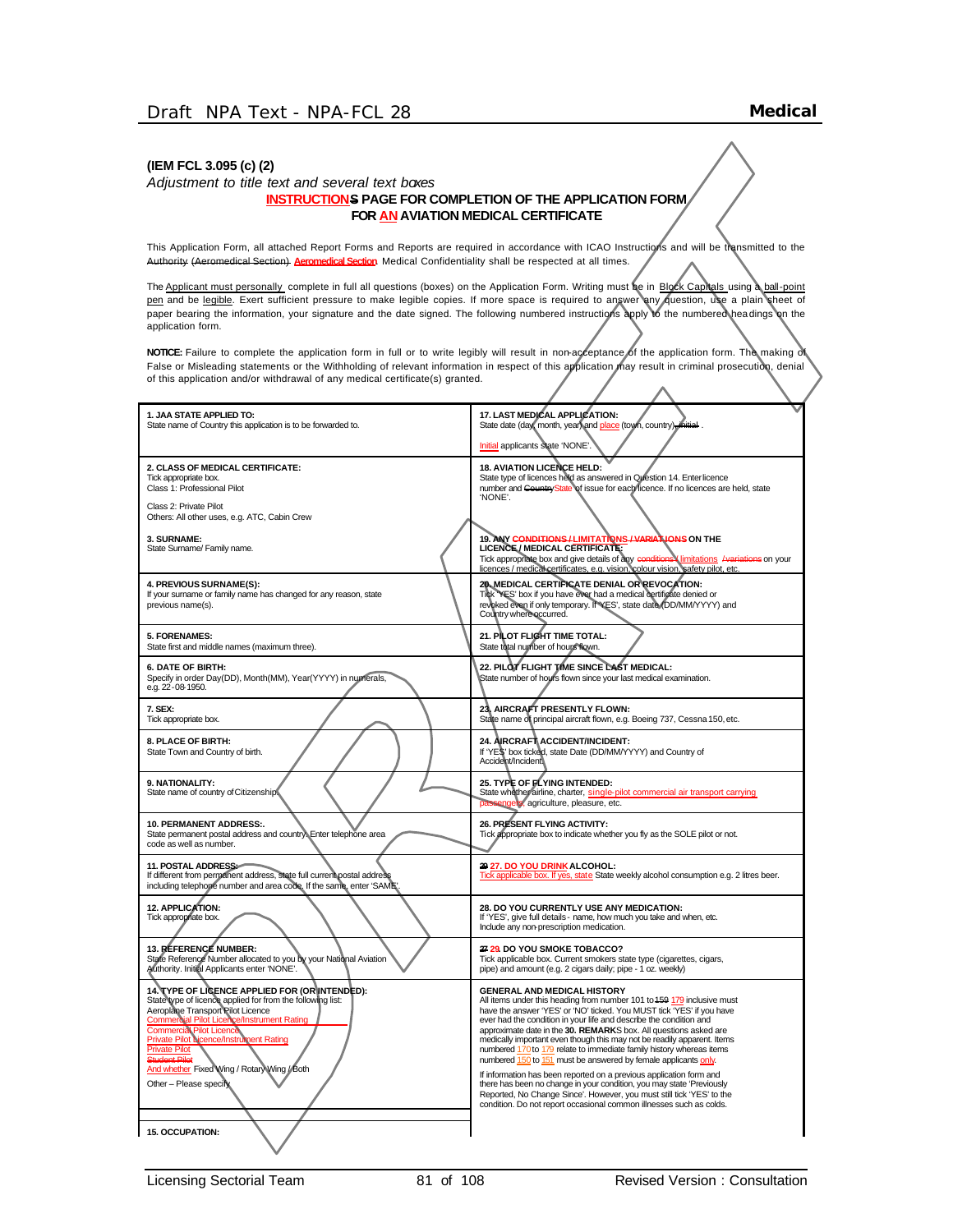| Do not sign or date these declarations until indicated to do so by the AME who will act as witness and sign accordingly.<br>AN APPLICANT HAS THE RIGHT TO REFUSE ANY TEST AND TO REQUEST REFERRAL TO THE AUTHORITY (AMS).<br>HOWEVER, THIS MAY RESULT IN TEMPORARY DENIAL OF MEDICAL CERTIFICATION. |
|-----------------------------------------------------------------------------------------------------------------------------------------------------------------------------------------------------------------------------------------------------------------------------------------------------|
|                                                                                                                                                                                                                                                                                                     |
|                                                                                                                                                                                                                                                                                                     |
|                                                                                                                                                                                                                                                                                                     |
|                                                                                                                                                                                                                                                                                                     |
|                                                                                                                                                                                                                                                                                                     |
|                                                                                                                                                                                                                                                                                                     |
|                                                                                                                                                                                                                                                                                                     |
|                                                                                                                                                                                                                                                                                                     |
|                                                                                                                                                                                                                                                                                                     |
|                                                                                                                                                                                                                                                                                                     |
|                                                                                                                                                                                                                                                                                                     |
|                                                                                                                                                                                                                                                                                                     |
|                                                                                                                                                                                                                                                                                                     |
|                                                                                                                                                                                                                                                                                                     |
|                                                                                                                                                                                                                                                                                                     |
|                                                                                                                                                                                                                                                                                                     |
|                                                                                                                                                                                                                                                                                                     |
|                                                                                                                                                                                                                                                                                                     |
|                                                                                                                                                                                                                                                                                                     |
|                                                                                                                                                                                                                                                                                                     |
|                                                                                                                                                                                                                                                                                                     |
|                                                                                                                                                                                                                                                                                                     |
|                                                                                                                                                                                                                                                                                                     |
|                                                                                                                                                                                                                                                                                                     |
|                                                                                                                                                                                                                                                                                                     |
|                                                                                                                                                                                                                                                                                                     |
|                                                                                                                                                                                                                                                                                                     |
|                                                                                                                                                                                                                                                                                                     |
|                                                                                                                                                                                                                                                                                                     |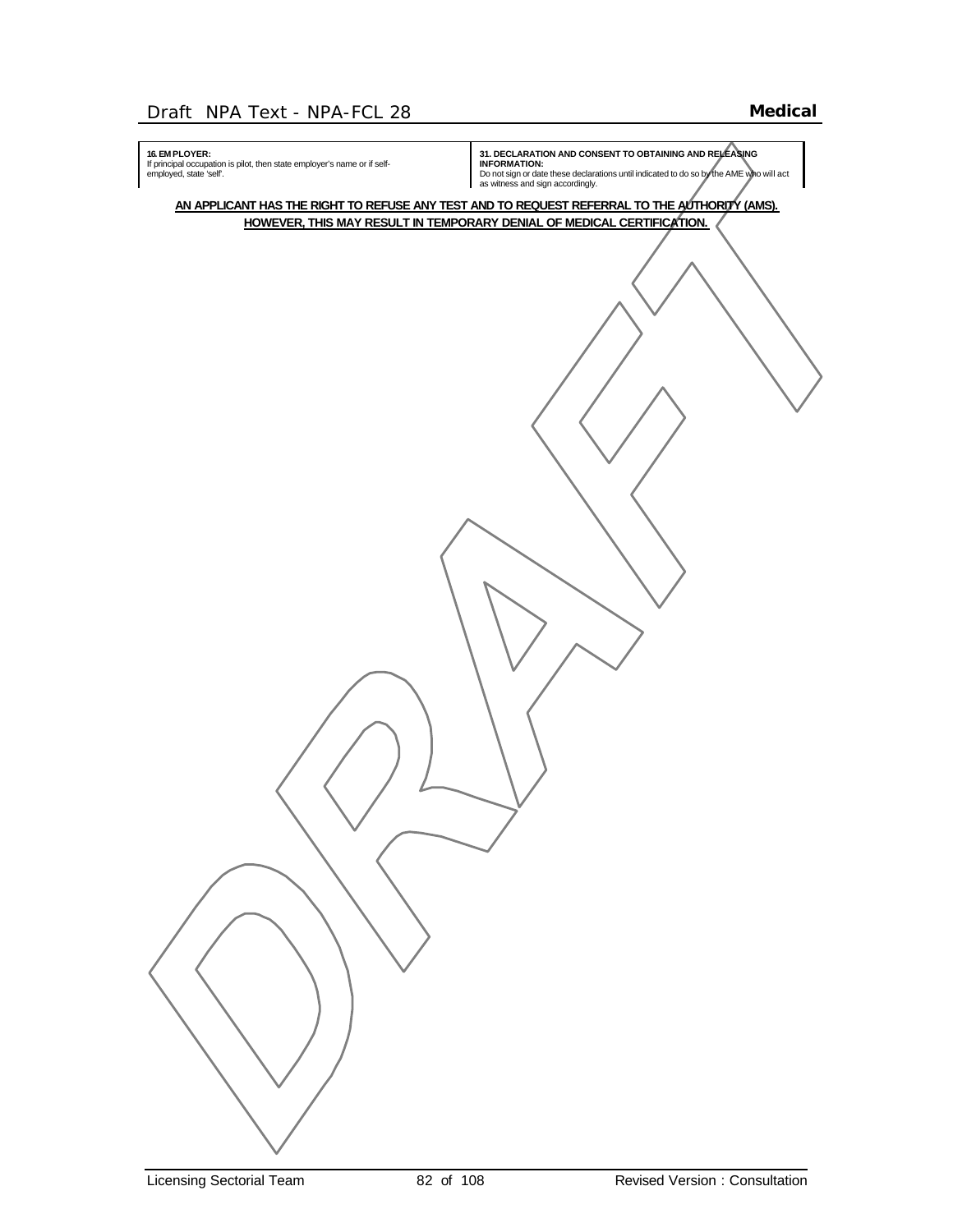#### **(IEM FCL 3.095 (c) (3)**

*Adjustment to the text*

#### **AME MEDICAL EXAMINATION GUIDELINES**

**BEFORE STARTING THE MEDICAL EXAMINATION, CHECK BOTH THE LICENCE AND THE PREVIOUS MEDICAL CERTIFICATE.** The licence is checked to verify the identity of the applicant. Should an applicant not have his/her licence or previous medical certificate, you should contact the Authority (Aeromedical Section) to check prior details and requirements. If the applicant is an initial applicant, you should have him/her satisfactorily establish their identity by other means.

The previous medical certificate is checked for limitations. The limitation 'Special Instructions – contact AMS' requires you to contact the relevant AMS for special instructions which may even require the applicant to be examined at a designated location or centre. *If a pilot has been outside the limits of JAR-FCL 3, Section 1, Subparts B or C, but has been certified after review procedure by the AMS, the limitation 'REV - Medical certificate issued after review procedure, special instructions may apply, AMS may be contacted' indicates that special instructions may apply. It allows any AME to be aware of that and to contact the AMS for more information if deemed necessary. However, the holder of the medical certificate should present the written report of the AMS concerning the review procedure to the AME to allow quicker processing (Reference JAR-FCL 3.125).* 

You should then check the previous medical certificate to establish what tests are required for that medical, i.e. ECG.

Hand the applicant the Application Form and the guidelines for its completion. Instruct the applicant to complete the form but NOT to sign it until instructed. You should go over the form with the applicant elucidating further information as necessary to determine the significance of any entry and asking further questions as an aide-memoire. When you are satisfied that the form is complete and legible, request the applicant to sign and date the form and then sign yourself as witness. If the applicant refuses to complete the application form fully or refuses to sign the declaration consent to release of medical information, you must inform the applicant that you may not issue a medical certificate regardless of the result of the clinical examination; also that you must refer the complete documentation of that examination to the relevant AMS for a decision. This AMS is expected to state that their application for a medical certificate is incomplete and not acceptable.

Perform the medical examination and complete the Medical Examination Report Fo rm as per instructions. Review all tests required and confirm all performed. If an Extended Medical Examination is being performed, confirm completion and receipt of ORL and Ophthalmology report forms.

Review all forms for correctness of answers and results. If you are satisfied that the applicant meets the JAA Standards, issue a new certificate of the appropriate class. When completing the certificate, verify that all the required information is entered and in particular that all limitations, conditions, variations and their corresponding codes are entered on Page 4. Dates of future examinations and tests can be completed at the option of the AME. Ask the applicant to then sign the certificate after your signature.

If all the JAA medical standards are not clearly met, or if a doubt exists about the fitness of the applicant for the class of medical certificate applied, either refer the decision to the AMS or deny issuance of a certificate. Denial certificate requires that a 'Notification of denial of medical certificate' form is completed and given to the applicant. He/she must be informed of their right to review by the AMS and it should be explained to them why a certificate is being denied.

Complete all forms as soon as/possible and certainly within 5 days. Forward them to your national AMS (or supervisory AMS if you are an AME based in a non-JAA State). If a medical certificate has been denied or decision referred, documentation must be forwarded immediately by post and preferably also by fax.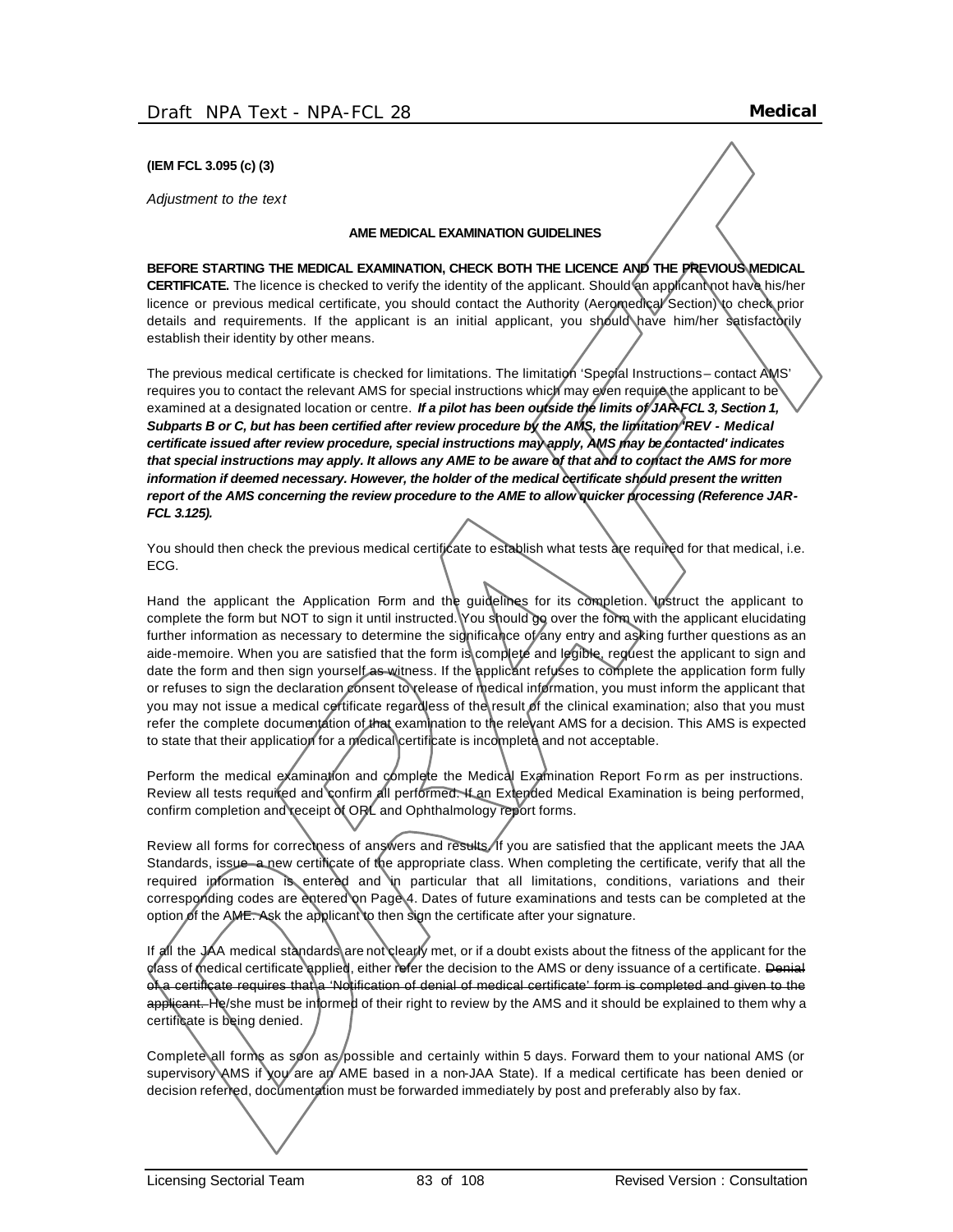| IEM FCL 3.095 (c) (4)                                                                                                                                                |                        |                                                                                                                                                                                                 |
|----------------------------------------------------------------------------------------------------------------------------------------------------------------------|------------------------|-------------------------------------------------------------------------------------------------------------------------------------------------------------------------------------------------|
|                                                                                                                                                                      |                        | Editorial Changes to order of subjects and other editorial changes (Colour perception/Urinalysis)                                                                                               |
|                                                                                                                                                                      |                        | <b>MEDICAL EXAMINATION REPORT</b>                                                                                                                                                               |
| (201) Examination Category<br>$(202)$ Height<br>$\mathsf{I}$<br>ப<br><b>Reval/Renewal</b><br><b>Initial</b><br>(cm)<br>□<br>⊔<br><b>Extended</b><br>Special referral | $(203)$ Weight<br>(kg) | $(204)$ Colour<br>(206) Blood Pressure-<br>$(207)$ Pulse - resting<br>$(205)$ Colour<br>seated (mmHg)<br>Hair<br>Eye<br>Rhythm<br>Rate (bpm)<br>ப<br>reg<br>П<br>Systolle<br>Diastolic<br>irreg |
| Clinical exam: Check each item                                                                                                                                       | Normal                 | Abnormal<br>Abnormal<br>Normal                                                                                                                                                                  |
| (208) Head, face, neck, scalp                                                                                                                                        |                        | (218) Abdomen, hernia, liver, spleen                                                                                                                                                            |
| (209) Mouth, throat, teeth                                                                                                                                           |                        | $(219)$ Anus, rectum                                                                                                                                                                            |
| $(210)$ Nose, sinuses                                                                                                                                                |                        | (220) Genito - urinary system                                                                                                                                                                   |
| (211) Ears, drums, eardrum motility<br>(212) Eyes - orbit & adnexa; visual fields                                                                                    |                        | (221) Endocrine system<br>$(222)$ Upper & lower limbs, joints                                                                                                                                   |
| (213) Eyes - pupils and optic fundi                                                                                                                                  |                        | (223) Spine, other musculoskeletal                                                                                                                                                              |
| (214) Eyes - ocular motility; nystagmus                                                                                                                              |                        | (224) Neurologic - reflexes, etc.                                                                                                                                                               |
| (215) Lungs, chest, breasts                                                                                                                                          |                        | (225) Psychiatric                                                                                                                                                                               |
| $(216)$ Heart                                                                                                                                                        |                        | (226) Skin, identifying marks and lymphatics                                                                                                                                                    |
| (217) Vascular system                                                                                                                                                |                        | (227) General systemic                                                                                                                                                                          |
| (228) Notes: Describe every abnormal finding. Enter applicable item number before each comment.                                                                      |                        |                                                                                                                                                                                                 |
| <b>Visual acuity</b><br>(229) Distant vision at 5m /6m<br>Spec-                                                                                                      | Contact                | (236) Pulmonary function<br>(237) Haemoglobin                                                                                                                                                   |
| uncorrected<br>tacles                                                                                                                                                | lenses                 | Peak Expiratory Flow<br>$1/m$ in<br>$g/dl$ ( <i>unit</i> )                                                                                                                                      |
| Right eye<br>Corr. to                                                                                                                                                |                        |                                                                                                                                                                                                 |
| Left eye<br>Corr. to                                                                                                                                                 |                        | $\Box$<br>V<br>Abnormal<br>Normal<br>Abnormal<br>Normal                                                                                                                                         |
| Both eyes<br>Corr. to<br>Corregted<br>Uncorrected<br>(230) Interm. vision<br>Ńо<br>N14 at 100 cm<br>Yes<br>Yes<br>Right eye                                          | No<br>ı                | $\mathbf{I}$<br>(235) Urinanalysis<br>Normal<br>Abnormal<br>Glucose<br><b>Blood</b><br>Other<br>Protein                                                                                         |
| Left eye                                                                                                                                                             |                        | <b>Accompanying Reports</b><br>Abnormal / Comment<br>Normal                                                                                                                                     |
| Both eyes                                                                                                                                                            |                        | $(238)$ ECG                                                                                                                                                                                     |
|                                                                                                                                                                      |                        | (239) Audiogram                                                                                                                                                                                 |
| Uncorrected<br>Corrected<br>(231) Near vision                                                                                                                        |                        | $(240)$ Ophthalmology                                                                                                                                                                           |
| N5 at 30-50 cm<br>$\sqrt{\alpha}$<br>Yes<br>No                                                                                                                       | No                     | (241) ORL (ENT)                                                                                                                                                                                 |
| Right eye                                                                                                                                                            |                        | (242) Chest X ray                                                                                                                                                                               |
| Left eye                                                                                                                                                             |                        | (243) Blood lipids                                                                                                                                                                              |
| Both eyes                                                                                                                                                            |                        | (244) Pulmonary function                                                                                                                                                                        |
|                                                                                                                                                                      |                        | $(246)$ Other (what?)                                                                                                                                                                           |
| $(232)$ Classes<br>$\frac{(233)}{11}$ Contact lenses<br>Yes<br>Yes<br>Ño<br>N <sub>o</sub>                                                                           |                        | (247) Aviation medical examiner's recommendation                                                                                                                                                |
| Type:<br>Type:<br><b>Refraction</b><br>Sph<br>Cyl<br>Axis                                                                                                            | Add                    | Name of applicant:<br>Date of birth:                                                                                                                                                            |
| Right eye                                                                                                                                                            |                        |                                                                                                                                                                                                 |
| Left eye                                                                                                                                                             | $\Box$                 | Fit Class<br>Medical certificate issued by undersigned (copy attached) class                                                                                                                    |
| (313) Colour perception<br>Abnormal<br>Normal                                                                                                                        |                        |                                                                                                                                                                                                 |
| Pseudo-isochromatic plates<br>Type: Ishihara (24 plates)                                                                                                             |                        | $\Box$                                                                                                                                                                                          |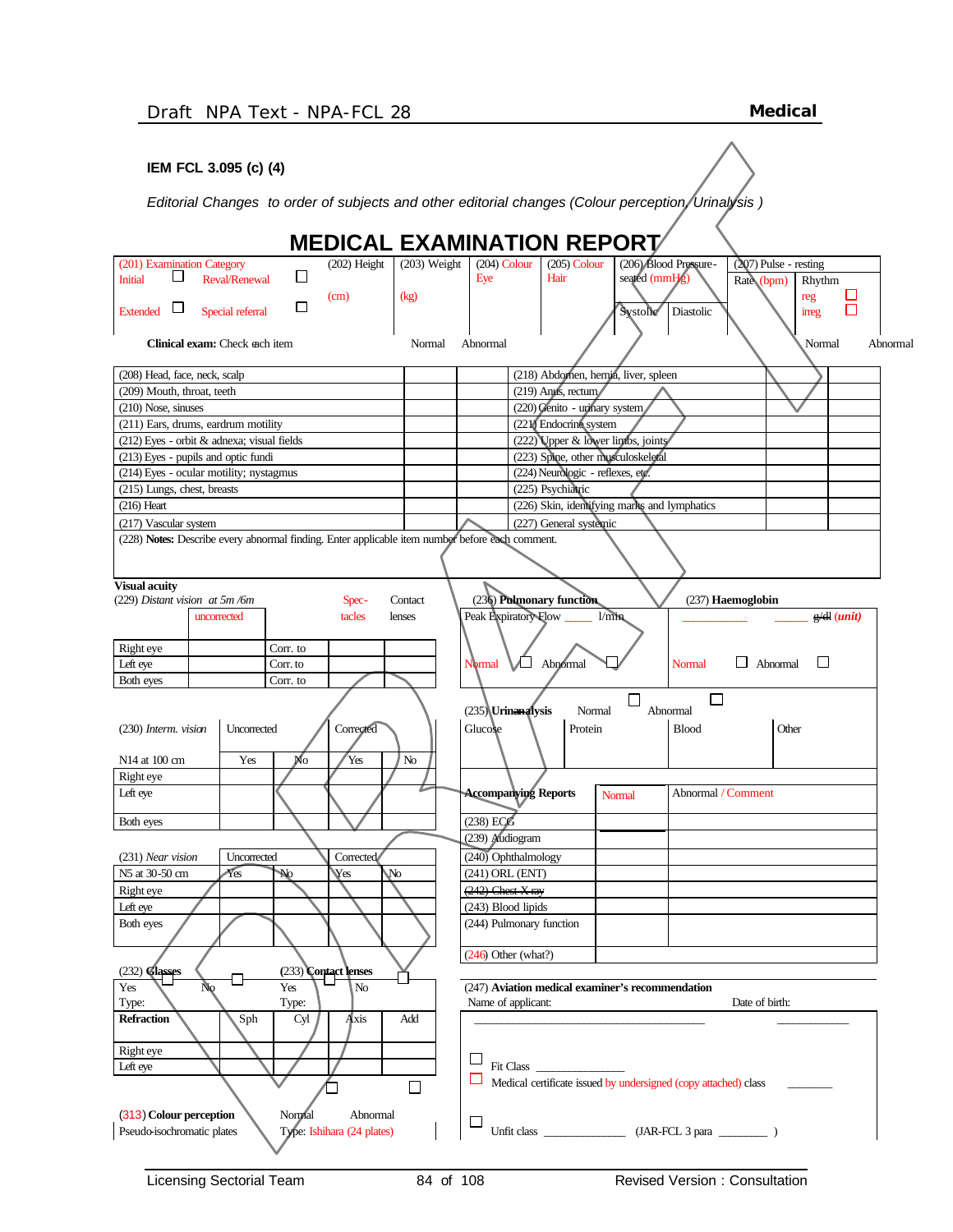# Draft NPA Text - NPA-FCL 28 **Medical**

| No of plates:                             |                                                | No of errors: |                          |                           | $\Box$                                                                                                                                                        |  |
|-------------------------------------------|------------------------------------------------|---------------|--------------------------|---------------------------|---------------------------------------------------------------------------------------------------------------------------------------------------------------|--|
|                                           |                                                |               |                          |                           | Deferred for further evaluation. If yes, why and to whom?                                                                                                     |  |
| (234) Hearing<br>(when 241 not performed) |                                                | Right ear     | Left ear<br>$\Box$       |                           |                                                                                                                                                               |  |
|                                           | Conversational voice test (2 m)                | Yes           | $\overline{\Box}$<br>Yes | $\Box$                    | (248) Comments, restrictions, limitations:                                                                                                                    |  |
| back turned to examiner                   |                                                | ${\rm No}$    | $\rm No$                 |                           |                                                                                                                                                               |  |
| Audiometry                                |                                                |               |                          |                           |                                                                                                                                                               |  |
| $\rm Hz$                                  | $500\,$                                        | $1000\,$      | $2000\,$                 | $3000\,$                  |                                                                                                                                                               |  |
| Right                                     |                                                |               |                          |                           |                                                                                                                                                               |  |
| Left                                      |                                                |               |                          |                           |                                                                                                                                                               |  |
| (249) Medical examiner's declaration:     |                                                |               |                          |                           |                                                                                                                                                               |  |
|                                           |                                                |               |                          |                           | I hereby certify that I/my AME group have personally examined the applicant named on this medical gramination report and that this report with any attachment |  |
| (250) Place and date:                     | embodies my findings completely and correctly. |               |                          |                           | AME Stamp with AME No.:<br>Examiner's Name and Address: (Block Capitals)                                                                                      |  |
|                                           |                                                |               |                          |                           |                                                                                                                                                               |  |
|                                           | Authorised Medical Examiners Signature:        |               |                          |                           |                                                                                                                                                               |  |
|                                           |                                                |               |                          | E-mail:<br>Telephone No.: |                                                                                                                                                               |  |
|                                           |                                                |               |                          | Telefax No.:              |                                                                                                                                                               |  |
|                                           |                                                |               |                          |                           |                                                                                                                                                               |  |
|                                           |                                                |               |                          |                           |                                                                                                                                                               |  |
|                                           |                                                |               |                          |                           |                                                                                                                                                               |  |
|                                           |                                                |               |                          |                           |                                                                                                                                                               |  |
|                                           |                                                |               |                          |                           |                                                                                                                                                               |  |
|                                           |                                                |               |                          |                           |                                                                                                                                                               |  |
|                                           |                                                |               |                          |                           |                                                                                                                                                               |  |
|                                           |                                                |               |                          |                           |                                                                                                                                                               |  |
|                                           |                                                |               |                          |                           |                                                                                                                                                               |  |
|                                           |                                                |               |                          |                           |                                                                                                                                                               |  |
|                                           |                                                |               |                          |                           |                                                                                                                                                               |  |
|                                           |                                                |               |                          |                           |                                                                                                                                                               |  |
|                                           |                                                |               |                          |                           |                                                                                                                                                               |  |
|                                           |                                                |               |                          |                           |                                                                                                                                                               |  |
|                                           |                                                |               |                          |                           |                                                                                                                                                               |  |
|                                           |                                                |               |                          |                           |                                                                                                                                                               |  |
|                                           |                                                |               |                          |                           |                                                                                                                                                               |  |
|                                           |                                                |               |                          |                           |                                                                                                                                                               |  |
|                                           |                                                |               |                          |                           |                                                                                                                                                               |  |
|                                           |                                                |               |                          |                           |                                                                                                                                                               |  |
|                                           |                                                |               |                          |                           |                                                                                                                                                               |  |
|                                           |                                                |               |                          |                           |                                                                                                                                                               |  |
|                                           |                                                |               |                          |                           |                                                                                                                                                               |  |
|                                           |                                                |               |                          |                           |                                                                                                                                                               |  |
|                                           |                                                |               |                          |                           |                                                                                                                                                               |  |
|                                           |                                                |               |                          |                           |                                                                                                                                                               |  |
|                                           |                                                |               |                          |                           |                                                                                                                                                               |  |
|                                           |                                                |               |                          |                           |                                                                                                                                                               |  |
|                                           |                                                |               |                          |                           |                                                                                                                                                               |  |
|                                           |                                                |               |                          |                           |                                                                                                                                                               |  |
|                                           |                                                |               |                          |                           |                                                                                                                                                               |  |
|                                           |                                                |               |                          |                           |                                                                                                                                                               |  |
|                                           |                                                |               |                          |                           |                                                                                                                                                               |  |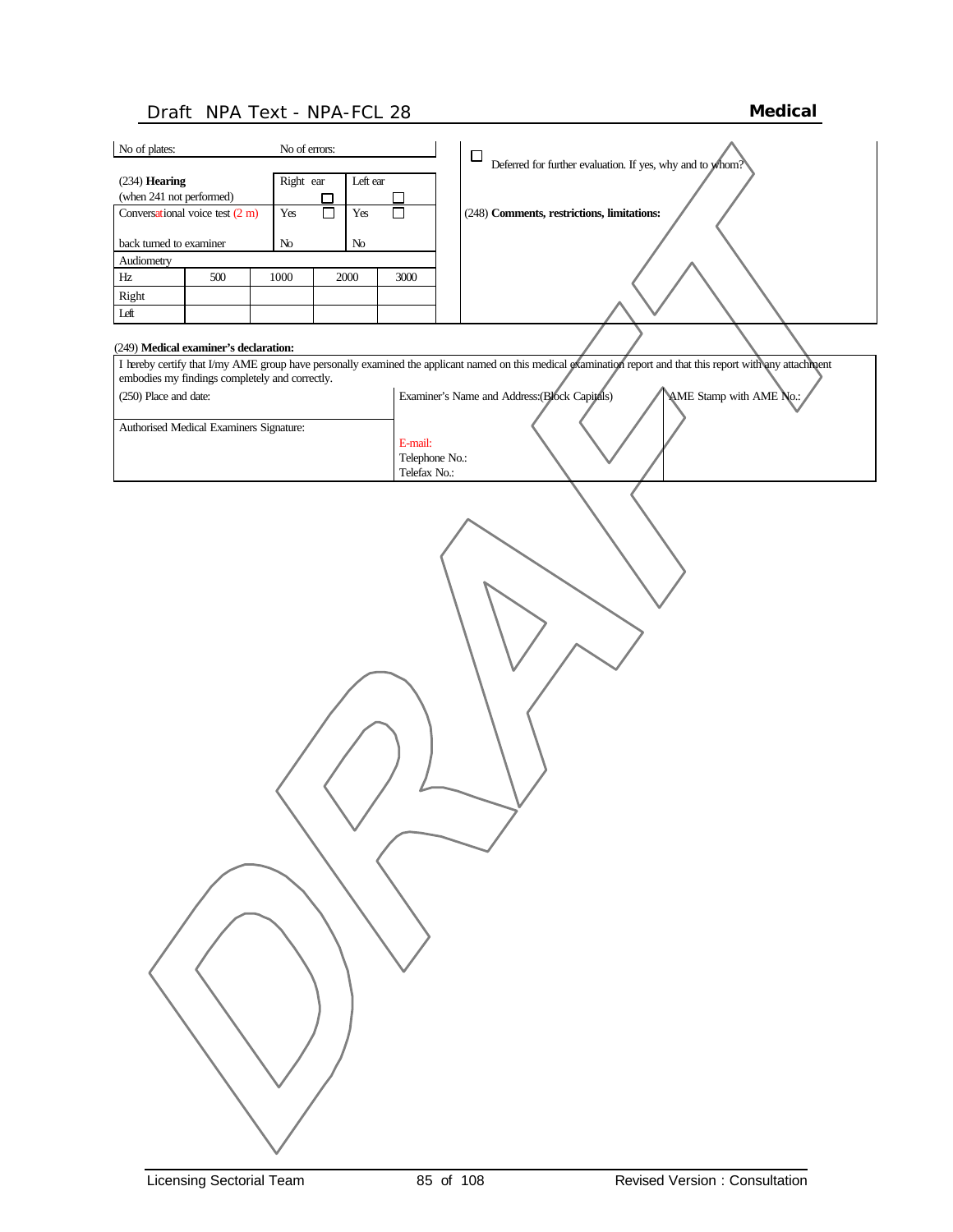## **IEM FCL 3.095 (c) (5)**

*Adjustment to text (new item 313 "Colour perception" inserted), further editorial changes (items 335, 336, 337)*

## **AME INSTRUCTIONS FOR COMPLETION OF THE MEDICAL EXAMINATION REPORT FORM**

All questions (boxes) on the Medical Examination Report Form must be  $\ell$ completed in full. If an Otorhinolaryngology Examination Report Form is attached, then Questions 209, 210, 211, and 234 may be omitted. If an Ophthalmology Examination Report Form is attached then Questions 212, 213, 214, 229, 230, 231, 232, and 233 may be omitted.

Writing must be in **BLOCK CAPITALS** using a ball-point pen and be legible. Exert sufficient pressure to make legible copies. Completion of this form by typing/printing is both acceptable and preferable. If more space is required to answer any question, write on a plain sheet of paper the applicant's name, the information, your signature and the date signed. The following instructions apply to the same numbered headings on the Medical Examination Report Form.

**NOTICE** – Failure to complete the medical examination report form in full as required or to write legibly may result in non-acceptance of the application in total and may lead to withdrawal/of any medical certificate issued. The making of False or Misleading statements or the withholding of relevant information by an AME may result in criminal prosecution, denial of an application or withdrawal of any medical certificate granted.

## **201 EXAMINATION CATEGORY**– Tick appropriate box.

Initial – Initial examination for either Class 1 or 2; also initial exam.for upgrading from Class 2 to 1 (notate 'upgrading' in Section 248).

Renewal / Revalidation - Subsequent ROUTINE examinations. Extended Renewal / Revalidation – Subsequent ROUTINE examinations which include comprehensive Ophthalmological and ORL examinations.

**202 • HEIGHT** – Measure height without shoes in centimetres to nearest cm.

**203 WEIGHT** – Measure weight in indoor clothes in kilograms to nearest kg.

**204 <b>EYE COLOUR** – State colour of applicants eyes from the following list: brown, blue, green, hazel, grey, multi.

**205 HAIR COLOUR** – State colour of applicants hair from the following list: brown, black, red, fair, bald.

**206 BLOOD PRESSURE** – Blood Pressure readings should be recorded as Phase 1 for Systolic pressure and Phase 5 for Diastolic pressure. The applicant should be seated and rested. Recordings in mm Hg.

**207 PULSE (RESTING)** – The pulse rate s hould be recorded in beats per minute and the rhythm should be recorded as regular or inegular. Further comments if necessary may be written in Section 228, 248 or separately.

**SECTION 208 - 227** inclusive constitute the general clinical examination and each of the sections must be checked as Normal or Abnormal.

**208 HEAD, FACE, NECK, SCALP**– To include appearance, range of neck and facial movements, symmetry, etc.

**209 MOUTH, THROAT, TEETH** – To include appearance of buccal cavity, palate motility, tonsillar area, pharynx and also gums, feeth and tongue.

**210 NOSE, SINUSES** – To include appearance and any evidence of nasal obstruction or sinus tenderness on palpation.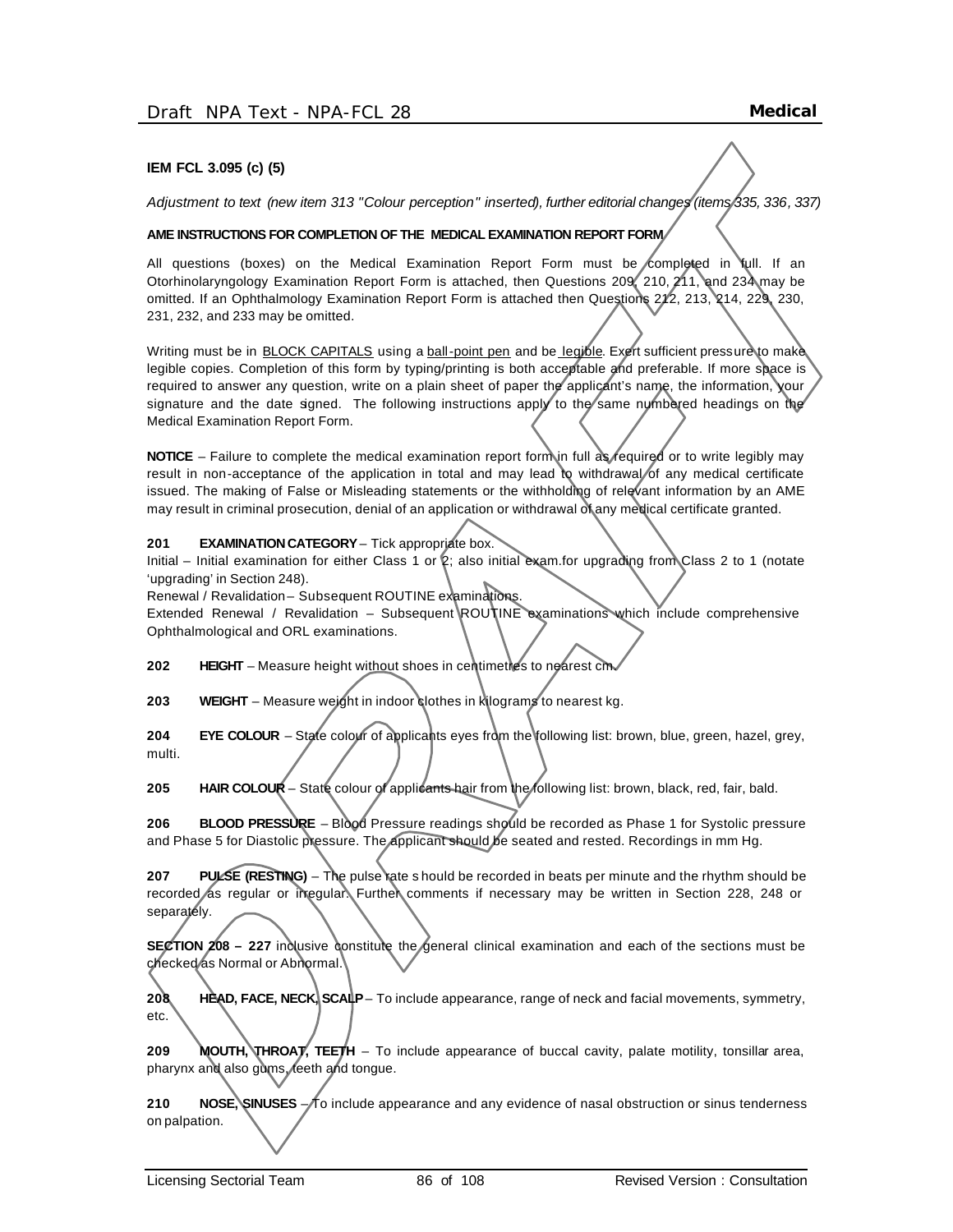**211 EARS, DRUMS, EARDRUM MOTILITY** – To include otoscopy of external ear, canal, tympanic membrane. Eardrum motility by valsalva manoeuvre or by pneumatic otoscopy.

212 **EYES – ORBIT AND ADNEXA, VISUAL FIELDS** – To include appearance, position and movement of eyes and their surrounding structures in general, including eyelids and conjunctiva. Visual fields check by campimetry, perimetry or confrontation.

**213 EYES – PUPILS AND OPTIC FUNDI** – To include appearance, size, reflexes, red reflex and fundoscopy. Special note of corneal scars.

**214 EYES – OCULAR MOTILITY, NYSTAGMUS** – To include range of movement of eyes in all directions; symmetry of movement of both eyes; ocular muscle balance; convergence; accommodation; signs of nystagmus.

**215 LUNGS, CHEST, BREAST** – To include inspection of chest for deformities, operation scars abnormality of respiratory movement, auscultation of breath sounds. Physical examination of female applicants breasts should only be performed with informed consent.

216 **HEART** – To include apical heart beat, position, auscultation for murmurs, carotid bruits, palpation for trills.

**217 VASCULAR SYSTEM** – To include examination for varicose veins, character and feel of pulse, peripheral pulses, evidence of peripheral circulatory disease.

**218 <b>ABDOMEN, HERNIA, LIVER, SPLEEN** – To include inspection of abdomen, palpation of internal organs; check for inquinal hernias in particular.

**219 •• ANUS, RECTUM** – Examination only with informed consent.

220 **GENITO-URINARY SYSTEM** – To include renal palpation; inspection palpation male/female reproductive organs only with informed consent.

**221 ENDOCRINE SYSTEM** – To include inspection, palpation for evidence of hormonal abnormalities/imbalance; thyroid gland.

**222 UPPER AND LOWER LIMBS, JOINTS** Fo include full range of movements of joints and limbs, any deformities, weakness or loss. Evidence of arthritis.

**223 SPINE, OTHER MUSCULOSKELETAL**– To include range of movements, abnormalities of joints.

**224 NEUROLOGIC – REFLEXES ETC**. To include reflexes, sensation, power, vestibular system – balance, romberg test, etc.

**225 PSYCHIATRIC** – To include appearance, appropriate mood/thought, unusual behaviour.

**226 SKIN, LYMPHATICS, IDENTIFYING MARKS** – To include inspection of skin; inspection, palpation for lymphadenopathy, etc. Briefly describe scars, tattoos, birthmarks, etc. which could be used for identification **purposes** 

**227 GENERAL SYSTEMIC** – All other areas, systems and nutritional status.

**228 NOTES** – Any notes, comments or abnormalities to be described – extra notes if required on paper, signed and dated.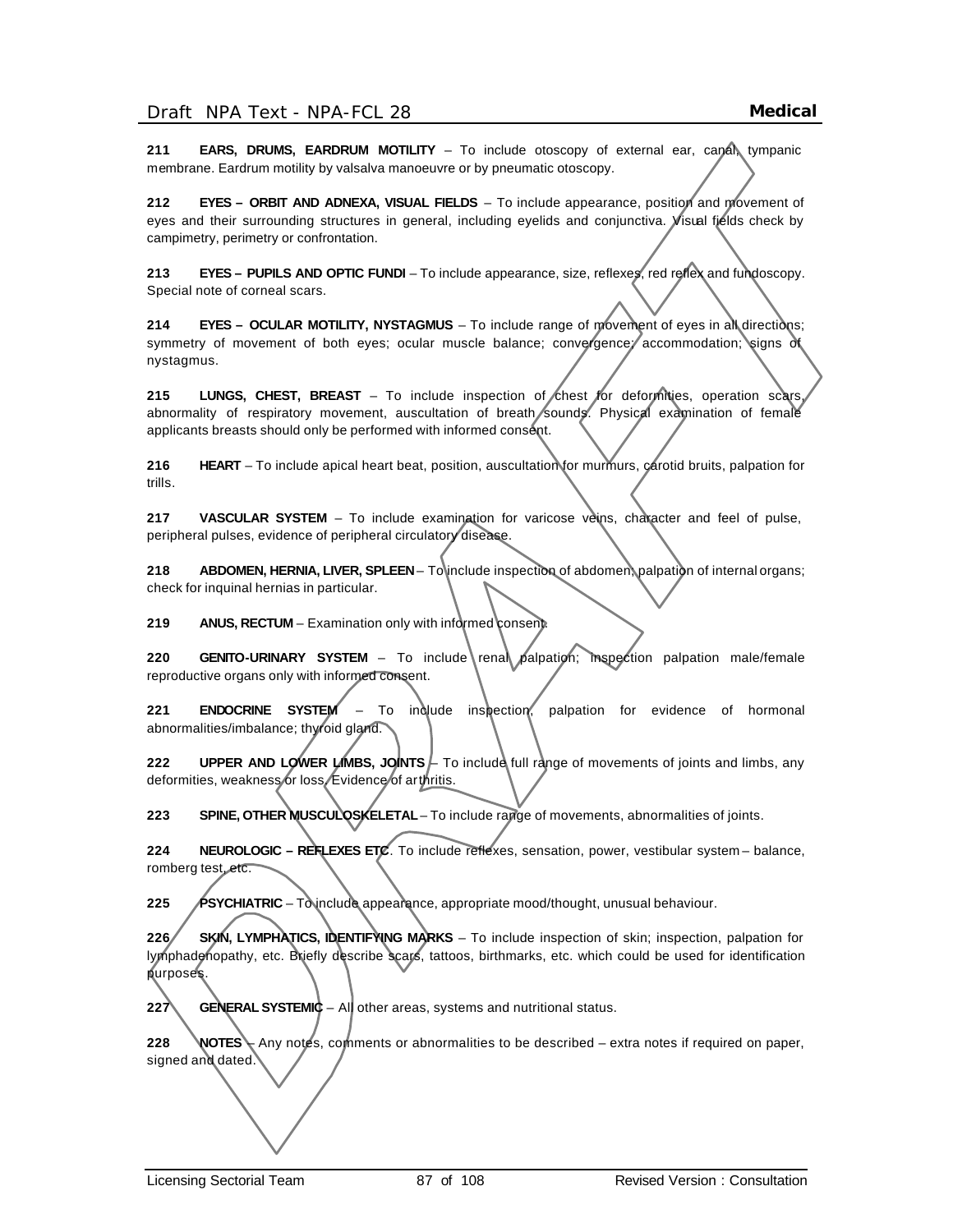**229 DISTANT VISION AT 5/6 METRES** – Each eye to be examined separately and then both together. First without correction, then with spectacles (if used) and lastly with contact lenses, if used. Record visual acuity in appropriate boxes. Visual acuity to be tested at either 5 or 6 metres with the appropriate chart for the distance.

230 **INTERMEDIATE VISION AT 1 METRE** – Each eye to be examined separately and then both together. First without correction, then with spectacles if used and lastly with contact lenses if used. Record visual acuity in appropriate boxes as ability to read N14 at 100 cm (Yes/No).

**231 NEAR VISION AT 30–50 CMS.** – Each eye to be examined separately and then both together. First without correction, then with spectacles if used and lastly with contact lenses, it used. Record visual acuity in appropriate boxes as ability to read N5 at 30–50 cm (Yes/No).

Note:Bifocal contact lenses and contact lenses correcting for near vision only are not acceptable.

**232 SPECTACLES** – Tick appropriate box signifying if spectacles are or are not worn by applicant. If used, state whether unifocal, bifocal, varifocal or look-over.

**233 CONTACT LENSES** – Tick appropriate box signifying if contact lenses are or are not worn. If worn, state type from the following list; hard, soft, gas-permeable or disposable.

*313 COLOUR PERCEPTION - Tick appropriate box signifying if colour perception is normal or not. If abnormal state number of plates of the first 15 of the pseudo-isochromatic plates (Ishihara 24 plates) have not been read correct.*

**234 <b>HEARING** – Tick appropriate box to indicate hearing level ability as tested separately in each ear at 2 m.

**235 URINANALYSIS URINALYSIS** – State whether result of urinalysis is normal or not by ticking appropriate box. If no abnormal constituents, state NIL in each appropriate box.

**236 PULMONARY PEAK FLOW RATE FEV1/FVC** – When required or on indication, state actual value

obtained in L/min % and state if normal or not with reference to height, age, sex and race.

**237 HAEMOGLOBIN** – Enter actual haemoglobin test result in g/dl *and state units used*. Then state whether normal value or not by ticking appropriate box.

238-246 ACCOMPANYING REPORTS  $\rightarrow$ One box opposite each of these sections must be ticked. If the test is not required and has not been performed, then tick the NOT PERFORMED box. If the test has been performed (whether required or on indication) complete the normal or abnormal box as appropriate. In the case of question 246, the number of other accompanying reports must be stated.

247 **MEDICAL EXAMINER'S RECOMMENDATION** – Enter name of applicant in Block Capitals and then tick appropriate box with applicable class of Medical Certificate. If a fit assessment is recommended, please indicate whether a Medical Certificate has been issued or not. An applicant may be recommended as Fit for Class 2 but also deferred on recommended as Unfit for Class I. If an Unfit recommendation is made, applicable JAR Med. Para No(s) must be entered. If an applicant is deferred for further evaluation, indicate the reason and the doctor to whom applicant referred.

**248 COMMENTS, RESTRICTIONS, LIMITATIONS, ETC.** – Enter here your findings and assessment of any abnormality in the history or examination. State also any limitation required.

**249 MEDICAL EXAMINERS DETAILS** – In this section the AME must sign the declaration, complete his name and address in block capitals, contact telephone number (and fax if available) and lastly stamp the relevant box with his designated AME stamp incorporating his AME number.

**250 PLACE AND DATE** – Enter the place (town or city) and the date of examination. The date of examination is the date of the general examination and not the date of finalisation of form. If the medical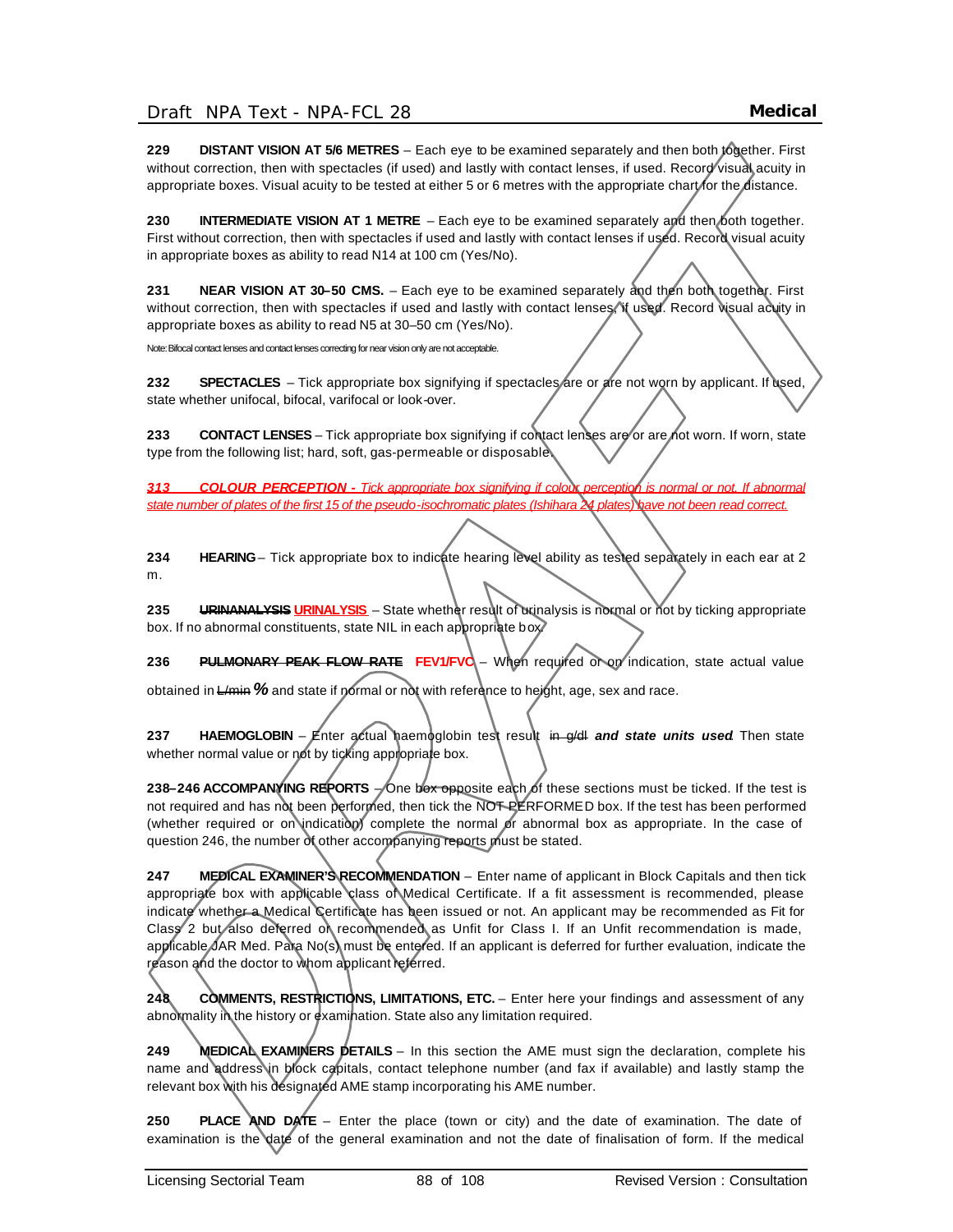examination report is finalised on a different date, enter date of finalisation in Section 248 as 'Report finalised on .......'.

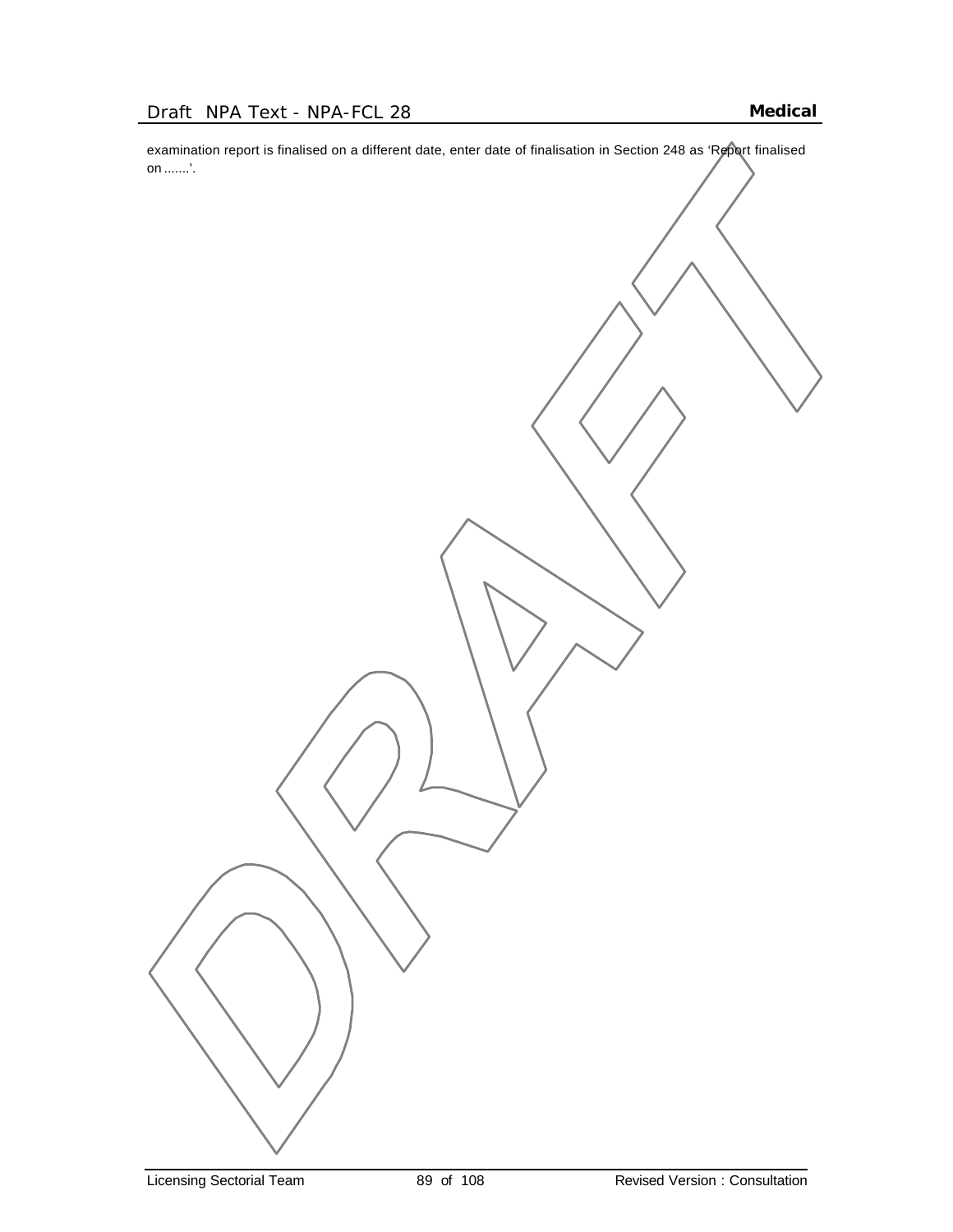# **IEM FCL 3.095 (c) (6)**

Adjustment to boxes 12, 302 (deleting row "extended", editorial change), 314 (another column inserted for uncorrected *vision), 320 (typoid)*

| Complete this page fully and in block capitals – Refer to instructions pages for details<br>JAA STATE                                                                                                                                                                                                                                                               |                                                     | <b>MEDICAL IN GONFIDENCE</b>                    |
|---------------------------------------------------------------------------------------------------------------------------------------------------------------------------------------------------------------------------------------------------------------------------------------------------------------------------------------------------------------------|-----------------------------------------------------|-------------------------------------------------|
| Applicant's details                                                                                                                                                                                                                                                                                                                                                 |                                                     |                                                 |
| (1) JAA State applied to:                                                                                                                                                                                                                                                                                                                                           | (2) Class of medical certificate applied for 1st    | 2nd<br>Others.<br>$\overline{\phantom{a}}$      |
| (3) Surname:                                                                                                                                                                                                                                                                                                                                                        | (4) Previous sur name(s):                           | (12) Application<br>Initial                     |
| (5) Forenames:                                                                                                                                                                                                                                                                                                                                                      | (6) Date of birth:<br>$(7)$ Sex                     | Revalida<br>n/Renewal<br>(13) Reference number: |
|                                                                                                                                                                                                                                                                                                                                                                     | Male                                                | ப<br>□                                          |
| (8) Place and country of birth:                                                                                                                                                                                                                                                                                                                                     | Female<br>(9) Nationality:                          | (14) Type of licence desired:                   |
| (301) Consent to release of medical information: I hereby authorise the release of all information contained in this reportand any or all attachments to the Aeromedical Examiner,                                                                                                                                                                                  |                                                     |                                                 |
| the Authority and where necessary the Aeromedical Section of another State, recognising that these documents or any other electronically stored data are to be used for completion of<br>a medical assessment and will become and remain the property of the Authority, providing that I or my/physician may have access to them according to national law. Medical |                                                     |                                                 |
| Confidentiality will be respected at all times.                                                                                                                                                                                                                                                                                                                     |                                                     |                                                 |
| Date:<br>Signature of the applicant:                                                                                                                                                                                                                                                                                                                                | Signature of medical examiner (witness)             |                                                 |
|                                                                                                                                                                                                                                                                                                                                                                     |                                                     |                                                 |
| (302) Examination<br>(303) Ophthalmological history:                                                                                                                                                                                                                                                                                                                |                                                     |                                                 |
| Category                                                                                                                                                                                                                                                                                                                                                            |                                                     |                                                 |
| □<br>Initial                                                                                                                                                                                                                                                                                                                                                        |                                                     |                                                 |
| П<br><b>Extended</b><br>$\Box$<br>Reval/Renewal                                                                                                                                                                                                                                                                                                                     |                                                     |                                                 |
| $\mathsf{I}$<br>Special referral                                                                                                                                                                                                                                                                                                                                    |                                                     |                                                 |
| <b>Clinical examination</b>                                                                                                                                                                                                                                                                                                                                         | <b>Visual acuity</b>                                |                                                 |
| Check each item<br>Normal<br>Abnormal                                                                                                                                                                                                                                                                                                                               | (314) Distant vision at 5 m/6 m                     | Spectacles Contact                              |
|                                                                                                                                                                                                                                                                                                                                                                     | uncorrected                                         | lenses                                          |
| Eyes, external & eyelids<br>(304)<br>(305) Eyes, Exterior                                                                                                                                                                                                                                                                                                           | Right eye<br>Lefteve                                | Corrected to<br>Corrected to                    |
| (slit lamp, ophth.)                                                                                                                                                                                                                                                                                                                                                 | <b>Both eyes</b>                                    | Corrected to                                    |
| (306) Eye position and movements                                                                                                                                                                                                                                                                                                                                    | (315) Intermediate vision at 1 m<br>uncorrected     |                                                 |
| (307) Visual fields (confrontation)                                                                                                                                                                                                                                                                                                                                 | Right eye                                           | Spedacles<br>Cont. lens.<br>Corrected to        |
| (308) Pupillary reflexes                                                                                                                                                                                                                                                                                                                                            | Left eye                                            | Corrected to                                    |
| (309) Fundi (Ophthalmoscopy)                                                                                                                                                                                                                                                                                                                                        | Both eyes                                           | Corrected to                                    |
| (310) Convergence<br>cm                                                                                                                                                                                                                                                                                                                                             | (316) Nearlyision at 30-50 cm<br>uncorrected        | Spectacles<br>Cont. lens.                       |
| (311) Accommodation<br>D                                                                                                                                                                                                                                                                                                                                            | Right eye                                           | Corrected to                                    |
| (312) Ocular muscle balance (in prisme dioptres)                                                                                                                                                                                                                                                                                                                    | Left eye<br>Both eyes                               | Corrected to<br><b>Corrected to</b>             |
| Near at 30-50 cm<br>Distant at 5/6 metres                                                                                                                                                                                                                                                                                                                           |                                                     |                                                 |
| Ortho<br>Ortho                                                                                                                                                                                                                                                                                                                                                      | (317) Refraction<br>Sph                             | Near (add)<br>Cylinder<br>Axis                  |
| Eso<br>Eso<br>Exo<br>Exo                                                                                                                                                                                                                                                                                                                                            | Right eye<br>Left eye                               |                                                 |
| <b>fyper</b><br><b>Hyper</b>                                                                                                                                                                                                                                                                                                                                        | Actual refraction examined                          | Spectacles prescription based                   |
| Cyclo<br>Cyclo                                                                                                                                                                                                                                                                                                                                                      |                                                     |                                                 |
| Phoria<br>(No<br>Tropia<br>Yes<br>No<br>Yes<br>Fusional reserve testing Not performed<br>Normal<br>Abnormal                                                                                                                                                                                                                                                         | (318) Spectacles<br>Yes<br><b>No</b>                | (319) Contact lenses<br>Yes<br>No               |
|                                                                                                                                                                                                                                                                                                                                                                     |                                                     |                                                 |
| (313) Colour perception                                                                                                                                                                                                                                                                                                                                             | Type:                                               | Type:                                           |
| Type:<br>Pseudo-Isochromatic plates                                                                                                                                                                                                                                                                                                                                 |                                                     |                                                 |
| No of plates:<br>No of errors:                                                                                                                                                                                                                                                                                                                                      | (320) Intra-ocular pressure                         |                                                 |
| Advanced colour perception testing indicated Yes<br>No<br>Method:                                                                                                                                                                                                                                                                                                   | Right (mmHg)                                        | Left (mmHg)                                     |
| <b>Colour SAFE</b><br>Colour UNSAFE                                                                                                                                                                                                                                                                                                                                 | Method                                              | $\mathcal{L}^{\mathcal{L}}$<br>Normal Abnormal  |
|                                                                                                                                                                                                                                                                                                                                                                     |                                                     |                                                 |
| (321) Ophthalmological remarks and recommendation:                                                                                                                                                                                                                                                                                                                  |                                                     |                                                 |
|                                                                                                                                                                                                                                                                                                                                                                     |                                                     |                                                 |
| (322) Examiner's declaration:                                                                                                                                                                                                                                                                                                                                       |                                                     |                                                 |
| I hereby certify that I/my AME group have personally examined the applicant named on this medical examination report and that this report with any attachment embodies my findings                                                                                                                                                                                  |                                                     |                                                 |
| completely and correctly.<br>(323) Place and date:                                                                                                                                                                                                                                                                                                                  | Ophth Examiner's Name and Address: (Block Capitals) | AME or Specialist Stamp with No:                |
| Authorised Medical Examiner's Signature:                                                                                                                                                                                                                                                                                                                            |                                                     |                                                 |

Telefax No.: Telefax No.: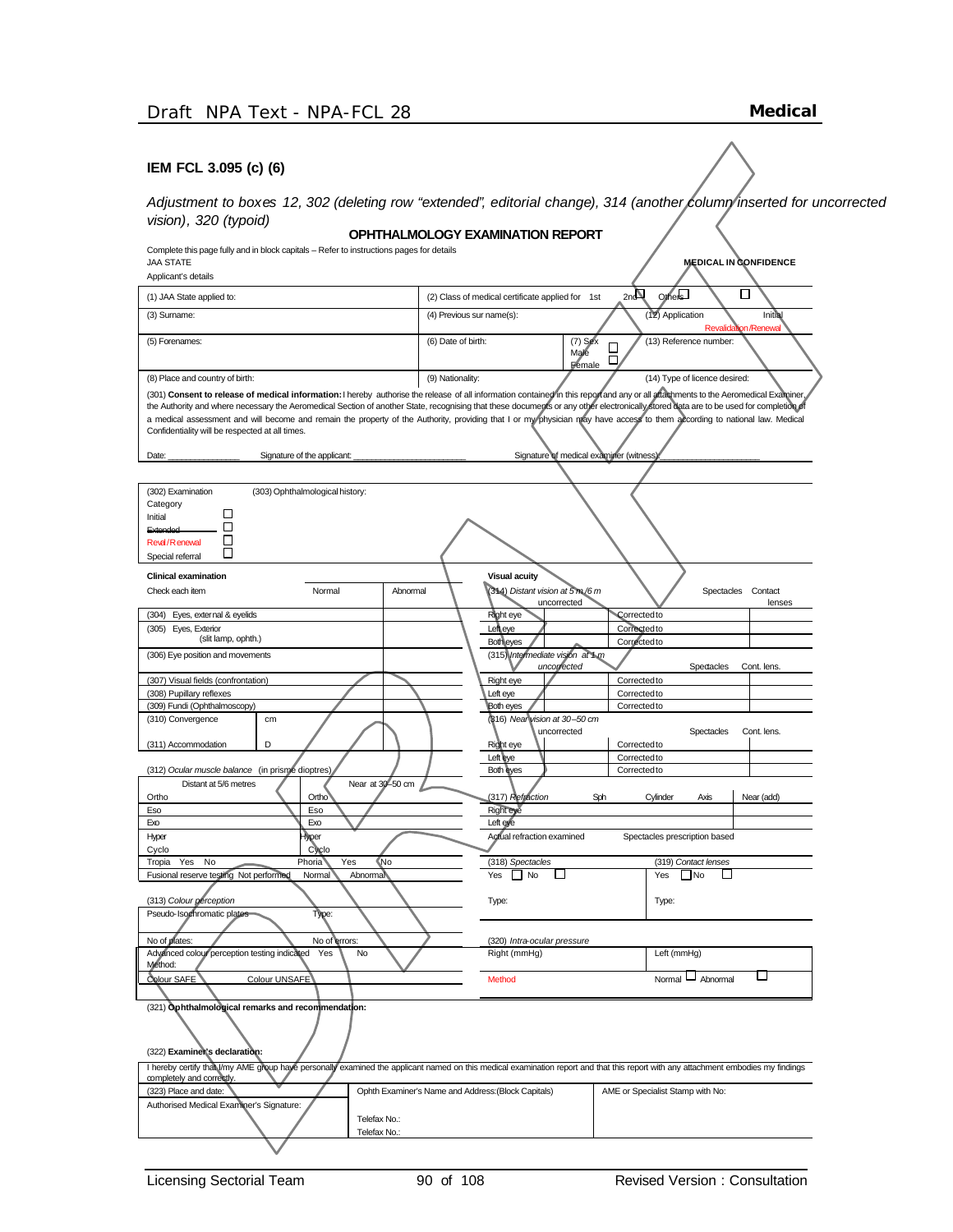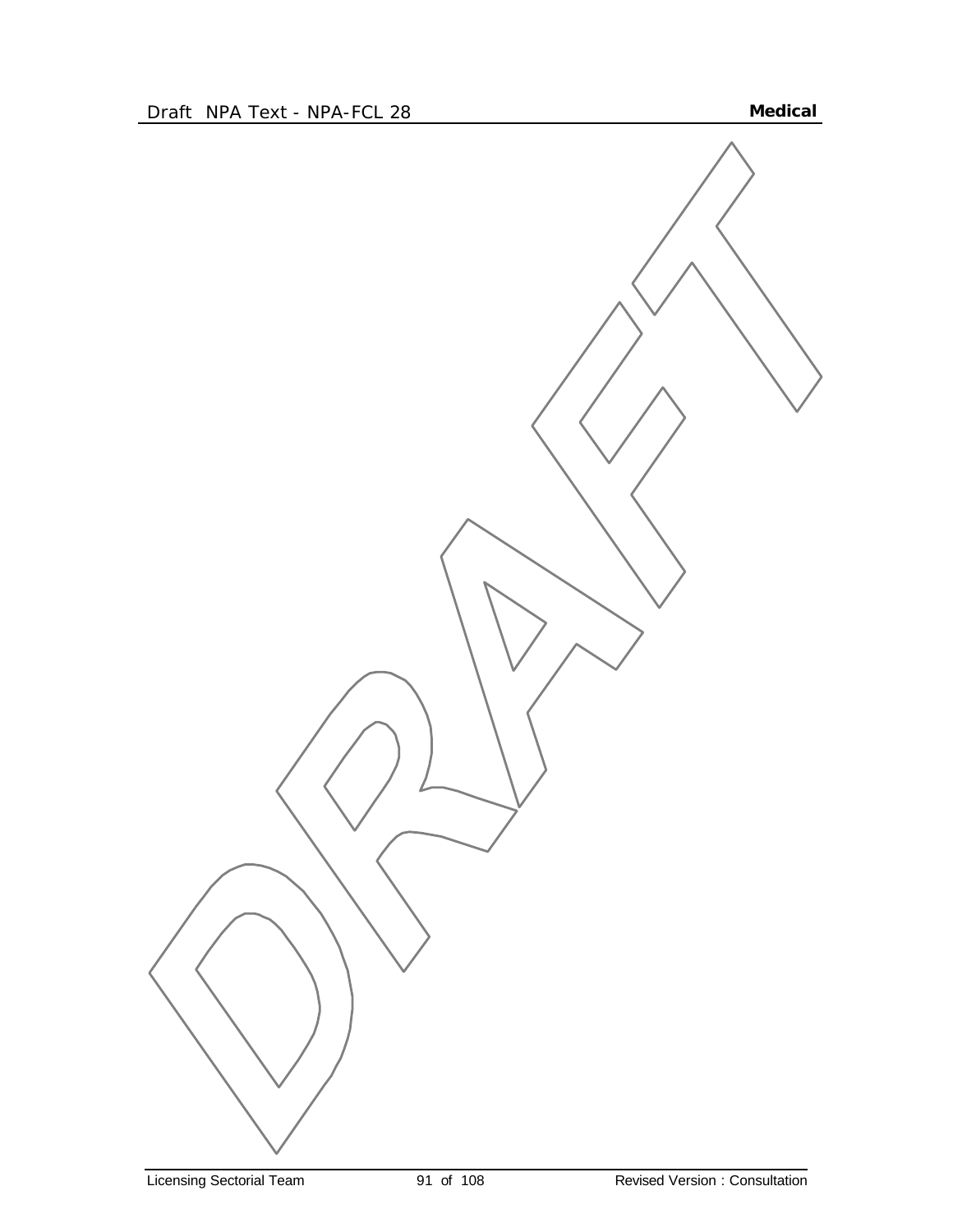## **IEM FCL 3.095 (c) (7)**

*Adjustment to text (items 302, 314 - 316)*

#### INSTRUCTIONS FOR COMPLETION OF THE OPHTHALMOLOGY EXAMINATION REPORTAORM

Writing must be in Block Capitals using a ball-point pen and be legible. Exert sufficient pressure to make legible copies. Completion of this form by typing or printing is both acceptable and preferable. If more space is required to answer any question, use a plain sheet of paper bearing the applicant's name, the information, your signature and the date signed. The following numbered instructions apply to the numbered headings on the Medical Examination Report Form.

**NOTICE** – Failure to complete the medical examination report form in full as required or to write legibly may result in non-acceptance of the application in total and may lead to withdrawal of any medical certificate issued. The making of False or Misleading statements or the withholding of relevant information by an authorised examiner may result in criminal prosecution, denial of an application or withdrawal of any medical certificate granted.

**GENERAL** – The AME or Ophthalmology specialist performing the examination should verify the identity of the applicant. The applicant should then be requested to complete the sections 1, 2, 3, 4, 5, 6, 7, 12 and 13 on the form and then sign and date the **consent to release of medical information** (Section 301) with the examiner countersigning as witness.

**302 EXAMINATION CATEGORY** – Tick appropriate box.

Initial – Initial examination for either Class 1 or 2; also initial exam. for upgrading from Class 2 to 1 (notate 'upgrading' in Section 303).

Extended Renewal / Revalidation / Renewal – Subsequent ROUTINE comprehensive Ophthalmological examinations *(due to refractive error)*.

Special Referral – NON Routine examination for assessment of an ophthalmological symptom or finding.

**303 OPHTHALMOLOGY HISTORY** – Detail here any history of note or reasons for special referral.

**CLINICAL EXAMINATION – SECTIONS 304-309 INCLUSIVE** – These sections together cover the general clinical examination and each of the sections must be checked as Normal or Abnormal. Enter any abnormal findings or comments on findings in Section 321.

**310 CONVERGENCE** – Enter near point of convergence in cms. as measured using RAF Near Point Rule or equivalent. Please also tick whether Normal or Abnormal and enter abnormal findings and comments in Section 321.

**311 ACCOMMODATION** – Enter measurement recorded in Dioptres using RAF Near Point Rule or equivalent. Please also tick whether Normal or Abnormal and enter abnormal findings and comments in Section 321.

**312 OCULAR MUSCLE BALANCE** – Ocular Muscle Balance is tested at Distant 5 or 6 ms and Near at 30- 50 cms and results recorded. Presence of Tropia or Phoria must be entered accordingly and also whether Fusional Reserve Testing was NOT performed and if performed whether normal or not.

**313** COLOUR PERCEPTION – Enter type of Pseudo-Isochromatic Plates (Ishihara) as well as number of plates presented with number of errors made by examinee. State whether Advanced Colour Perception Testing is indicated and what methods used (which Colour Lantern or Anomaloscopy) and finally whether judged to be Colour Safe or Unsafe. Advanced Colour Perception Testing is usually only required for initial assessment unless indicated by change in applicant's colour perception.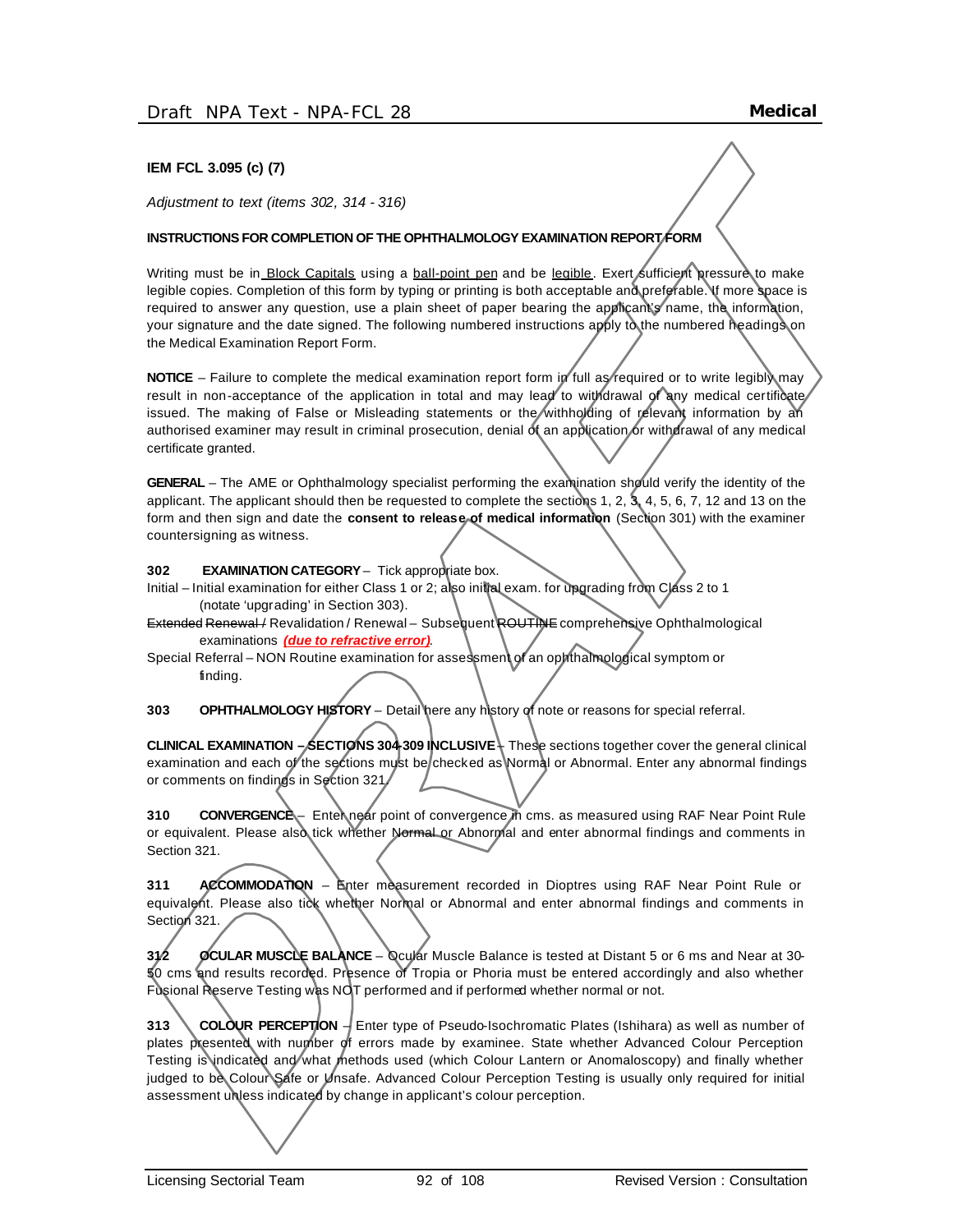**314–316 VISUAL ACUITY TESTING AT 5/6 ms, 1 m and 30–50 cms**. – Record actual visual activity *acuity* obtained in appropriate boxes. If correction not worn nor required, put line through corrected vision boxes. Distant visual acuity to be tested at either 5 or 6 metres with the appropriate chart for that distance.

**317 REFRACTION** – Record results of refraction. Indicate also whether for Class 2/applicants, refraction details are based upon spectacle prescription.

**318 SPECTACLES** – Tick appropriate box signifying if s pectacles are or are not worn by applicant. If used, state whether unifocal, bifocal, varifocal or look-over.

**319 CONTACT LENSES** – Tick appropriate box signifying if contact lenses are or are not worn. If worn, state type from the following list; hard, soft, gas-permeable, disposable.

**320 INTRA-OCULAR PRESSURE** – Enter Intra-Ocular Pressure recorded for right and left eyes and indicate whether normal or not. Also indicate method used – applanation, air  $\epsilon$ tc.

**321 OPHTHALMOLOGY REMARKS AND RECOMMENDATIONS** – Enter here all remarks, abnormal findings and assessment results. Also enter any limitations recommended. If there is any doubt about findings or recommendations the examiner may contact the AMS for advice before finalising the report form.

**322 OPHTHALMOLOGY EXAMINERS DETAILS**– In this section the Ophthalmology examiner must sign the declaration, complete his name and address in block capitals, contact telephone number (and fax if available) and lastly stamp the report with his designated stamp incorporating his AME or specialist number.

**323 PLACE AND DATE** – Enter the place (town or city) and the date of examination. The date of examination is the date of the clinical examination and not the date of finalisation of form. If the Ophthalmology examination report is finalised on a different date, enter date of finalisation on Section 321 as 'Report finalised on ............'.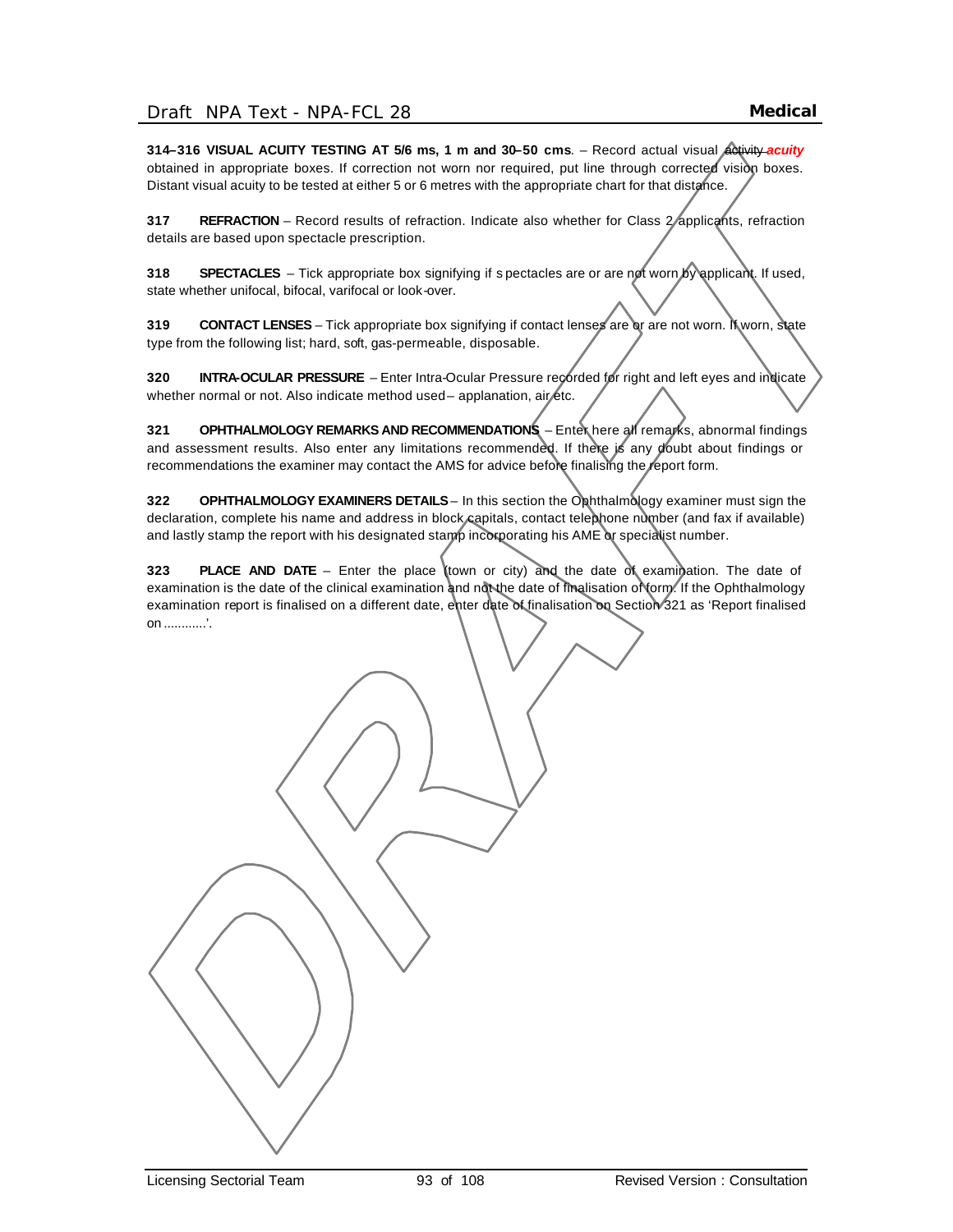|                                                                                                                                                                                       |                                                   | OTORHINOLARYNGOLOGY EXAMINATION REPORT           |                                  |                                      |
|---------------------------------------------------------------------------------------------------------------------------------------------------------------------------------------|---------------------------------------------------|--------------------------------------------------|----------------------------------|--------------------------------------|
| Complete this page fully and in block capitals - Refer to instructions pages for details.<br><b>JAA STATE</b>                                                                         |                                                   |                                                  |                                  | <b>MEDICAL IN CONFIDENCE</b>         |
| Applicant's details                                                                                                                                                                   |                                                   |                                                  |                                  |                                      |
| (1) JAA State applied to:                                                                                                                                                             |                                                   | (2) Class of medical certificate applied for 1st | Øthers<br>2 <sub>nd</sub>        |                                      |
| (3) Surname:                                                                                                                                                                          | (4) Previous surname(s):                          |                                                  | (12) Application                 | Initial<br><b>Revalidation/Renew</b> |
| (5) Forenames:                                                                                                                                                                        | (6) Date of birth:                                | $(7)$ Sex<br>Male                                |                                  | (13) Reference number:               |
| (401) Consent to release of medical information: I hereby authorise the release of all information contained in this report and any or all attachments to the Aeromedical Examiner,   |                                                   | Female                                           |                                  |                                      |
| the Authority and where necessary the Aeromedical Section of another State, recognising that these documents or any other electronically stored data are to be used for completion of |                                                   |                                                  |                                  |                                      |
| a medical assessment and will become and remain the property of the Authority, providing that I or my physician may have access to them according to national law. Medical            |                                                   |                                                  |                                  |                                      |
| Confiidentiality will be respected at all times.                                                                                                                                      |                                                   |                                                  |                                  |                                      |
| Signature of the applicant:<br>Signature of medical examiner (witness)<br>Date:                                                                                                       |                                                   |                                                  |                                  |                                      |
|                                                                                                                                                                                       |                                                   |                                                  |                                  |                                      |
| (402) Examination<br>(403) Otorhinolaryngology history:                                                                                                                               |                                                   |                                                  |                                  |                                      |
| Category                                                                                                                                                                              |                                                   |                                                  |                                  |                                      |
| Initial<br>Extended                                                                                                                                                                   |                                                   |                                                  |                                  |                                      |
| Renewal/Reval                                                                                                                                                                         |                                                   |                                                  |                                  |                                      |
| Special referral                                                                                                                                                                      |                                                   |                                                  |                                  |                                      |
| <b>Clinical examination</b>                                                                                                                                                           |                                                   |                                                  |                                  |                                      |
| Check each item<br>Normal                                                                                                                                                             | Abnormal                                          | (419) Pure tone audiometry                       |                                  |                                      |
| (404) Head, face, neck, scalp                                                                                                                                                         |                                                   |                                                  | dB HL (hearing level)            |                                      |
| (405) Buccal cavity, teeth<br>(406) Pharynx                                                                                                                                           |                                                   | Right ear<br>Hz<br>250                           |                                  | Left ear                             |
| (407) Nasal passages and naso-pharynnx                                                                                                                                                |                                                   | 500                                              |                                  |                                      |
| (incl. anterior r hinoscopy)                                                                                                                                                          |                                                   | 1000                                             |                                  |                                      |
| (408) Vestibular system incl. Romberg test                                                                                                                                            |                                                   | 2000                                             |                                  |                                      |
| (409) Speech                                                                                                                                                                          |                                                   | 3000                                             |                                  |                                      |
| (410) Sinuses                                                                                                                                                                         |                                                   | 4000                                             |                                  |                                      |
| (411) Ext acoustic meati, tympanic membranes                                                                                                                                          |                                                   | 6000                                             |                                  |                                      |
| (412) Pneumatic otoscopy                                                                                                                                                              |                                                   | 8000                                             |                                  |                                      |
| (413) Impedance tympanometry including<br>Valsalva menoeuvre (initial only)                                                                                                           |                                                   |                                                  |                                  |                                      |
|                                                                                                                                                                                       |                                                   | (420) Audiogram                                  |                                  |                                      |
|                                                                                                                                                                                       |                                                   |                                                  | $o = Right$                      | $= Air$                              |
|                                                                                                                                                                                       |                                                   |                                                  | $x = \text{Left}$                | = Bone                               |
|                                                                                                                                                                                       |                                                   |                                                  |                                  |                                      |
| Additional testing (if indicated)<br>Not                                                                                                                                              | Normal<br>Abnormal                                | dB/H                                             |                                  |                                      |
|                                                                                                                                                                                       |                                                   | L                                                |                                  |                                      |
| performed                                                                                                                                                                             |                                                   | $-10$                                            |                                  |                                      |
| (414) Speech audiometry                                                                                                                                                               |                                                   | 0                                                |                                  |                                      |
| (415) Posterior rhinoscopy                                                                                                                                                            |                                                   | 10                                               |                                  |                                      |
| (416) EOG; spontaneous and<br>positional nystagnus                                                                                                                                    |                                                   | 20<br>30                                         |                                  |                                      |
| (417) Differential caloric test or                                                                                                                                                    |                                                   | 40                                               |                                  |                                      |
| vestibular autorotation test                                                                                                                                                          |                                                   | 50                                               |                                  |                                      |
| (418) Mirror or fibre laryngoscopy                                                                                                                                                    |                                                   | 60                                               |                                  |                                      |
|                                                                                                                                                                                       |                                                   | 70                                               |                                  |                                      |
|                                                                                                                                                                                       |                                                   | 80                                               |                                  |                                      |
| (421) Otorhinolaryngology remarks and recommendation:                                                                                                                                 |                                                   | 90                                               |                                  |                                      |
|                                                                                                                                                                                       |                                                   | 100                                              |                                  |                                      |
|                                                                                                                                                                                       |                                                   | 110                                              |                                  |                                      |
|                                                                                                                                                                                       |                                                   | 120                                              |                                  |                                      |
|                                                                                                                                                                                       |                                                   | Hz 250<br>500                                    | 1000 2000 3000 4000 6000 8000    |                                      |
|                                                                                                                                                                                       |                                                   |                                                  |                                  |                                      |
|                                                                                                                                                                                       |                                                   |                                                  |                                  |                                      |
|                                                                                                                                                                                       |                                                   |                                                  |                                  |                                      |
|                                                                                                                                                                                       |                                                   |                                                  |                                  |                                      |
|                                                                                                                                                                                       |                                                   |                                                  |                                  |                                      |
| (422) Examiner's declaration                                                                                                                                                          |                                                   |                                                  |                                  |                                      |
|                                                                                                                                                                                       |                                                   |                                                  |                                  |                                      |
| I hereby certify that thmy AME group have personally examined the applicant named on this medical examination report and that this report with any attachment embodies my findings    |                                                   |                                                  |                                  |                                      |
| completely and correctly<br>(423) Place and date:                                                                                                                                     | ORL Examiner's Name and Address: (Block Capitals) |                                                  | AME or Specialist Stamp with No: |                                      |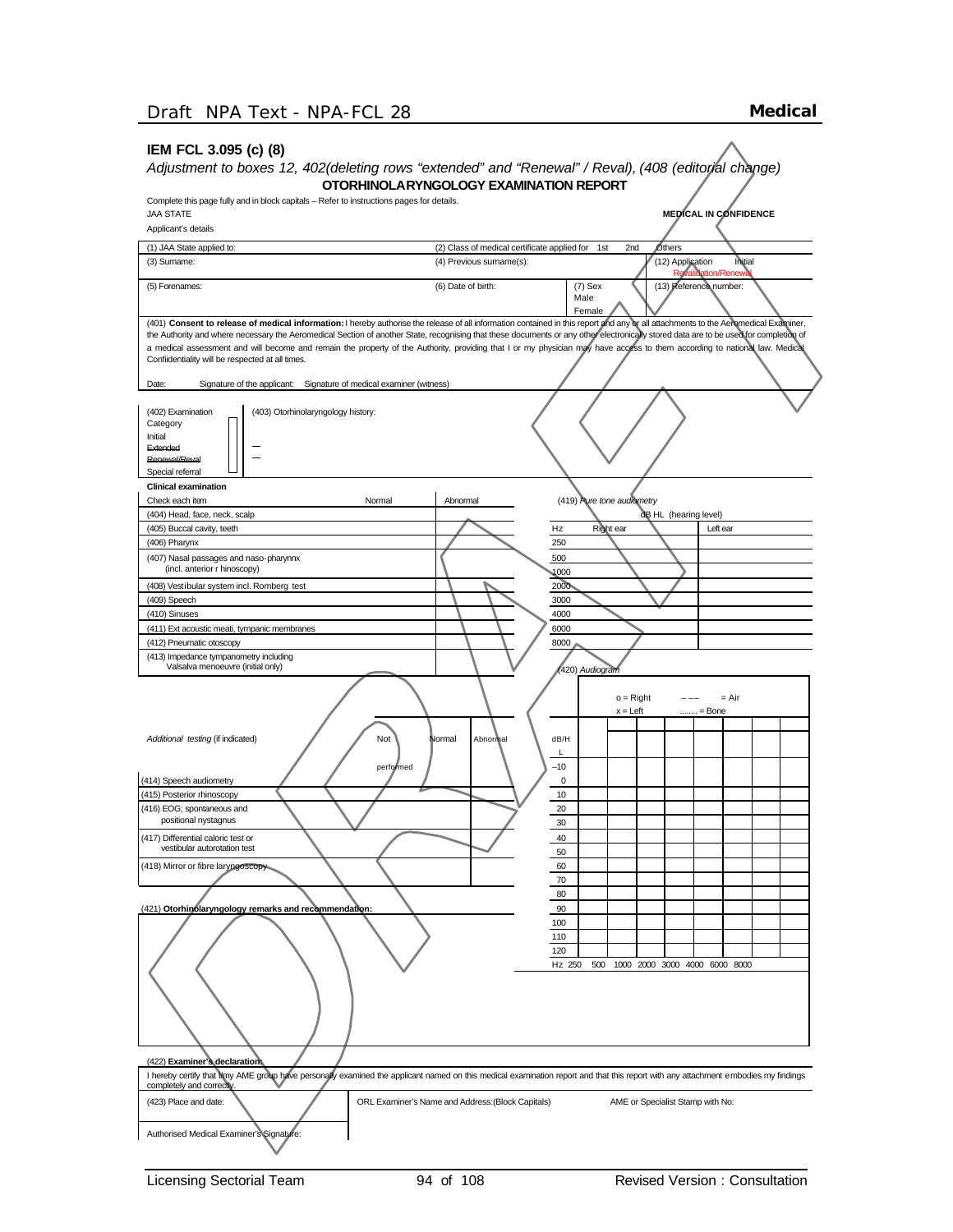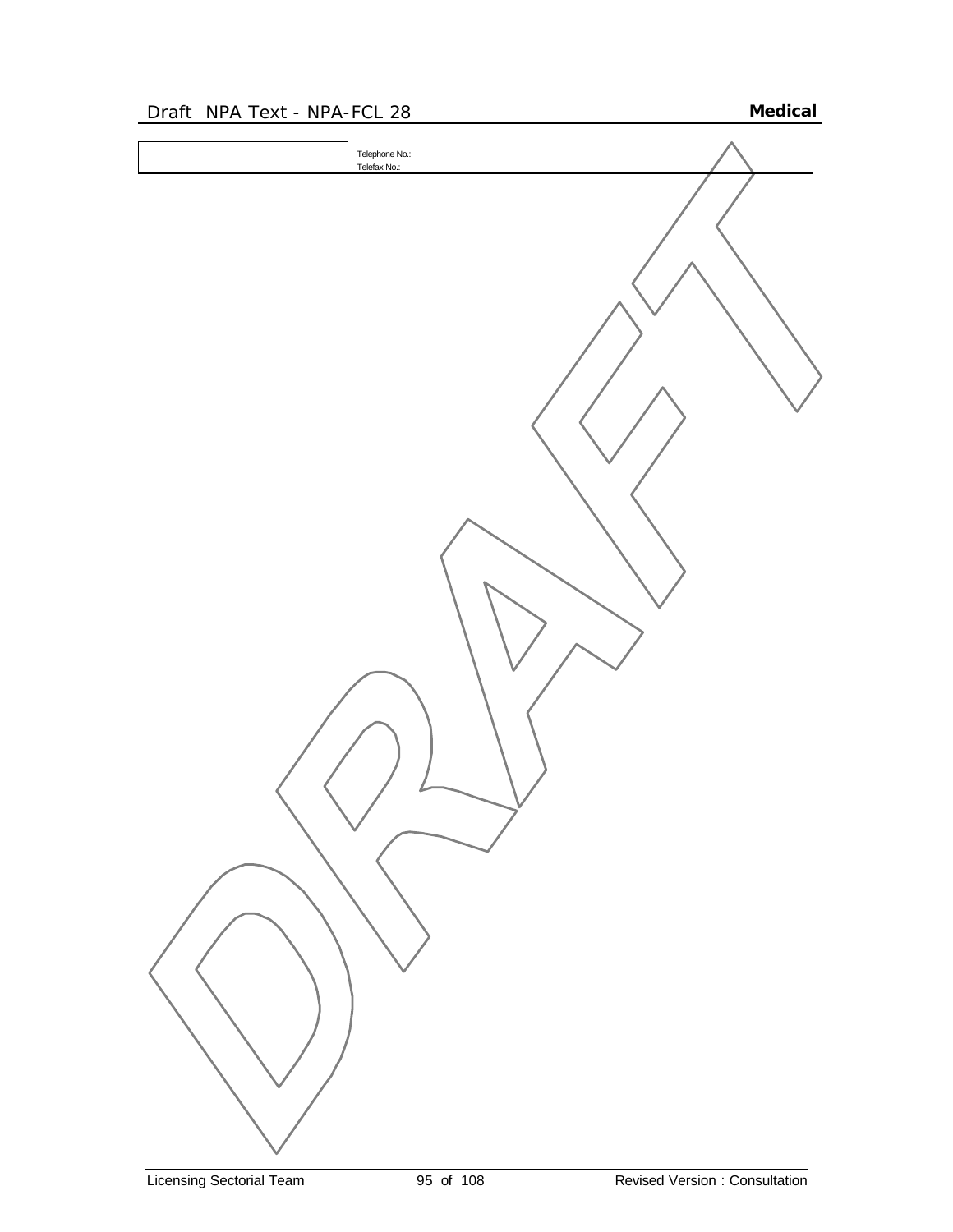## **IEM FCL 3.095 (c) (9)**

*Adjustment to text (item 402)*

#### **INSTRUCTIONS FOR COMPLETION OF THE OTORHINOLARYNGOLOGY EXAMINATION REPORT FORM**

Writing must be in Block Capitals using a ball-point pen and be legible. Exert sufficient pressure to make legible copies. Completion of this form by typing or printing is both acceptable and preferable. If more space is required to answer any question, use a plain sheet of paper bearing the applicant's name, the information, your signature and the date signed. The following numbered instructions apply to the numbered headings on the Otorhinolaryngology Examination Report Form.

**NOTICE** – Failure to complete the medical examination report form in full as required or to write legibly may result in non-acceptance of the application in total and may lead to withdrawal of any medical certificate issued. The making of False or Misleading statements or the withholding of relevant information by ap authorised examiner may result in criminal prosecution, denial of an application or withdrawal of any medical certificate granted.

**GENERAL** – The AME or Otorhinolaryngology specialist performing the examination should verify the identity of the applicant. The applicant should then be requested to complete the sections  $1, 2, 3, 4, 5, 6, 7, 12$  and 13 on the form and then sign and date the **consent to release of medical information** (section 401) with the examiner countersigning as witness.

## **402 EXAMINATION CATEGORY**– Tick appropriate box.

Initial – Initial examination for Class 1; also initial exam. for upgrading from Class 2 to 1 (notate 'upgrading' in Section 403)

Extended Renewal / Revalidation – Subsequent ROUTINE comprehensive Special Referral – NON Routine examination for assessment of an ORL symptom or finding

**403 OTORHINOLARYNGOLOGY HISTOR**Y – Detail here any history of note or reasons for special referral.

**CLINICAL EXAMINATION – SECTIONS 404-413 INCLUSIVE**– These sections together cover the general clinical examination and each of the sections must be checked as Normal or Abnormal. Enter any abnormal findings and comments on findings in Section 421.

**ADDITIONAL TESTING – SECTIONS 414-418 INCLUSIVE**  $\frac{1}{4}$  These tests are only required to be performed if indicated by history or clinical findings and are not routinely required. For each test one of the boxes must be completed – if the test is not performed then tick that box – if the test has been performed then tick the appropriate box for a normal or abnormal result. All remarks and abnormal findings should be entered in section 421.

**419 PURE TONE AUDIOMETRY** – Complete figures for dB HL (Hearing Level) in each ear at all listed frequencies.

**420 AUDIOGRAM** – Complete Audiogram from figures as listed in Section 419.

**421 OTORHINOLARYNGOLOGY REMARKS AND RECOMMENDATIONS** – Enter here all remarks, abnormal findings and assessment results. Also enter any limitations recommended. If there is any doubt about findings or recommendations the examiner may contact the AMS for advice before finalising the report form.

**422 OTORHINOLARYNGOLOGY EXAMINERS DETAILS** – In this section the Otorhinolaryngology examiner must sign the declaration, complete his name and address in block capitals, contact telephone number (and fax if available) and lastly stamp the report with his designated stamp incorporating his AME or specialist number.

**423 PLACE AND DATE**  $\neq$  Enter the place (town or city) and the date of examination. The date of examination is the date of the clinical examination and not the date of finalisation of form. If the ORL examination report is finalised on a different date, enter date of finalisation in Section 421 as 'Report finalised on ........'.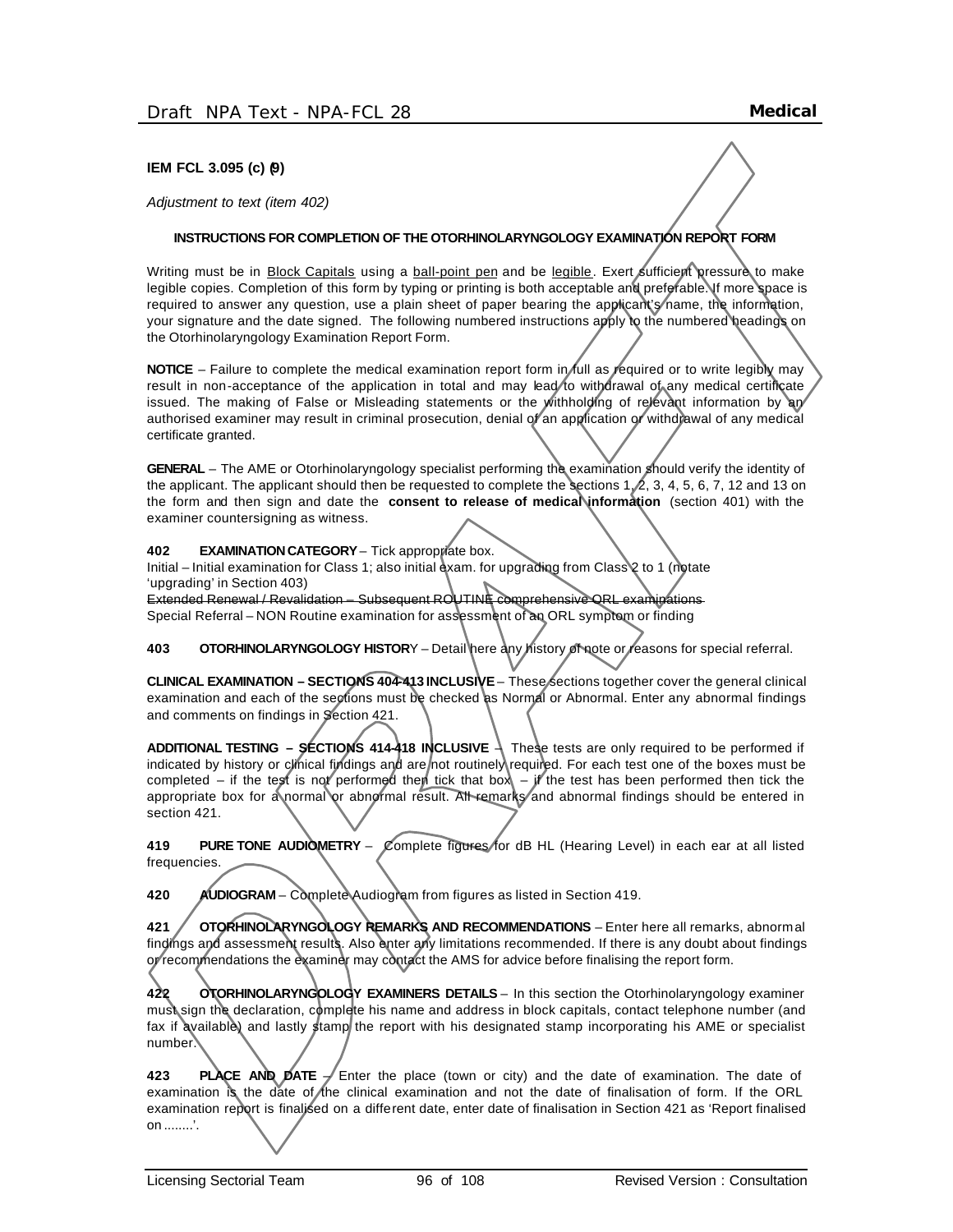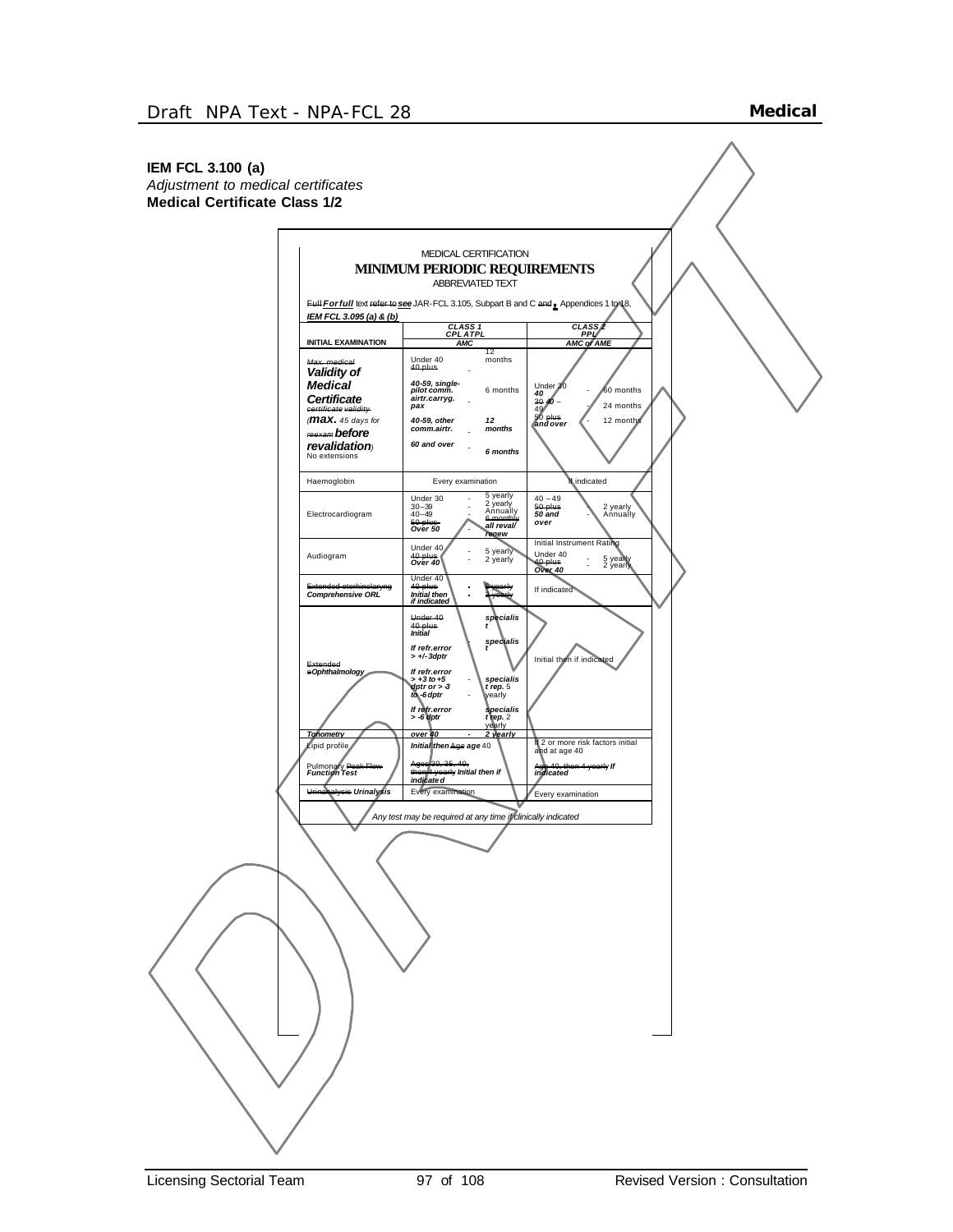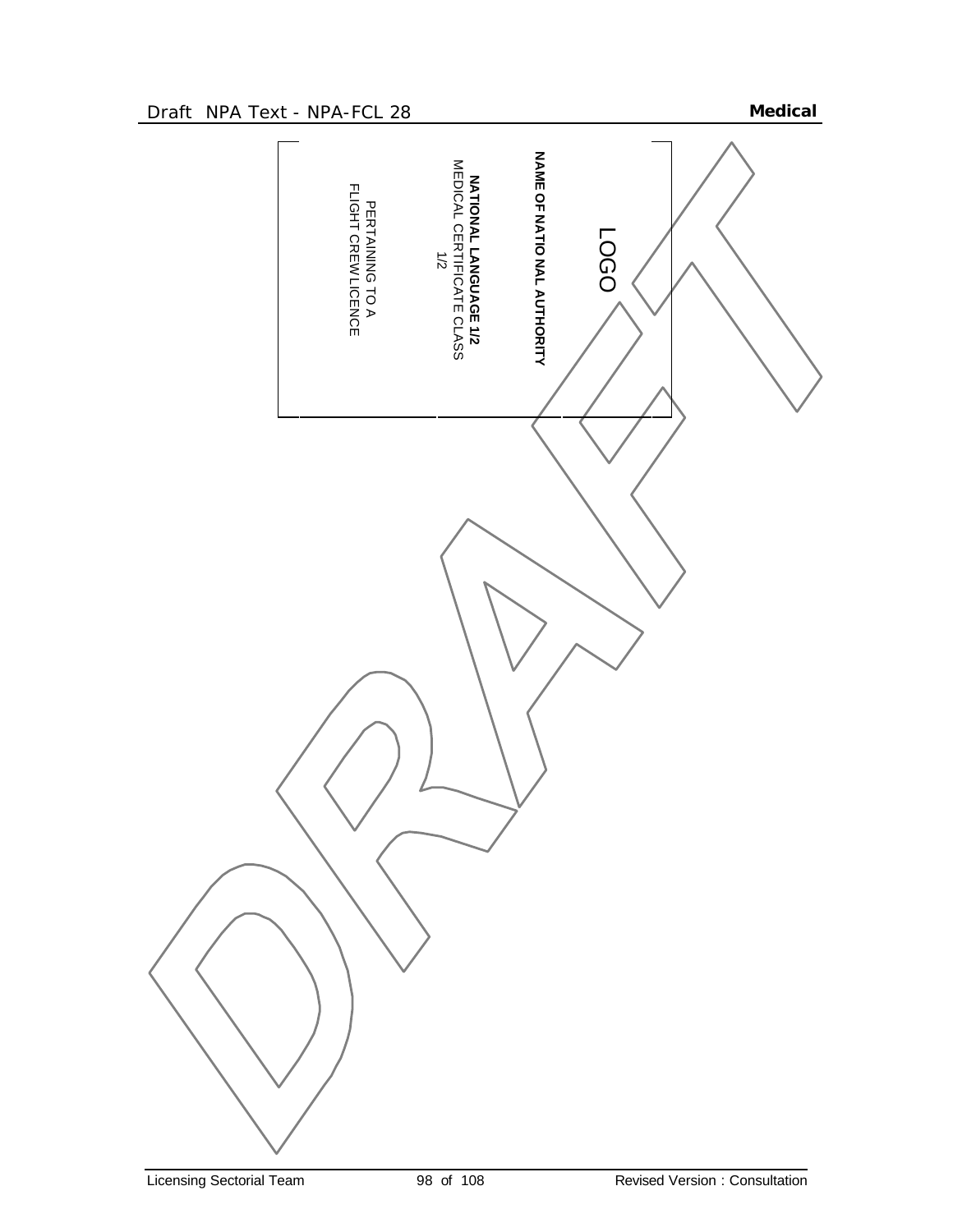

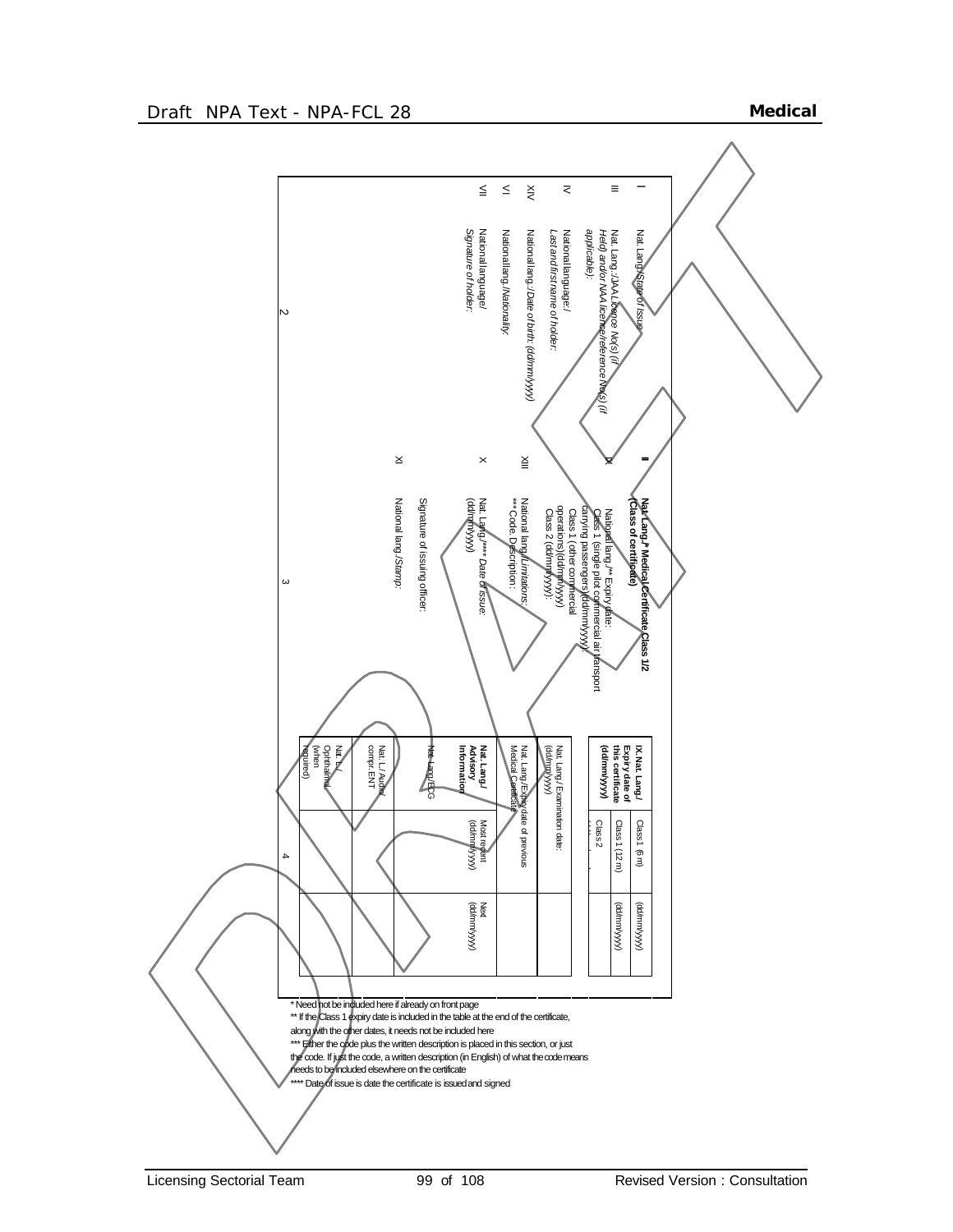#### **IEM FCL 3.100 (b) Medical Certificate Class 2**

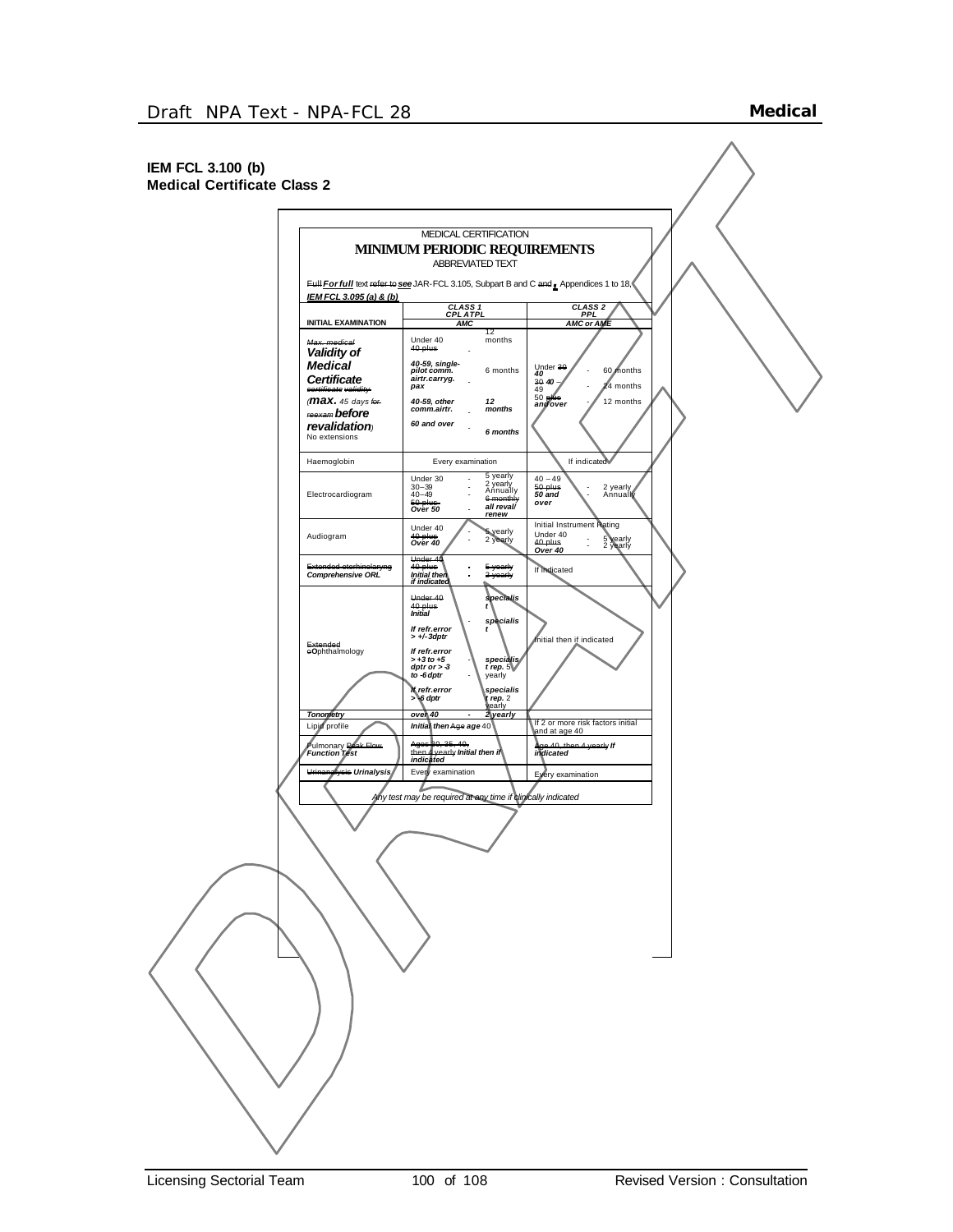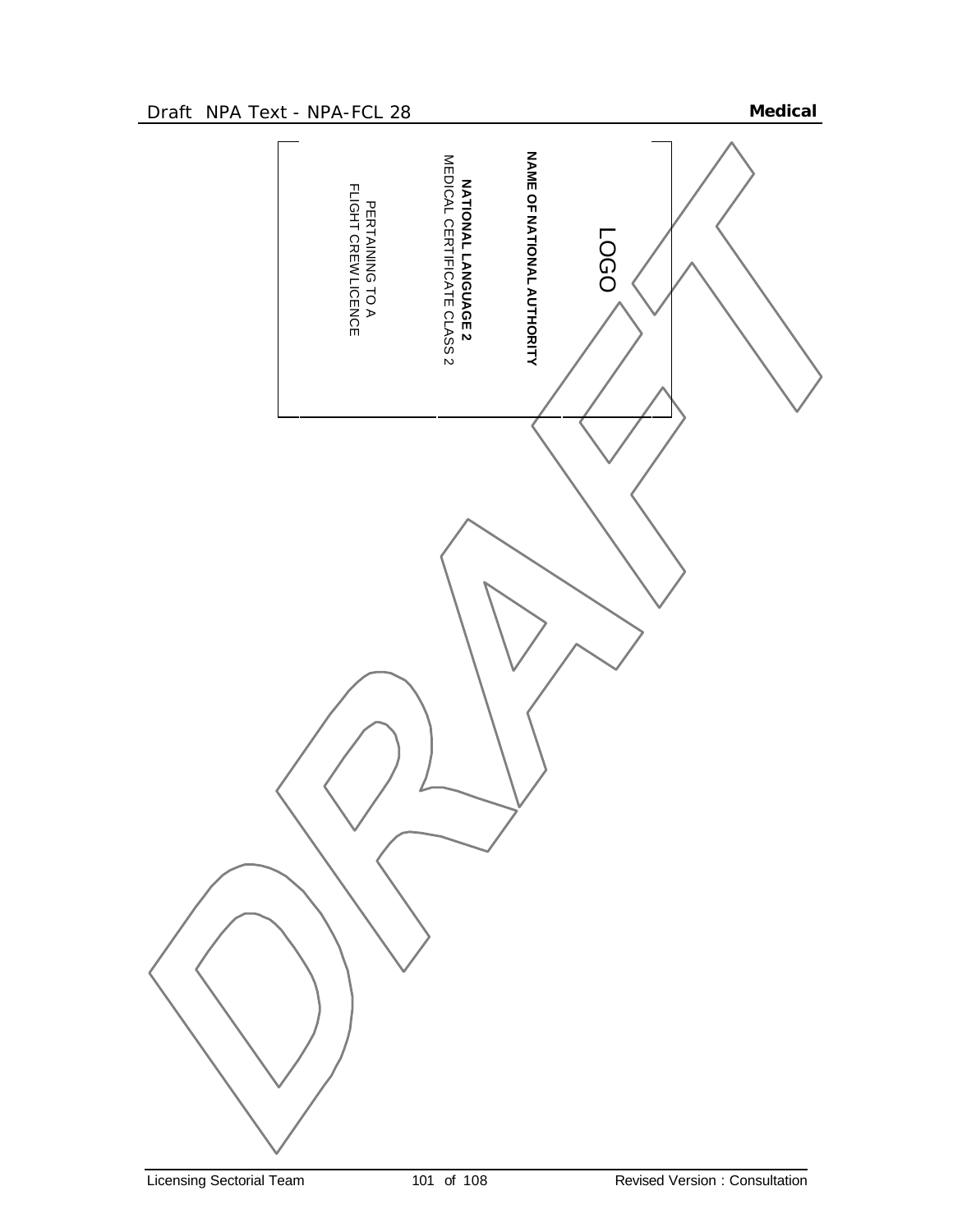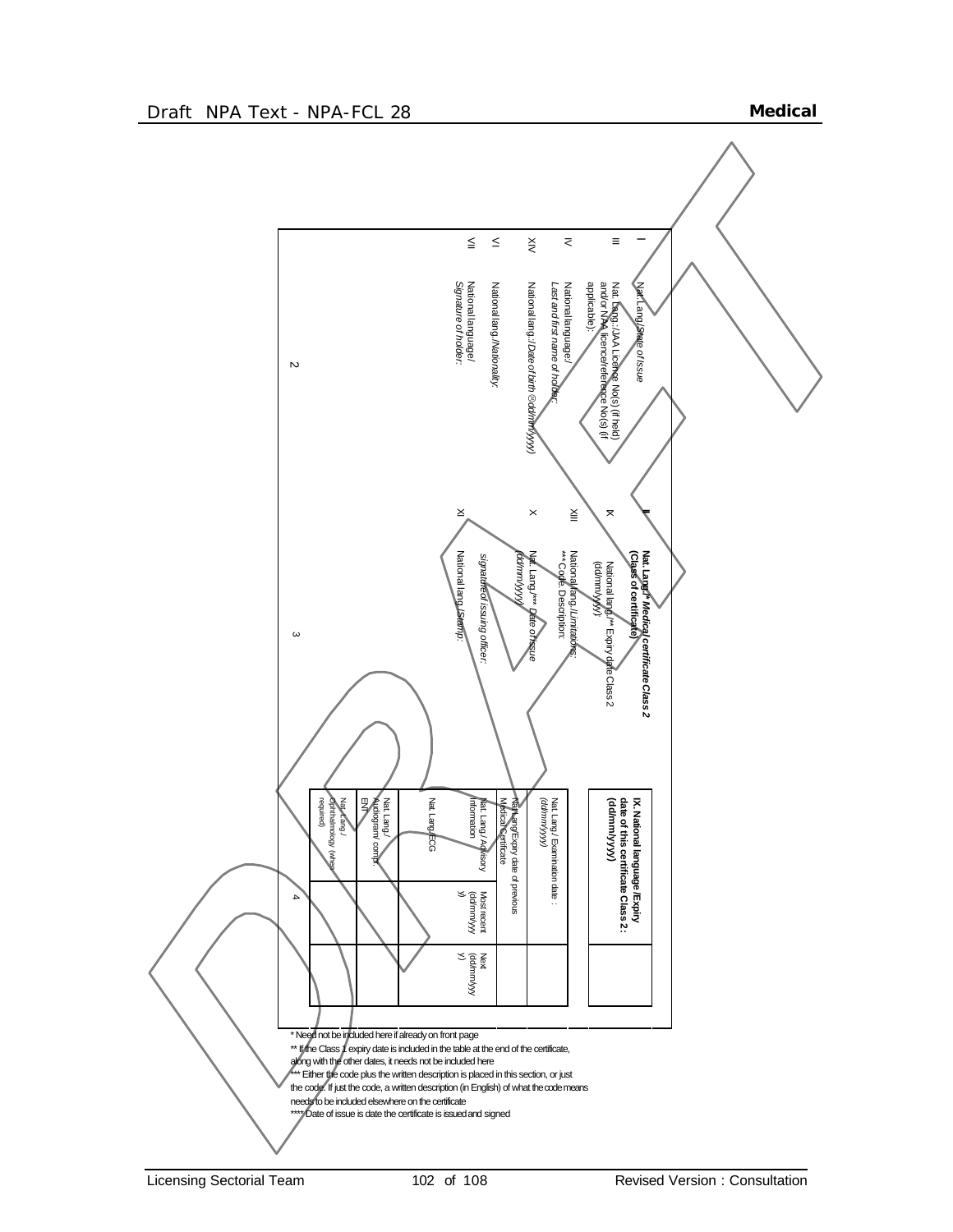## **IEM FCL 3.100 (c) LIMITATIONS, CONDITIONS AND VARIATIONS**

*Adjustment to title and table, 3 additional codes added in table and explanations (OFL, REV, FEV), additional remarks with asterisks as reference, adjustment to explanations of VML, OPL, SIC, AMS, RXO.*

## **LIMITATIONS, CONDITIONS AND VARIATIONS**

| <b>CODE</b> | LIMITATION, CONDITION, VARIATION                                                                                        | IMPOSED <sup>®</sup> BY<br>REMOVED BY |
|-------------|-------------------------------------------------------------------------------------------------------------------------|---------------------------------------|
| <b>TML</b>  | VALID ONLY FOR  MONTHS                                                                                                  | AME/AMC/AMS<br><b>AMS</b>             |
| <b>VDL</b>  | SHALL WEAR CORRECTIVE LENSES AND<br>CARRY A SPARE SET OF SPECTACLES                                                     | AME/AMC/AMS<br><b>AMS</b>             |
| <b>VML</b>  | SHALL WEAR MULTIFOCAL LENSES AND<br>CARRY A SPARE SET OF SPECTICLES<br><b>SPECTACLES</b>                                | <b>AMS</b><br>AME/AMC/AMS             |
| <b>VNL</b>  | SHALL HAVE AVAILABLE CORRECTIVE<br>SPECTACLES FOR NEAR VISION AND<br>CARRY A SPARE SET OF SPECTACLES                    | <b>AMS</b><br>AME/AMC/AMS             |
| <b>VCL</b>  | VALID BY DAY ONLY                                                                                                       | AMS**<br><b>AMS</b>                   |
| <b>OML</b>  | VALID ONLY AS OR WITH QUALIFIED CO<br><b>PILOT</b>                                                                      | AMS*<br>AMS*                          |
| <b>OFL</b>  | CLASS 1 VALID FOR FLIGHT ENGINEER<br><b>DUTIES ONLY</b>                                                                 | AMS<br><b>AMS</b>                     |
| <b>OCL</b>  | VALID ONLY AS CO-PILOT                                                                                                  | <b>AMS</b><br><b>AMS</b>              |
| OSL         | VALID ONLY WITH SAFETY PILOT\AND \M<br>AIRCRAFT WITH DUAL CONTROLS                                                      | AMS<br><b>AMS</b>                     |
| OAL         | <b>TO</b><br><b>DEMONSTRATED</b><br><b>RESTRICTED</b><br>AIRCRAFT TYPE                                                  | AMS <sup>'</sup><br><b>AMS</b>        |
| <b>OPL</b>  | VALID ONLY WITHOUT PASSENGERS                                                                                           | AMS<br><b>AMS</b>                     |
| <b>APL</b>  | VALID ONLY WITH APPROVED PROSTHESIS                                                                                     | <b>AMS</b><br><b>AMS</b>              |
| AHL         | VALID ONLY WITH APPROVED<br><b>THAND</b><br><b>CONTROLS</b>                                                             | <b>AMS</b><br><b>AMS</b>              |
| AGL         | APPROVED EYE<br><b>ONLY</b><br><b>WITH</b><br><b>VALID</b><br><b>PROTECTION</b>                                         | <b>AMS</b><br><b>AMS</b>              |
| <b>SSL</b>  | (SPECIAL RESTRICTIONS AS SPECIFIED)                                                                                     | <b>AMS</b><br><b>AMS</b>              |
| <b>SIC</b>  | SPECIAL INSTRUCTIONS CONTACT AMS                                                                                        | <b>AMS</b><br><b>AMS</b>              |
| <b>AMS</b>  | RECERTIFICATION OR RENEWAL ONLY BY<br><b>AMS</b>                                                                        | <b>AMS</b><br><b>AMS</b>              |
| <b>REV</b>  | <b>MEDICAL CERTIFICATE ISSUED</b><br>AFTER REVIEW PROCEDURE, SPECIAL<br>INSTRUCTIONS MAY APPLY, AMS MAY BE<br>CONTACTED | <b>AMS</b><br><b>AMS</b>              |
| <b>RXO</b>  | <b>REQUIRES</b><br><b>SPECIALIST</b><br>OPNTHALMOLOGICAL EXAMINATIONS                                                   | <b>AMS</b><br>AME/AMC/AMS             |
| <b>FEV</b>  | For F/E DUTIES VALID FOR AN<br>ADDITIONAL PERIOD OF 6 MONTHS                                                            | AME/AMC/AMS<br>AMS                    |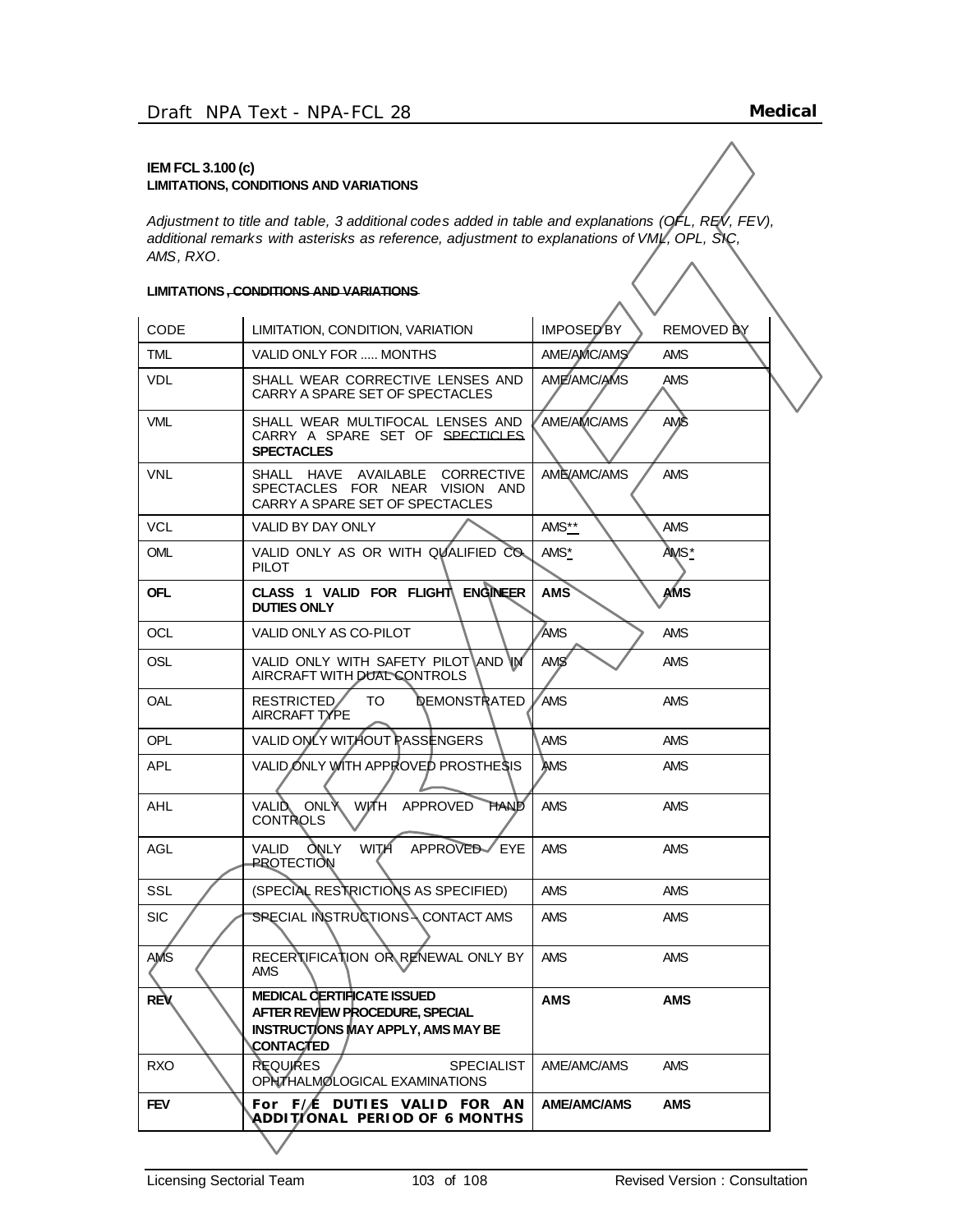## *\* in case of pregnancy by AMS, AMC, AME*

*\*\* in case of colour deficient Class 2 applicants by AMS, AMC, AME*

#### **LIMITATION TML**

**• TML 'VALID ONLY FOR \_\_\_\_\_\_\_ MONTHS'**

#### **EXPLANATION:**

The period of validity of your medical certificate has been limited to the duration as shown above for the reasons explained to you by your Authorised Medical Examiner. This period of validity commences on the date of your medical examination. Any period of validity remaining on your previous medical certificate is now no longer valid. You should present for re-examination when advised and follow any medical recommendations. (Reference JAR-FCL 3.105(e)).

## **LIMITATION VDL**

## **•VDL 'SHALL WEAR CORRECTIVE LENSES AND CARRY A SPARE SET OF SPECTACLES'**

#### **EXPLANATION:**

In order to comply with the vision requirements of your licence, you are required to wear those spectacles or contact lenses that correct for defective distant vision as examined and approved by an Authorised Medical Examiner whilst exercising the privileges of your licence. You must also carry with you a similar set of spectacles. Should you wear contact lenses, you must carry a spare set of spectacles as approved by an AME. You may not wear contact lenses whilst exercising the privileges of your licence until cleared to do so by an AME. You must also carry a spare set of spectacles. (Reference JAR-FCL 3.220(h) and JAR-FCL 3.3440(f)).

## **LIMITATION VML**

ß **VML 'SHALL WEAR MULTIFOCAL SPECTACLES AND CARRY A SPARE SET OF**  SPECTACLES<sup>\*</sup>

#### **EXPLANATION:**

In order to comply with the vision requirements of your licence, you are required to wear those spectacles that correct for defective distant, intermediate and near vision as examined and approved by the Authorised Medical Examiner whilst exercising the privileges of your licence. Contact lenses or full frame spectacles, when either correct for near vision only, may not be worn. You must also carry a spare set of spectacles.

LIMITATION VNL

#### **• VNL 'SHALL HAVE AVAILABLE CORRECTIVE SPECTACLES FOR NEAR VISION AND CARRY A SPARE SET OF SPECTACLES'**

## **EXPLANATION:**

In order to comply with the vision requirements of your licence, you are required to carry with you those spectacles that correct for defective near vision as examined and approved by an Authoris ed Medical Examiner whilst exercising the privileges of your licence. Contact lenses or full frame spectacles, when either correct for near vision only, may not be worn. You must also carry a spare set of spectacles. (Reference JAR-FCL  $3.220(h)$  and JAR FCL  $3.340(f)$ ).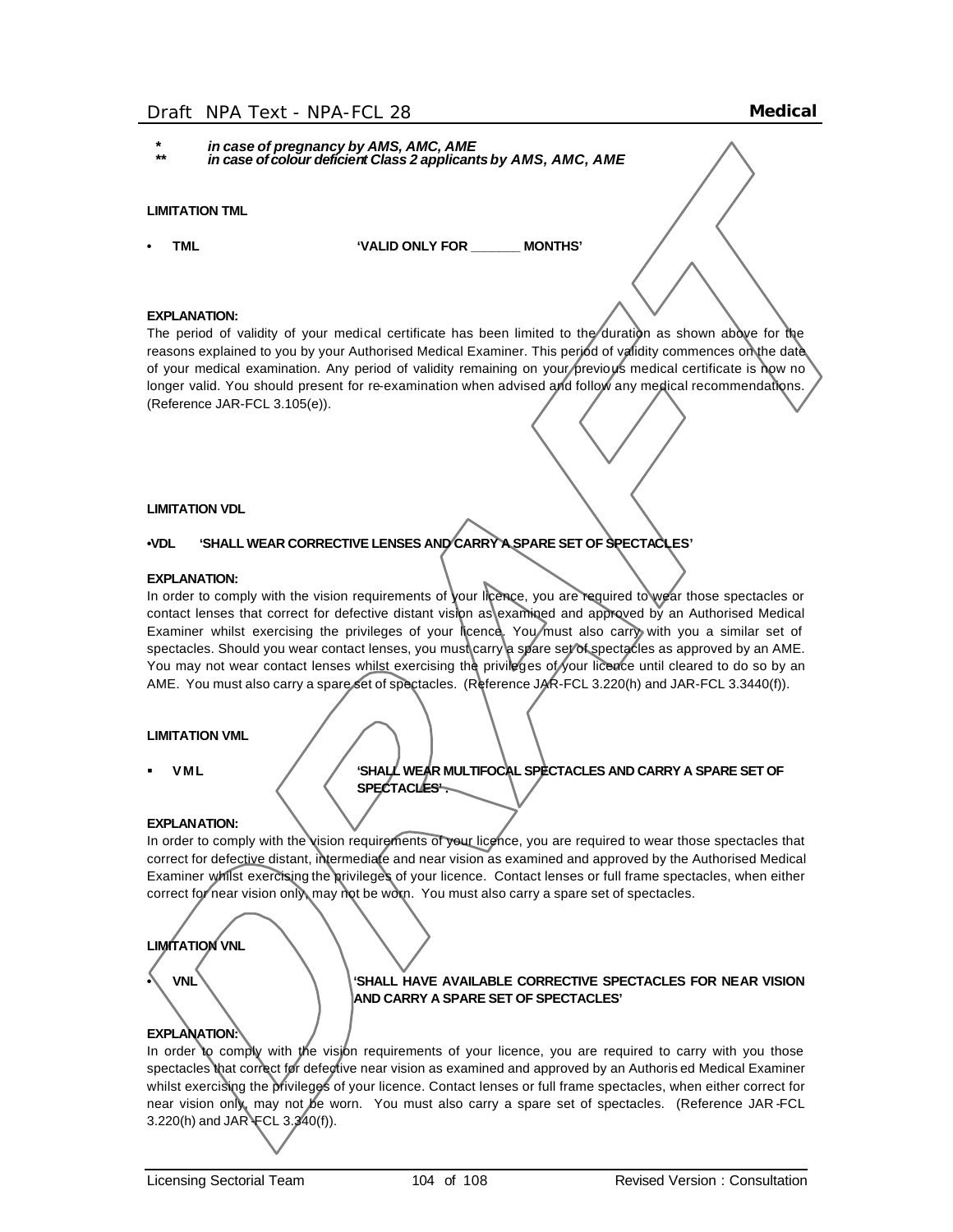#### **LIMITATION VCL**

**• VCL 'VALID BY DAY ONLY'**

#### **EXPLANATION:**

This limitation applies to private pilots and can therefore only be applied to a Class 2 medical certificate. This allows private pilots with varying degrees of colour deficiency to operate within specified circumstances. (Reference JAR-FCL 3.345(e)).

#### **LIMITATION OML**

**• OML 'VALID ONLY AS OR WITH QUALIFIED CO-PILOT'**

## **EXPLANATION:**

This applies to crew members who do not meet the medical requirements for single crew operations, but are fit for multi-crew -pilot operations.

#### **LIMITATION OFL for F/E**

## **• OFL 'CLASS 1 VALID FOR FLIGHT ENGINEER DUTIES ONLY'**

### **EXPLANATION:**

This applies to flight engineers who do not fully meet the medical requirements for a Class 1 medical *certificate, but are fit for F/E duties in multi-pilot operations.*

## **LIMITATION OCL**

**• OCL 'VALID ONLY AS CO-PILOT'**

## **EXPLANATION:**

This limitation is a further extension of the OML limitation and is applied when, for some well defined medical reason, the individual is assessed as safe to operate in a co-pilot role but not in command. (Reference JAR-FCL 3.100(e)).

## **LIMITATION OSL**

**•• OSL WALID ONLY WITH SAFETY PILOT AND IN AIRCRAFT WITH DUAL CONTROLS'.**

## **EXPLANATION:**

This limitation requires that the aircraft have dual flying controls. The Safety Pilot must be qualified as PIC on the class/type of aircraft and rated for the flight conditions. He must occupy a control seat, be aware of the type(s) of possible incapacity that you may suffer and be prepared to take over the aircraft controls during flight. (Reference JAR-FCL 3.035 and IEM FCL 3.035).

## **LIMITATION OAL**

#### **• OAL 'RESTRICTED TO DEMONSTRATED AIRCRAFT TYPE'**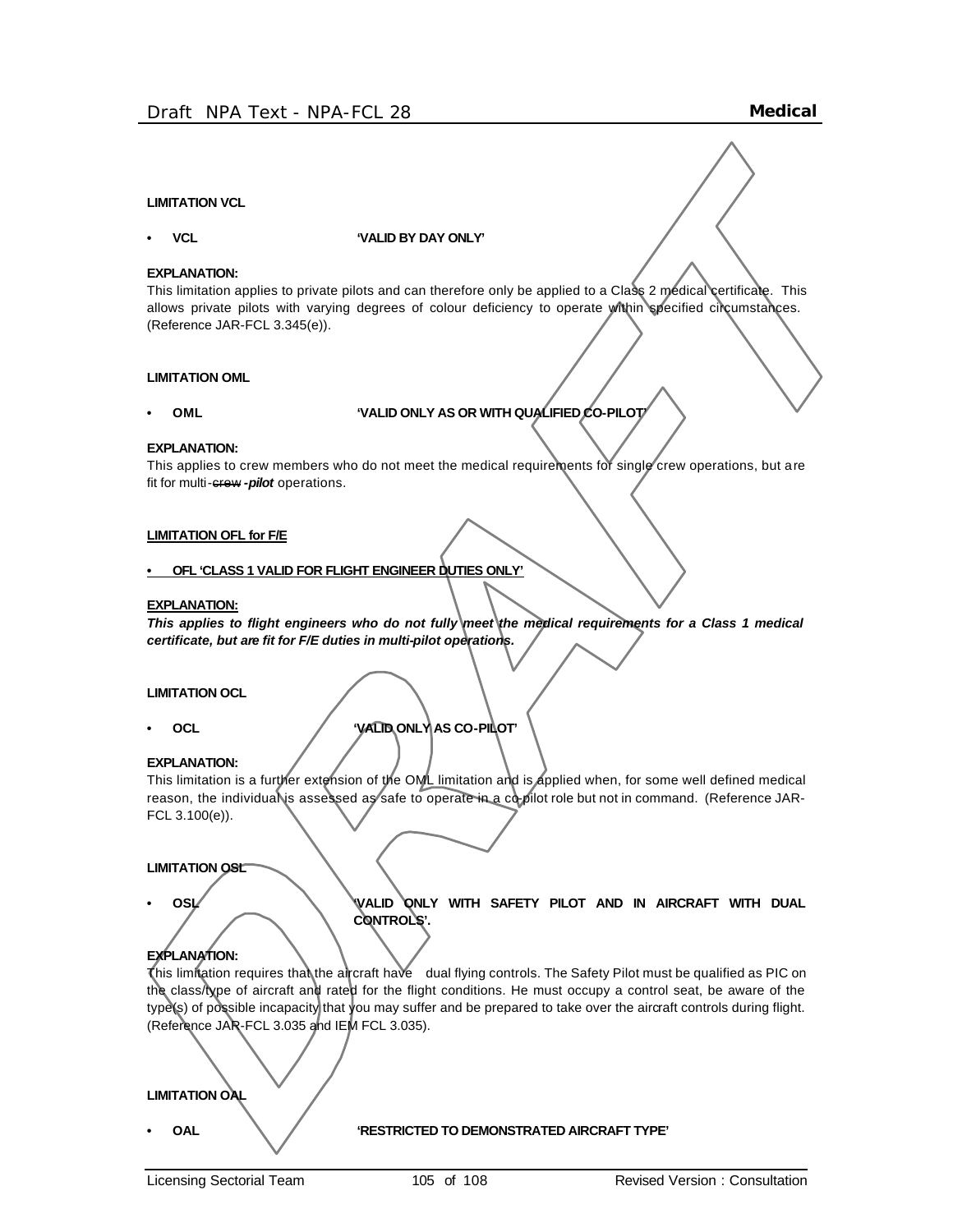#### **EXPLANATION:**

This limitation may apply to a pilot who has a limb deficiency or some other anatomical problem which had been shown by medical flight test or flight simulator testing to be acceptable but to require a restriction to a specific type of aircraft. (Reference JAR-FCL 3.200 and 3.320 – particularly Appendix 9 Paragraph 2).

## **LIMITATION OPL**

#### **• OPL 'VALID ONLY WITHOUT PASSENGERS'**

# **EXPLANATION:**

This limitation may be considered when a pilot with a musculo-skeletal problem, or some other medical condition, may involve an incresed *increased* element of risk to flight safety which might be acceptable to the pilot but which is not acceptable for the carriage of passengers.

#### **LIMITATION APL**

**• APL 'VALID ONLY WITH APPROVED PROTHESIS'**

#### **EXPLANATION:**

This is similar in application to Limitation OPL and revolves around cases of limb deficiency. (Reference JAR-FCL 3.200 and 3.320, Appendix 9 Paragraph 2).

#### **LIMITATION AHL**

**• AHL 'VALID WITH APPROVED HAND CONTROLS'**

## **EXPLANATION:**

(Reference JAR-FCL 3.320, Appendix 9 Paragraph 2). **LIMITATION AGL**

**AGL AGL AGL AGL** *M* **VALID ONLY WITH APPROVED** EYE PROTECTION'

## **EXPLANATION:**

(Reference JAR-FCL 3.215, 3.220, 3.335, 3.340 and, in particular, Appendix 13 Paragraph 3).

**LIMITATION SSL**

# **• SSL 'SPECIAL RESTRICTIONS AS SPECIFIED'**

# **EXPLANATION:**

This limitation is for use in cases that are not clearly defined in JAR -FCL Part 3 (Medical) but where a limitation is considered to be appropriate by the AMS. (Reference JAR-FCL 3.125).

**LIMITATION SIC**

**SIC\\Quad \Quad \Quad \Quad \Quad \Quad \Quad \Quad \Quad \Quad \Quad \Quad \Quad \Quad \Quad \Quad \Quad \Quad \Quad \Quad \Quad \Quad \Quad \Quad \Quad \Quad \Quad \Quad \Quad \Quad \Quad \Quad \Quad \Quad \Quad \Quad \** 

```
EXPLANATION:
```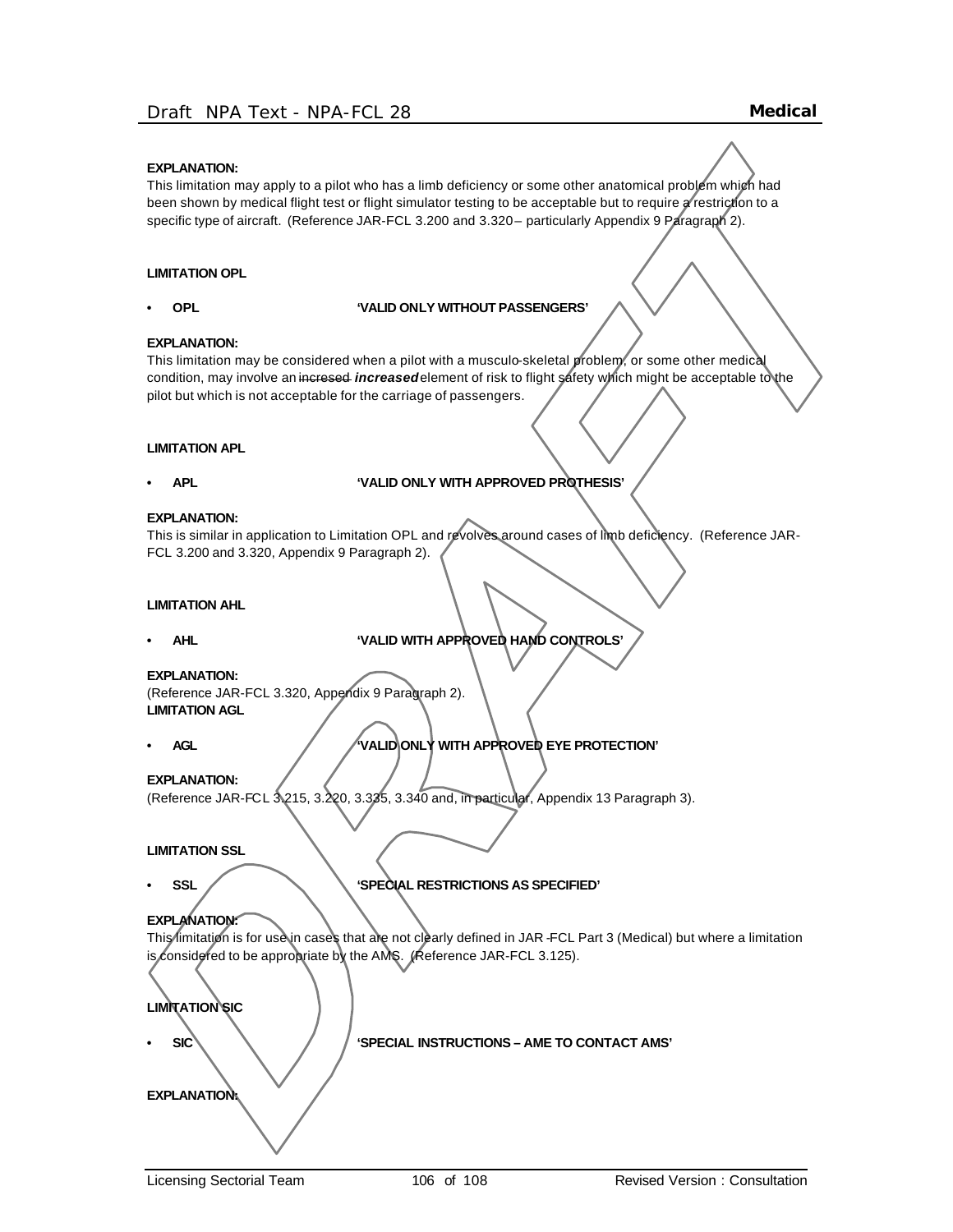This limitation requires the AME to contact the AMS before embarking upon renewal or recertification medical assessment. It is likely to concern a medical history *or a special instruction* of which the AME should be aware prior to undertaking the assessment. (Reference JAR -FCL 3.100(e)*, JAR-FCL 3.125 (a), (b)*).

## **LIMITATION AMS**

#### **• AMS 'RECERTIFICATION OR RENEWAL ONLY BY AMS'**

#### **EXPLANATION:**

The AMS, as the duly empowered part of the National Aviation Authority with overall responsibility for medical certification, has the right to determine that a certificate shall be issued be the AMS only and not by an AMC or an AME, if the medical circumstances so require. (Reference JAR-FCL 3.125 (a), (b) (c)).

#### *LIMITATION REV*

**•** *REV 'MEDICAL CERTIFICATE ISSUED AFTER REVIEW PROCEDURE, SPECIAL INSTRUCTIONS MAY APPLY, AMS MAY BE CONTACTED'*

#### **EXPLANATION:**

*If a pilot has been outside the limits of JAR-FCL 3, Section 1, Subparts B or C, but has been certified after review procedure by the AMS, this annotation allows any AME to be aware of the previous AMS review procedure and to contact the AMS for more information if deemed necessary. Special instruction(s) not mentioned on the medical certificate might apply. However, the holder of the medical certificate should present the written report of the AMS concerning the review procedure to the AME to allow quicker processing (Reference JAR-FCL 3.125).* 

#### **LIMITATION RXO**

**• RXO 'REQUIRES SPECIALIST OPHTHALMOLOGICAL EXAMINATIONS'**

#### **EXPLANATION:**

*Where specialist ophthalmological examinations are required for any significant reason, the medical certificate is to be marked with the limitation "Requires specialist ophthalmological examinations – RXO". Such a limitation may be applied by an AME but may only be removed by the AMS.* 

(Reference JAR-FCL 3.215(h)).

# **LIMITATION FEV**

• **FEV 'For F/E duties valid for an additional period of 6 months'**

# **EXPLANATION:**

The validity of a medical certificate Class 1 is reduced from 12 to 6 months over age 40. This does not apply for flight engineers. In those over age 40, who hold a pilot licence and an additional flight engineer licence the medical certificate has a validity of 6 months for pilot duties and for an additional period of 6 months (altogether 12 months) for flight engineers.